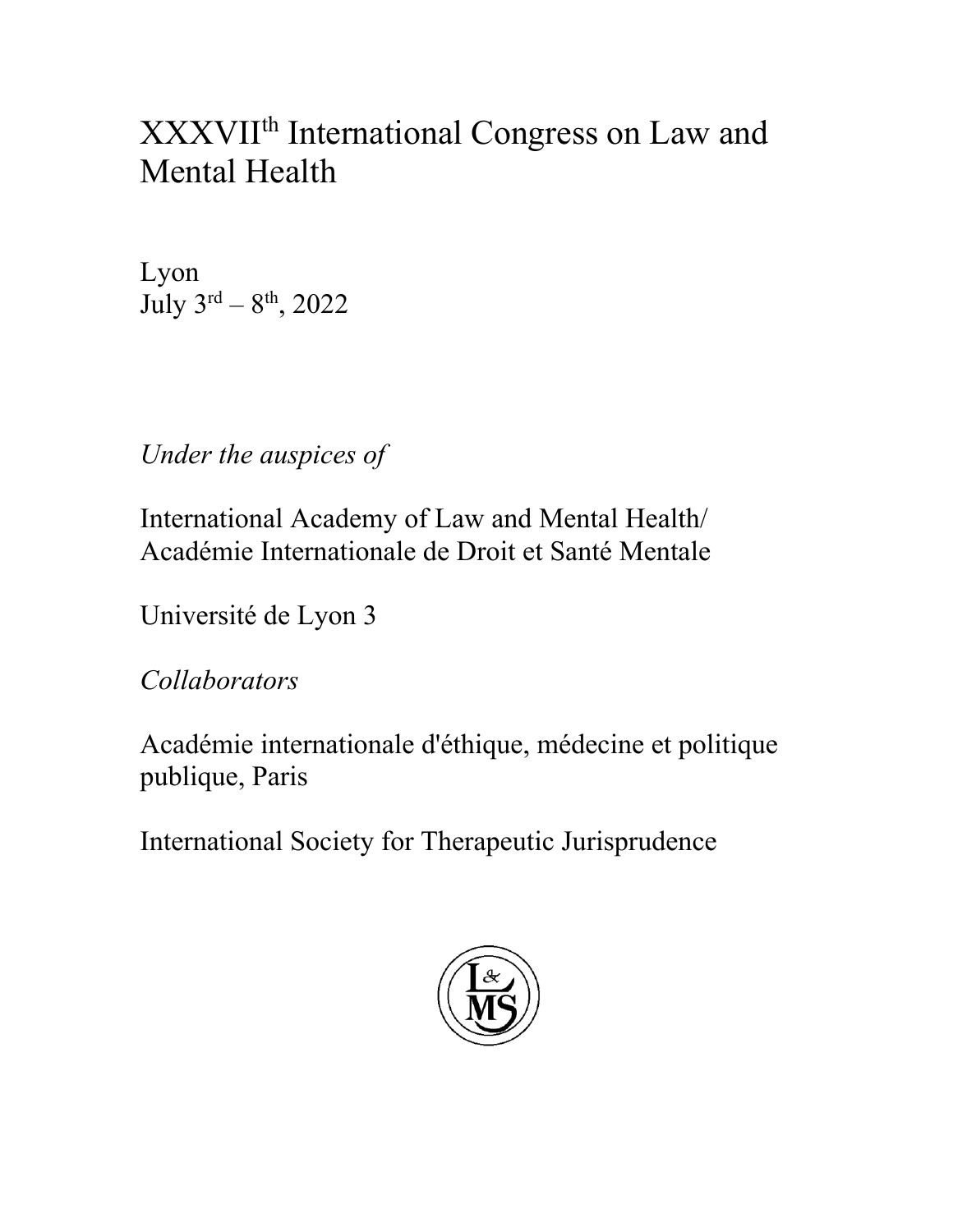# XXXVIIth International Congress on Law and Mental Health

David N. Weisstub

Chair *International Academy of Law and Mental Health*

> Hervé de Gaudemar Co-Chair *Université de Lyon 3*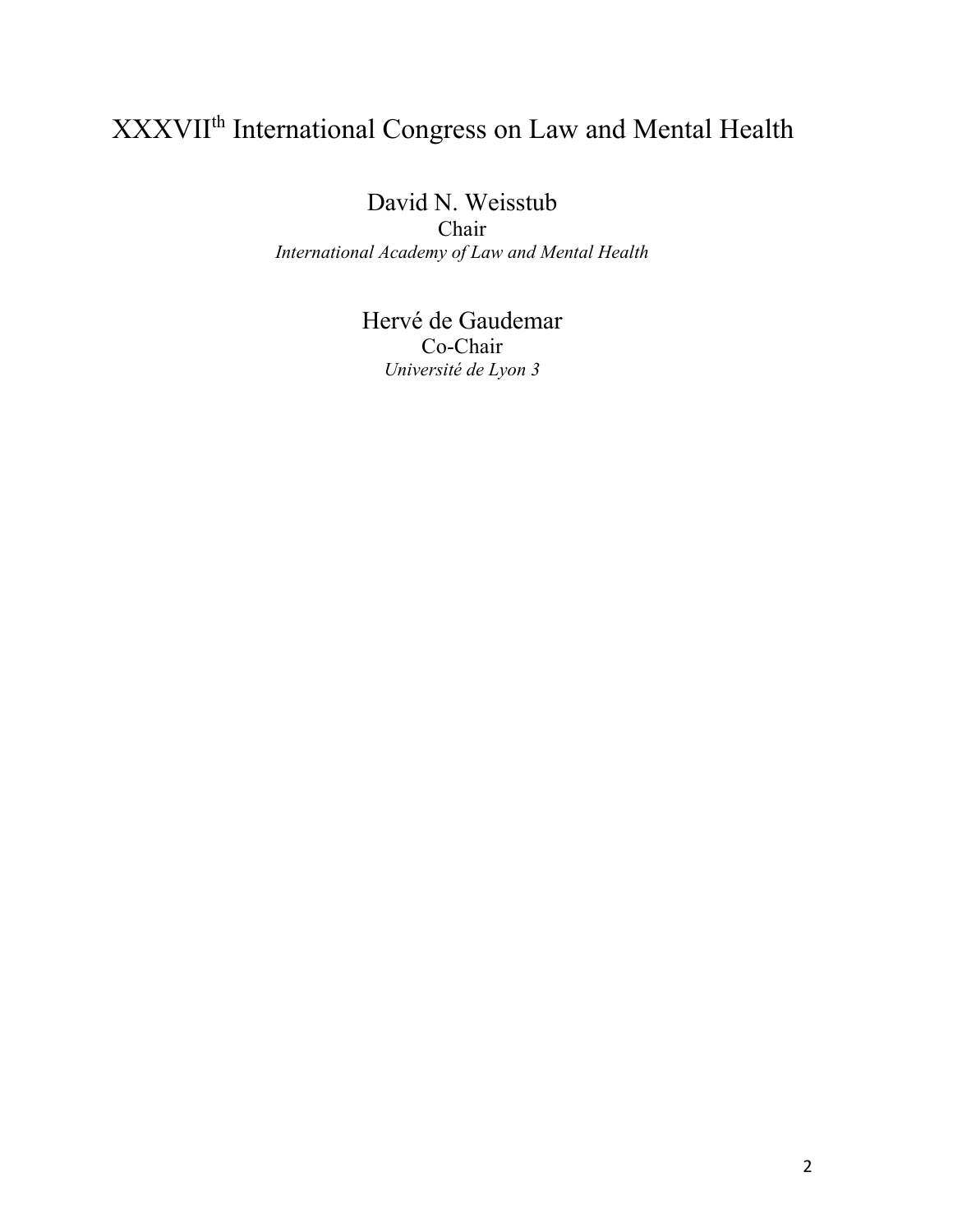### International Scientific Committee

David N. Weisstub

Chair *International Academy of Law and Mental Health*

Emmanuelle Bernheim Patricia Blum Monica Broome Paolo Capri Terry Carney Cathy Carter-Snell Irene Dankwa-Mullan Eric Drogin Alan Felthous Andreas Frei Chinmoy Gulrajani Christopher Hughes Shelley Kierstead

Craig Konnoth Eric Martinent Caroline Leah Michael Lindsey Pawel Lukow Tariq Munshi Brittany Ripper Guillaume Rousset Alicia Spidel Jagannathan Srinivasaraghavan George Woods David Yamada

## National Organizing Committee

Guillaume Rousset Chair *Université de Lyon 3*

Christian Hervé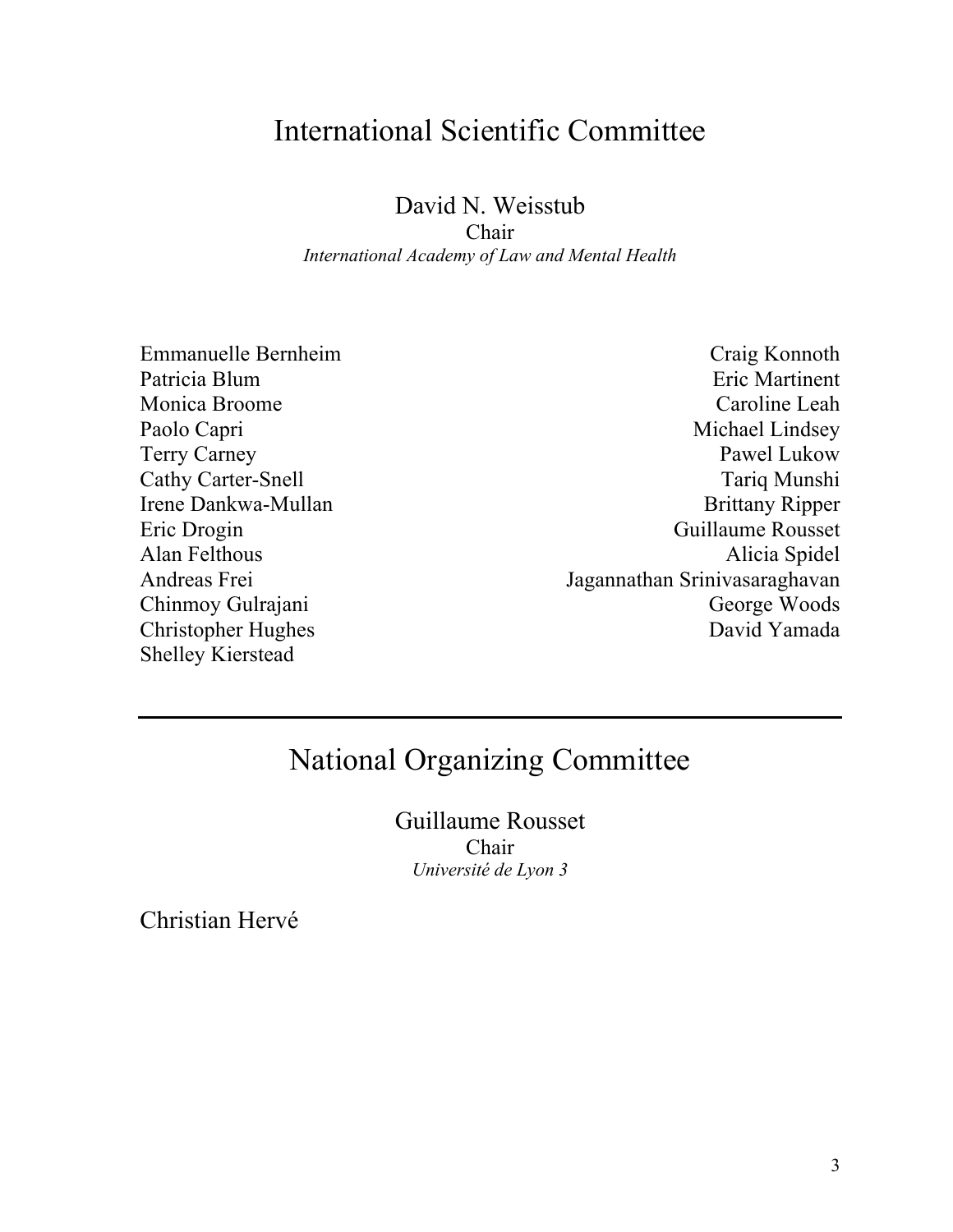### **SCHEDULE**

| $9:00$ AM $-11:00$ AM $\ldots$ $\ldots$ $\ldots$ $\ldots$ $\ldots$ $\ldots$ $\ldots$ $\ldots$ $\ldots$ $\ldots$ $\ldots$ $\ldots$ $\ldots$ $\ldots$ $\ldots$ $\ldots$                                                                                                                                                          |  |
|--------------------------------------------------------------------------------------------------------------------------------------------------------------------------------------------------------------------------------------------------------------------------------------------------------------------------------|--|
|                                                                                                                                                                                                                                                                                                                                |  |
|                                                                                                                                                                                                                                                                                                                                |  |
|                                                                                                                                                                                                                                                                                                                                |  |
|                                                                                                                                                                                                                                                                                                                                |  |
|                                                                                                                                                                                                                                                                                                                                |  |
|                                                                                                                                                                                                                                                                                                                                |  |
|                                                                                                                                                                                                                                                                                                                                |  |
|                                                                                                                                                                                                                                                                                                                                |  |
|                                                                                                                                                                                                                                                                                                                                |  |
|                                                                                                                                                                                                                                                                                                                                |  |
|                                                                                                                                                                                                                                                                                                                                |  |
| $9:00$ AM $-11:00$ AM $\ldots$ $\ldots$ $\ldots$ $\ldots$ $\ldots$ $\ldots$ $\ldots$ $\ldots$ $\ldots$ $\ldots$ $\ldots$ $\ldots$ $\ldots$ $\ldots$ $\ldots$ $\ldots$ $\ldots$ $\ldots$ $\ldots$ $\ldots$ $\ldots$ $\ldots$ $\ldots$ $\ldots$ $\ldots$ $\ldots$ $\ldots$ $\ldots$ $\ldots$ $\ldots$ $\ldots$ $\ldots$ $\ldots$ |  |
|                                                                                                                                                                                                                                                                                                                                |  |
|                                                                                                                                                                                                                                                                                                                                |  |
|                                                                                                                                                                                                                                                                                                                                |  |
| $9:30$ AM $-11:30$ AM $\ldots$ $\ldots$ $\ldots$ $\ldots$ $\ldots$ $\ldots$ $\ldots$ $\ldots$ $\ldots$ $\ldots$ $\ldots$ $\ldots$ $\ldots$ $\ldots$ $\ldots$ $\ldots$ $\ldots$ $\ldots$ $\ldots$ $\ldots$ $\ldots$ $\ldots$ $\ldots$ $\ldots$ $\ldots$ $\ldots$ $\ldots$ $\ldots$ $\ldots$ $\ldots$ $\ldots$ $\ldots$ $\ldots$ |  |
|                                                                                                                                                                                                                                                                                                                                |  |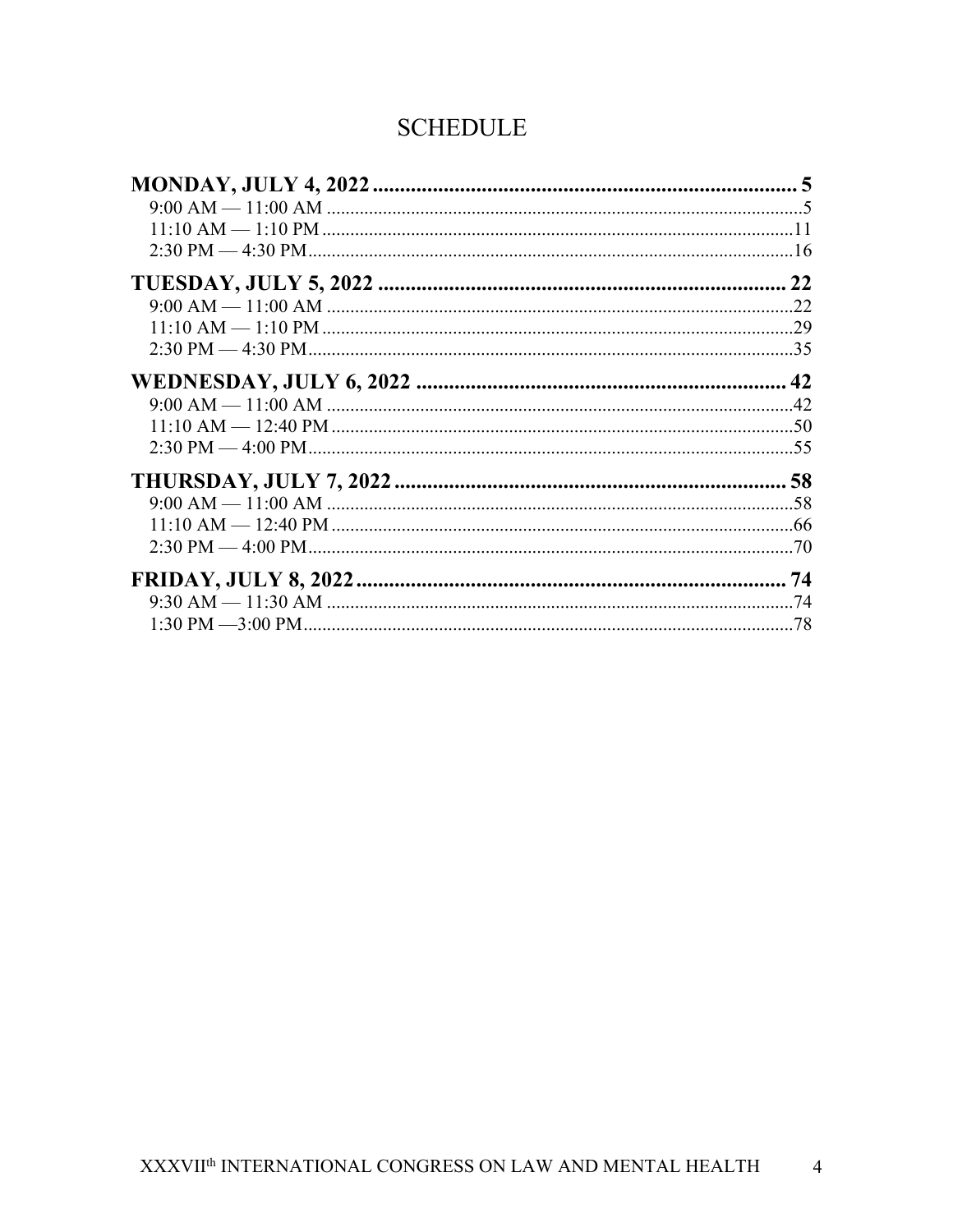# **MONDAY, JULY 4, 2022**

## **9:00 AM — 11:00 AM**

| <b>PRE-CONFERENCE (1)</b>                                                                                                                                                                                                                                         |
|-------------------------------------------------------------------------------------------------------------------------------------------------------------------------------------------------------------------------------------------------------------------|
| Opening Death's Door: Psilocybin and Therapeutic Meaning<br>Response in Palliative Care<br>Duff Waring, York University                                                                                                                                           |
| Persons and Groups: Protection of Research Participants with<br>Vulnerabilities as a Process<br>Pawel Lukow, University of Warsaw                                                                                                                                 |
| <b>PTSD and Biomedical Research: Ethical Conundrums</b><br>Lenore Walker, Nova Southeastern University                                                                                                                                                            |
| <b>VIOLENCE, STRESS AND RESILIENCE IN</b><br><b>HEALTHCARE (1)</b>                                                                                                                                                                                                |
| Stress, PTSD and Nursing: Whose Issue is it?<br>Cathy Carter-Snell, Mount Royal University<br>Giuliana Harvey, Mount Royal University<br>Margaret Quance, Mount Royal University<br>Marva Ferguson, Mount Royal University<br>Dasha Bosyy, Mount Royal University |
| Trauma Informed Care and the Role of Resiliency Building During<br><b>Sexual Abuse Forensic Evaluations</b><br>Anne Troy, Holy Cross University                                                                                                                   |
| Supporting Men Experiencing Dating Violence on a Post-<br><b>Secondary Campus</b><br>Cathy Carter-Snell, Mount Royal University<br>Gaye Warthe, Mount Royal University<br>Peter Choate, Mount Royal University                                                    |
| <b>CURRENT FORENSIC MENTAL HEALTH ISSUES:</b>                                                                                                                                                                                                                     |
| <b>RESEARCH AND PRACTICE IN CANADA</b>                                                                                                                                                                                                                            |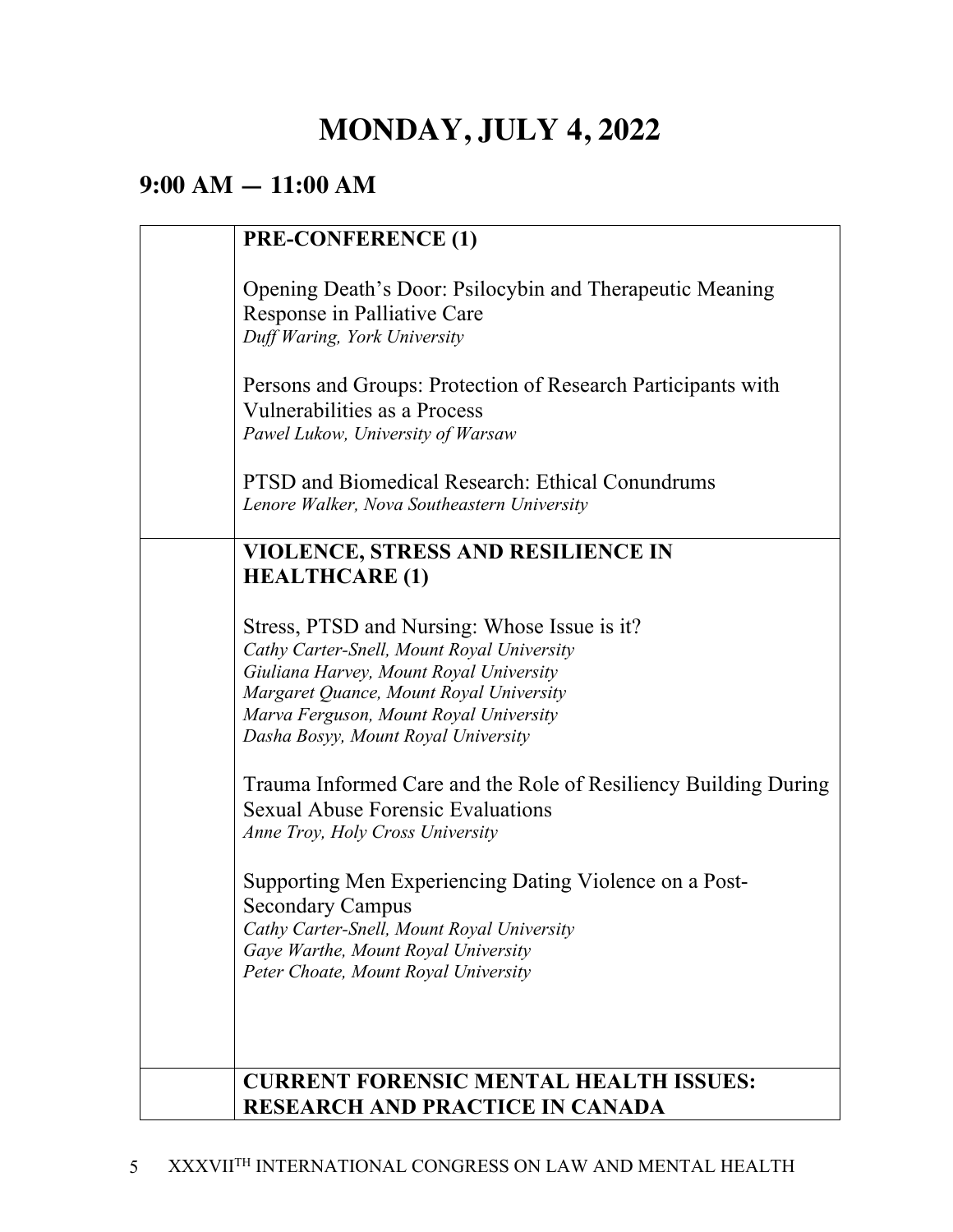| Polypharmacy in Populations with Intellectual Disabilities and Co-<br>Morbid Mental Health Difficulties<br>Jeffrey Waldman, Consulting Forensic Psychiatrist, Winnipeg, Canada<br>Sarah Brown, Consulting Psychometrist, Winnipeg, Canada<br>Carey Lai, Leila Pharmacy, Winnipeg, Canada<br>Alicia Ordonez, Clinical Psychologist, Winnipeg, Canada<br>Lindsay Woods, New Directions, Winnipeg, Canada<br>Joshua Waldman, University of Winnipeg<br>Charmayne Dubé, New Directions, Winnipeg, Canada   |
|--------------------------------------------------------------------------------------------------------------------------------------------------------------------------------------------------------------------------------------------------------------------------------------------------------------------------------------------------------------------------------------------------------------------------------------------------------------------------------------------------------|
| Tracking Behaviours in Aggressive Clients with Intellectual<br><b>Disabilities</b><br>Sarah Brown, Consulting Psychometrist, Winnipeg, Canada<br>Jeffrey Waldman, Consulting Forensic Psychiatrist, Winnipeg, Canada<br>Carey Lai, Leila Pharmacy, Winnipeg, Canada                                                                                                                                                                                                                                    |
| Independent Assessors in Contrast to Treating Physicians as Expert<br>Witnesses in Canada<br>Jeffrey Waldman, Consulting Forensic Psychiatrist, Winnipeg, Canada<br>Tyler Oswald, University of British Columbia<br>Eric Johnson, University of Manitoba<br>Sarah Brown, Consulting Psychometrist, Winnipeg, Canada                                                                                                                                                                                    |
| The Use of Cannabidiol (CBD) to Manage Aggression in<br>Individuals with an Intellectual Disability and Co-Morbid Mental<br>Illness<br>Jeffrey Waldman, Consulting Forensic Psychiatrist, Winnipeg, Canada<br>Sarah Brown, Consulting Psychometrist, Roblin Forensic Group, Winnipeg,<br>Canada<br>Carey Lai, Leila Pharmacy, Winnipeg, Canada<br>Alicia Ordonez, Clinical Psychologist, Winnipeg, Canada<br>Lindsay Woods, New Directions, Winnipeg, Canada<br>Joshua Waldman, University of Winnipeg |
| <b>INNOVATIONS IN MEDICAL EDUCATION WITH</b><br><b>SPECIALIZED POPULATIONS</b>                                                                                                                                                                                                                                                                                                                                                                                                                         |
| Design and Implementation of a Pilot Client Navigation Program<br>for Asylum Seekers in South Florida<br>Jordan Brooks, University of Miami                                                                                                                                                                                                                                                                                                                                                            |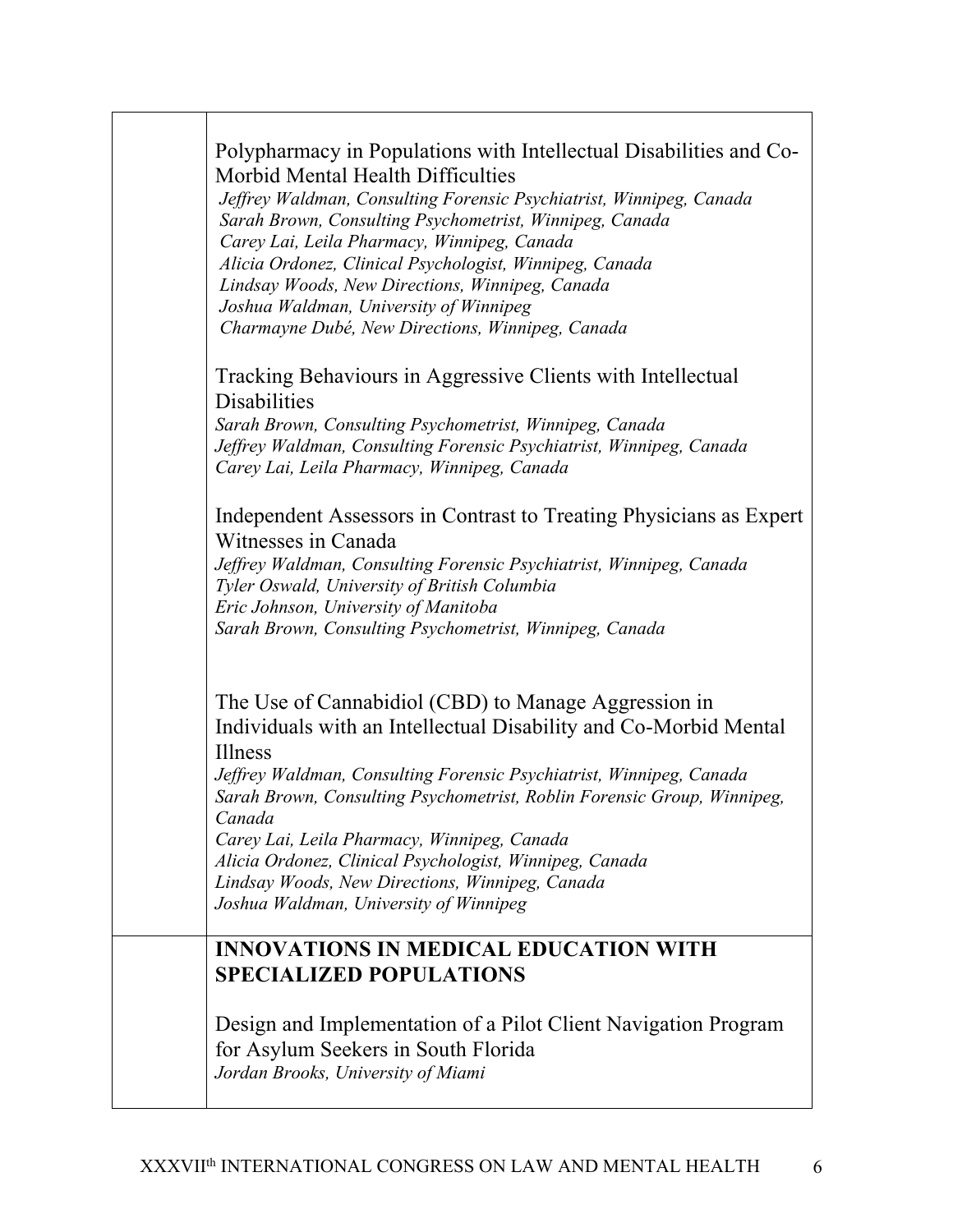| Empowering Medical Students to Navigate Microaggressions and       |
|--------------------------------------------------------------------|
| Difficult Conversations in the Learning Environment                |
| Julia Belkowitz, University of Miami                               |
| Allison Kumnick, University of Miami                               |
| Khushali Shah, Mount Sinai Health System, New-York, USA            |
| Carly Muller, University of Colorado                               |
| Ali Herweck, Emory University                                      |
| Kasha Bornstein, Louisiana State University                        |
| Hanna Perone, Wayne State University                               |
| Samantha Syms, University of Miami                                 |
| Saily M. Gutierrez, University of Miami                            |
| Paul Mendez, University of Miami                                   |
| Sarah Bland, University of Miami                                   |
| Gauri Agarwal, University of Miami                                 |
| Monica Broome, University of Miami                                 |
|                                                                    |
| Code Rise: An Unorthodox Educational Approach to Human             |
|                                                                    |
| Trafficking                                                        |
| Isabella Ferré, University of Miami                                |
| Jazlyn Merida, University of Miami                                 |
| Monica Broome, University of Miami                                 |
|                                                                    |
| From Simulated Start to Finish - How One Institution Teaches       |
| Patient Safety to New Physicians                                   |
| Alecia Sabartinelli Stein, University of Miami                     |
| Shawn Banks, University of Miami                                   |
|                                                                    |
| <b>INTERNATIONAL COMPARISONS OF DISPOSITIONS OF</b>                |
| <b>INSANITY ACQUITTEES</b>                                         |
|                                                                    |
| Conditional Release of Insanity Acquittees within the Context of   |
| Criminalizing Individuals with Mental Illness in the United States |
| Alan R. Felthous, Saint Louis University                           |
|                                                                    |
|                                                                    |
|                                                                    |
| NGRI Acquittees in Lebanon: Imprisoned Nonetheless                 |
| Elias Ghossoub, American University of Beirut                      |
| Alan R. Felthous, Saint Louis University                           |
|                                                                    |
| A Look at Insanity Defence Trials                                  |
| Evelyn Maeder, Carleton University                                 |
| Susan Yamamoto, Carleton University                                |
|                                                                    |
| Moral Foundations and the Insanity Defence                         |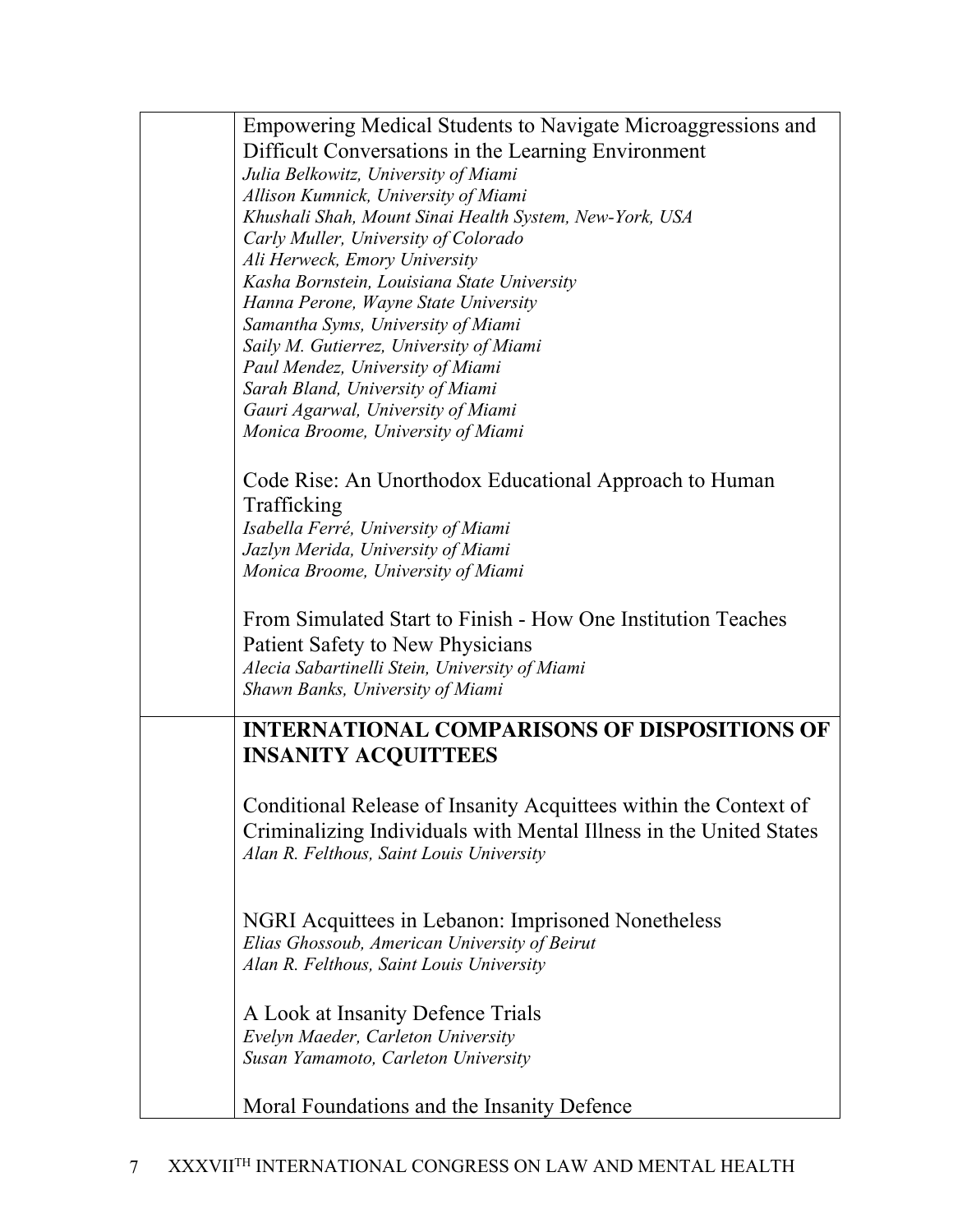| Susan Yamamoto, Carleton University                                                                                                                                                                    |
|--------------------------------------------------------------------------------------------------------------------------------------------------------------------------------------------------------|
| <b>MENTAL HEALTH AND CORRECTIONS: EDUCATION</b><br><b>AND PRACTICES</b>                                                                                                                                |
| Mental Health Training for Correctional Officers: A Systematic<br>Review                                                                                                                               |
| Shaheen A. Darani, University of Toronto<br>Elena Wolff, University of Toronto<br>Sandy Simpson, University of Toronto                                                                                 |
| Sandra Bonato, Centre for Addiction and Mental Health, Toronto, Canada<br>Robert McMaster, University of Toronto<br>Graham Glancy, University of Toronto<br>Jason Quinn, University of Western Ontario |
| Addressing the Mental Health Needs of Inmates through Education<br>for Corrections Officers                                                                                                            |
| Shaheen Darani, University of Toronto                                                                                                                                                                  |
| Kiran Patel, University of Toronto<br>Tanya Connors, Centre for Addiction and Mental Health, Toronto, Canada<br>Laura Hayos, University of Toronto                                                     |
| Sandy Simpson, University of Toronto<br>Faisal Islam, Centre for Addiction and Mental Health, Toronto, Canada<br>Anika Saiva, Centre for Addiction and Mental Health, Toronto, Canada                  |
| Measurement of Symptom Severity in Custodial Settings: The<br>Development and Clinical Utility of the Clinical Global Impression<br>- Corrections (CGI-C)                                              |
| Graham Glancy, University of Toronto<br>Kiran Patel, University of Toronto                                                                                                                             |
| Roland Jones, University of Toronto                                                                                                                                                                    |
| Sandy Simpson, University of Toronto<br>Cory Gerritsen, Centre for Addiction and Mental Health, Toronto, Canada<br>Margaret Maheandiran, Centre for Addiction and Mental Health, Toronto,<br>Canada    |
| Vito Adamo, Centre for Addiction and Mental Health, Toronto, Canada                                                                                                                                    |
| Overview of the Forensic Early Intervention Service (FEIS) and                                                                                                                                         |
| the STAIR Model<br>Kiran Patel, University of Toronto                                                                                                                                                  |
| Graham Glancy, University of Toronto                                                                                                                                                                   |
| Shaheen A. Darani, University of Toronto                                                                                                                                                               |
| Sandy Simpson, University of Toronto                                                                                                                                                                   |
| Kiren Sandhu, Centre for Addiction and Mental Health, Toronto, Canada                                                                                                                                  |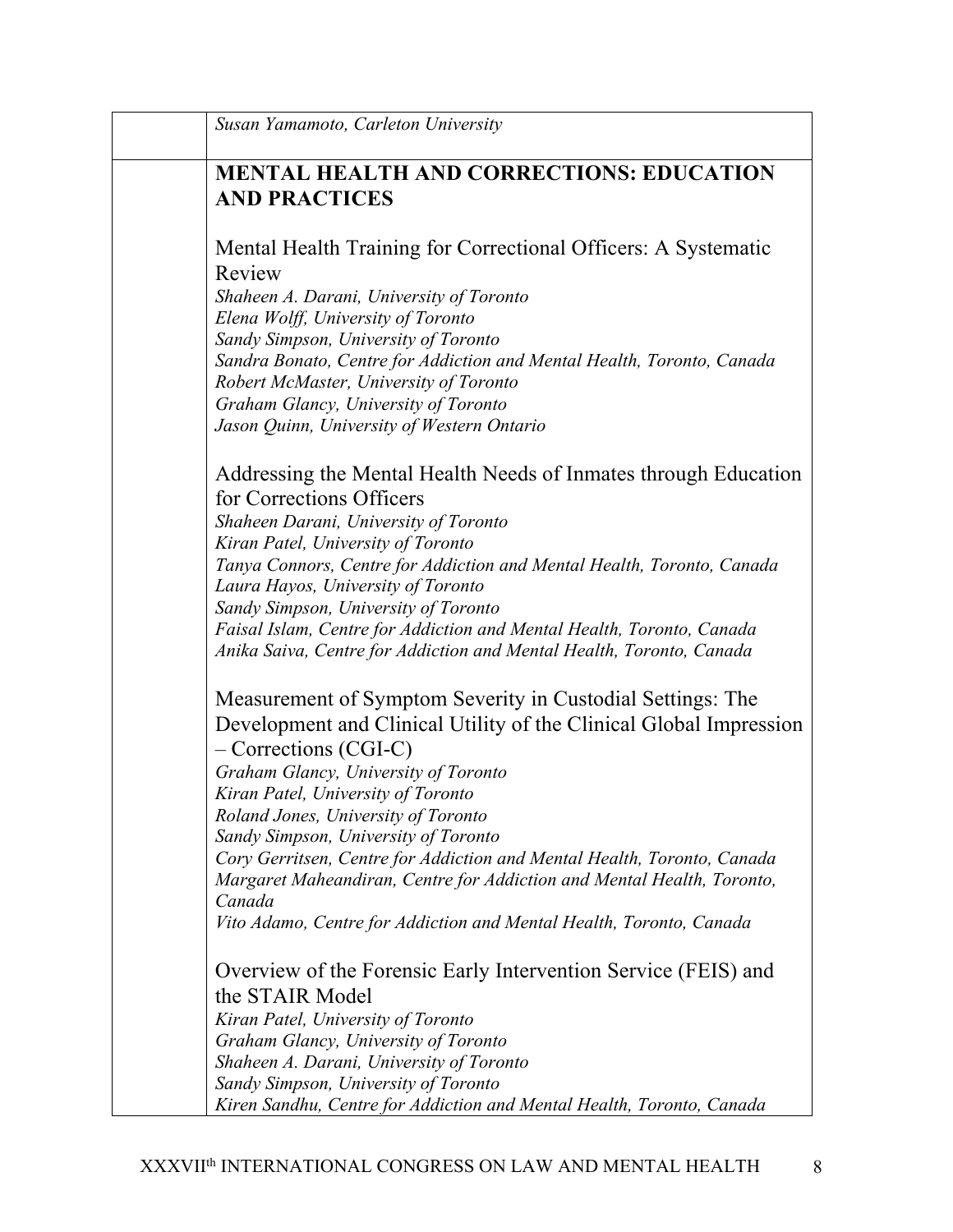| Tanya Connors, Centre for Addiction and Mental Health, Toronto, Canada<br>Roland Jones, University of Toronto<br>Cory Gerritsen, Centre for Addiction and Mental Health, Toronto, Canada<br>Vito Adamo, Centre for Addiction and Mental Health, Toronto, Canada<br>Margaret Maheandiran, Centre for Addiction and Mental Health, Toronto,<br>Canada                                           |
|-----------------------------------------------------------------------------------------------------------------------------------------------------------------------------------------------------------------------------------------------------------------------------------------------------------------------------------------------------------------------------------------------|
| Development of a High Needs Service Pathway between<br>Corrections and Hospital<br>Kiran Patel, University of Toronto<br>Graham Glancy, University of Toronto<br>Sandy Simpson, University of Toronto<br>Tanya Connors, Centre for Addiction and Mental Health, Toronto, Canada<br>Roland Jones, University of Toronto<br>Vito Adamo, Centre for Addiction and Mental Health, Toronto, Canada |
|                                                                                                                                                                                                                                                                                                                                                                                               |
| <b>SOCIAL PROTECTION OF VULNERABLE WORKERS IN</b><br>SOUTH AFRICA AND SOUTHERN AFRICA                                                                                                                                                                                                                                                                                                         |
| Extending Social Protection to Informal Traders in South Africa<br>Elmarie Fourie, University of Johannesburg<br>Katleho Letsiri, University of Johannesburg                                                                                                                                                                                                                                  |
| Social Protection of Migrant Workers in Southern Africa<br>Marius Van Staden, University of Johannesburg                                                                                                                                                                                                                                                                                      |
| Extending Social Protection to Zimbabwean Informal Cross-<br><b>Border Traders</b><br>Louis Koen, University of Johannesburg                                                                                                                                                                                                                                                                  |
| A Consideration of the Legalities of Online Platform Based<br>Domestic Work in South Africa<br>Kgomotso Mokoena, University of Johannesburg                                                                                                                                                                                                                                                   |
| <b>TRAJECTORIES IN PSYCHIATRY AND MANAGEMENT:</b><br>THE MANAGEMENT TOOLS IN QUESTION                                                                                                                                                                                                                                                                                                         |
| Financing the Psychiatric Pathway: From Issues to Practice                                                                                                                                                                                                                                                                                                                                    |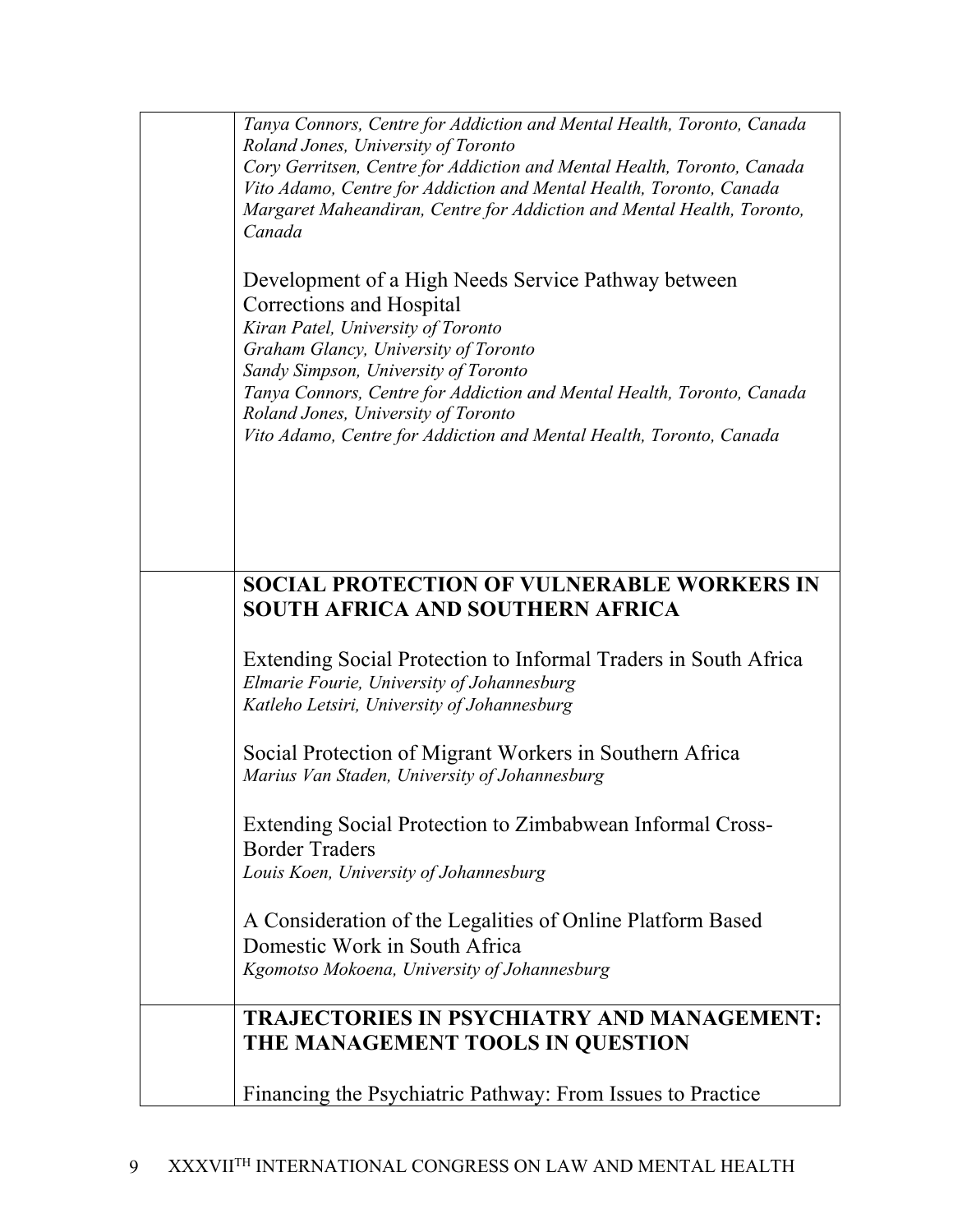| Jean-Baptiste Capgras, University of Lyon 3                                                                                                                                                                                                    |
|------------------------------------------------------------------------------------------------------------------------------------------------------------------------------------------------------------------------------------------------|
| Decompartmentalising Psychiatric Hospital-City Pathways:<br>Development of a Collaborative Steering System for the Acute<br><b>Care Sector</b>                                                                                                 |
| Raymond Panchaud, Hôpital de Nant, Corsier-sur-Vevey, Switzerland                                                                                                                                                                              |
| Measurement and Disproportion of Activity in Psychiatry<br>Didier Vinot, Lyon 3 Jean Moulin University<br>Jean-Philippe Pierron, University of Burgundy                                                                                        |
| Psychiatry and Civilization: Looking Beyond the "History of<br>Madness"<br>Aria Ghahramani, Penn State University                                                                                                                              |
|                                                                                                                                                                                                                                                |
| <b>CAUGHT IN THE SYSTEM? SENTENCING MENTALLY</b><br><b>DISORDERED OFFENDERS ACROSS COUNTRIES AND</b><br><b>LEGAL REALMS: AN ANALYSIS OF THE</b><br>NETHERLANDS, BELGIUM, AND TURKEY FROM A<br><b>CRIMINAL AND PUBLIC ORDER LAW PERSPECTIVE</b> |
| Sentencing Mentally Disordered Offenders: New Developments in<br>the Netherlands<br>Michiel van der Wolf, University of Groningen                                                                                                              |
| New Developments on Sentencing Mentally Disordered Offenders<br>in Turkey<br>Candan Yılmaz, University of Groningen                                                                                                                            |
| Sentencing Mentally Disordered Offenders in the Netherlands: A<br>Prisoner's Dilemma?<br>Sanne Struijk, University of Groningen                                                                                                                |
| Discussant<br>Hjalmar van Marle, University of Groningen                                                                                                                                                                                       |
| (TJ) THERAPEUTIC APPROACHES FOR CRIMINAL<br><b>DEFENSE IN JAPAN</b>                                                                                                                                                                            |
| Practice of Public Defender Based on the Therapeutic Justice                                                                                                                                                                                   |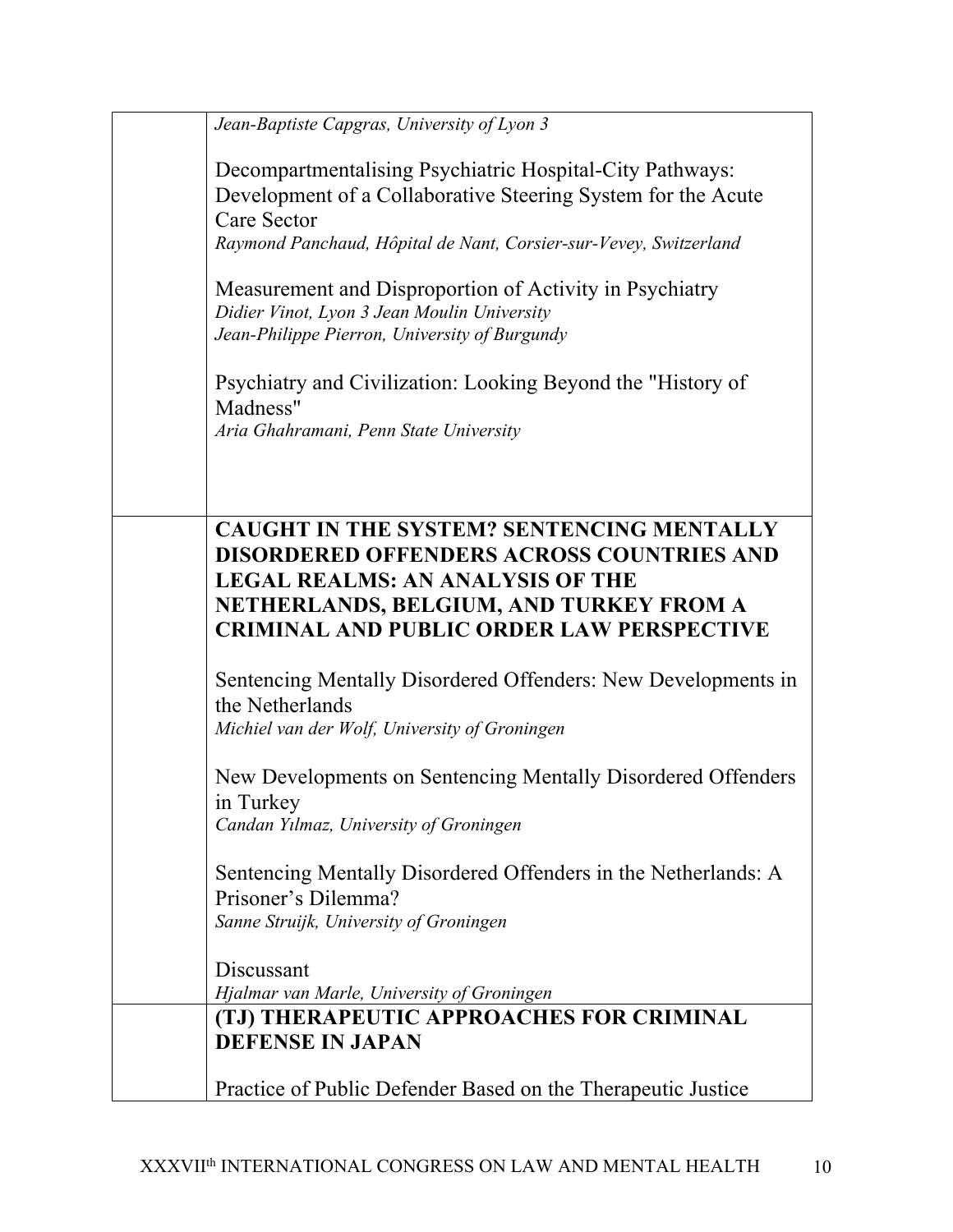*Naomi Sugawara, Tamano-mori Law firm, Japan*

The Difficulty of Therapeutic Approach in the Defense for Theft Offender

*Yusuke Shibasaki, Tama Public Law Firm, Japan*

Defender's Support in the Case of Kleptomania *Yuko Nishitani, Liberty Law Firm, Japan*

Strange Male Client and My Defense: The Therapeutic Approach for Receiving the Second Suspended Sentence *Maho Okuda, Asyla Law Firm, Japan*

# **MONDAY, JULY 4, 2022**

## **11:10 AM — 1:10 PM**

## **PRE-CONFERENCE (2)** Ethical Issues in the Use of Risk Assessment *David Shapiro, Nova Southern University*  Genetic Testing for Suicide Research *Brian Mishara, Université du Québec à Montréal* Unproven Stem-Cell Based Interventions: Addressing Patients' Unmet Needs or Causing Patient Harms? *Kirstin Matthews, Rice University* **VIOLENCE, STRESS AND RESILIENCE IN HEALTHCARE (2)** Understanding the Effects and Lethality of Non-Fatal Strangulation: What Nurses Need to Know for Mental Health Best Practices and Education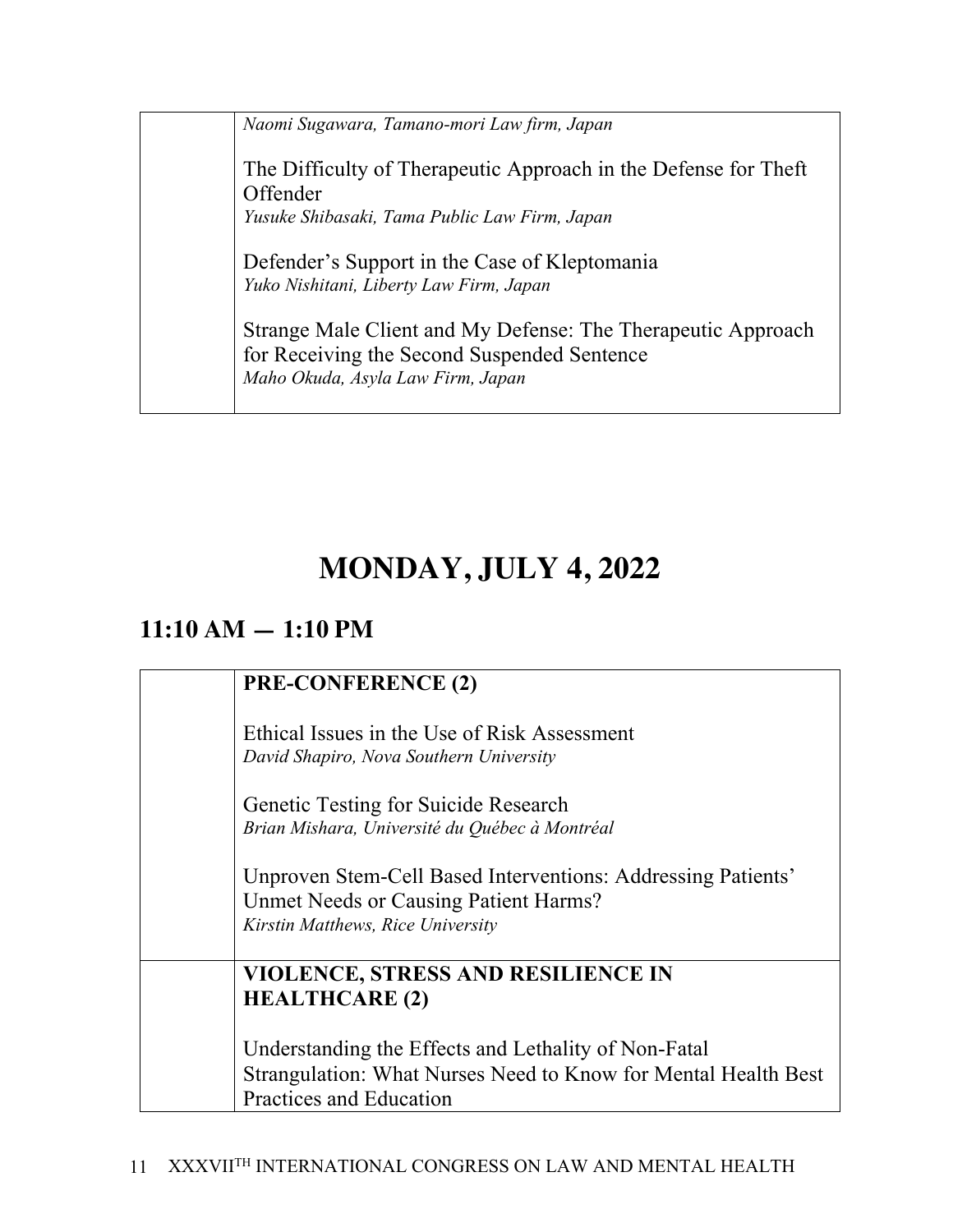| Andrew Mahoney, New Orleans Family Justice Center, New Orleans, USA |
|---------------------------------------------------------------------|
| A Qualitative Research Study on Healing the Healer: A               |
| Phenomenological Approach                                           |
| Patricia Miller, Mount Royal University                             |
|                                                                     |
| Familial Transmission of Trauma: Implications for Child             |
| <b>Protection Assessments</b>                                       |
| Gabrielle Lindstrom, University of Calgary                          |
|                                                                     |
|                                                                     |
| <b>ADVANCING HEALTH EQUITY IN THE ERA OF</b>                        |
| <b>ARTIFICIAL INTELLIGENCE: IMPLICATIONS FOR</b>                    |
| <b>BEHAVIORAL AND MENTAL HEALTH</b>                                 |
|                                                                     |
| Overview of Opportunities and Implementation Challenges in AI       |
| and Advanced Analytics                                              |
| Mollie McKillop, IBM Corporation, New York, USA                     |
|                                                                     |
| Addressing Fairness and Bias in Machine Learning                    |
| Irene Dankwa-Mullan, IBM Corporation, Bethesda, MD, USA             |
|                                                                     |
| Ethical and Equity Considerations for Mental Health and             |
| Healthcare                                                          |
| Winnie Felix, IBM Corporation, Bethesda, MD, USA                    |
|                                                                     |
| Framework for Advancing Health Equity at the Intersection of AI     |
| and Technology                                                      |
| Winnie Felix, IBM Corporation, Bethesda, MD, USA                    |
| DIGITAL TECHNOLOGIES AND MENTAL HEALTH                              |
|                                                                     |
| Tele-Mental Health Care – An Offer You Can't Refuse?                |
| Pawel Lukow, University of Warsaw                                   |
|                                                                     |
| Translational Bioinformatics and Mental Health: Legal and Ethical   |
| Aspects                                                             |
| Agnieszka Romanowska, University of Warsaw                          |
|                                                                     |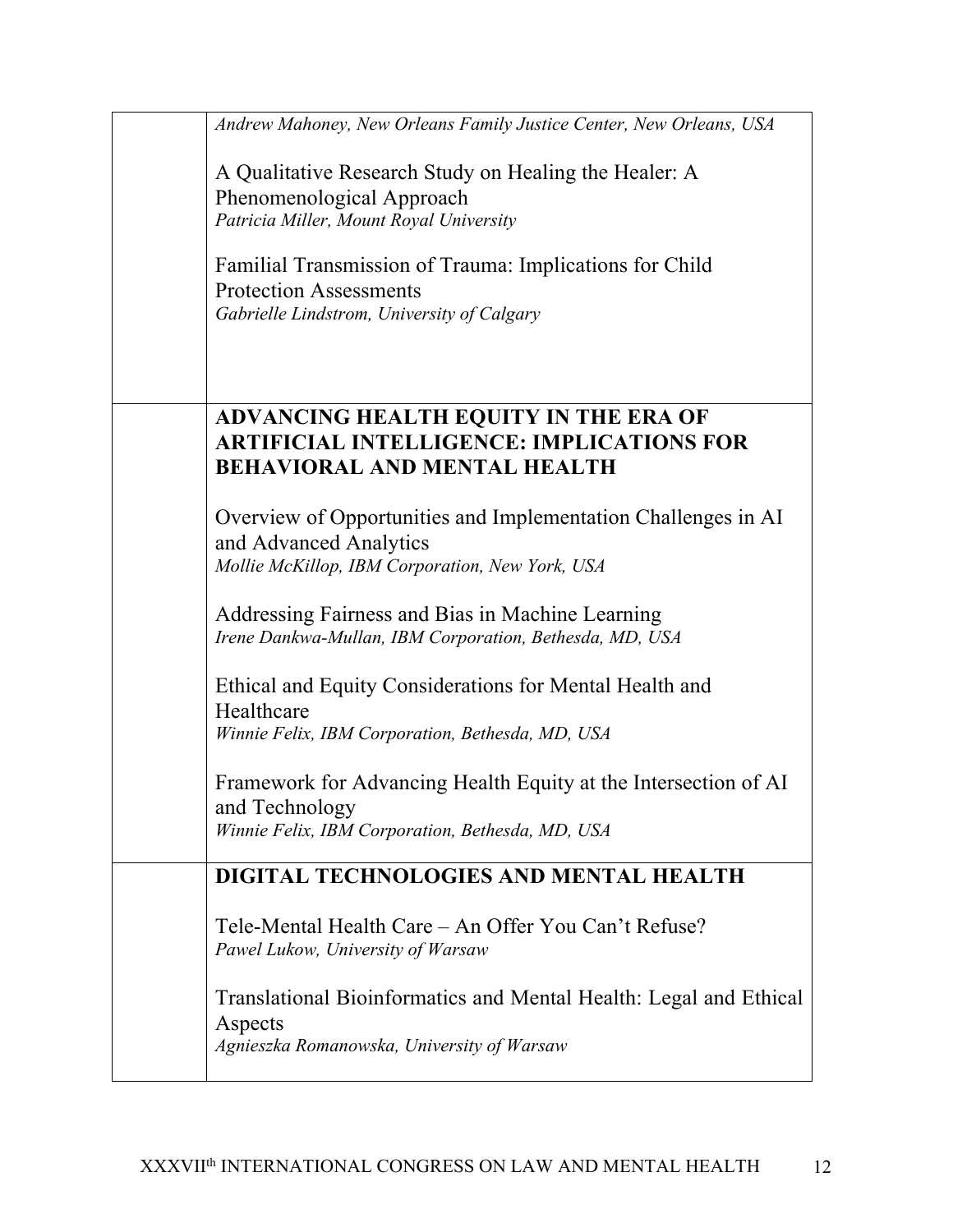| Digitally Spread Pan(dem)ic: Mental Health and Online<br>Information During The Covid-19 Pandemic<br>Katarzyna Szarla, University of Warsaw |
|---------------------------------------------------------------------------------------------------------------------------------------------|
| Digital Health in the Treatment of Mental Health and Substance<br>Use Disorders<br>Lisa Marsch, Dartmouth College                           |
|                                                                                                                                             |
| <b>ETHICAL CONSIDERATIONS IN HEALTHCARE</b><br><b>DECISIONAL AUTONOMY FOR MINORS</b>                                                        |
| What Role Should Children and Adolescents Play in Their Health<br>Care Decisions?<br>Ana Iltis, Wake Forest University                      |
| Autonomy and Decisional Capacity in Adolescents: A Critical<br>Controversy<br>Nancy King, Wake Forest University                            |
| Children, Adolescents and Health Care Choices: Cases and<br><b>Communication Challenges</b><br>Carol Leininger, University of Basel         |
| Genetic and Genomic Testing for Mental Health Disorders<br>Kirstin Matthews, Rice University                                                |
| COVID-19 and Study at Home: The Narrative of Minors Studying<br><b>Under Lockdowns</b><br>Anandra Mitra, Wake Forest University             |
| <b>SECLUSION AND RESTRAINT IN PSYCHIATRY: LEGAL</b><br>AND PRACTICAL ISSUES OF DEROGATORY<br><b>MEASURES</b>                                |
| The Legal Framework of Seclusion and Restraint: An Essay in<br>Normative History<br>Guillaume Rousset, Jean Moulin Lyon 3 University        |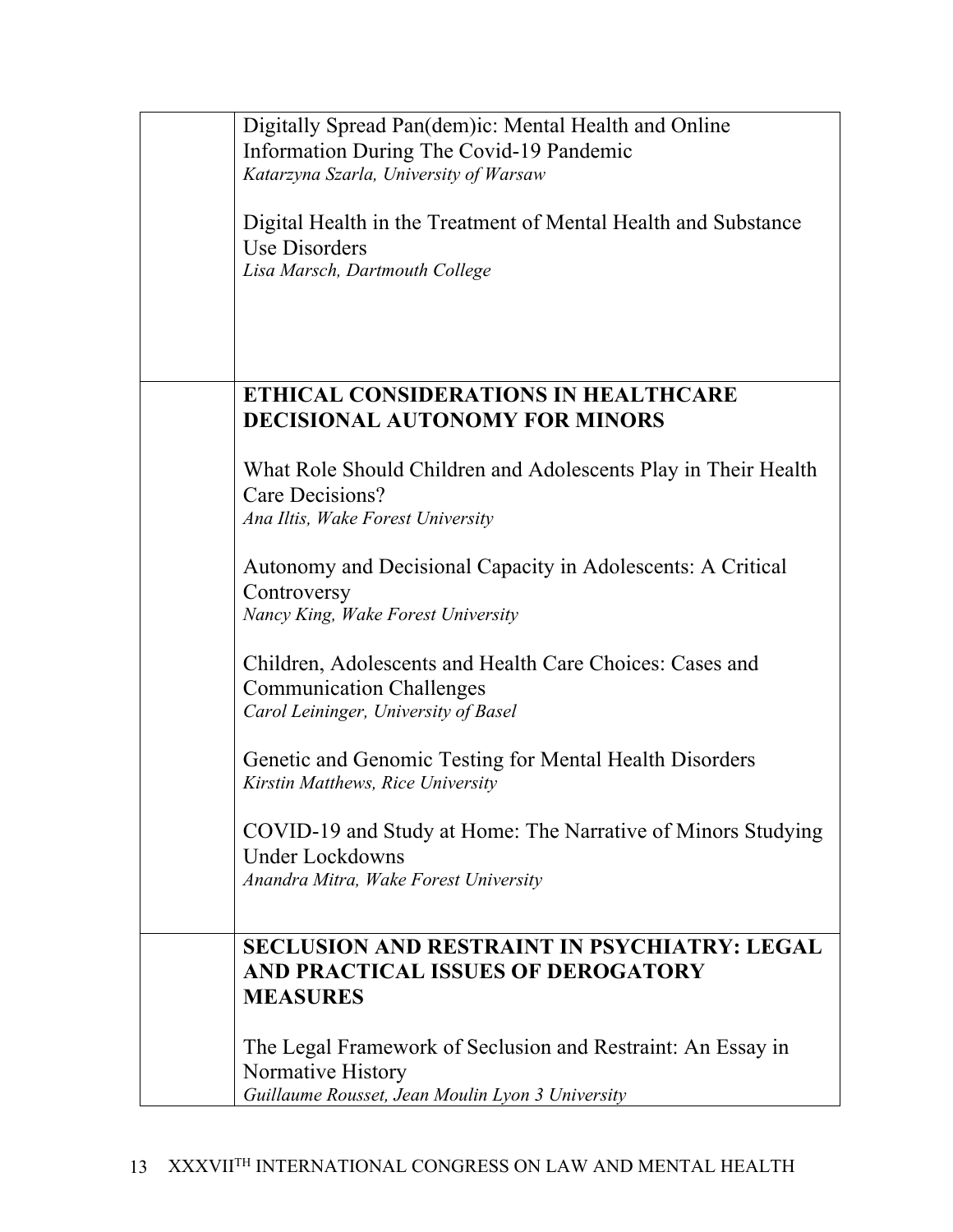| Isolation and Restraint in French Law<br>Karine Berard, PsyPro Lyon, Villeurbanne, France<br>Medical Anthropology of Agitation<br>Samuel Lézé, École Normale Supérieure de Lyon<br>Seclusion and Restraint: Practical Considerations and Feedback<br>Natalie Giloux, Consulting Psychiatrist, Bron, France |
|------------------------------------------------------------------------------------------------------------------------------------------------------------------------------------------------------------------------------------------------------------------------------------------------------------|
| (TJ) INNOVATIVE TJ APPLICATIONS IN THEORY AND<br><b>PRACTICE (1)</b>                                                                                                                                                                                                                                       |
| Interpretive Phenomenology: A Qualitative Methodological<br>Approach for Presenting Sensitive Interview Data<br>Hiyat Assef Mitchell, Royal Roads University                                                                                                                                               |
| Cultivating Social and Emotional Competencies for Effective<br>Lawyering<br>Marjorie Silver, Touro College Law Center                                                                                                                                                                                      |
| How Can Technology Support Vulnerable People in Court<br>Processes?<br>Tania Sourdin, University of Newcastle                                                                                                                                                                                              |
| Discussant<br>Shelley Kierstead, York University                                                                                                                                                                                                                                                           |
| <b>U.S. VOTING RIGHTS UNDER FIRE: THE RISE OF</b><br>VOTER SUPPRESSION AND THE THREAT TO THE<br><b>ATTAINMENT OF A MULTIRACIAL DEMOCRACY</b>                                                                                                                                                               |
| U.S. Voting Rights Under Fire! The Rise of Voter Suppression<br>Barbara Arnwine, Transformative Justice Coalition, Washington D.C., USA                                                                                                                                                                    |
| The U.S. Re-Enslavement of The Vote<br>Daryl Jones, Transformative Justice Coalition, Washington D.C, USA                                                                                                                                                                                                  |
| Racial Violence To Deny Voting Rights: Understanding the<br>History and Overcoming the Hate<br>Cliff Albright, Black Voters Matter Fund, Atlanta, USA                                                                                                                                                      |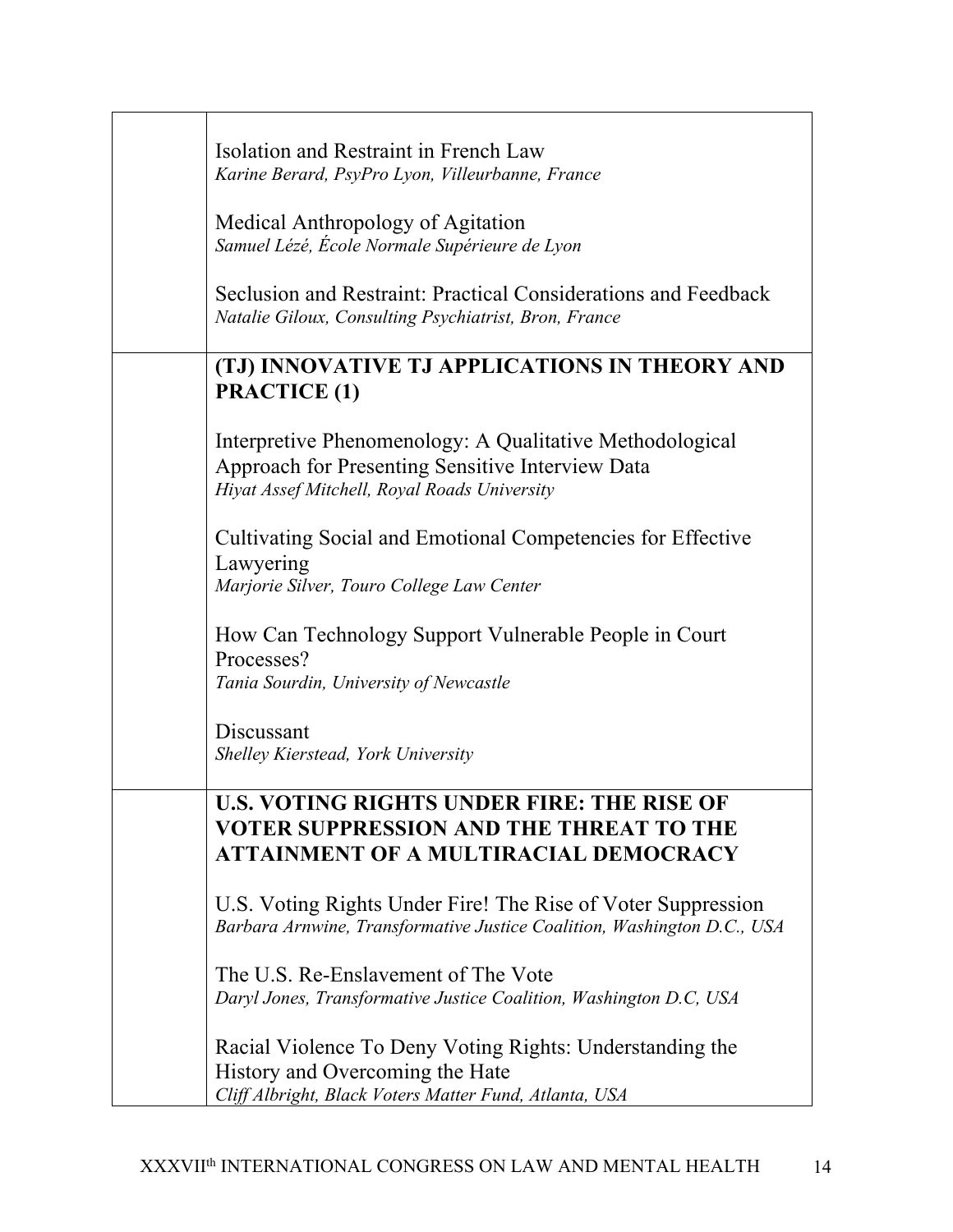| The U.S. Supreme Court Destruction of America's Experiment of<br>a Multi-Cultural Democracy<br>April England-Albright, Black Voters Matter Fund, Atlanta, USA      |
|--------------------------------------------------------------------------------------------------------------------------------------------------------------------|
| <b>CURRENT ISSUES IN MENTAL HEALTH LEGISLATION</b><br><b>IN THE UNITED STATES</b>                                                                                  |
| Scope of Practice Bills: Who is a Doctor and Who is Qualified?<br>Chinmoy Gulrajani, University of Minnesota                                                       |
| Guns and Mental Illness: Legislative Updates from the U.S<br>Reena Kapoor, Yale University                                                                         |
| Gender Affirming Care: New Era, New Rules?<br>Margarita Abi Zeid Daou, University of Massachusetts                                                                 |
| Big Marijuana: Legalization vs. Public Health in the United States<br>Maya Prabhu, Yale University                                                                 |
| Crisis Interventions and Mental Illness: Policing in the U.S.<br>Viviana Alvarez-Toro, Forensic Psychiatrist, St. Elizabeth's Hospital,<br>Washington, USA         |
| SPIRITUALITY IN MENTAL HEALTH AND PUBLIC<br><b>POLICY</b>                                                                                                          |
| Intersection of Spirituality, Health and Social Policy in the African<br>Context<br>Faith Mwangi-Powell, Girls not Brides, London, UK                              |
| Grief and Bereavement During the COVID-19 Pandemic<br>Lucy Selman, University of Bristol                                                                           |
| Religion and Spirituality in Psychiatry: Prevention or Seclusion<br>Arjan Braam, University of Humanistic Studies<br>Eva Trapman, University of Humanistic Studies |
| What Spiritual Care in Health Care Means and Why It Matters<br>Eric Hall, President, Spiritual Care Association, New-York City, USA                                |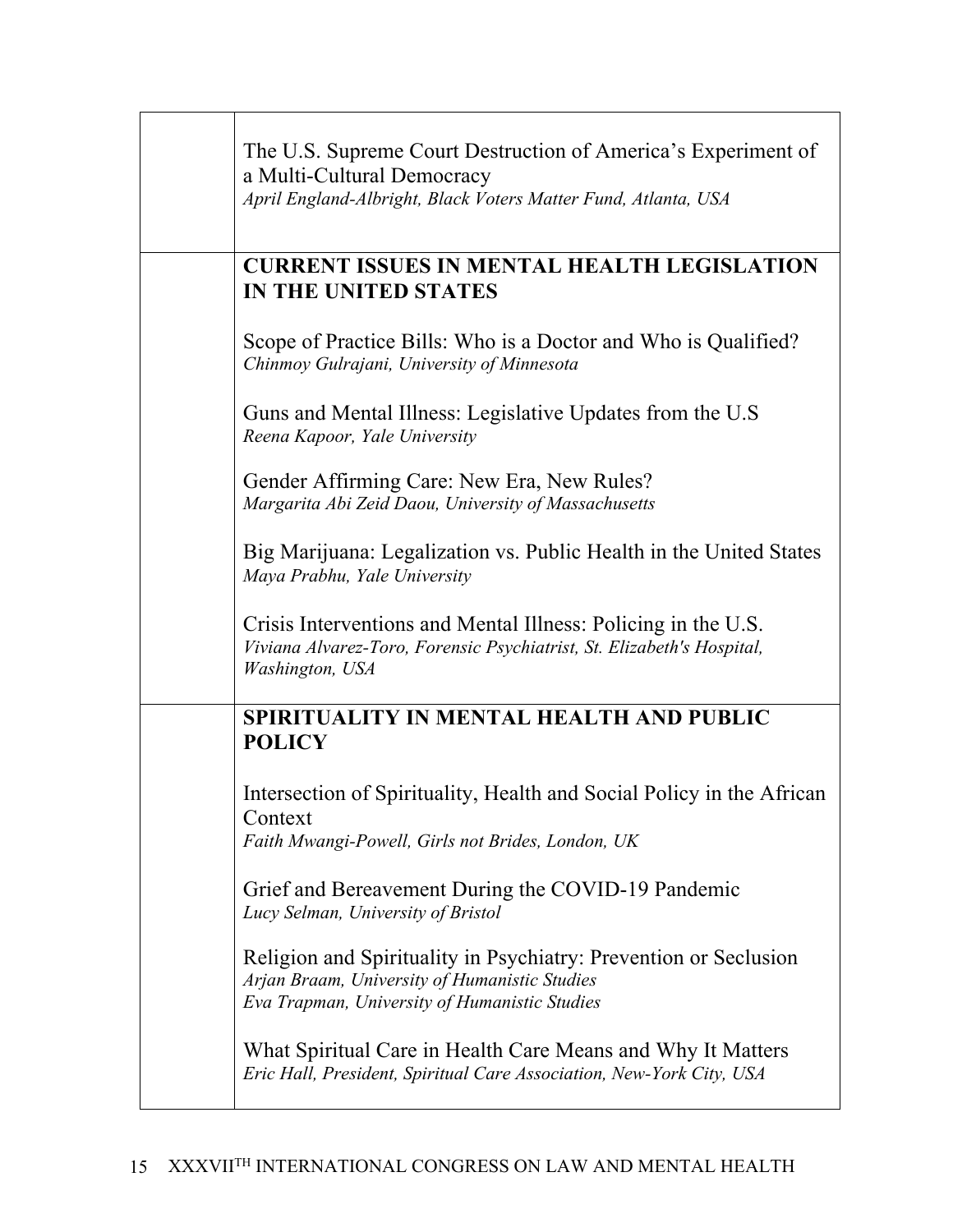# **MONDAY, JULY 4, 2022**

## **2:30 PM — 4:30 PM**

### **MODERN TOPICS IN FORENSIC ASSESSMENTS**

| Differentiating Delusional Disorder from Shared Conspiracy<br>Theories in the Assessment of Adjudicative Competence<br>Weare Ashley Zwemer, Clinical Psychologist, Chesapeak PC Source,<br>Maryland, USA                                   |
|--------------------------------------------------------------------------------------------------------------------------------------------------------------------------------------------------------------------------------------------|
| <b>Addictive Criminal Behavior: A Motivational Analysis</b><br>Sergei V. Tsytsarev, Hofstra University                                                                                                                                     |
| Profile of Individuals Awaiting Risk Assessment and Therapeutic<br>Destination<br>Gustavo Gabriel de Oliveira Villa Real, Faculdade de Ciências Médicas da<br>Santa Casa de São Paulo                                                      |
| Quirino Cordeiro, Faculdade de Ciências Médicas da Santa Casa de São<br>Paulo<br>Rafael Bernardon, Faculdade de Ciências Médicas da Santa Casa de São<br>Paulo<br>Ricardo Uchida, Faculdade de Ciências Médicas da Santa Casa de São Paulo |
| Discussant<br>Norbert Konrad, Free University of Berlin                                                                                                                                                                                    |
| <b>CIVIL RELIGION AND CIVIL LIBERTIES</b>                                                                                                                                                                                                  |
| Can There Be a Civil Religion in a Secular Democratic Polity<br>Today?<br>David Novak, University of Toronto                                                                                                                               |
| Civil Religion: A Window into Perennial Themes of Political<br>Philosophy<br>Ronald Beiner, University of Toronto                                                                                                                          |
| Science and Ceremony: Remaking American Civil Religion                                                                                                                                                                                     |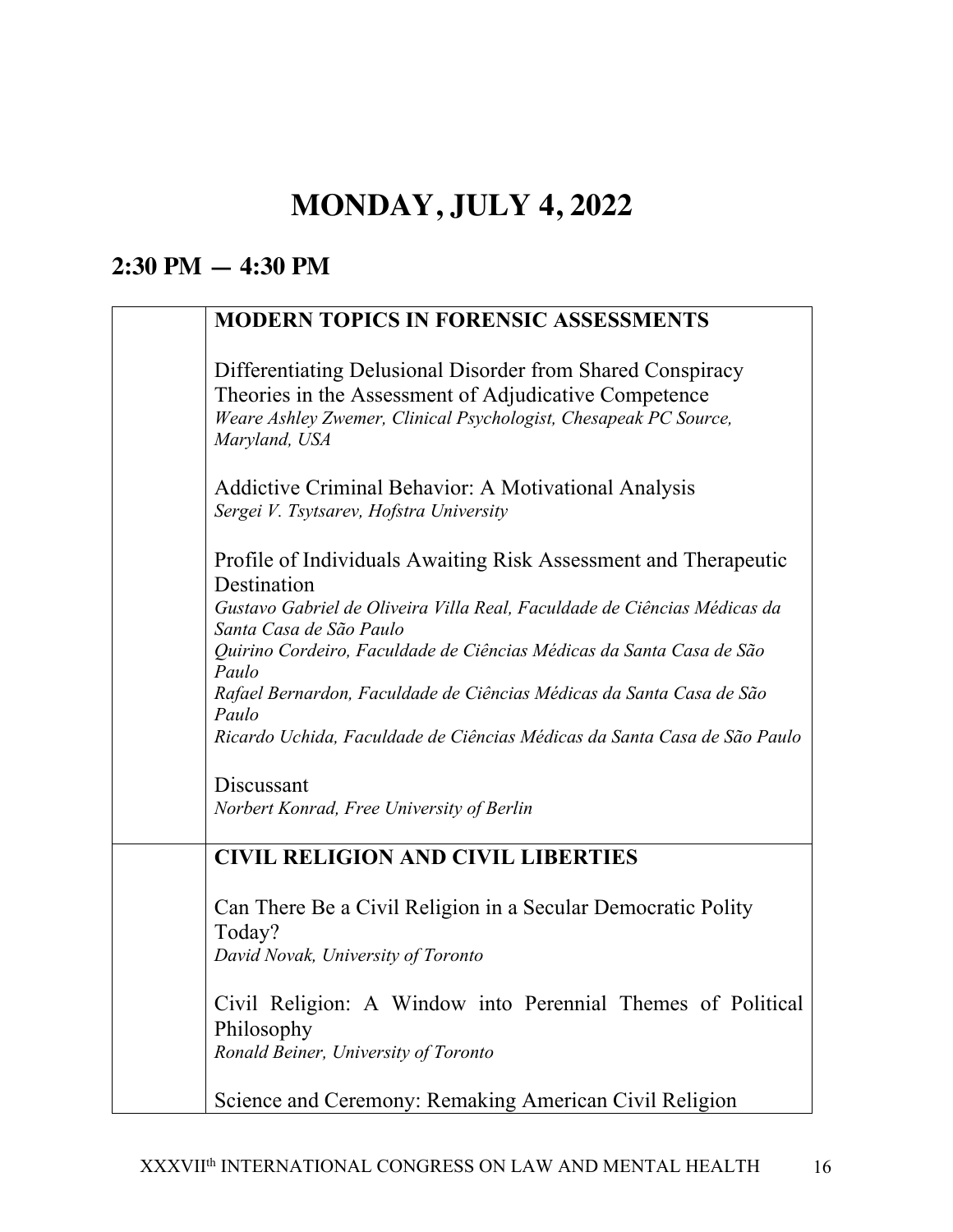| Heidi Ravven, Hamilton College                                                        |
|---------------------------------------------------------------------------------------|
| Meaningful Criminal Justice                                                           |
| Albert Kruger, Retired Justice                                                        |
|                                                                                       |
| Discussant                                                                            |
| Pawel Lukow, Pawel Lukow, University of Warsaw                                        |
|                                                                                       |
| Discussant                                                                            |
| David N. Weisstub, International Academy of Law and Mental Health                     |
| <b>VIOLENCE AND AGGRESSION</b>                                                        |
|                                                                                       |
| Dissecting Male Intimate Partner Violent Episodes                                     |
| Paula Sismeiro Pereira, Polytechnic Institute of Bragança                             |
|                                                                                       |
| Caring for Survivors of Torture: Filling the Gaps by Implementing                     |
| Curricula                                                                             |
| Jibril Mohamed, Victoria Coalition for Survivors of Torture, Victoria, Canada         |
| May Shihadeh, Victoria Coalition for Survivors of Torture, Victoria, Canada           |
| Michaela Verlaan, Victoria Coalition for Survivors of Torture, Victoria,              |
| Canada<br>Kenneth Agar-Newman, Victoria Coalition for Survivors of Torture, Victoria, |
| Canada                                                                                |
| Alvaro Moreno, Victoria Coalition for Survivors of Torture, Victoria, Canada          |
| Kathryn Collins, Victoria Coalition for Survivors of Torture, Victoria, Canada        |
|                                                                                       |
| From Clinical Judgment to Irrational Fears: Reflections on the                        |
| Duty to Warn/Protect                                                                  |
| David Shapiro, Nova Southeastern University                                           |
| Development of Violent Extremism in 2019 Hong Kong Riots                              |
| Totti Karpela, Peace of Mind Ltd., Hong Kong                                          |
|                                                                                       |
| Looking Behind the Numbers: Assessing Abuse Profile, Context,                         |
| and Outcomes for Various Victim "Groups" Upon Presentation to,                        |
| and Exit from, Specialist Domestic Abuse Services in the UK                           |
| Benjamin Hine, University of West London                                              |
|                                                                                       |
| (TJ) INNOVATIVE TJ APPLICATIONS IN THEORY AND                                         |
| <b>PRACTICE (2)</b>                                                                   |
|                                                                                       |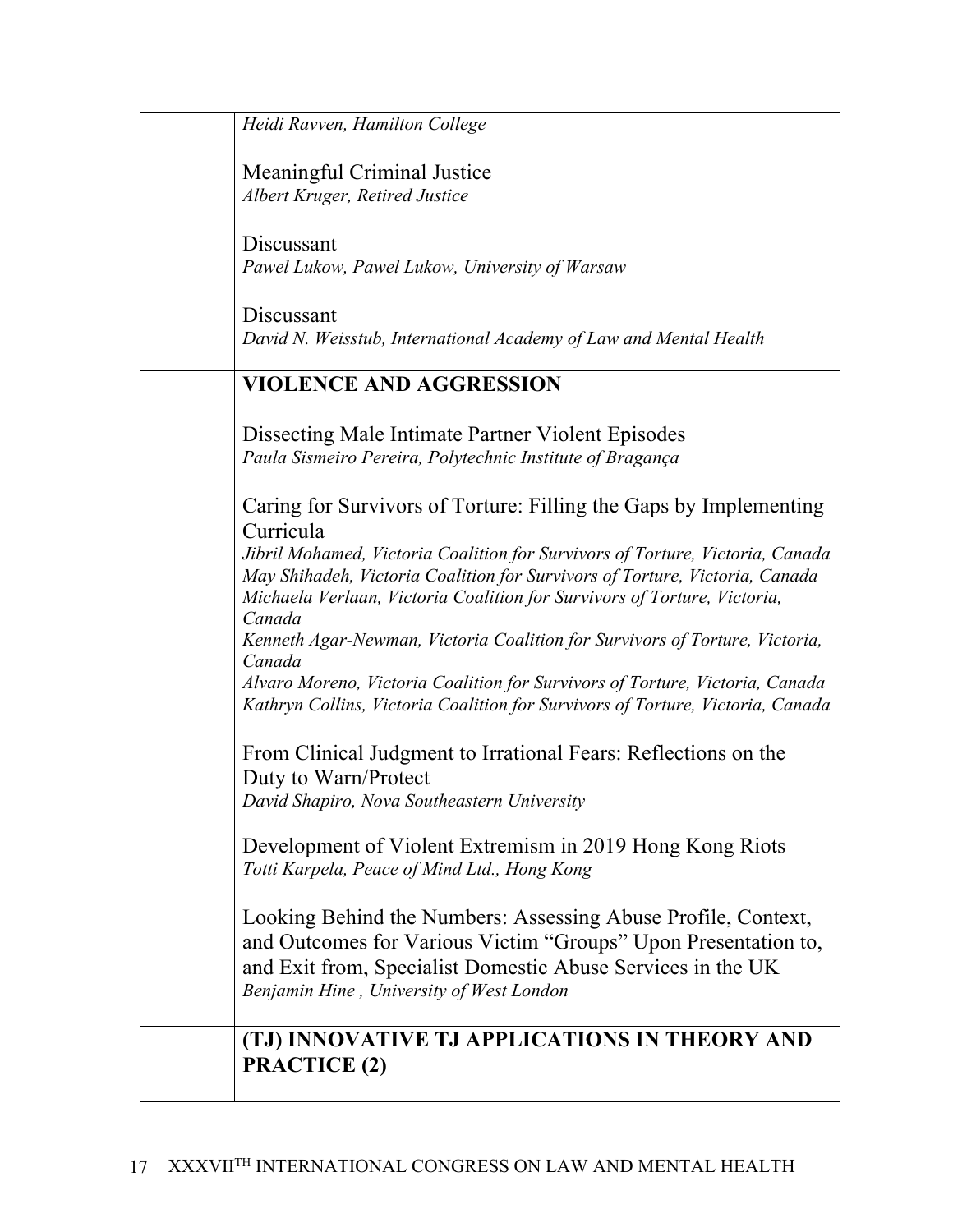| The Therapeutic Bot? TJ and ODR<br>Karni Perlman, The College of Management Academic Studies, Israel                                                                                                                                                         |  |
|--------------------------------------------------------------------------------------------------------------------------------------------------------------------------------------------------------------------------------------------------------------|--|
| Justice Outsourced: Advocacy for Foster Children in Court,<br>Administrative Hearings and in Child Welfare Bureaucracy<br>Bernard Perlmutter, University of Miami School of Law                                                                              |  |
| Proposing a New Model to Conduct a Forensic Evaluation of<br>Undue Influence<br>Steven Alan Hassan, Freedom of Mind, Boston, USA                                                                                                                             |  |
| Multisystemic Therapy for Emerging Adults (MST-EA): Reducing<br>Recidivism and Improving Behavioral Health<br>Ashli Sheidow, Oregon Social Learning Center<br>Maryann Davis, University of Massachusetts<br>Michael R. McCart, Oregon Social Learning Center |  |
| Mapping Therapeutic Jurisprudence's Leanings Towards the<br>Methodology of Legal Realism and Sociological Jurisprudence<br>Anna Kawałek, Leeds Beckett University                                                                                            |  |
| L'EMPRISE ET LES VIOLENCES AU SEIN D'UN COUPLE<br>: REGARDS INTERPROFESSIONNEL ET<br><b>INTERDISCIPLINAIRE</b>                                                                                                                                               |  |
| Emprise vous avez dit emprises<br>Eric Martinent, Institut International de la Francophonie, Lyon, France                                                                                                                                                    |  |
| Le traitement judiciaire des infractions commises au sein d'un<br>couple<br>Isabelle Rome, Ministère de la Justice, Lyon, France                                                                                                                             |  |
| Le droit d'être défendue et les droits de la défense en faveur des<br>femmes victimes de violence au sein d'un couple<br>Laurence Junod Fanget, Avocate, Lyon, France                                                                                        |  |
| Le droit international pénal et le droit pénal international et<br>l'élimination des violences à l'égard des femmes<br>Chloé Lievaux, Université de Lorraine                                                                                                 |  |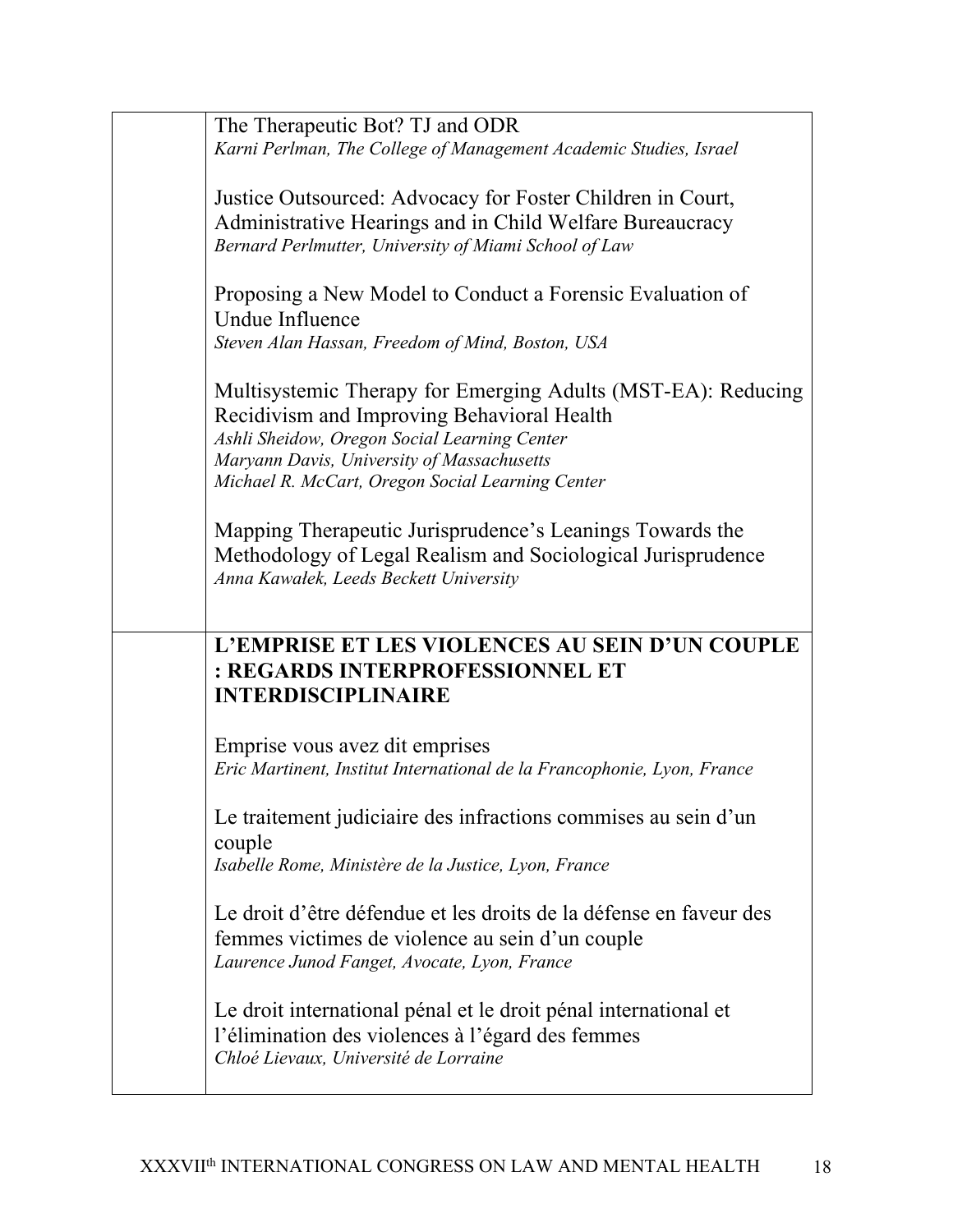| L'emprise, entre regards cliniques et regards d'experts (sous<br>réserve)<br>Liliane Daligand, Université Claude Bernard Lyon 1                                                                                                                                                                                                                                     |
|---------------------------------------------------------------------------------------------------------------------------------------------------------------------------------------------------------------------------------------------------------------------------------------------------------------------------------------------------------------------|
| « PROJET ÉCHINOPS » : UN PROGRAMME<br>D'INTERVENTIONS CONJOINTES ENTRE LES FORCES<br>DE L'ORDRE ET LES PROFESSIONNELS OEUVRANT EN<br>SANTÉ MENTALE POUR L'EST DE MONTRÉAL                                                                                                                                                                                           |
| Les programmes d'interventions conjointes entre les forces de<br>l'ordre et les professionnels oeuvrant en santé mentale -- Une<br>revue narrative de la littérature scientifique<br>Luigi De Benedictis, University of Montreal<br>Amélie Bouchard, University of Montreal<br>William McGuire, University of Montreal<br>Gabriel Thériault, University of Montreal |
| « Projet ÉCHINOPS » : Objectifs, prestation de services et<br>évaluations des résultats<br>William McGuire, University of Montreal<br>Amélie Bouchard, University of Montreal<br>Gabriel Thériault, University of Montreal<br>Luigi De Benedictis, University of Montreal                                                                                           |
| Protocole de recherche en vue d'évaluer les retombées d'un<br>partenariat entre les services de santé mentale et les forces de<br>l'ordre dans l'Est de Montréal<br>Amélie Bouchard, University of Montreal<br>William McGuire, University of Montreal<br>Gabriel Thériault, University of Montreal<br>Luigi De Benedictis, University of Montreal                  |
| Evaluation d'un partenariat entre les services de santé mentale et<br>les forces de l'ordre dans l'Est de Montréal<br>Gabriel Thériault, University of Montreal<br>Amélie Bouchard, University of Montreal<br>William McGuire, University of Montreal<br>Luigi De Benedictis, University of Montreal                                                                |
| <b>SYSTEMIC ISSUES IN TELE-MENTAL HEALTH</b><br><b>ADMINISTRATION</b>                                                                                                                                                                                                                                                                                               |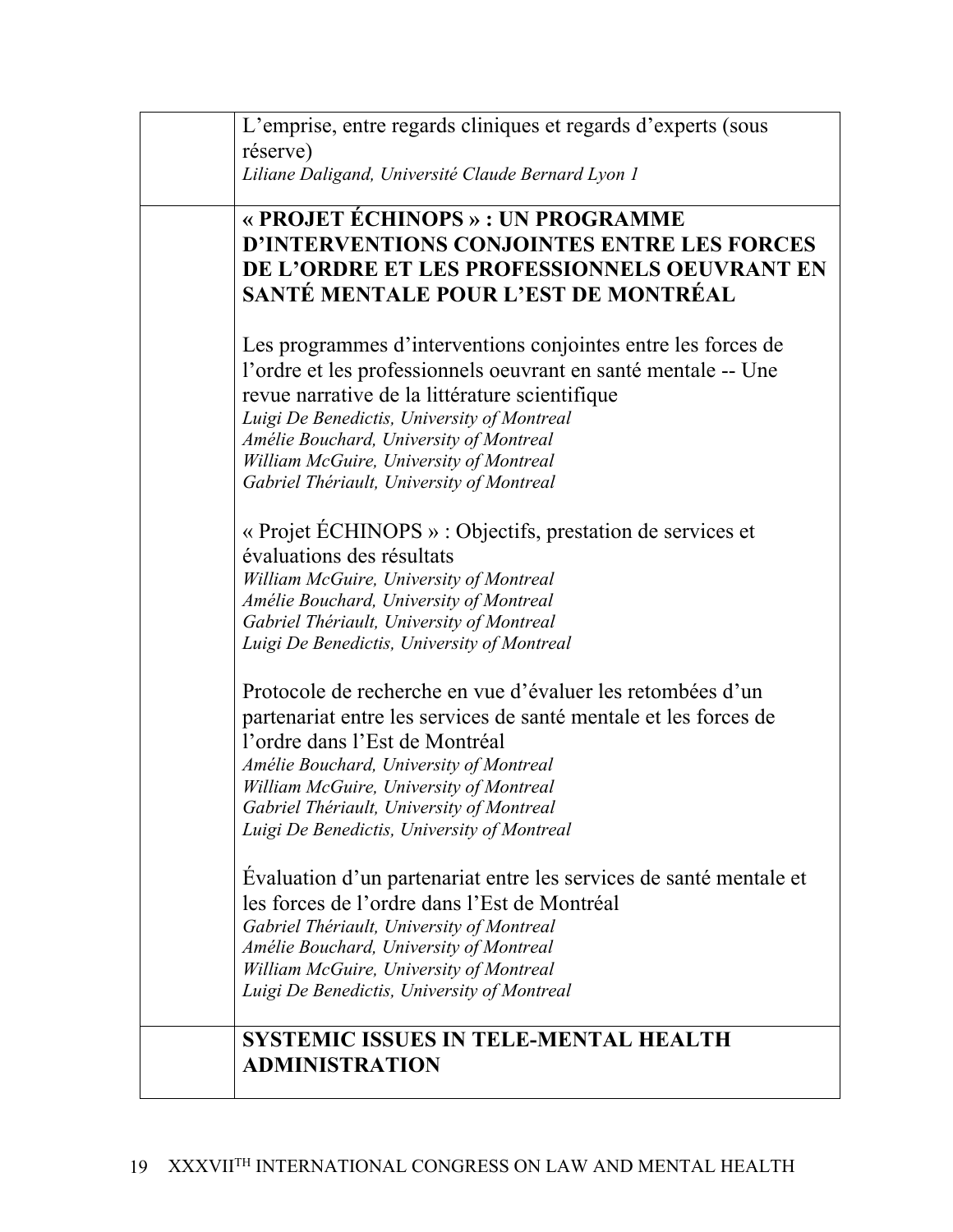| Forensic Telepsychiatry<br>Chinmoy Gulrajani, University of Minnesota                                                                                                                                              |
|--------------------------------------------------------------------------------------------------------------------------------------------------------------------------------------------------------------------|
| Rapid Telehealth Implementation in a State System<br>KyleeAnn Stevens, University of Minnesota                                                                                                                     |
| Rural Telepsychiatry Development in a Worldwide Pandemic<br>Timothy Allen, University of Kentucky                                                                                                                  |
| Discussant<br>Jagannathan Srinivasaraghavan, Southern Illinois University                                                                                                                                          |
| <b>INDIGENOUS EPISTEMOLOGIES AND APPROACHES</b><br><b>TO RESEARCH AND PRACTICE</b>                                                                                                                                 |
| Indigenous Frontline Practice as Resurgence<br>Sandrina de Finney, University of Victoria                                                                                                                          |
| S'TENISTOLW Means Moving Forward: Transforming<br>Indigenous Education Through Collaboration<br>Kundocq. Jacquie Green, University of Victoria<br>Naadli Todd Ormiston, Northern Tutchone/Tlingit, Camosun College |
| "The United Nations Declaration on the Rights of Indigenous<br>Peoples: A Pathway to Indigenous Health and Well-Being"<br>John Meehan, University of Toronto                                                       |
| Trauma-Informed Lawyering in the Practice of Aboriginal Law in<br>Canada<br>Maria Lucas, Barrister-and-Solicitor, Ottawa, Ontario                                                                                  |
| The Implications of Pandemics in Indigenous Country in Settler-States<br>Catherine Richardson, Concordia University                                                                                                |
| (TJ) TJ PERSPECTIVES ON TRAUMA-INFORMED LAW<br><b>AND PRACTICE</b>                                                                                                                                                 |
| Are Intimate Partner Abuse Protections Consistent with TJ Values?<br>Lenore E. Walker, Nova Southeastern University                                                                                                |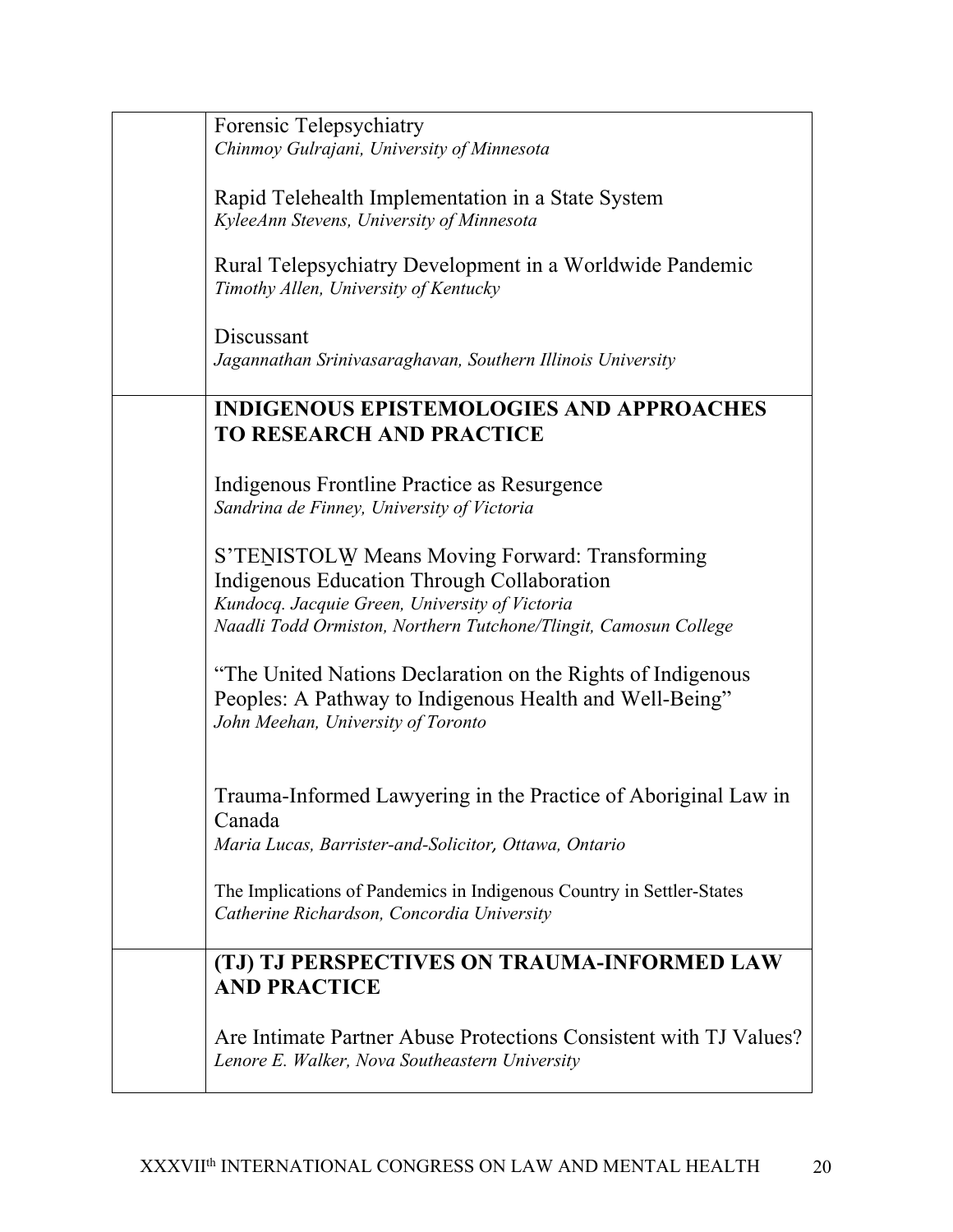Tort Law and Therapeutic Jurisprudence Revisited. Trauma, Vindication, Perceived Injustice and the Toxic Nature of Real World Adversarialism *Arno J. Akkermans, Free University of Amsterdam* Therapeutic Jurisprudence Practices and Victims' Needs: The Role of Victim Assistance Units *Nili Gesser, Temple University* A Trauma-Informed Policy to Advance Health Equity? It Takes a Village, and Heart *Amy T. Campbell*, *University of Illinois at Chicago*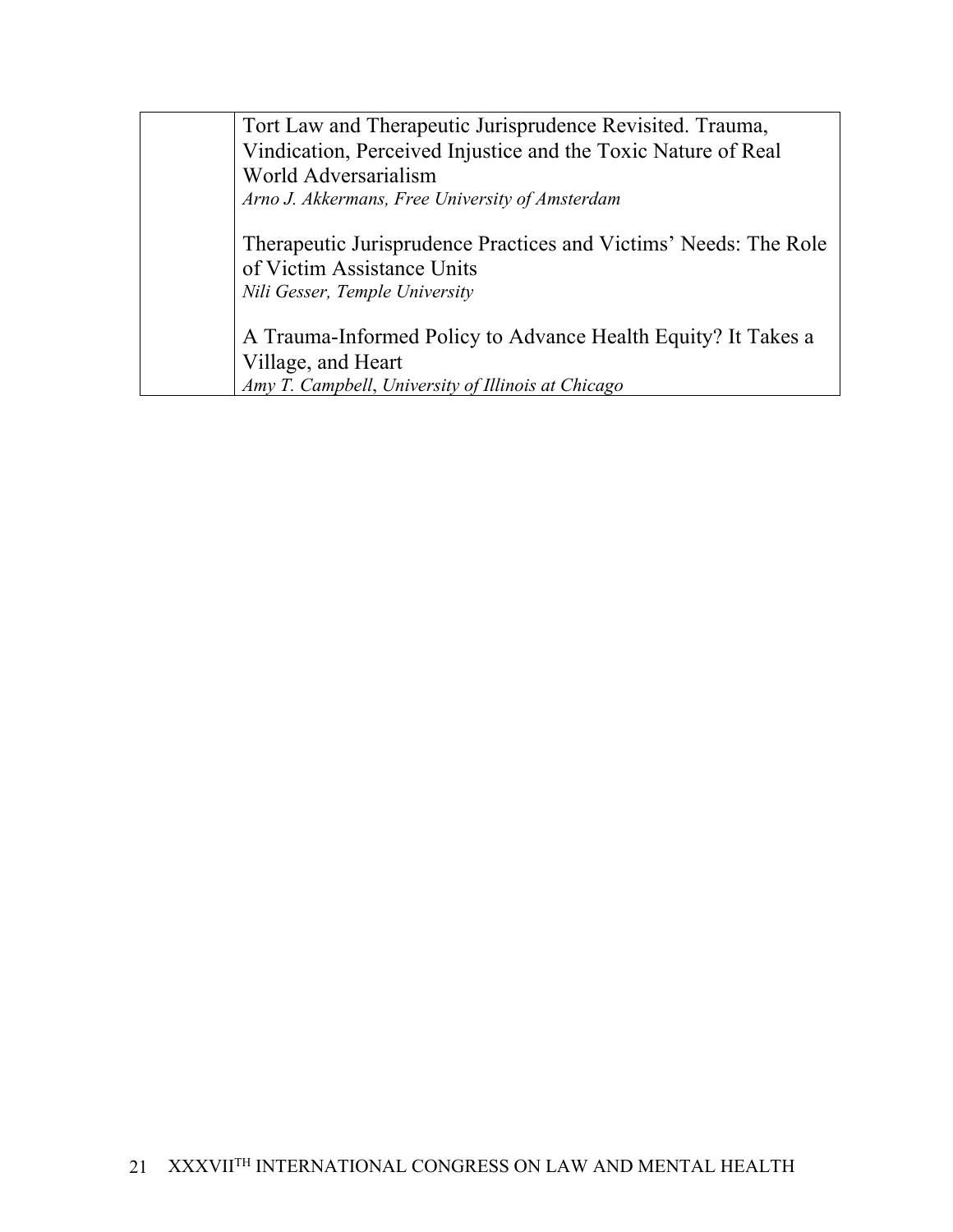# **TUESDAY, JULY 5, 2022**

#### **9:00 AM — 11:00 AM**

| ETHICAL LIABILITY ISSUES CONSEQUENT TO<br><b>TRAUMA EXPERIENCED BY YOUTH IN PUBLIC</b><br><b>SERVICES FACILITIES (1)</b>                                                                                                               |
|----------------------------------------------------------------------------------------------------------------------------------------------------------------------------------------------------------------------------------------|
| A Trauma Experience: Healing and Recovery<br>Eumon Hervey, National Vice President, Schools for Catapult Learning,<br>Jacksonville, USA                                                                                                |
| Policing as Trauma: Litigating Race, Adolescence and Trauma in a<br>Juvenile Case<br>Kristin Henning, Georgetown University                                                                                                            |
| Is Therapy Always Helpful? Ethical Considerations for<br>Psychotherapeutic Interventions with United States Juveniles in<br><b>Short Term Correctional Facilities</b><br>Alicia Coleman, Consulting Forensic Psychologist, Dallas, USA |
| Malpractice, Abuse, Trauma, and Intent<br>Napoleon Higgins, Consulting Psychiatrist, Houston, USA                                                                                                                                      |
| Discussant<br>Michael Lindsey, Southern Methodist University                                                                                                                                                                           |
| <b>THE OPIOID EPIDEMIC</b>                                                                                                                                                                                                             |
| Addressing the Opioid Epidemic among Justice-Involved<br>Individuals<br>Kevin Knight, Texas Christian University                                                                                                                       |
| Kentucky Women's Justice Community Opioid Innovation<br>Network (JCOIN)<br>Michele Staton, University of Kentucky                                                                                                                      |
| Attitudes toward Naloxone Distribution and Medication for Opioid<br>Use Disorder in Criminal Justice: Data from<br>the HEALing Communities Study in Kentucky<br>Hannah Knudsen, University of Kentucky                                 |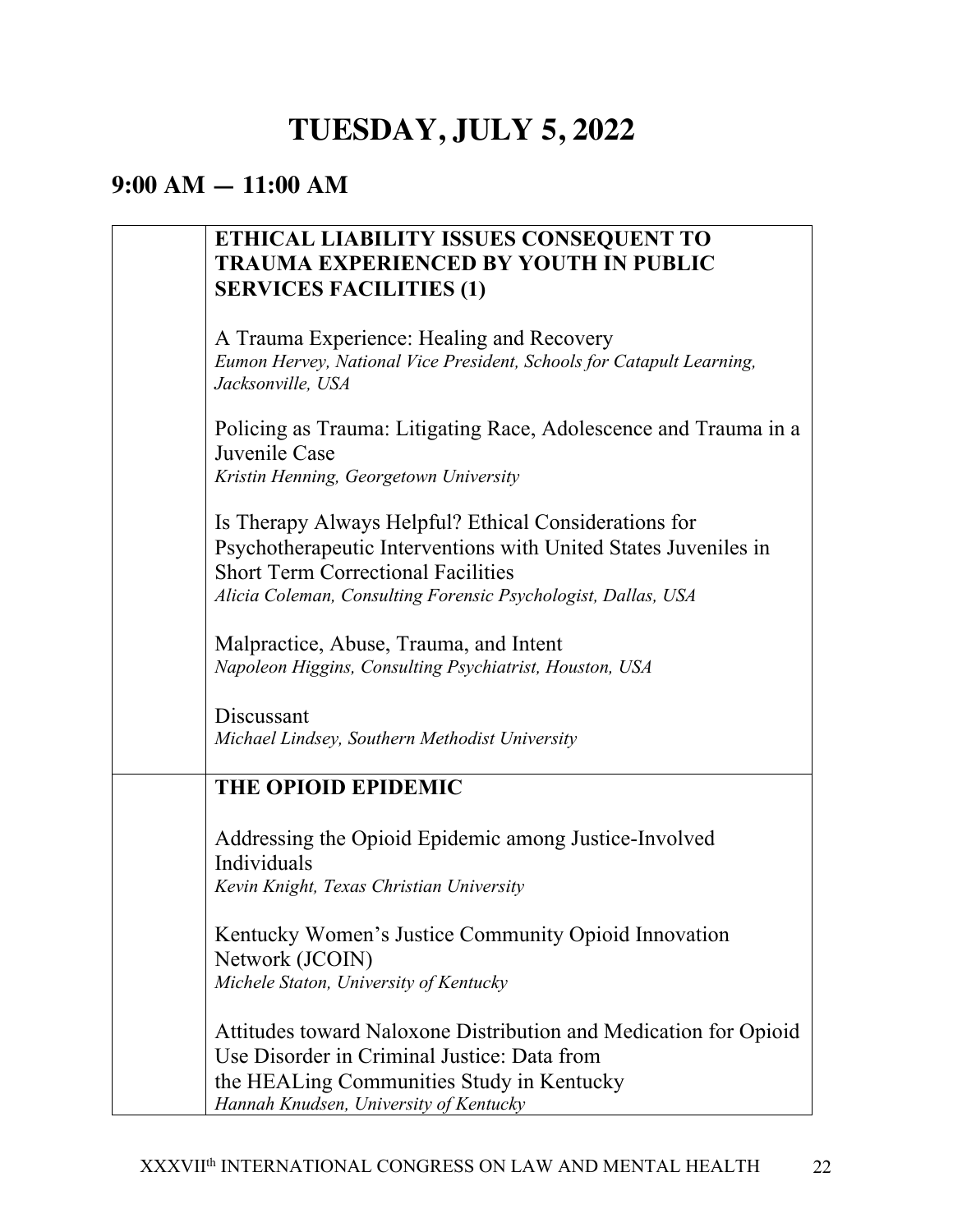| Carrie Oser, University of Kentucky                                                                                                                                                                                                                                                                                             |
|---------------------------------------------------------------------------------------------------------------------------------------------------------------------------------------------------------------------------------------------------------------------------------------------------------------------------------|
| Sharon Walsh, University of Kentucky                                                                                                                                                                                                                                                                                            |
| Preventing Opioid Use among Justice-Involved Youth as they<br>Transition to Adulthood: Leveraging Safe Adults (LeSA)<br>Danica Knight, Texas Christian University                                                                                                                                                               |
| <b>COMMUNITY TREATMENT ORDERS</b>                                                                                                                                                                                                                                                                                               |
| CTOs in Diverse Settings: Emergency Departments,                                                                                                                                                                                                                                                                                |
| Homelessness, and Physical Health Care<br>Chris Maylea, Royal Melbourne Institute of Technology                                                                                                                                                                                                                                 |
| Is There a Case for Paternalism in Chronic Community Mental<br>Health Care?<br>Giles Newton-Howes, University of Otago                                                                                                                                                                                                          |
|                                                                                                                                                                                                                                                                                                                                 |
| Community Treatment Orders Require Prolonged Coercion for Any<br>Effect and are Disproportionally Applied to Ethnic Minorities<br>Steve Kisely, University of Queensland                                                                                                                                                        |
| Realizing Human Rights and Equity in Community Based Mental<br><b>Health Services</b><br>Lisa Brophy, La Trobe University<br>Marina Morrow, York University<br>Mohamed Ibrahim, University British Columbia<br>Susan Hardie, Eviance, Winnipeg, Canada<br>Michael Njenga, Users & Survivors of Psychiatry-Kenya, Nairobi, Kenya |
| Vrinda Edan, University of Melbourne                                                                                                                                                                                                                                                                                            |
| Marked Differences in Community Treatment Order Outcomes<br>Between States with Low and High Rates of Use<br>Steven Kisely, University of Queensland                                                                                                                                                                            |
| <b>COVID-19 AND THE FAMILY: LESSONS FROM LAW</b><br>AND POLICY IN A POST-PANDEMIC WORLD                                                                                                                                                                                                                                         |
| Women's Struggles during COVID-19, Mental Health, and<br>Socialist Feminism<br>Cynthia Grant Bowman, Cornell University                                                                                                                                                                                                         |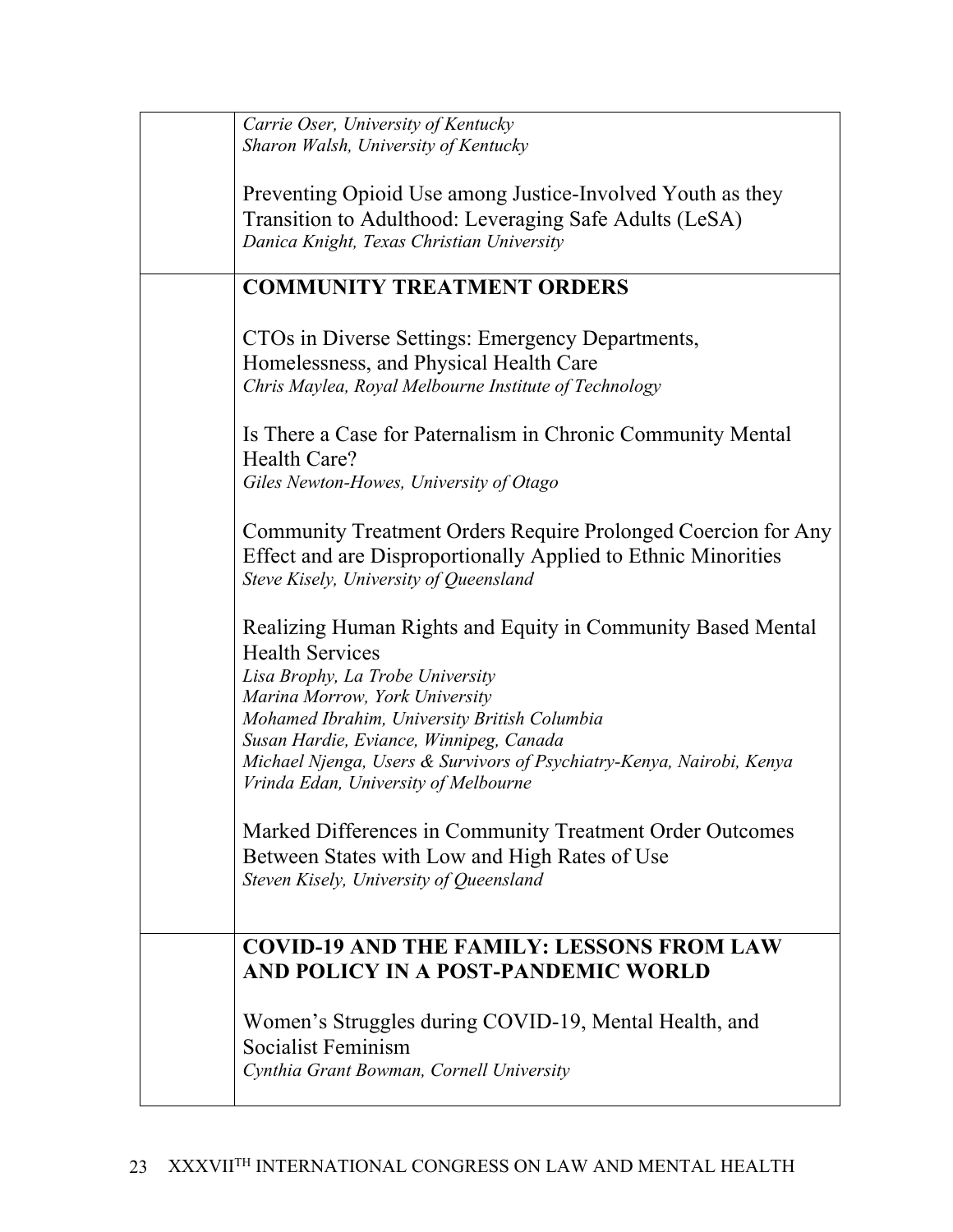| The Gender and Race of Public Support in the United States                                                                                                           |
|----------------------------------------------------------------------------------------------------------------------------------------------------------------------|
| Susan Frelich Appleton, Washington University<br>Laura A. Rosenbury, University of Florida                                                                           |
| Pandemics, Privatization, and Public Education<br>Cailtin Millat, Harvard Law School                                                                                 |
| Bubbles & Pods: "The Long Pandemic" & Queer Possibility<br>Adrienne Davis, Washington University                                                                     |
| The Conservative Turn in U.S. Family Law (Or Where Might the<br>Current U.S. Supreme Court Try to Take Family Law?)<br>Marc Spindelman, Ohio State University        |
| <b>CRIMINAL RESPONSIBILITY AND SOCIETAL</b><br><b>CULPABILITY</b>                                                                                                    |
| Criminal Responsibility in Delinquency Cases: Should Societal<br>Culpability be Taken into Account<br>Sharon Meadows, University of San Francisco                    |
| Criminal Intent and the Social Indicators of Justice<br>James Bell, Haywood Burns Institute for Justice, Fairness and Equity,<br>Oakland, USA                        |
| Supporting Children and Young People Victims of a Broken<br>Society: Re- Enhancing Community Parent Responsability<br>Chaste Uwihoreye, Rwanda Psychological Society |
| An Innocent Abroad: The Amanda Knox Story<br>Anne Bremner, Attorney-at-Law, Frey Buck Law Firm, Seattle, USA                                                         |
| Discussant<br>James Corcoran, University of California at Los Angeles                                                                                                |
| <b>TRAUMA AND GROWTH</b>                                                                                                                                             |
| Is PTSD The New Normal? Life and Practice After The 2020<br>Global Crisis<br>Traci Owens, Attorney-at-Law, Santa Clara, USA                                          |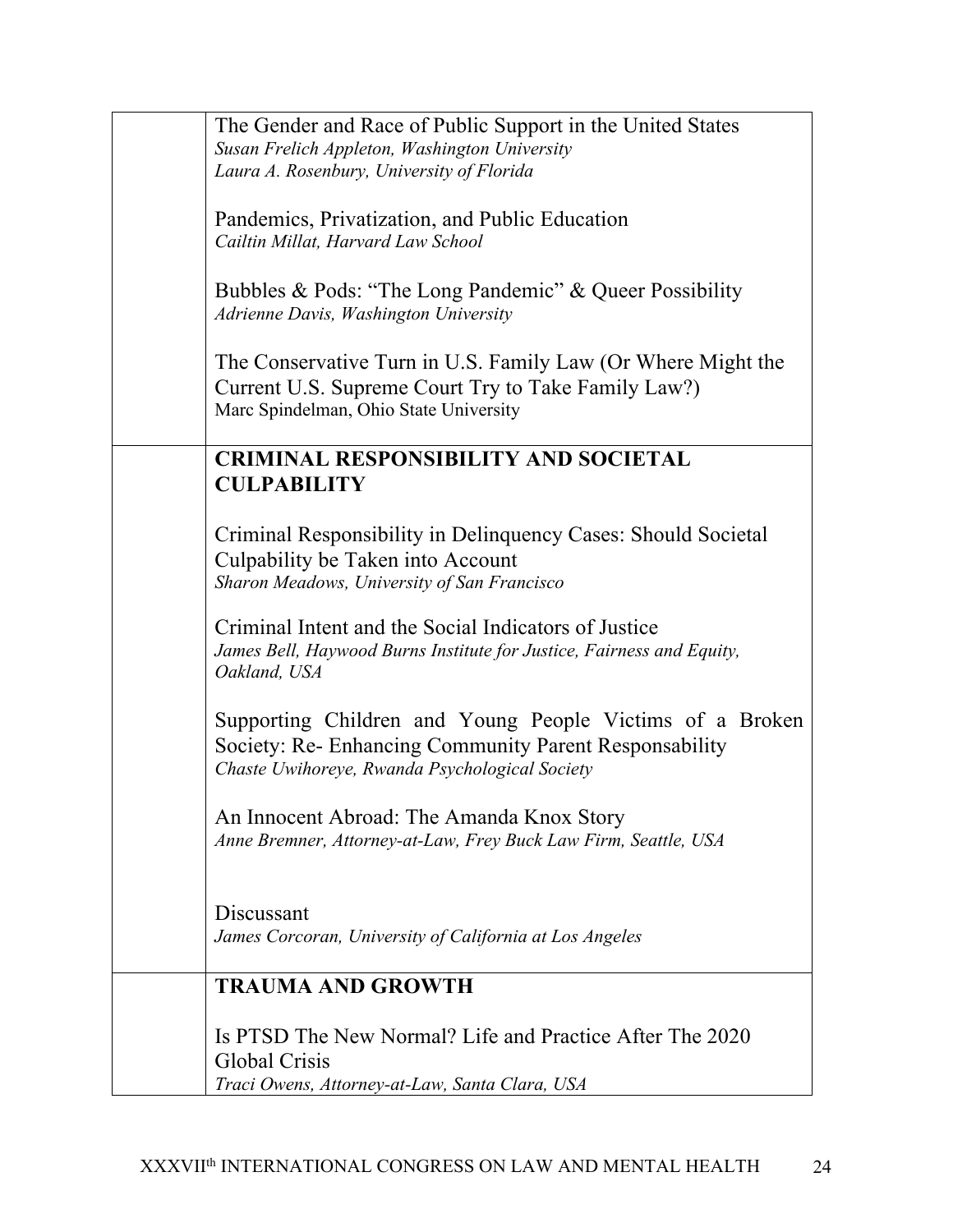| Post Traumatic Growth<br>Anne Troy, University of Holy Cross<br>"Passing the Torch" From the Statue of Liberty to the "Welcoming"<br>Peace Sculpture": Possibilities for a Just Immigrant Policy in the<br>U.S.<br>Isaac Romano, OWHR Institute For War Resistance and Policy Alternatives-<br>Quebec, Montreal, Canada<br>Program Barrier Reduction Strategies: How Important are They?                                                                                                                                                                                                                                                                                                                                      |
|-------------------------------------------------------------------------------------------------------------------------------------------------------------------------------------------------------------------------------------------------------------------------------------------------------------------------------------------------------------------------------------------------------------------------------------------------------------------------------------------------------------------------------------------------------------------------------------------------------------------------------------------------------------------------------------------------------------------------------|
| Daniel F. Perkins, Penn State University<br>Nicole Morgan, Penn State University<br>Keith Aronson, Penn State University                                                                                                                                                                                                                                                                                                                                                                                                                                                                                                                                                                                                      |
| Depression, Anxiety and Workplace Trauma: A Systematic<br>Review<br>Shannon Wagner, Thompson Rivers University<br>Lynn Alden, University of British Columbia<br>Nicholas Buys, Griffith University<br>Mary Carey, University of Rochester<br>Wayne Corneil, University of Ottawa<br>Trina Fyfe, University of Northern British Columbia<br>Lynda Matthews, University of Sydney<br>Christine Randall, Griffith University<br>Cheryl Regehr, University of Toronto<br>Marc White, Work Wellness and Disability Prevention Institute, Burnaby,<br>Canada<br>Nicole White, University of Northern British Columbia<br>Alex Fraess-Phillips, University of Northern British Columbia<br>Elyssa Krutop, Thompson Rivers University |
|                                                                                                                                                                                                                                                                                                                                                                                                                                                                                                                                                                                                                                                                                                                               |
| <b>INTERVENTION RESEARCH FOR EMERGING ADULTS</b>                                                                                                                                                                                                                                                                                                                                                                                                                                                                                                                                                                                                                                                                              |
| Multisystemic Therapy for Emerging Adults (MST-EA): Clinical<br>and Delivery Model Overview<br>Leila Connor, North American Family Institute, Massachussets, USA<br>Michael McCart, Oregon Social Learning Center, USA<br>Ashli J. Sheidow, Oregon Social Learning Center, USA                                                                                                                                                                                                                                                                                                                                                                                                                                                |
| Multisystemic Therapy for Emerging Adults (MST-EA): Reducing<br>Recidivism and Improving Behavioral Health                                                                                                                                                                                                                                                                                                                                                                                                                                                                                                                                                                                                                    |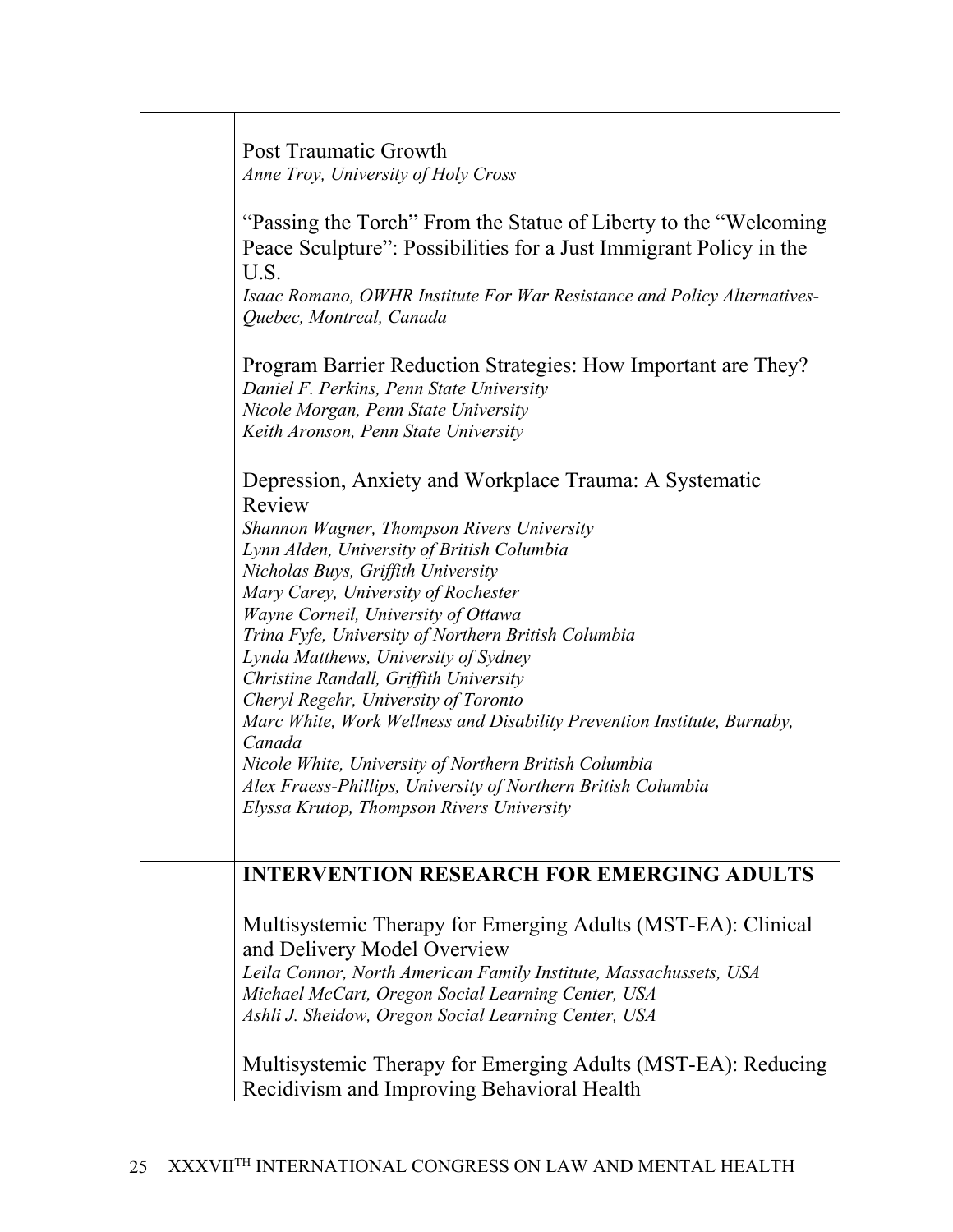| Ashli J. Sheidow, Oregon Social Learning Center, Eugene, USA                                                                                                                                                                                                                                                                                                                                                                                                                                                            |
|-------------------------------------------------------------------------------------------------------------------------------------------------------------------------------------------------------------------------------------------------------------------------------------------------------------------------------------------------------------------------------------------------------------------------------------------------------------------------------------------------------------------------|
| Maryann Davis, University of Massachusetts                                                                                                                                                                                                                                                                                                                                                                                                                                                                              |
| Michael R. McCart, Oregon Social Learning Center, Eugene, USA                                                                                                                                                                                                                                                                                                                                                                                                                                                           |
| Task-Shifting the Treatment of Substance Use in Emerging Adults:<br><b>Probation Officers Conducting Contingency Management</b><br>Ashli J. Sheidow, Oregon Social Learning Center, USA<br>Tess K. Drazdowski, Oregon Social Learning Center, USA<br>Michael R. McCart, Oregon Social Learning Center, USA<br>Jason E. Chapman, Oregon Social Learning Center, USA<br>Engaging Emerging Adults as Partners in Research<br>Maryann Davis, University of Massachussets<br>Ashli J. Sheidow, Oregon Social Learning Center |
| <b>LESSONS LEARNED FROM COVID-19 QUARANTINE</b>                                                                                                                                                                                                                                                                                                                                                                                                                                                                         |
| <b>ABOUT TRAUMA</b>                                                                                                                                                                                                                                                                                                                                                                                                                                                                                                     |
|                                                                                                                                                                                                                                                                                                                                                                                                                                                                                                                         |
|                                                                                                                                                                                                                                                                                                                                                                                                                                                                                                                         |
| Interpersonal Violence During the Pandemic                                                                                                                                                                                                                                                                                                                                                                                                                                                                              |
| Lenore Walker, Nova Southeastern University                                                                                                                                                                                                                                                                                                                                                                                                                                                                             |
| Social Media to Help Deliver Services to Interpersonal Violence<br>Victims<br>Giselle Gaviria, Nova Southeastern University                                                                                                                                                                                                                                                                                                                                                                                             |
| Virtual Domestic Violence Service Provision during COVID-19<br>Tara Jungersen, Nova Southeastern University                                                                                                                                                                                                                                                                                                                                                                                                             |
|                                                                                                                                                                                                                                                                                                                                                                                                                                                                                                                         |
| TJ Trauma-Informed Court Suicide Prevention<br>Ginger Lerner-Wren, Judge, Broward Mental Health Court, Fort Lauderdale,<br><b>USA</b>                                                                                                                                                                                                                                                                                                                                                                                   |
| Managing the Additional Complications of Co-parenting During<br>Covid-19                                                                                                                                                                                                                                                                                                                                                                                                                                                |
| Elaine Ducharme, Consulting Psychologist, Glastonbury, USA                                                                                                                                                                                                                                                                                                                                                                                                                                                              |
| <b>INSANITY DEFENCES THROUGHOUT THE CRIMINAL</b><br><b>PROCESS</b>                                                                                                                                                                                                                                                                                                                                                                                                                                                      |
| The Insanity Acquittee and the Ineffective Assistance of Counsel<br>Dennis Feld, Attorney-at-Law, Garden City, USA                                                                                                                                                                                                                                                                                                                                                                                                      |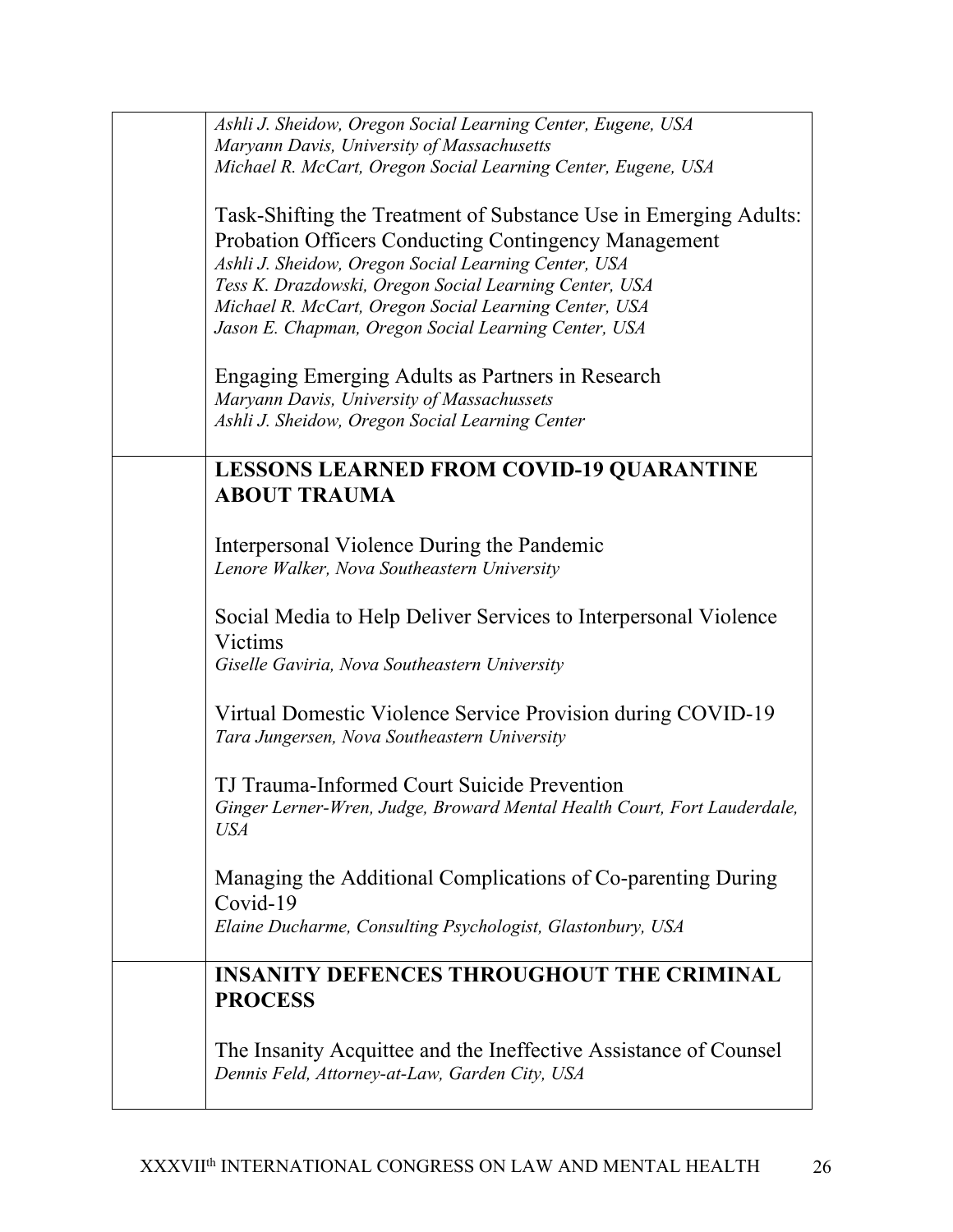| Overcoming Barriers to Freedom: Prisoners with Mental Illness<br>Katherine B. Davies, Attorney-at-Law, New York, USA |
|----------------------------------------------------------------------------------------------------------------------|
| Square Pegs in Round Holes: Application of Not Criminally                                                            |
| Responsible on Account of Mental Disorder with Accused with                                                          |
| <b>Disabilities</b>                                                                                                  |
| Voula Marinos, Brock University<br>Jessica Jones, Queen's University                                                 |
| Emily Cauduro, Brock University                                                                                      |
|                                                                                                                      |
| Automatism in Canadian Case Law                                                                                      |
| Laeticia Eid, University of Toronto                                                                                  |
|                                                                                                                      |
| The Insanity Acquittee and the Role of the Independent Psychiatric                                                   |
| Examiner<br>Melodie Foellmi, Consulting Forensic Psychologist, New-York, USA                                         |
|                                                                                                                      |
|                                                                                                                      |
| <b>TECHNOLOGY AND PSYCHIATRY</b>                                                                                     |
| Telepsychiatry in Thailand                                                                                           |
| Penchaya Atiwannapat, Court of Justice, Bangkok, Thailand                                                            |
|                                                                                                                      |
| Telemedicine for Adults with Intellectual and Developmental                                                          |
| Disabilities in the Age of COVID-19                                                                                  |
| Jeffrey Bennett, Southern Illinois University                                                                        |
| Systemic Crisis, Telepsychiatry, and New Insights into Trauma-                                                       |
| <b>Informed Care</b>                                                                                                 |
| Mary Dobbins, Southern Illinois University                                                                           |
|                                                                                                                      |
| Telehealth and Psychiatry                                                                                            |
| Jagannathan Srinivasaraghavan, Southern Illinois University                                                          |
| Mariam Aboukar, Harvard Medical School                                                                               |
| (TJ) EXTENDING A HELPING HAND TO PATIENT CARE                                                                        |
| <b>SECTORS</b>                                                                                                       |
|                                                                                                                      |
| A Challenge of Diversity in Healthcare: On the Possibility and                                                       |
| Necessity of Providing "Concordant Care" to Patients to Improve                                                      |
| Quality of Care                                                                                                      |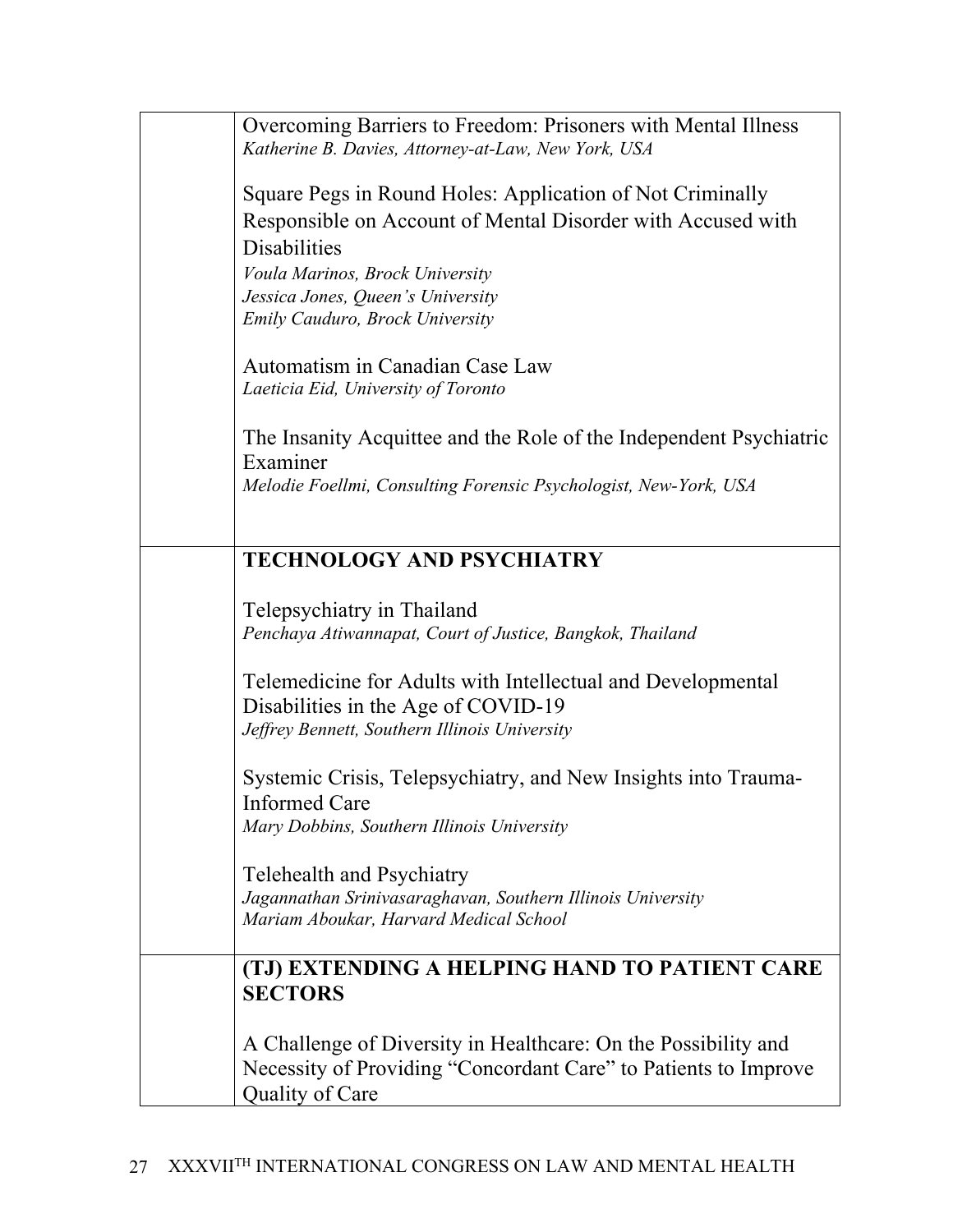| Naoual El Yattouti, University of Antwerp                                                                                                                                                                    |
|--------------------------------------------------------------------------------------------------------------------------------------------------------------------------------------------------------------|
| Creating a Model for Medical School Based Patient Navigation for<br>Individuals Recently Released from Florida Prisons<br>Timothy Fleming, University of Miami                                               |
| Utilizing Precision Medicine to Preventatively Address Mental<br>Health and Improve Healthcare Quality in the Military<br>Manya Saaraswat, University of Miami                                               |
| Evaluating Reproductive Health Decision Making and Outcomes<br>Among Women Incarcerated in the Los Angeles County Jail<br><b>System During Pregnancy</b><br>Sigita Cahoon, University of Southern California |
| (TJ) INCORPORATING TJ INTO CURRICULUM                                                                                                                                                                        |
| Using Therapeutic Jurisprudence to Frame Classes in Mental<br>Health Law and Health Policy<br>Kathy L. Cerminara, Nova Southeastern University                                                               |
| Teaching TJ as an Integrated Part of Child Protection Practice<br>Shelley Kierstead, York University                                                                                                         |
| Integrating Therapeutic Jurisprudence into a Public Health<br>Curriculum<br>Alina Perez, Nova Southeastern University                                                                                        |
| Integrating a Therapeutic Jurisprudence "Ethos" at<br>Interdisciplinary Curricular and Programmatic Levels<br>Amy T. Campbell, University of Illinois                                                        |
| <b>DISABILITY, LAW AND SOCIETY (4)</b>                                                                                                                                                                       |
| Decision-Making Processes in Learning Disability Services<br>Danielle Marie McIlroy, Queen's University<br>Lorna Montgomery, Queen's University<br>Gavin Davidson, Queen's University                        |
| The Challenge Of 'Bioinequality': Addressing the Health Impact<br>of Unequal Treatment on Gendered Bodies Through Law                                                                                        |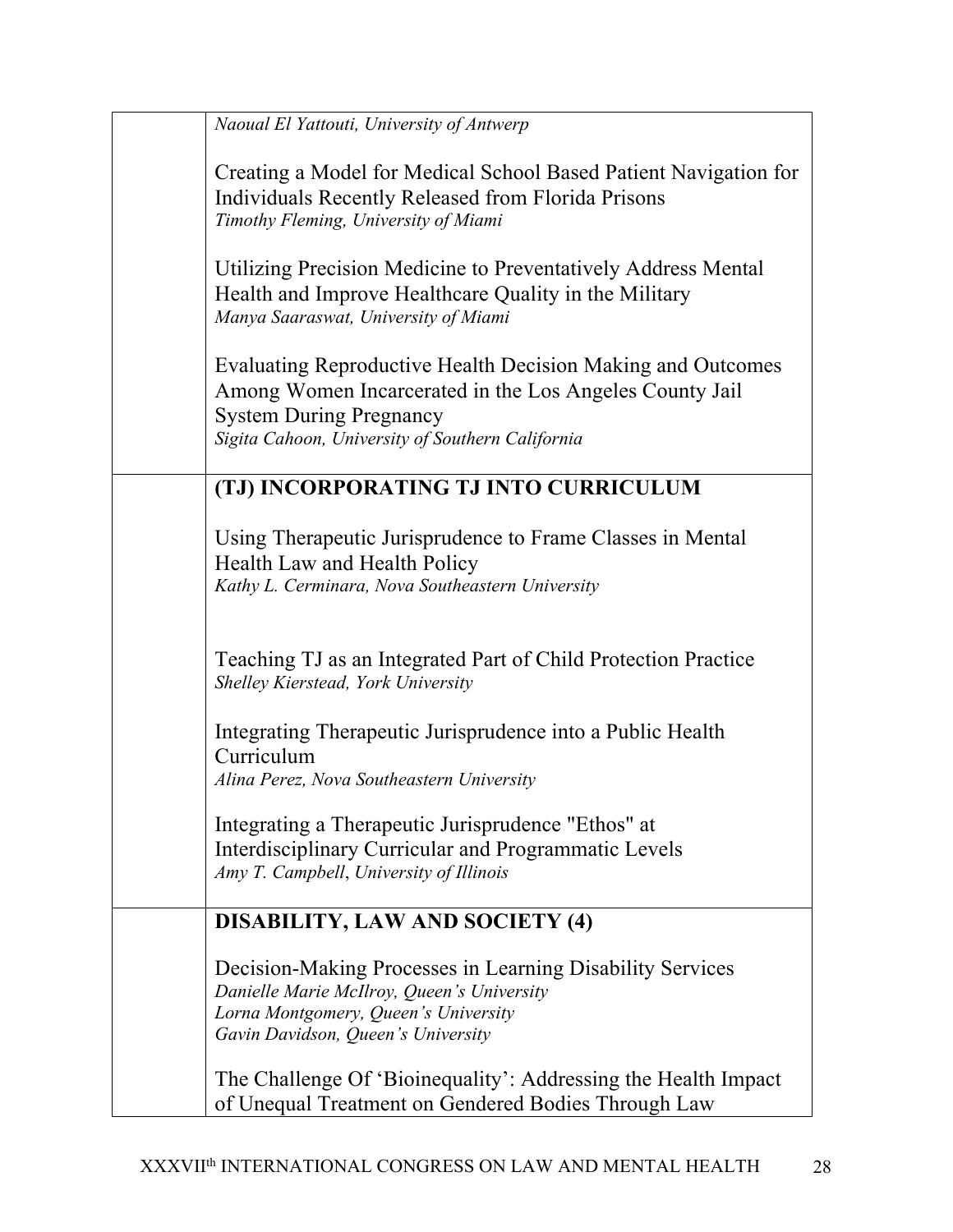| Isabel Ann Karpin, University of Technology Sydney<br>Karen O'Connell, University of Technology Sydney<br>CRPD Controversies and the Logics of Rights Based Mental<br>Health Law<br>Penelope June Weller, RMIT University<br>From Mental Health Advocacy to Legislative Change: A Canadian |
|--------------------------------------------------------------------------------------------------------------------------------------------------------------------------------------------------------------------------------------------------------------------------------------------|
| Example of the Complicated Process of Mental Health Law<br>Reform<br>Karen Shin, University of Toronto                                                                                                                                                                                     |
| THE ROLE OF NEUROSCIENCE IN LEGAL<br><b>PROCEEDINGS</b>                                                                                                                                                                                                                                    |
| Forensic Neuropsychological Assessment<br>John Fabian, Consulting Psychologist, Austin, USA                                                                                                                                                                                                |
| Capability to Understand and to Want Detectable from<br>Handwriting Implication: An Exploration Trough The "<br>Stratigraphic Theory" of Rudolf Pophal<br>Alessandro Massimo, Avellino Health Authority, Avellino, Italy                                                                   |
| The Role of Neuroscience in Predicting Future Dangerousness in<br>Dangerous Criminals: A South African Criminal Law Perspective<br>Geert Stevens, University of Pretoria                                                                                                                   |
| Competency to Waive Miranda in Juveniles<br>Joette James, Consulting Neuropsychologist, Washington, USA                                                                                                                                                                                    |
| Neuroimaging in Fetal Alcohol Spectrum Disorders (FASDs)<br>Richard Seth Adler, University of Washington                                                                                                                                                                                   |

# **TUESDAY, JULY 5, 2022**

### **11:10 AM — 1:10 PM**

#### **DISABILITY, LAW AND SOCIETY (1)**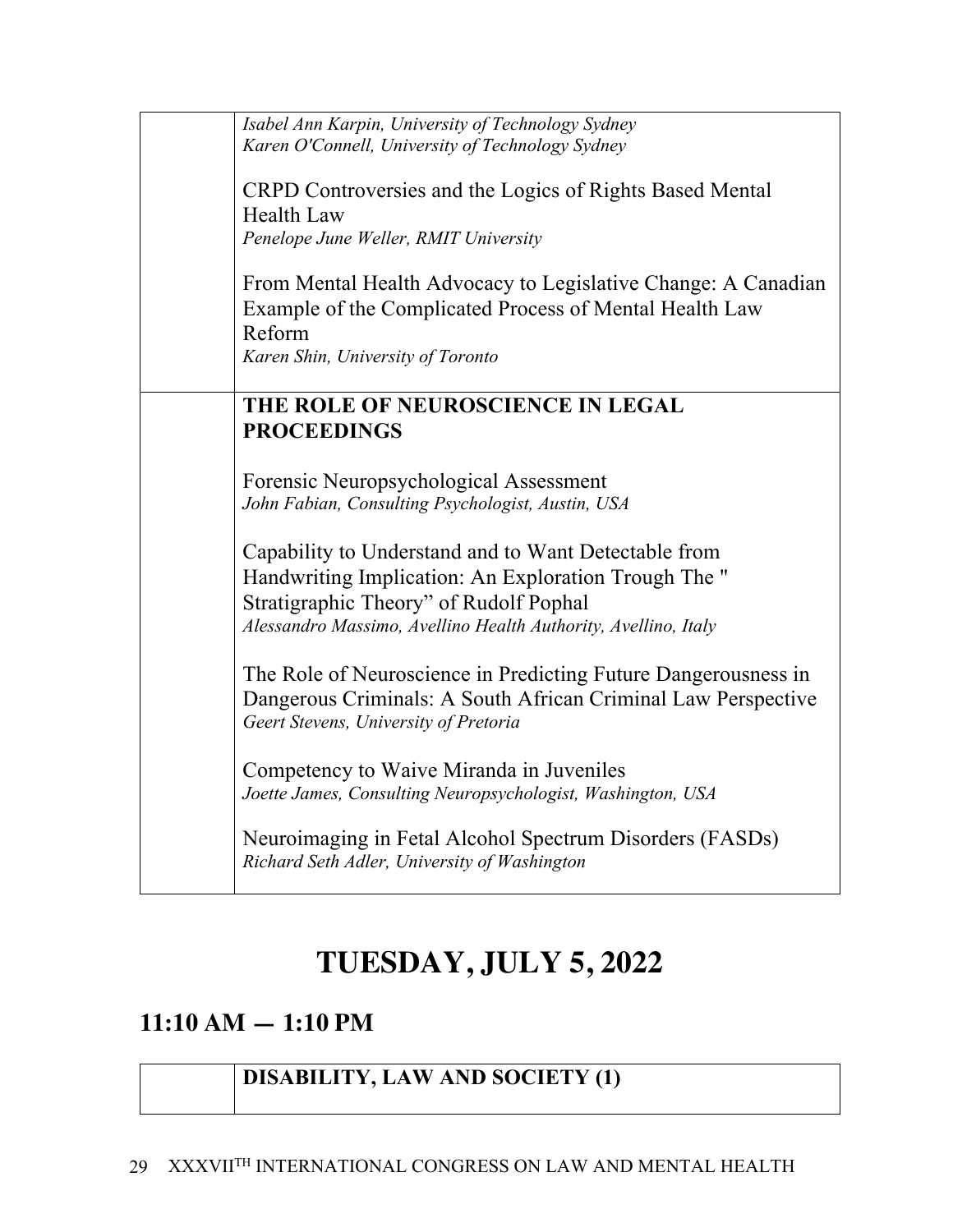| COVID-19 and the Disproportionate Impact on the Treatment of<br>People with Mental Disabilities<br>Brendon Pooran, York University<br>Faisal Bhabha, York University<br>Disability Law and States of Exception<br>Penelope Weller, RMIT University |
|----------------------------------------------------------------------------------------------------------------------------------------------------------------------------------------------------------------------------------------------------|
| <b>Brain Plasticity and Disability Theories</b><br>Emily Murphy, University of California Hastings                                                                                                                                                 |
| The Least Restrictive Environment for Providing Education,<br>Treatment, And Community Services for Persons with Disabilities:<br>Rethinking the Concept<br>Donald Stone, University of Baltimore                                                  |
| ETHICAL LIABILITY ISSUES CONSEQUENT TO<br><b>TRAUMA EXPERIENCED BY YOUTH IN PUBLIC</b><br><b>SERVICES FACILITIES (2)</b>                                                                                                                           |
| A Trauma Experience: Healing and Recovery<br>Eumon Hervey, National Vice President, Schools for Catapult Learning,<br>Jacksonville, USA                                                                                                            |
| The Disproportionate Representation of Minority Youth in<br>America's Juvenile Justice System<br>Randy Nelson, Bethune-Cookman University                                                                                                          |
| The Denial of Reproductive Justice as Trauma for Girls<br>Jill Morrison, Georgetown University                                                                                                                                                     |
| Discussant<br>Michael Lindsey, Southern Methodist University                                                                                                                                                                                       |
| <b>PERSPECTIVES ON COVID-19 (1)</b>                                                                                                                                                                                                                |
| Moral Injury and Moral Resilience Among Healthcare Workers<br>During the COVID-19 Pandemic<br>Cynda Hylton Rushton, John Hopkins University                                                                                                        |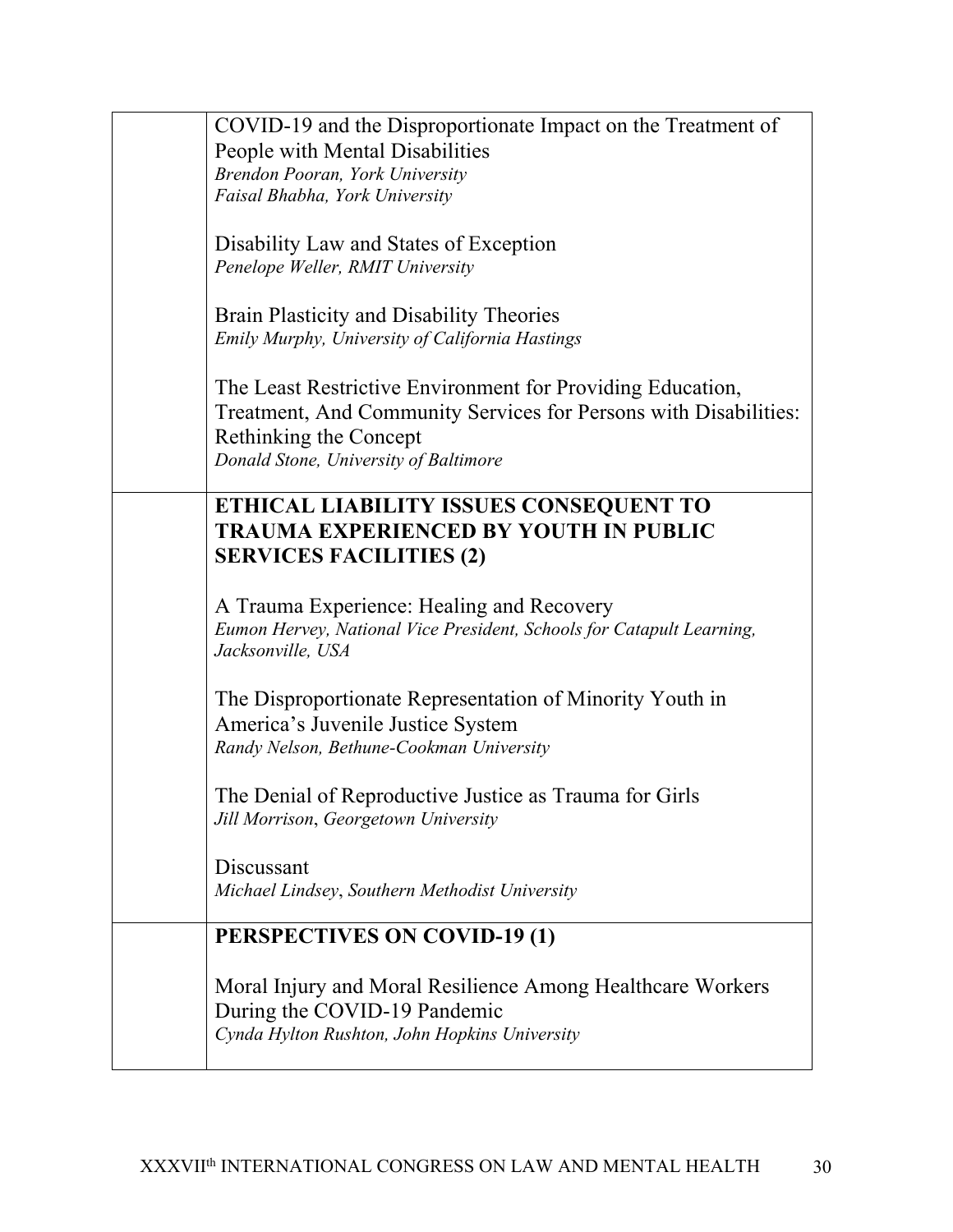| Lawyer Wellness and Ethics in Vulnerable Client Representation  |
|-----------------------------------------------------------------|
|                                                                 |
| During and After Extreme Social Disruption                      |
| Brooks Holland, Gonzaga University                              |
|                                                                 |
|                                                                 |
| A Global Pandemic's Role in Limiting Immigration to the U.S.    |
| Matt Adams, Northwest Immigrant Rights Project, Washington, USA |
|                                                                 |
|                                                                 |
| ADDRESSING TRAUMA IN JUSTICE PROCESSES AND                      |
| PROFESSIONAL CONTEXTS                                           |
|                                                                 |
|                                                                 |
| Technology Facilitated Re-Victimization: Video Evidence and     |
|                                                                 |
| Victims of Sexual Violence                                      |
| Kaitlyn Regehr, University of Kent                              |
| Arija Birze, University of Toronto                              |
|                                                                 |
| Cheryl Regehr, University of Toronto                            |
|                                                                 |
| Workplace Trauma in A Digital Age: The Impact of Video          |
|                                                                 |
| Evidence of Violent Crime on Criminal Justice Professionals     |
| Arija Birze, University of Toronto                              |
| Kaitlyn Regehr, University of Kent                              |
|                                                                 |
| Cheryl Regehr, University of Toronto                            |
|                                                                 |
| Traumatic Testimony – Lessons from the Residential Schools      |
|                                                                 |
| <b>Reparations Process</b>                                      |
| Mayo Moran, University of Toronto                               |
|                                                                 |
| PTSD and Workplace Traumatic Exposure: A Systematic Review      |
|                                                                 |
| Shannon Wagner, Thompson Rivers University                      |
| Lynn Alden, University of British Columbia                      |
| Nicholas Buys, Griffith University                              |
|                                                                 |
| Mary Carey, University of Rochester                             |
| Wayne Corneil, University of Ottawa                             |
| Trina Fyfe, University of Northern British Columbia             |
| Lynda Matthews, The University of Sydney                        |
|                                                                 |
| Christine Randall, Griffith University                          |
| Cheryl Regehr, University of Toronto                            |
| Marc White, Work Wellness and Disability Prevention Institute   |
|                                                                 |
| Nicole White, University of Northern British Columbia           |
| Alex Fraess-Phillips, University of Northern British Columbia   |
| Elyssa Krutop, Thompson Rivers University                       |
|                                                                 |
| <b>HEALTH DATA AND MENTAL HEALTH</b>                            |
|                                                                 |
|                                                                 |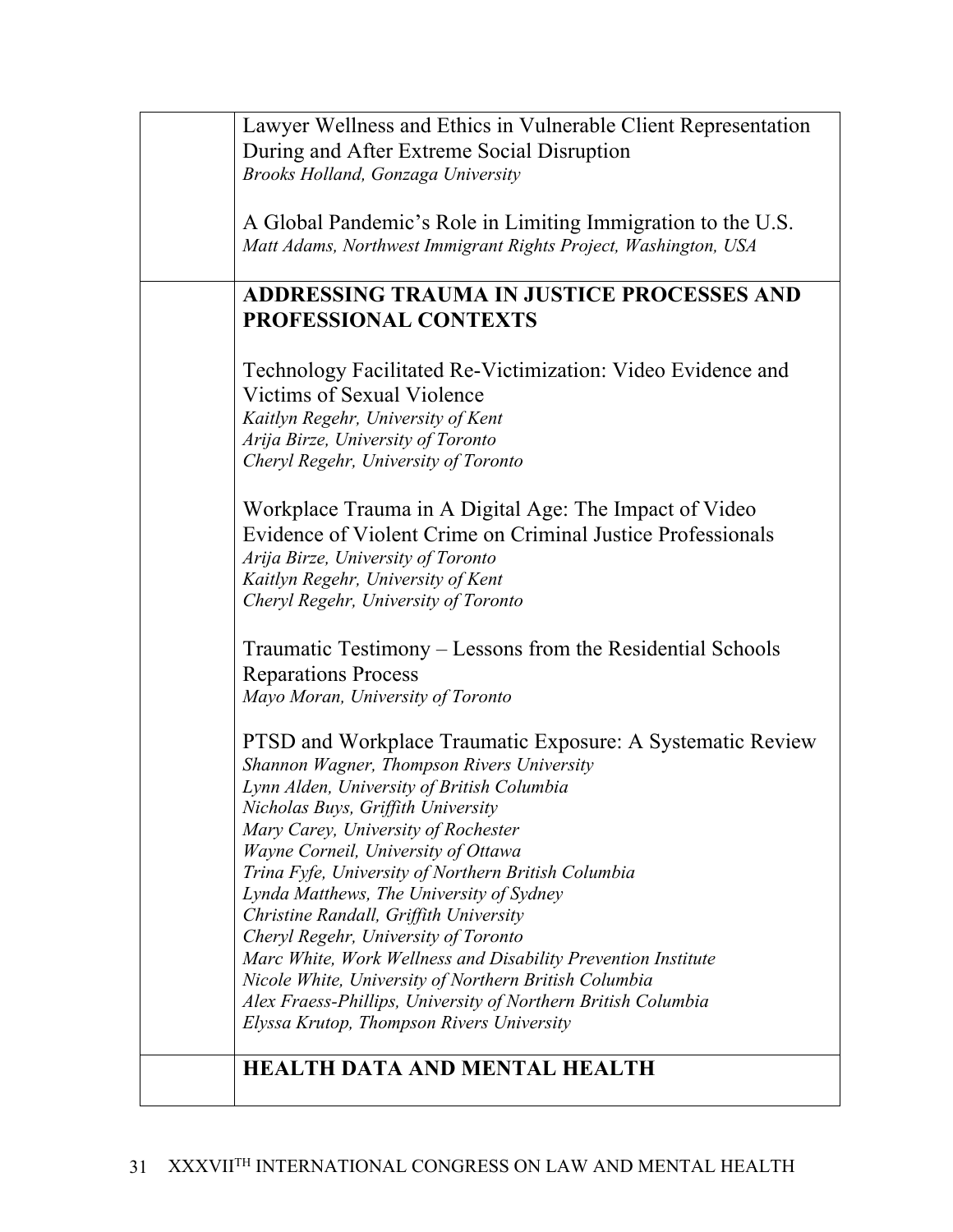| Legal Novelties in Deep Phenotyping for Psychiatric Disorders<br>Nathan Cortez, Southern Methodist University                                  |
|------------------------------------------------------------------------------------------------------------------------------------------------|
| Causes and Consequences: Bias in our Mental Health Outcome<br><b>Measures</b>                                                                  |
| Teneille Brown, University of Utah                                                                                                             |
| Virtual Reality-Based Psychiatric Therapy: Legal Question<br>Jennifer Chandler, University of Ottawa                                           |
| Femtech at Work: Designing Regulation to Mitigate Women's<br><b>Mental Health Risks</b>                                                        |
| Elizabeth Brown, Bentley University<br><b>HOW A STATEWIDE BEHAVIORAL HEALTH</b>                                                                |
| <b>PROVIDER PREPARED FOR A PANDEMIC</b>                                                                                                        |
|                                                                                                                                                |
| <b>Organizational Pandemic Response Strategy</b>                                                                                               |
| Alec Atkin, Crestwood Behavioral Health, Sacramento, USA<br>Pamela Norris, Crestwood Behavioral Health, Sacramento, USA                        |
| Rabi Kieber, United States Environmental Protection Agency, Sacramento,<br><b>USA</b>                                                          |
| Pandemic Response Organization                                                                                                                 |
| Alec Atkin, Crestwood Behavioral Health, Sacramento, USA                                                                                       |
| Pamela Norris, Crestwood Behavioral Health, Sacramento, USA                                                                                    |
| Candy Hayashi, Crestwood Behavioral Health, Sacramento, USA                                                                                    |
| Organizational Pandemic Response Implementation                                                                                                |
| Pamela Norris, Crestwood Behavioral Health, Sacramento, USA<br>Teresa Paterson, Crestwood Behavioral Health, Sacramento, USA                   |
| Sustainable Pandemic Response Supervision and Support<br>Pamela Norris, Crestwood Behavioral Health, Sacramento, USA                           |
| Alec Atkin, Crestwood Behavioral Health, Sacramento, USA                                                                                       |
| <b>MULTIDIMENSIONAL APPROACHES TO VIOLENCE</b><br><b>AND AGGRESSION</b>                                                                        |
| Mitigating Sentences of Lone-Actor Terrorists: Distinguishing<br><b>Fanatics from Psychopaths</b><br>Ryan Wagoner, University of South Florida |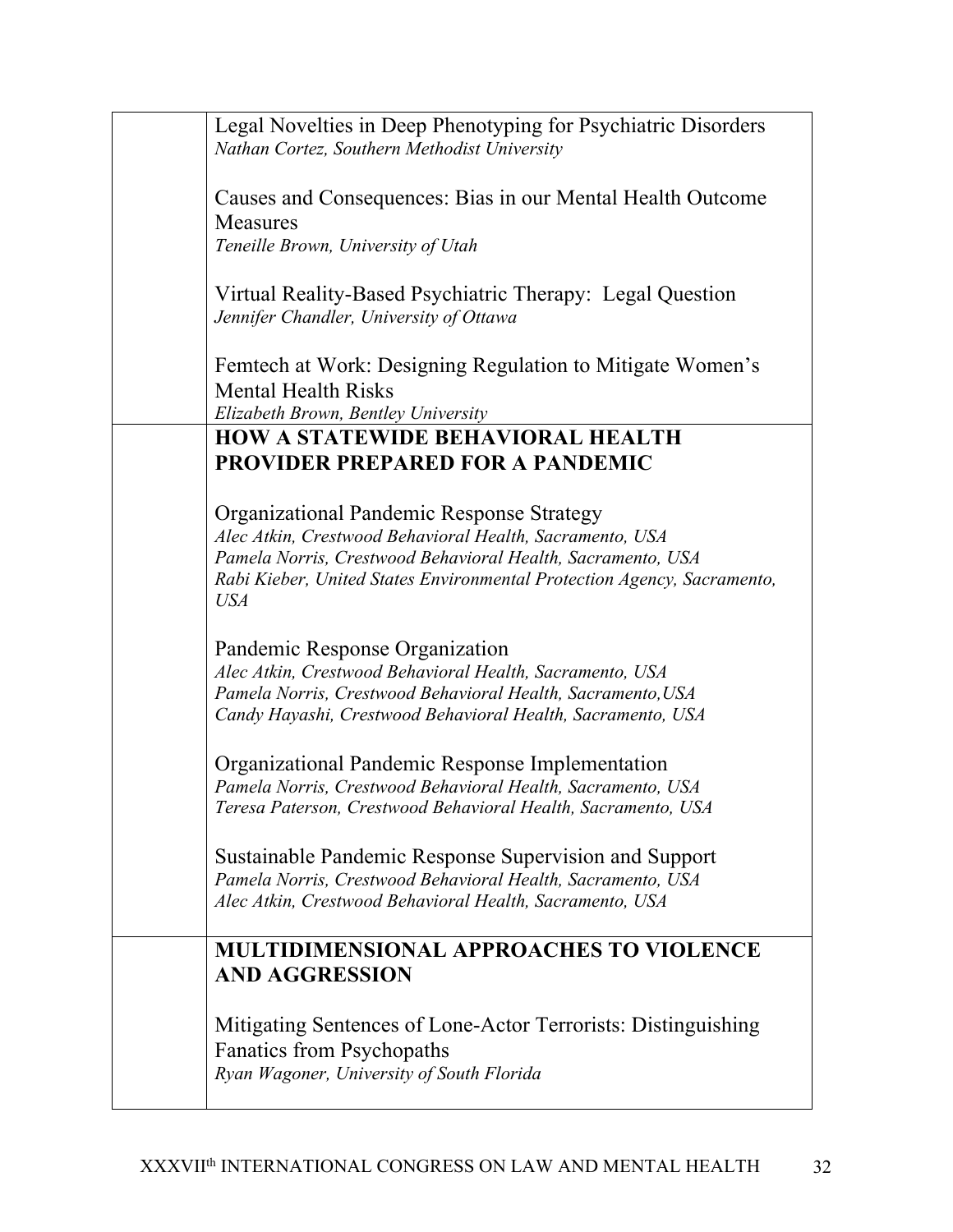| The Internet and Social Media as Enabling Forces in Lone-Actor<br>Terrorism<br>Pat Recupero, Brown University                                                                                                  |
|----------------------------------------------------------------------------------------------------------------------------------------------------------------------------------------------------------------|
| The Jihadi Network on Social Platforms: Analysis and Evolution<br>of a Dispersed Information Ecosystem<br>Silvia Leo, UNINT, Rome, Italy                                                                       |
| Interpersonal And Institutional Betrayal: The Role of Hatred and<br>Its Mitigation<br>Leda Tortora, Trinity College Dublin<br>Arun Bokde, Trinity College Dublin<br>Jan de Vries, Trinity College Dublin       |
| The MeToo Movement: Who Is It Good For?<br>Ramona Alaggia, University of Toronto<br>Delphine Collin-Vezina, McGill University                                                                                  |
| USING DIGITAL TECHNOLOGIES, TELEHEALTH AND<br><b>COGNITIVE TOOLS TO ADDRESS HEALTH EQUITY IN</b><br><b>VULNERABLE POPULATIONS: BEYOND COVID-19</b>                                                             |
| Using Conversational Agents during the COVID-19 Global<br>Pandemic to Address Common Questions<br>Mollie McKillop, IBM Corporation, New York, NY, USA                                                          |
| Understanding Perceived Impact and Usability of IBM Watson<br>Care Manager in Delivering Services to Vulnerable Populations in<br>Sonoma County, California<br>Rubina Rizvi, IBM Watson Health, Cambridge, USA |
| Connecting Vulnerable Populations to Benefits Before and During<br>the COVID-19 Pandemic<br>Jane Snowdon, IBM Watson Health, Cambridge, USA                                                                    |
| Understanding Policy Change and Delivery of Telehealth for                                                                                                                                                     |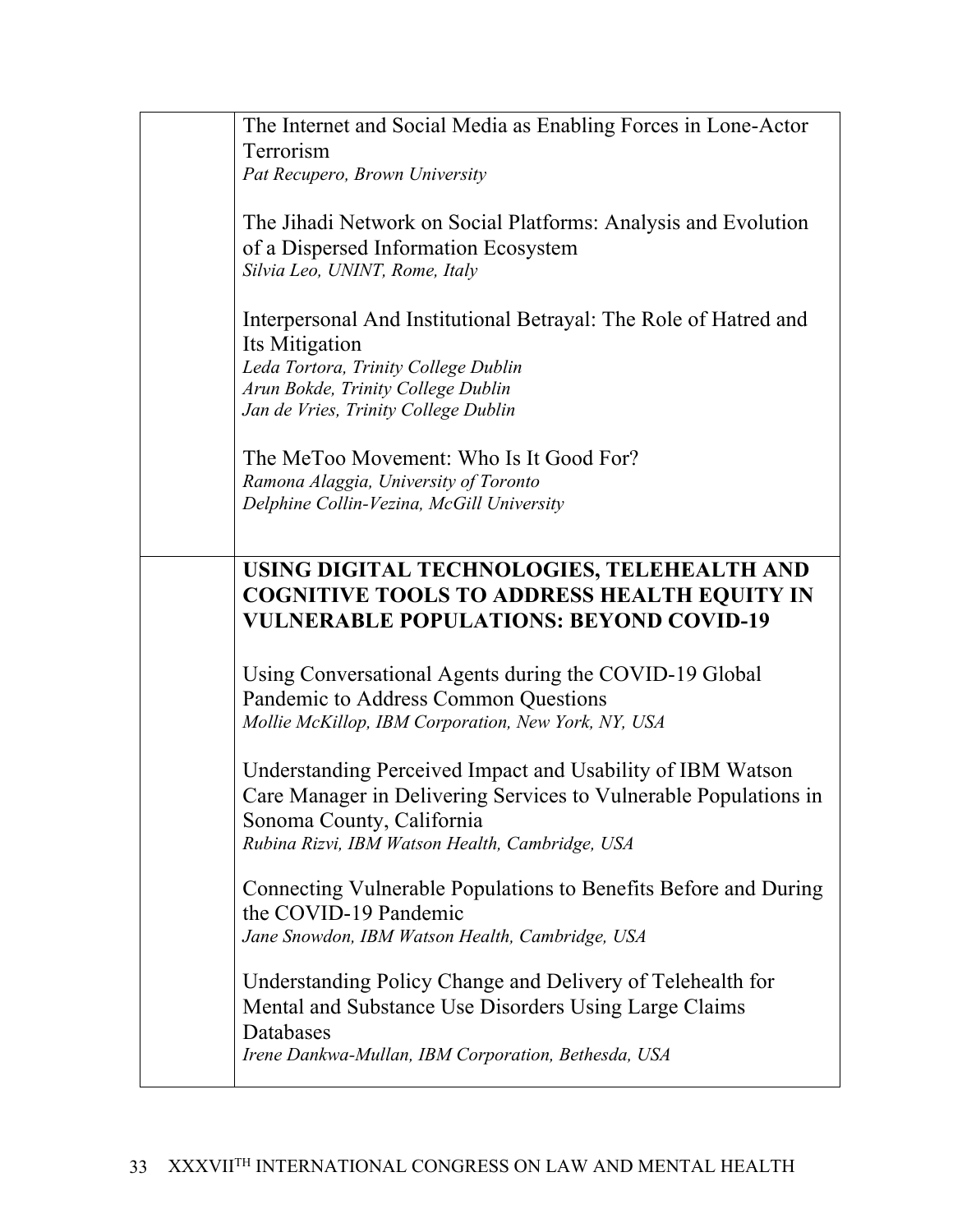| (TJ) FROM CRIME TO COMMUNITY RELEASE: THE<br><b>TRAJECTORY OF TREATMENT AND RISK</b><br><b>MANAGEMENT AFTER ACQUITTAL FOR A CRIME</b>                                                                                                                                                                                |
|----------------------------------------------------------------------------------------------------------------------------------------------------------------------------------------------------------------------------------------------------------------------------------------------------------------------|
| Competency Restoration: Yes, No or Maybe?<br>Jeffrey Landau, Whiting Forensic Hospital, Portland, USA<br>Sally Dougherty, Whiting Forensic Hospital, Portland, USA                                                                                                                                                   |
| Recovery and Risk Management After Acquittal<br>Victoria M. Dreisbach, Yale University                                                                                                                                                                                                                               |
| After Acquittal: Managing Risk Across the Treatment Spectrum<br>Paul T. Amble, Yale University                                                                                                                                                                                                                       |
| Managing Risk in Community-Based Treatment<br>Melissa Ruot, CT Mental Health Center, New Haven, USA<br>Susan Parke, CT Mental Health Center, New Haven, USA                                                                                                                                                          |
| <b>ENJEUX DANS LE CADRE DES PROCÉDURES</b><br><b>JUDICIAIRES</b>                                                                                                                                                                                                                                                     |
| Evaluation criminologique des accusées au tribunal : Regard sur 25<br>ans de pratique<br>Jonathan Lambert, Université of Montreal<br>Thierry Webanck, Université of Montreal                                                                                                                                         |
| Faut-il supprimer l'expertise psychologique présentencielle au<br>pénal?<br>Christian Mormont, Université de Liège                                                                                                                                                                                                   |
| Entre office procédural et souci du patient-justiciable : la difficile<br>position des juges des libertés et de la détention aux audiences de<br>soins sans consentement.<br>Anouk Lainé, École Normale Supérieure de Lyon<br>Benoît Eyraud, University of Lyon<br>Anne Parriaud-Martin, Centre Hospitalier Vinatier |
| Sosthène Touitou, University of Lyon<br>Rindala El-Ayoubi, École Normale Supérieure de Lyon                                                                                                                                                                                                                          |
| Interdisciplinarité et dispositifs de veille des suicidants : Étude<br>qualitative auprès de soignants concernant l'accès au Droit<br>Nolwenn Jaffré, Brest University Hospital Center, France                                                                                                                       |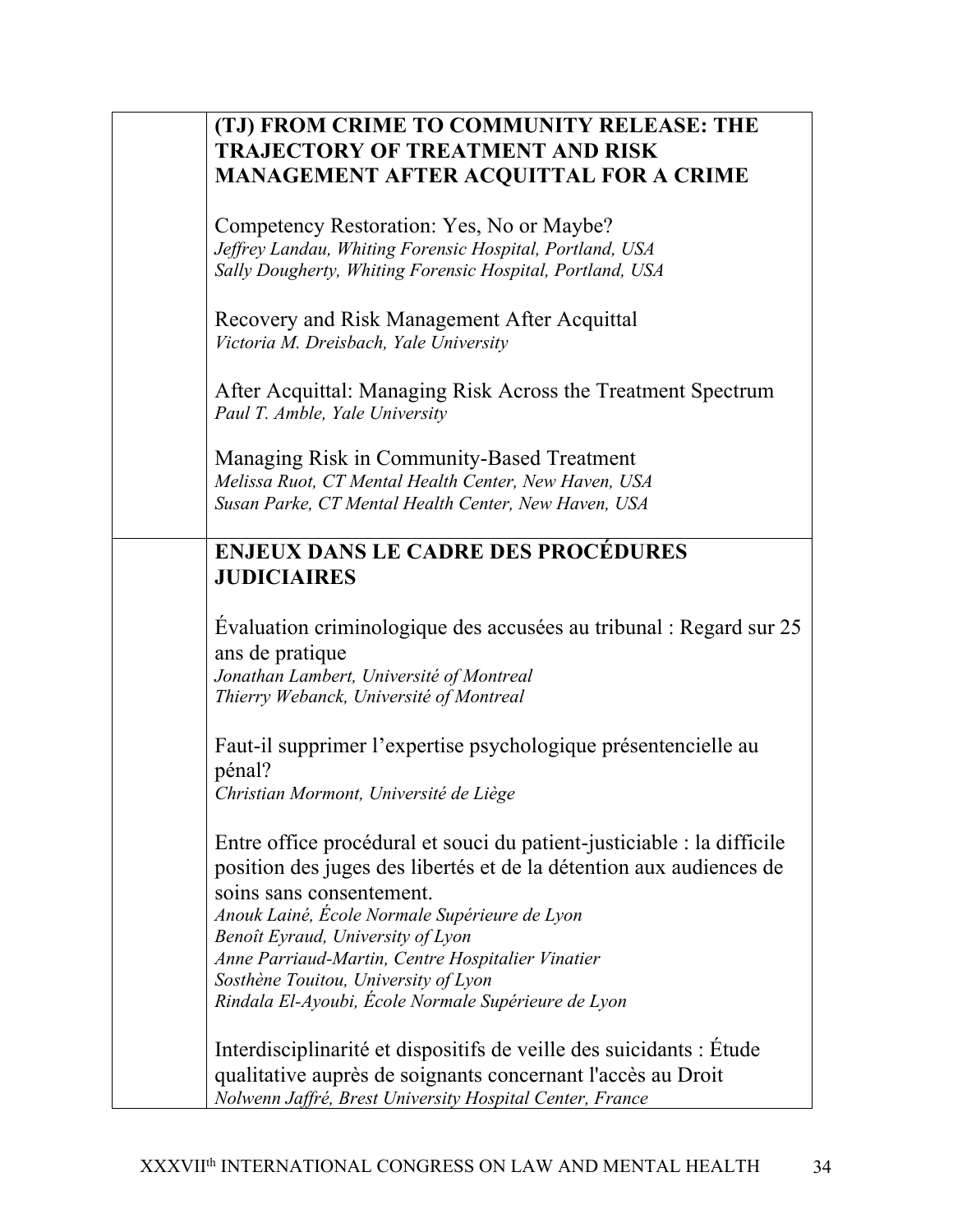| Aziliz Le Glaz, Brest University Hospital Center, France<br>Christophe Lemey, Brest University Hospital Center, France<br>Sofian Berrouiguet, Brest University Hospital Center, France<br>Laurène Mazeau, Brest University Hospital Center, France<br>Michel Walter, Brest University Hospital Center, France |
|---------------------------------------------------------------------------------------------------------------------------------------------------------------------------------------------------------------------------------------------------------------------------------------------------------------|
| L'INTERNEMENT PSYCHIATRIQUE DANS LE MONDE<br>FRANCOPHONE: FRANCE, BELGIQUE, SUISSE,<br><b>QUÉBEC ET SÉNÉGAL</b>                                                                                                                                                                                               |
| L'internement psychiatrique civil et pénal au Québec : quand<br>l'arbre juridique cache la forêt clinique<br>Emmanuelle Bernheim, Université d'Ottawa                                                                                                                                                         |
| Le cas français : un système administratif ou judiciaire?<br>Mathias Couturier, Université de Caen Normandie                                                                                                                                                                                                  |
| L'internement psychiatrique en Belgique : aspects civils et pénaux<br>Sophie Spiegeleir, Université St-Louis                                                                                                                                                                                                  |
| Décloisonner, moderniser, intégrer : pour une meilleure<br>préservation des droits humains dans la pratique de l'internement<br>psychiatrique au Sénégal ?<br>Marie Helene Ndiaye, Université Cheikh Anta DIOP de Dakar                                                                                       |

# **TUESDAY, JULY 5, 2022**

### **2:30 PM — 4:30 PM**

#### **DISABILITY, LAW AND SOCIETY (3)**

Keeping Older Adults with Cognitive Disabilities Safe from Harm: A Supported Decision-Making Perspective *Joan Braun, Lakehead University*

Neurolaw Consulting and Research Institute *Joseph A. Wszalek, Neurolaw Consulting and Research Institute, Wisconsin, USA*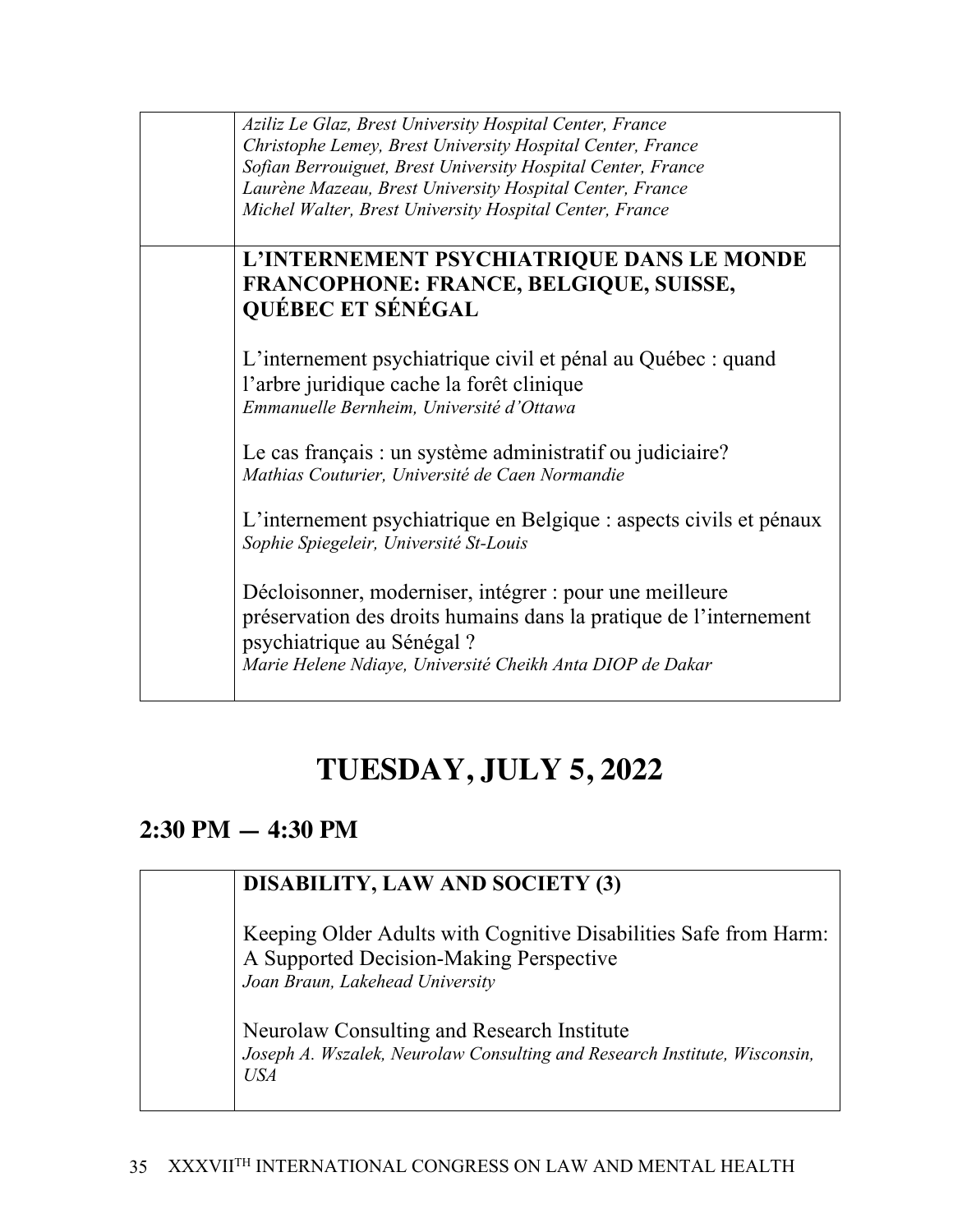| Social Contract Theory and Disability                                                                                                                                                                         |
|---------------------------------------------------------------------------------------------------------------------------------------------------------------------------------------------------------------|
| Jonas-Sébastien Beaudry, McGill University                                                                                                                                                                    |
| Irish Mental Health and Capacity Law: Reflections on Law                                                                                                                                                      |
| Reform and Ireland's Obligations<br>Charles O'Mahoney, National University of Ireland Galway                                                                                                                  |
|                                                                                                                                                                                                               |
| PROTECTING CHILDREN AND PARENTS                                                                                                                                                                               |
| Recurrent Misinformation Regarding Parental Alienation Theory<br>William Bernet, Vanderbilt University                                                                                                        |
| The Interests of Parents with Personality Disorder, Children and<br>Practitioners: A Cornerstone for Future Research<br>Julia Warrener, University of Hertfordshire                                           |
| Mental Health, Coercive Control, Parental Alienation and<br>Gaslighting<br>Frances Chapman, Lakehead University                                                                                               |
| Family Controlled Trafficking in the United States: Victim<br>Characteristics, Systems Response, and Case Outcomes<br>Emily Edwards, University of Louisville<br>Jennifer Middleton, University of Louisville |
| <b>INDIGENOUS LAW AND COMMUNITY WELL-BEING</b>                                                                                                                                                                |
| Who is Failing to Protect Whom?<br>Catherine Richardson, Concordia University                                                                                                                                 |
| Decolonizing Education as a path to Indigenous Well-Being<br>Lindsay Morcom, Queen's University                                                                                                               |
| Indigenous Law and Community Well-Being<br>Louise Southalan, University of Melbourne                                                                                                                          |
| PSYCHOPATHY ASSESSMENTS AND PSYCHIATRIC<br><b>ETHICS</b>                                                                                                                                                      |
| Professional Ethics and Psychopathic Assessments<br>Peter Koch, Villanova University                                                                                                                          |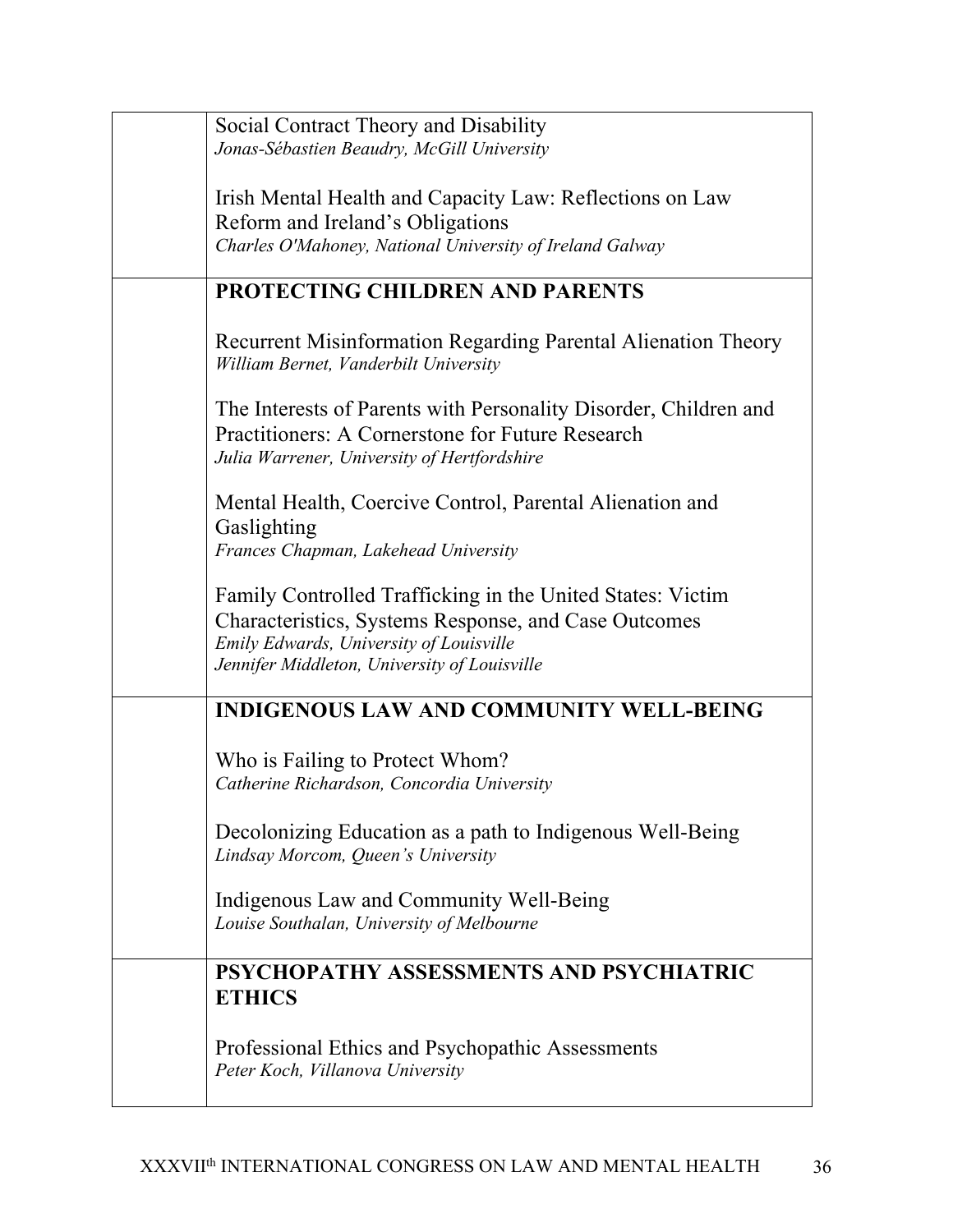| Is a Psychopathy Assessment Violating Basic Psychiatric Ethics?<br>On the Ethical Perils of Assessing Psychopathic Offenders<br>Rasmus Rosenberg Larsen, University of Toronto                                                                                                                                           |
|--------------------------------------------------------------------------------------------------------------------------------------------------------------------------------------------------------------------------------------------------------------------------------------------------------------------------|
| The Moral Quandary of Diagnosing Psychopathy<br>Heidi Maibom, University of Cincinnati                                                                                                                                                                                                                                   |
| The Psychodynamic Diagnostic Manual-2 for the Assessment of<br>Psychopathic, Malignant Narcissistic and Sadistic Personality<br>Syndromes                                                                                                                                                                                |
| Robert M. Gordon, Consulting Forensic Psychologist, Osprey, USA                                                                                                                                                                                                                                                          |
| (TJ) TJ IN COURT                                                                                                                                                                                                                                                                                                         |
| Reforming the Justice System Inside and Outside: Integrating the<br>Physical and Intangible Environments with Compassion<br>Jamey H Hueston, The District Court of Maryland, Baltimore, USA                                                                                                                              |
| At the Heart of Sentencing: Exploring whether More<br><b>Compassionate Sentencing Narratives Reduce Public Punitiveness</b><br>Lorana Bartels, Australian National University<br>Shannon Dodd, University of Queensland<br>Mark Nolan, Australian National University<br>Anthony Hopkins, Australian National University |
| Healing after Rape: The Effects of Victim Impacts Statements on<br>the Mental Health of Adult Survivors in Rural South Africa<br>Annette van der Merwe, University of Limpopo<br>Lizemari Mitchell, University of Limpopo                                                                                                |
| Making Your Way Through the Weeds: Mental Health and Legal<br>Considerations of Legalized Marijuana Use in Custody<br>Determinations                                                                                                                                                                                     |
| Robert Zaslow, Attorney-at-Law, Brookfield, USA<br>Janet Schrager, Clinical Psychologist, Connecticut, USA                                                                                                                                                                                                               |
|                                                                                                                                                                                                                                                                                                                          |
| DÉVELOPPER UNE MEILLEURE APPRÉHENSION DE<br><b>POPULATIONS DISTINCTES</b>                                                                                                                                                                                                                                                |
| Trajectoires des personnes itinérantes autochtones au Canada                                                                                                                                                                                                                                                             |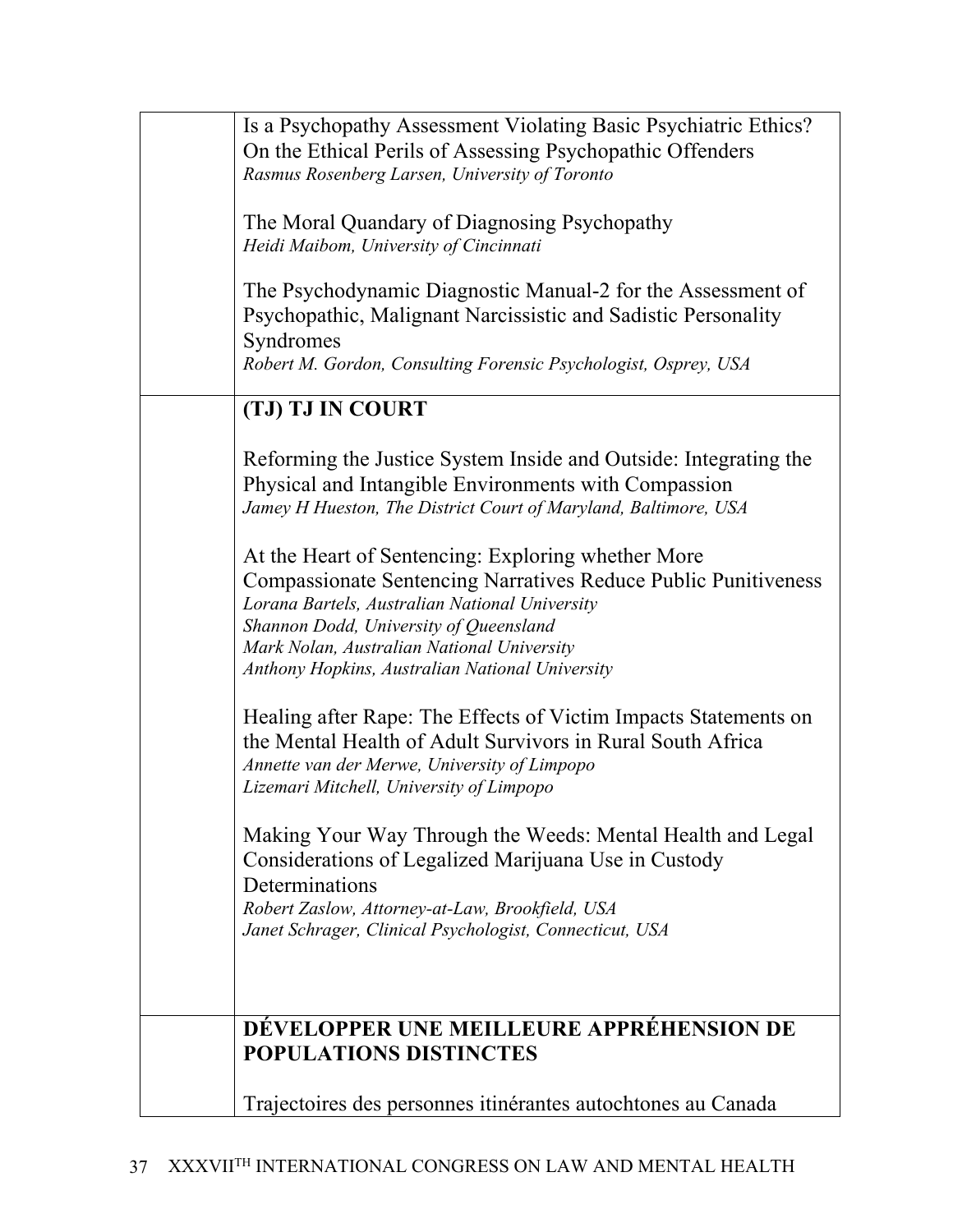| Stéphane Grenier, Université du Québec en Abitibi-Témiscamingue                                                                                                                                                                                                                             |
|---------------------------------------------------------------------------------------------------------------------------------------------------------------------------------------------------------------------------------------------------------------------------------------------|
| L'étude de l'effectivité du droit français et du droit québécois<br>quant à la participation des travailleurs à leur processus de retour<br>au travail après un problème de santé mentale<br>Jean-Paul Dautel, Université d'Ottawa                                                          |
| Questionnement éthique sur les directives anticipées en matière de<br>psychiatrie : faut-il impliquer les patients présentant un premier<br>épisode psychotique ?<br>Aziliz Le Glaz, Brest University Hospital Center, France<br>Christophe Lemey, Brest University Hospital Center, France |
| Aide médicale à mourir - Euthanasie: Lorsque le seul problème<br>medical invoqué est un trouble mental<br>Louis Morissette, Université de Montréal                                                                                                                                          |
| Le genre dans la situation clinico-légale new-yorkaise<br>Jonathan Weiss, Columbia University                                                                                                                                                                                               |
| <b>COACHING LAW STUDENTS FOR HEALTHY</b><br><b>PERFORMANCE</b>                                                                                                                                                                                                                              |
| The Late-Blooming Boxer: Adapting Principles of Boxing<br>Training to Coaching Healthy Law Students<br>Heidi Brown, Brooklyn Law School                                                                                                                                                     |
| The Inner Game of Tennis: Channeling a Love of<br>Tennis into Coaching Principles for Law Students<br>Christopher Corts, University of Richmond                                                                                                                                             |
| Personal Change Projects for Law Student Wellbeing<br>Michelle LeBaron, University of British Columbia                                                                                                                                                                                      |
| Building Student Autonomy and Well-being in Teaching Law<br><b>Students</b><br>Gary Cazalet, University of Melbourne                                                                                                                                                                        |
| <b>COPING INSIDE AND OUTSIDE OF PRISON (2)</b>                                                                                                                                                                                                                                              |
| Formerly Incarcerated Women's Conceptualizations of<br>"Rehabilitation"                                                                                                                                                                                                                     |
| <b>Brittany Ripper, Marymount University</b>                                                                                                                                                                                                                                                |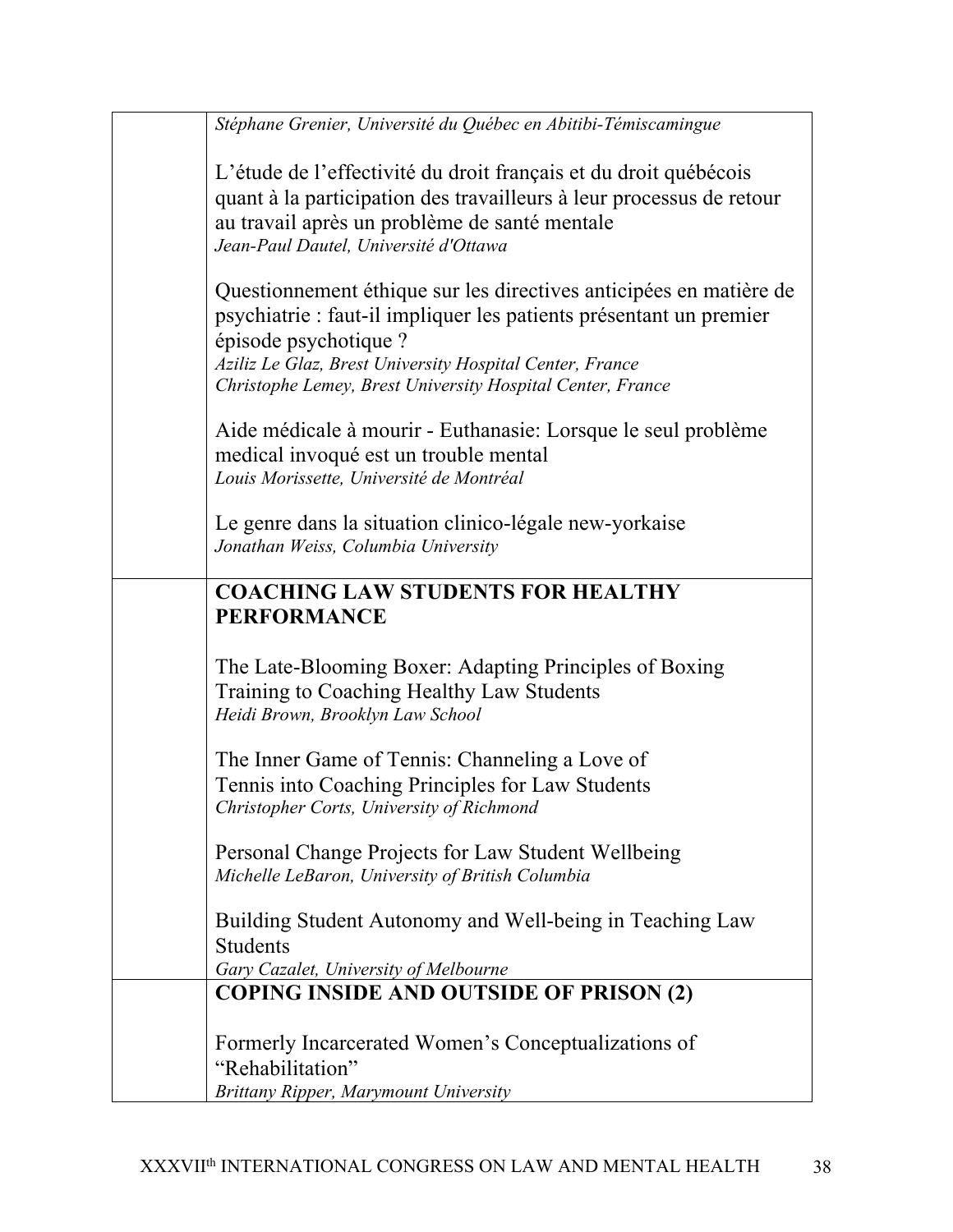| Robert Johnson, American University                                                                                                                                                                                                              |
|--------------------------------------------------------------------------------------------------------------------------------------------------------------------------------------------------------------------------------------------------|
| Creating a Pipeline from Prison to Higher Education: The<br>Educational Transition Coordinator Pilot Programs for Formerly<br><b>Incarcerated Persons</b><br>Stephanie Hartwell, Wayne State University<br>Sheryl Kubiak, Wayne State University |
| Women in the Criminal Justice System with Substance Use<br>Disorders: Theoretical and Programmatic Considerations for<br>Recovery<br>Sara Beeler-Stinn, Washington University<br>Tanya Renn, Florida State University                            |
| Christopher Veeh, University of Iowa                                                                                                                                                                                                             |
| Aggression, Attributional Style and Locus of Control in<br>Imprisoned Migrants from the Former Soviet Union<br>Thomas Ross, Centre for Psychiatry, Reichenau, Baden-Württemberg,<br>Germany<br>María Isabel Fontao, University of Konstanz       |
|                                                                                                                                                                                                                                                  |
| Discussant<br>Norbert Konrad, Free University of Berlin                                                                                                                                                                                          |
| THE FRENCH CONNECTION: HOW ONE CALIFORNIA-<br><b>BASED ORGANIZATION IS TRANSFORMING ITS</b><br><b>LOCKED MENTAL HEALTH TREATMENT FACILITIES</b><br><b>TO OPTIMIZE RECOVERY OUTCOMES</b>                                                          |
| Creating the Vision for the "Big Bang" in Optimum Recovery<br>Outcomes<br>Scott Palluck, Crestwood Behavioral Health, Sacramento, USA<br>Patricia Blum, Crestwood Behavioral Health, Sacramento, USA                                             |
| Collaboration – Crestwood Behavioral Health, Inc. and Rutgers<br>University – Implementing a Long-Term Sustainability and<br><b>Program Evaluation Process</b><br>Scott Palluck, Crestwood Behavioral Health, Sacramento, USA                    |
| Preparing and Training Peer Support Specialists<br>Chris Martin, Crestwood Behavioral Health, Sacramento, USA                                                                                                                                    |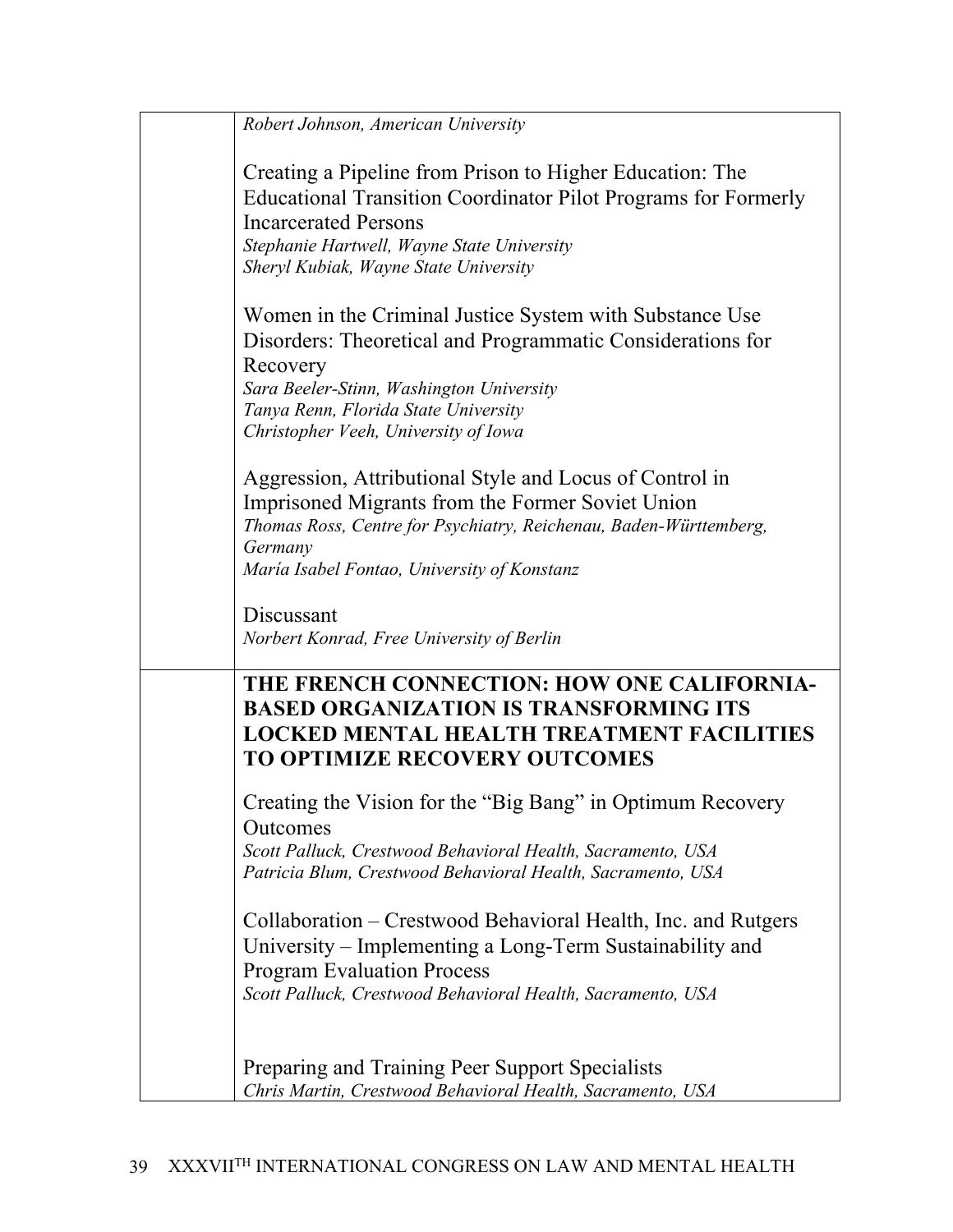| Preparing Leadership and Staff For Organizational Recovery                                                                                                                                                                                                                                                                                  |
|---------------------------------------------------------------------------------------------------------------------------------------------------------------------------------------------------------------------------------------------------------------------------------------------------------------------------------------------|
| Chris Martin, Crestwood Behavioral Health, Sacramento, USA                                                                                                                                                                                                                                                                                  |
| <b>LEGAL LIABILITY ISSUES CONSEQUENT TO TRAUMA</b><br><b>EXPERIENCED BY YOUTH IN PUBLIC SERVICES</b><br><b>FACILITIES</b>                                                                                                                                                                                                                   |
| A Trauma Experience: Healing and Recovery<br>Eumon Hervey, National Vice President, Schools for Catapult Learning,<br>Jacksonville, USA                                                                                                                                                                                                     |
| Protecting Trauma-Affected Incarcerated Youth through Systemic<br>Transparency and Accountability<br>Laura Cohen, Rutgers University                                                                                                                                                                                                        |
| Psychatric Abuse, Trauma, and Malpractice<br>Delane Casiano, Consulting Psychiatrist, Philadelphia, USA                                                                                                                                                                                                                                     |
| Legal Liability Issues Faced by Psychiatrists<br>Napoleon Higgins, Consulting Psychiatrist, Houston, USA                                                                                                                                                                                                                                    |
| Discussant<br>Michael Lindsey, Southern Methodist University                                                                                                                                                                                                                                                                                |
| <b>STEREOTYPES AND IDENTITY</b>                                                                                                                                                                                                                                                                                                             |
| Joy and Pain: The Law of the Land and Black Music of the United<br><b>States Global Praxis</b><br>Don Harrell, University of Central Florida                                                                                                                                                                                                |
| The Female Gaze in Rape Film: Presenting the Realities of<br>Racism, Sexual Violence, and Post-Traumatic Stress<br>Julie Aultman, Northeast Ohio Medical University                                                                                                                                                                         |
| Expanding Gender-Affirming Care: Examining the Gender<br>Identities and Support Needs of People who De/Retransition<br>Kinnon Ross MacKinnon, York University<br>Gabriel Enxuga, McGill University<br>Hannah Kia, University of British Columbia<br>Florence Ashley, University of Toronto<br>Ashley Lacombe-Duncan, University of Michigan |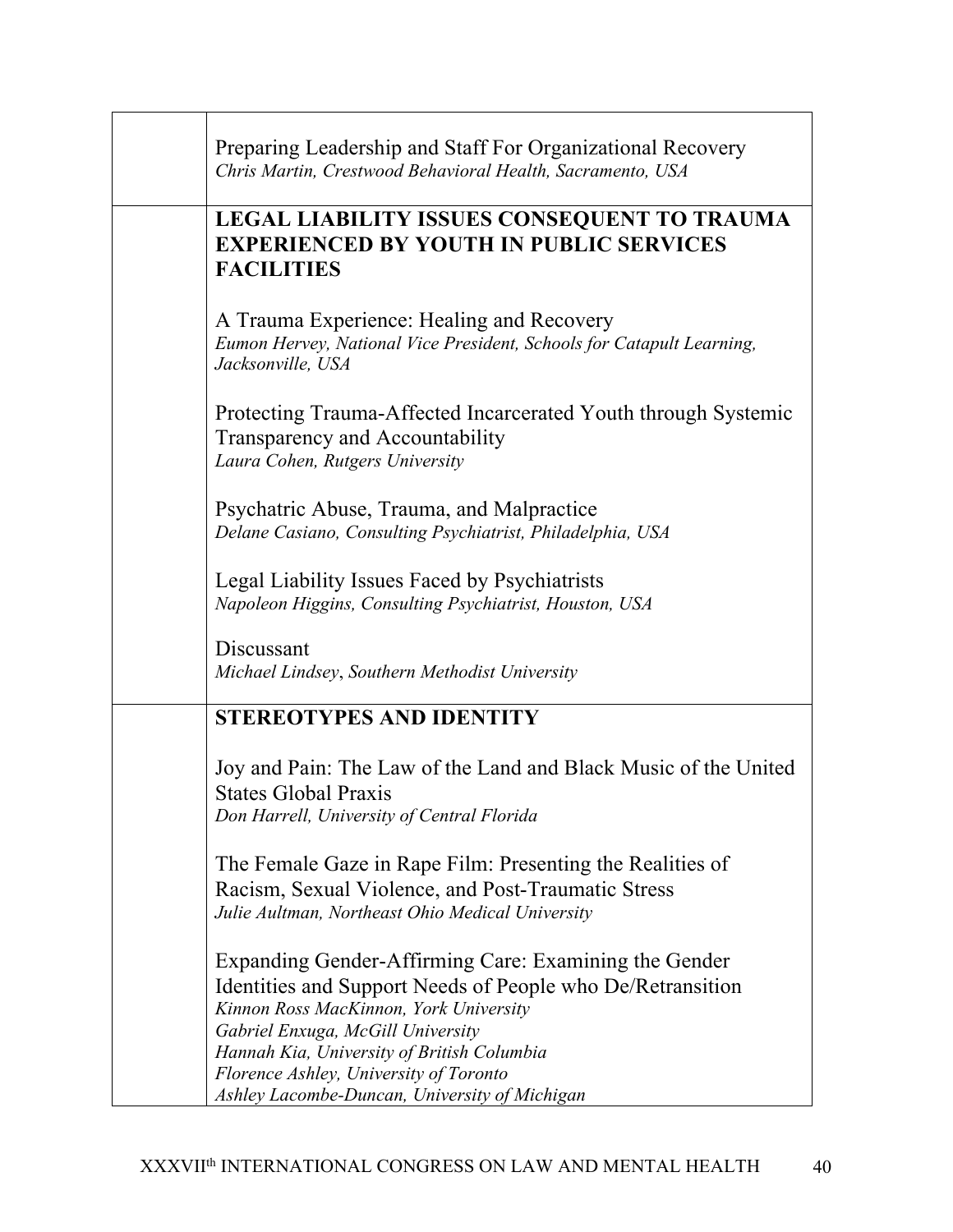*Alex Abramovich, Independent Scientist, Centre for Addiction and Mental Health Lori Ross, University of Toronto*

The Sovereign Nature of Nature Still Waves: Taking a Cue from Balzac, Bastille Day, and Fine Art *William Wells, School of the Art Institute of Chicago, Chicago, USA*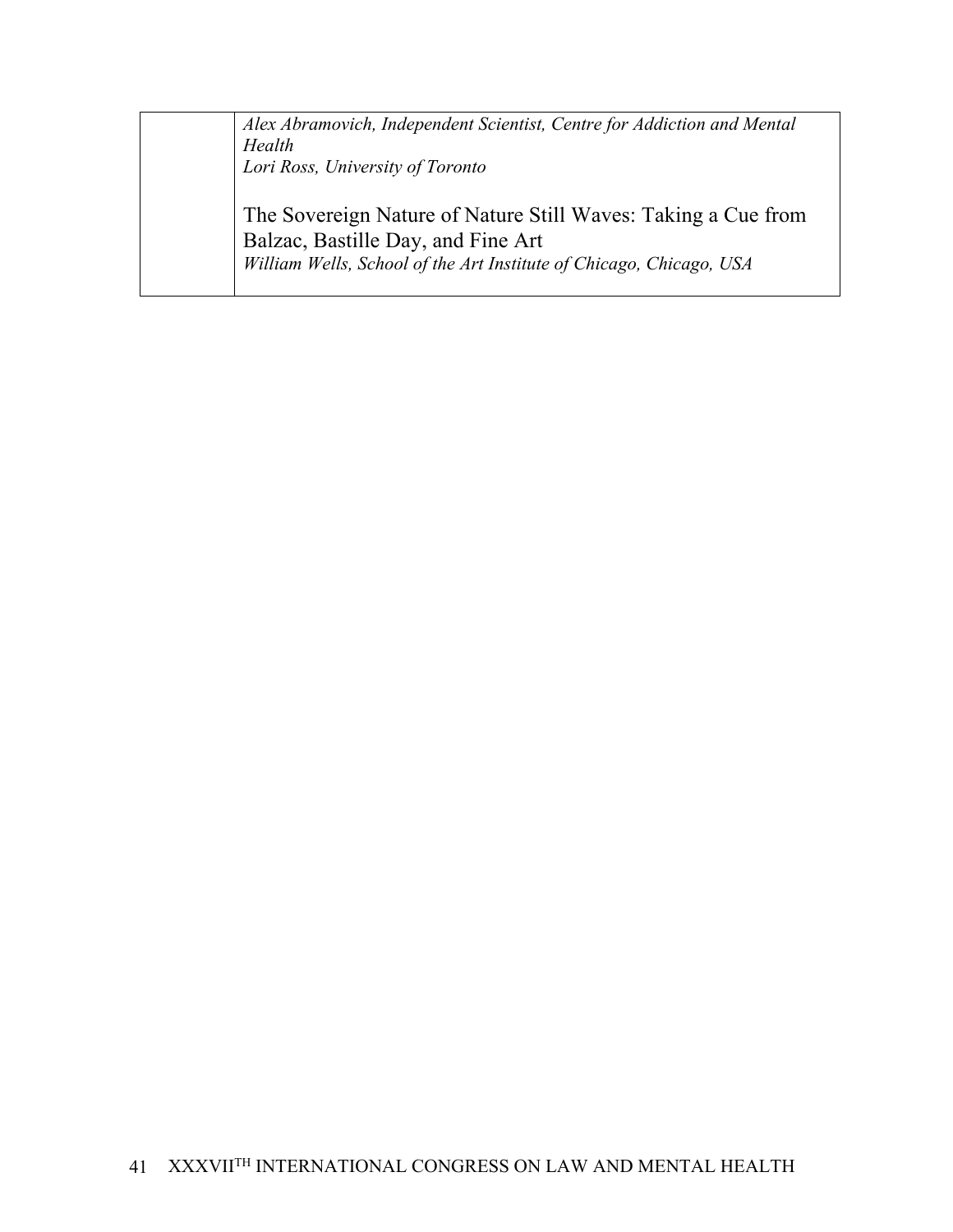# **WEDNESDAY, JULY 6, 2022**

#### **9:00 AM — 11:00 AM**

| <b>MENTAL HEALTH POLICY: CONTEMPORARY</b>                                                                                                   |
|---------------------------------------------------------------------------------------------------------------------------------------------|
| <b>CHALLENGES (1)</b>                                                                                                                       |
|                                                                                                                                             |
| Non-Economic Costs of Fraud to Victims                                                                                                      |
| Stacey Anne Wood, Scripps College                                                                                                           |
|                                                                                                                                             |
| Privacy and Security under PHIPA and OHSA: Issues of Dual<br>Compliance in High-Secure Psychiatric Hospitals                                |
| Jamie B. Cameron, Osgoode Hall Law School                                                                                                   |
| Nathan Kolla, University of Toronto                                                                                                         |
| Matti Thurlin, Osgoode Hall Law School                                                                                                      |
| Zoe Hilton, University of Toronto                                                                                                           |
| Laura C. Ball, Waypoint Centre for Mental Health Care, Toronto, Canada                                                                      |
| Mental Health and Criminal Justice in New Zealand: A Human<br><b>Rights Critique</b><br>Marozane Spamers, University of Canterbury          |
|                                                                                                                                             |
| Managing the Clinical Care and Supervision of Forensic Patients<br><b>Across International Borders</b>                                      |
| Leisha Senko, Centre for Addiction and Mental Health, Toronto, Ontario,<br>Canada                                                           |
| Amina Ali, Centre for Addiction and Mental Health, Toronto, Ontario,<br>Canada                                                              |
|                                                                                                                                             |
|                                                                                                                                             |
| <b>BUILDING A NET THAT WORKS: MULTIDISCIPLINARY</b><br><b>APPROACHES TO ELIMINATE INSTITUTIONAL</b><br><b>RACISM AND RACIAL DISPARITIES</b> |
| Sometimes We Must Break the Rules: A Multidisciplinary                                                                                      |
| Approach to Address Racial Disparities and Systemic Racism                                                                                  |
| Willard Ashley, Consulting Psychoanalyst, New Jersey, USA                                                                                   |
|                                                                                                                                             |
|                                                                                                                                             |
| Decriminalizing Health Disparities in the U.S.                                                                                              |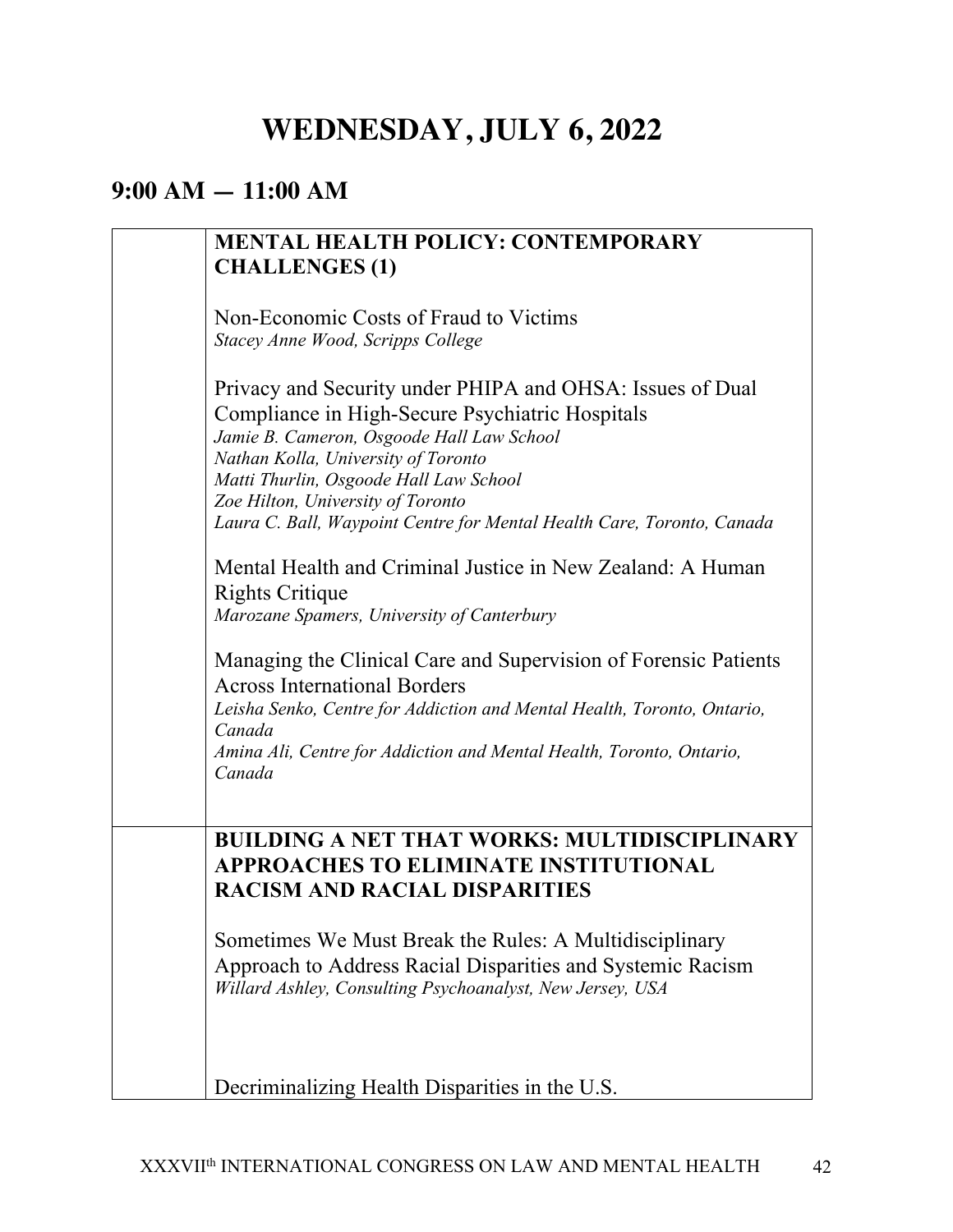| Cheryl Wills, University Hospitals Cleveland Medical Center, Cleveland, USA                                                         |
|-------------------------------------------------------------------------------------------------------------------------------------|
| The Band-Aid on the Bullet Wound: Understanding and                                                                                 |
| Addressing Racial Trauma in U.S. Education                                                                                          |
| Lia Epperson, American University                                                                                                   |
|                                                                                                                                     |
| An Ethical and Scientific Analysis of the Defund the Police                                                                         |
| Movement in Canada                                                                                                                  |
| Timothy K.S. Christie, Horizon Health Network, New Brunswick, Canada                                                                |
|                                                                                                                                     |
| <b>DECISION MAKING AND INFORMED CONSENT IN</b>                                                                                      |
| <b>CHALLENGING PATIENT POPULATIONS</b>                                                                                              |
| Children Who Refuse Surgery and Medical Care                                                                                        |
| Elisabeth Hughes, Vanderbilt University                                                                                             |
|                                                                                                                                     |
| Establishing Consent for Opioid Prescribing in Chronic Pain                                                                         |
| Christopher Sobey, Vanderbilt University                                                                                            |
|                                                                                                                                     |
| Barriers to Informed Consent in Low-Resource Environments                                                                           |
| Jenna Sobey, Vanderbilt University                                                                                                  |
|                                                                                                                                     |
| The Challenge of Cognitive Dysfunction in Ill Geriatric Patients                                                                    |
| Christopher Hughes, Vanderbilt University                                                                                           |
| <b>FORENSIC PSYCHIATRY: THE LAW AND ETHICS OF</b>                                                                                   |
| DANGEROUSNESS, MENTAL CAPACITY, AND THE                                                                                             |
| <b>INSANITY DEFENSE</b>                                                                                                             |
|                                                                                                                                     |
| Mental Disorder and Preventive Detention                                                                                            |
| Esther Nauta, Utrecht University                                                                                                    |
| Johannes Bijlsma, Utrecht University                                                                                                |
| Gerben Meynen, Utrecht University                                                                                                   |
|                                                                                                                                     |
| Clinical Decision-Making in Relation to Involuntary Treatment in                                                                    |
| Forensic Hospitals: Results of a Qualitative Study in North-Rhine                                                                   |
| Westphalia, Germany                                                                                                                 |
| Matthé Scholten, Ruhr University                                                                                                    |
| Simone Efkemann, Ruhr University                                                                                                    |
| Jan Querengässer, LWL Psychiatric Hospital Herne, Herne, Germany<br>Boris Schiffer, LWL University Hospital Bochum, Bochum, Germany |
| Jakov Gather, Ruhr University                                                                                                       |
|                                                                                                                                     |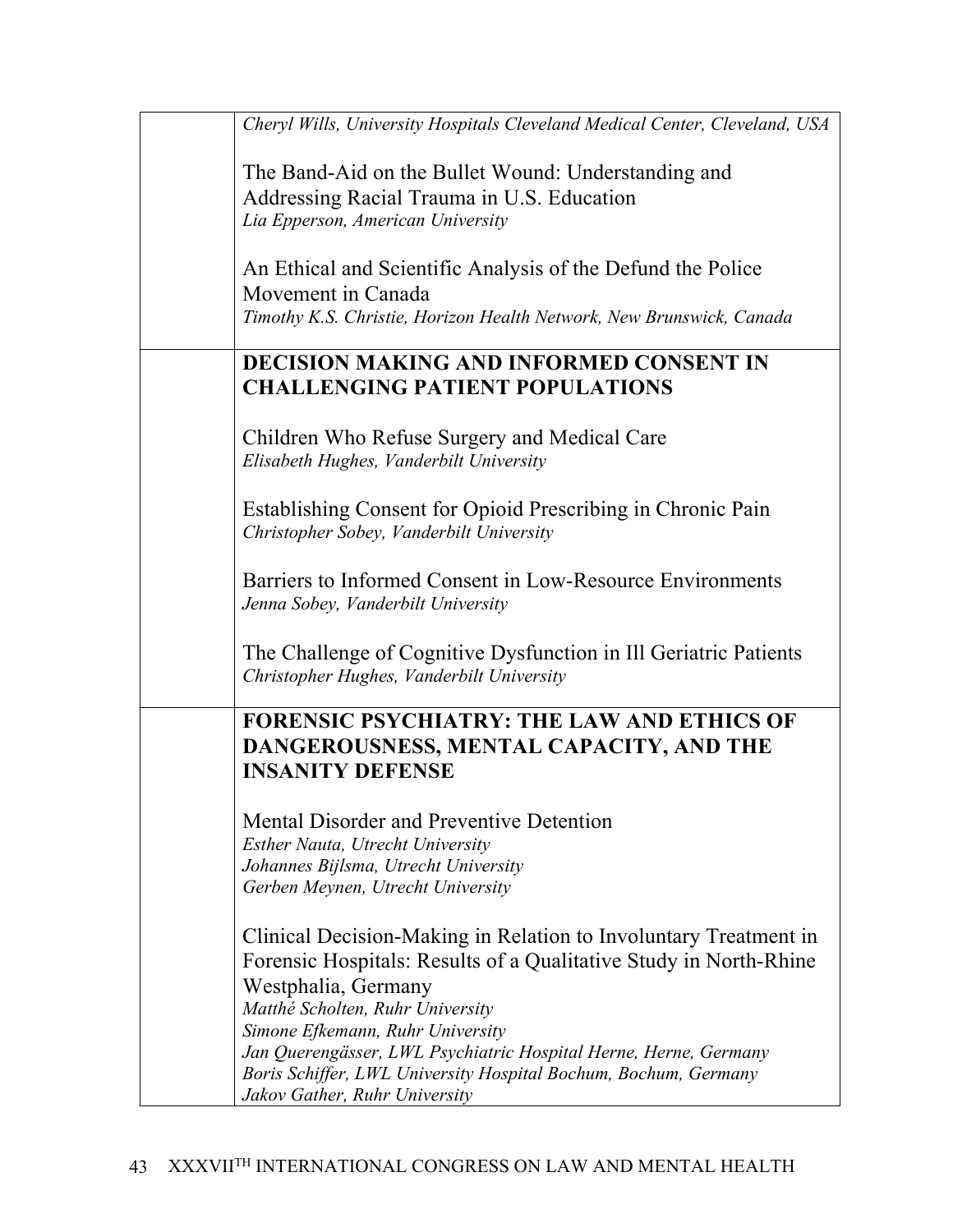| Dementia in the Courtroom: Assessing the Insanity Defense<br>Rashmi Goel, University of Denver                                                                                                               |
|--------------------------------------------------------------------------------------------------------------------------------------------------------------------------------------------------------------|
| Reforming the Insanity Defence to Comply with Article 12 of the<br>Convention on the Rights of Persons with Disabilities<br>Luke Noonan, University College Cork                                             |
| <b>REFUGEES: A MENTAL HEALTH CRISIS</b>                                                                                                                                                                      |
| Social Determinants of Refugee Mental Health<br>Tanner McGuire, Northeast Ohio Medical University                                                                                                            |
| A Social Justice Framework for Improving Refugee Mental Health<br>Julie Aultman, Northeast Ohio Medical University                                                                                           |
| The Impact of Immigration Policy on Mixed-Status Latinx<br>Families<br>Lucila Ramos-Sanchez, Santa Clara University                                                                                          |
| Challenges of the Psychotherapeutic Interventions of Traumatized<br>Refugees during the Pandemic<br>Lilla Hárdi, Cordelia Foundation for the Rehabilitation of Torture Victims,<br><b>Budapest</b> , Hungary |
| <b>JUDICIAL DISCRETION IN COURTS NEAR AND FAR</b>                                                                                                                                                            |
| The Facts of Life: Life Sentences in the U.S. District Courts<br>Cassia Spohn, Arizona State University                                                                                                      |
| Giving Medical Advice to Mental Health Patients<br>Gary Kok Yew Chan, Singapore Management University                                                                                                        |
| The Impact of A (Religious) Conviction, Value or Personality on<br>the Duty to Mitigate Damages<br>Lies D'Hondt, University of Antwerp                                                                       |
| The Changing Role of the Judge<br>Albert Kruger, Retired Justice of the High Court of Bloemfontein, South<br>Africa                                                                                          |
| <b>LIABILITY AND MENTAL HEALTH</b>                                                                                                                                                                           |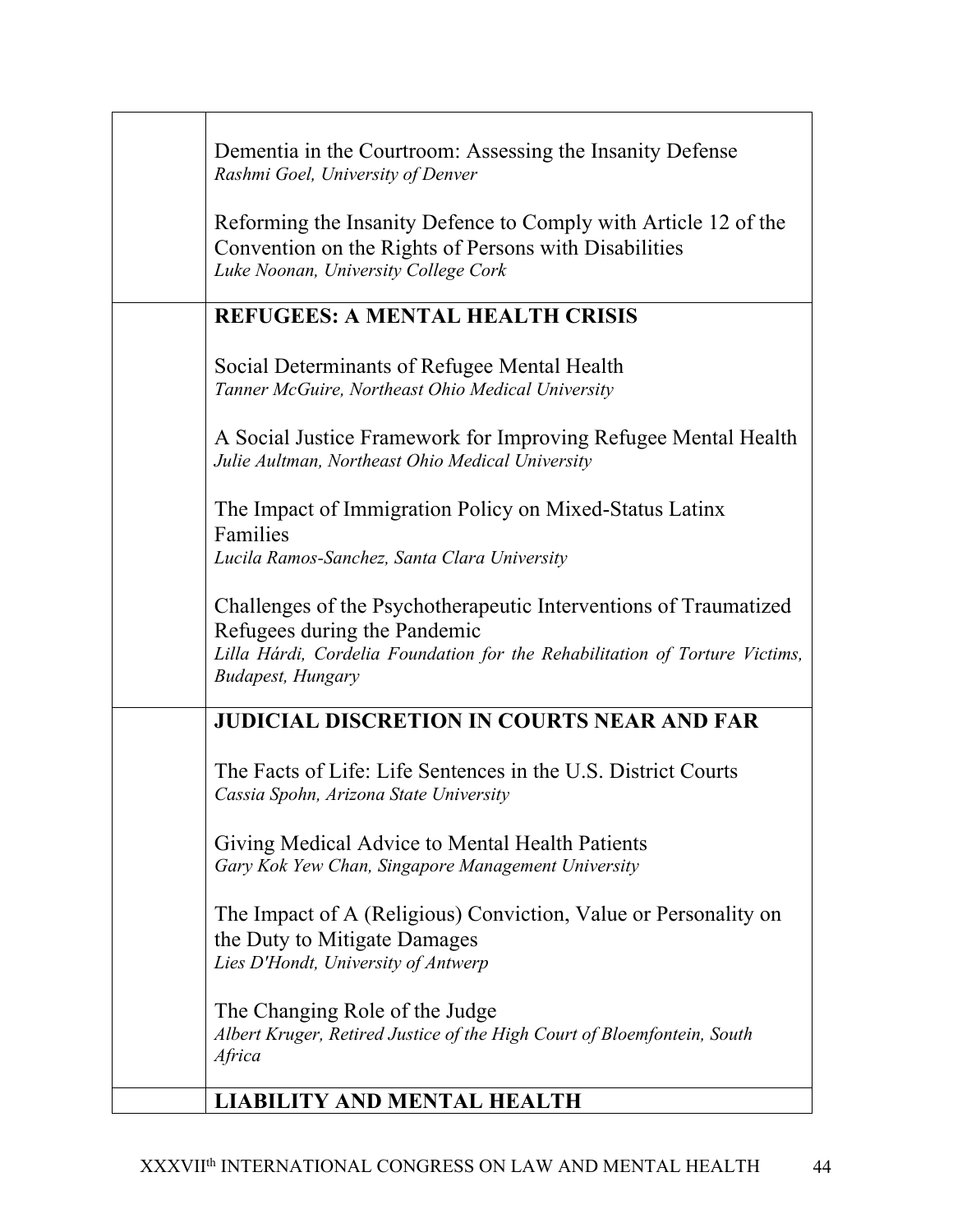| The Personal Civil Liability of the Person with Mental Disorders<br>Marion Girer, University of Lyon 3                                                                                                                                                                 |
|------------------------------------------------------------------------------------------------------------------------------------------------------------------------------------------------------------------------------------------------------------------------|
| Liability for People Suffering from Disorders<br>Olivier Gout, University of Lyon 3                                                                                                                                                                                    |
| Mental Health and Employer Liability<br>Karine Berard, Day Hospital Psypro Lyon, Villeurbanne, France                                                                                                                                                                  |
| The Role of Psychiatric Evaluation to Establish Criminal<br>Responsibility<br>Francois Danet, Catholic University of Paris                                                                                                                                             |
| Specially Adapted Hospital Units (UHSA): A Debated but<br>Essential Psychiatric Care Device for Inmates Suffering From<br><b>Mental Disorders</b><br>Venant-Henri Ouedraogo, Centre Hospitalier Le Vinatier<br>Charles-Édouard Lambert, Centre Hospitalier Le Vinatier |
| NEW APPROACHES IN LEGAL CAPACITY LAW AND<br>THE UN CONVENTION ON THE RIGHTS OF PERSONS<br>WITH DISABILITIES (CRPD)                                                                                                                                                     |
| Implementing the Right to Decide: A Framework for Supporting<br>the Legal Capacity of Persons with Severe Disabilities<br>Janos Fiala-Butora, National University of Ireland Galway                                                                                    |
| Is there a Need to Revise Codes of Research Ethics in view of the<br>CRPD?<br>Linus Brostöm, Lund University                                                                                                                                                           |
| Anna Nilsson, Lund University                                                                                                                                                                                                                                          |
| May Compulsory Mental Health Care be Justified under the<br>CRPD?<br>Anna Nilsson, Lund University                                                                                                                                                                     |
| Guardianship Reforms in Hungary and its Impact on Legal Practice<br>István Hoffman, Eötvös Loránd University<br>Valéria Kiss, Eötvös Loránd University<br>Anett Maléth, Eötvös Loránd University                                                                       |
| Balázs Tőkey, Eötvös Loránd University                                                                                                                                                                                                                                 |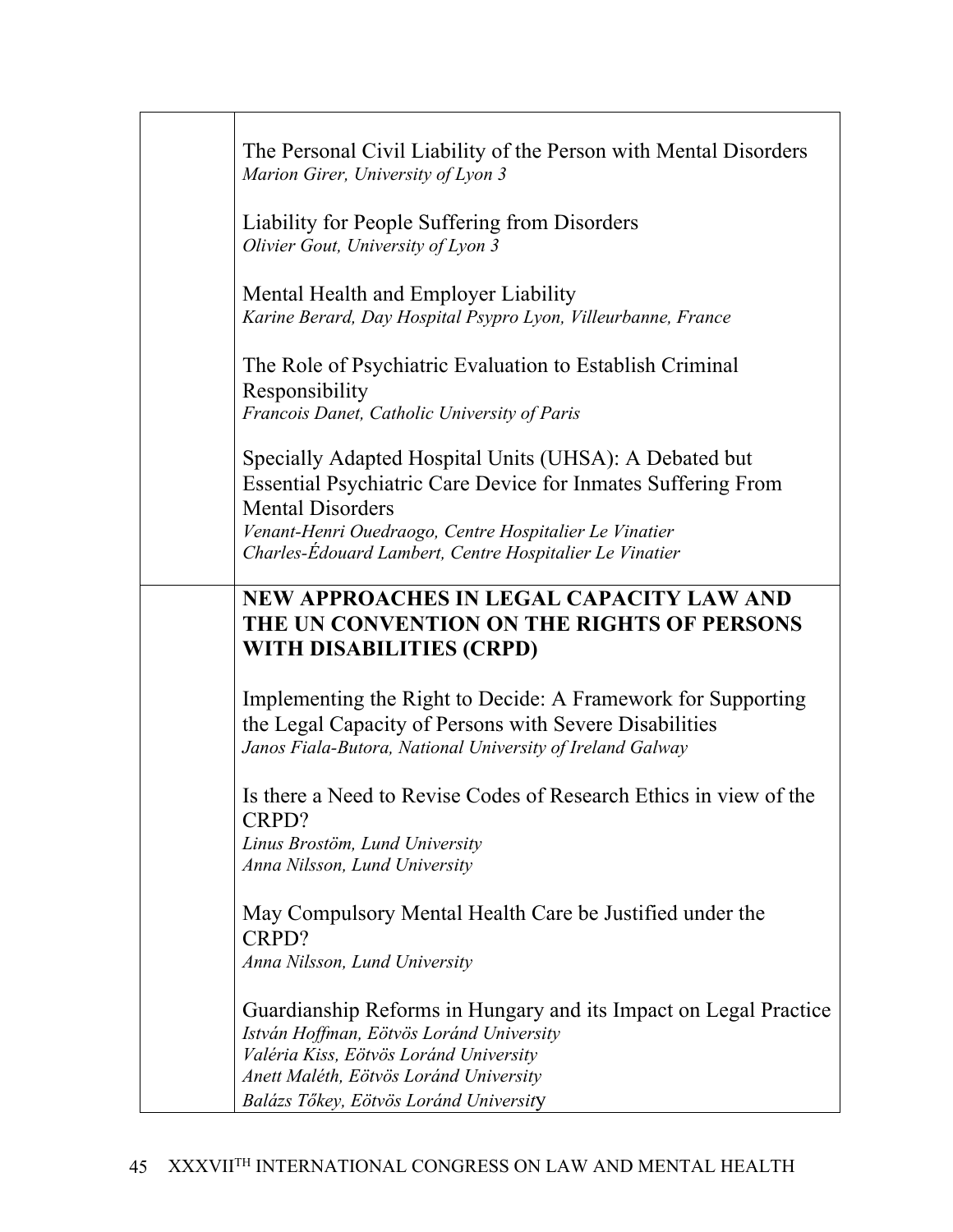| The Purpose of Support in the Exercise of Legal Capacity – Article<br>12 at a Crossroads<br>Linus Brostöm, Lund University<br>Therése Fridström Montoya, Uppsala University<br>Anna Nilsson, Lund University                                                                                                                                                                                                                                                           |
|------------------------------------------------------------------------------------------------------------------------------------------------------------------------------------------------------------------------------------------------------------------------------------------------------------------------------------------------------------------------------------------------------------------------------------------------------------------------|
| YOUTH, MARGINALIZATION, AND MENTAL HEALTH<br><b>CARE</b>                                                                                                                                                                                                                                                                                                                                                                                                               |
| Understanding Site Differences in Improving Referrals of Youth<br>on Community Supervision to Substance Use Treatment: An<br><b>Experimental Mixed Methods Study</b><br>Steven Belenko, Temple University<br>Richard Dembo, University of South Florida<br>Danica Knight, Texas Christian University<br>Jennifer Wood, Temple University<br>Veronica Nelson, Temple University                                                                                         |
| From Fidelity to Site Engagement: A New Approach to Measuring<br>Agency Involvement in Large-Scale Multi-Phase Studies<br>John Bartkowski, University of Texas at San Antonio<br>Larkin McReynolds, Columbia University<br>Jaqueline Fisher, State University of New York at Purchase<br>Jennifer Becan, Texas Christian University<br>Danica Knight, Texas Christian University<br>Xiaohe Xu, University of Texas at San Antonio<br>Steven Belenko, Temple University |
| The Effectiveness of an Enhanced Implementation Approach to<br>Increase Substance Use Service Receipt Among Justice-Involved<br>Youth<br>Danica Knight, Texas Christian University<br>George Joe, Texas Christian University<br>Steven Belenko, Temple University                                                                                                                                                                                                      |
| Help over Harm: Police Officers in the Lives of Sexual and Gender<br>Minority Youth<br>Emily Pynoo, University of Alberta                                                                                                                                                                                                                                                                                                                                              |
| PHILOSOPHICAL, CULTURAL, MEDICAL AND LEGAL<br><b>CONSIDERATIONS IN CONSCIOUSNESS AND BRAIN</b><br><b>DEATH</b>                                                                                                                                                                                                                                                                                                                                                         |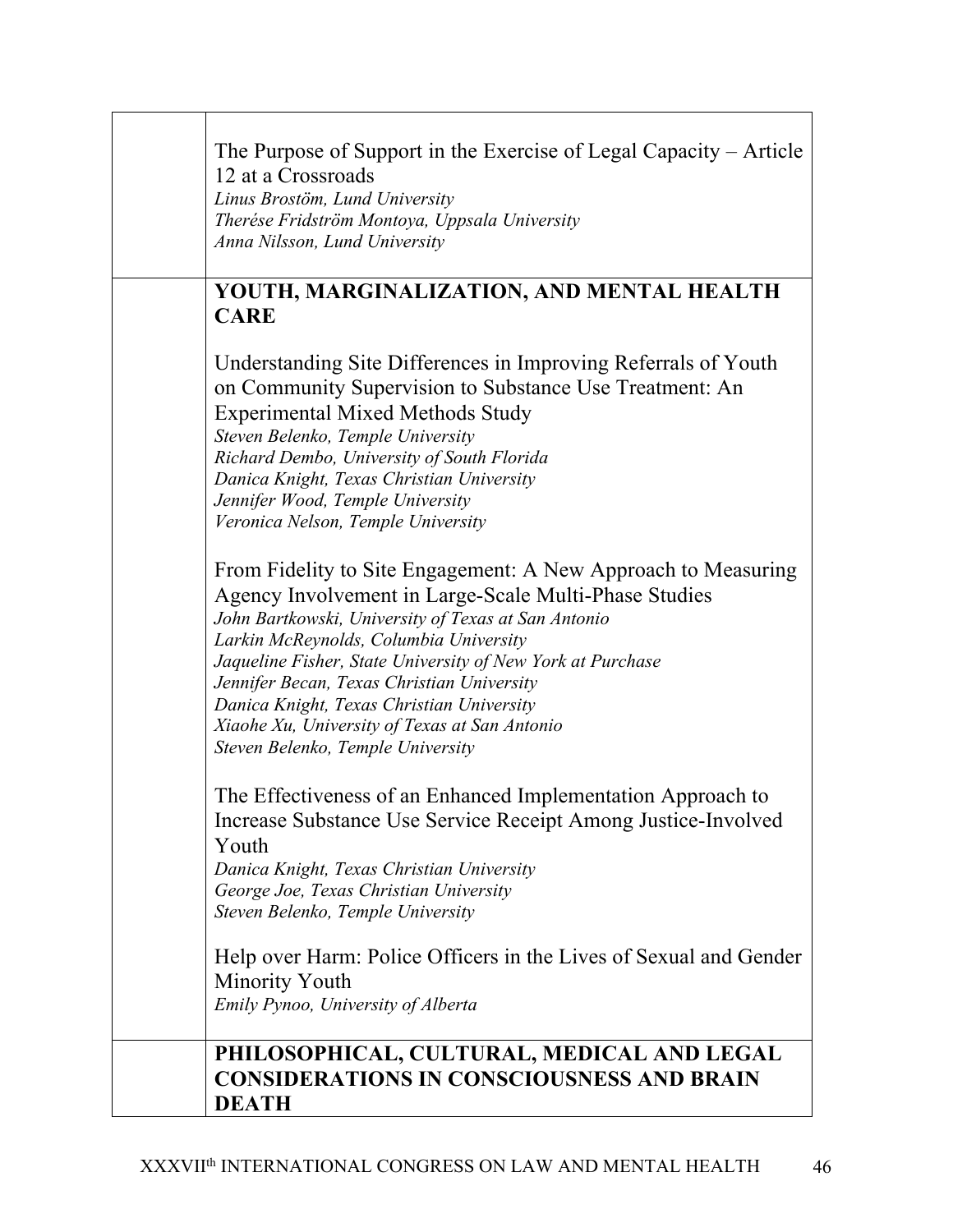| Eastern and Western Conceptions of Consciousness Applied to<br>Robotics and Artificial Intelligence<br>Nancy Jecker, University of Washington                                                                                                                                                                                      |
|------------------------------------------------------------------------------------------------------------------------------------------------------------------------------------------------------------------------------------------------------------------------------------------------------------------------------------|
| Diagnosing and Discussing Brain Death: Medical Facts and Family<br>Challenge<br>Gail A. Van Norman, University of Washington                                                                                                                                                                                                       |
| Opting Out of Brain Death in the United States<br>Wendy Suhre, University of Washington                                                                                                                                                                                                                                            |
| Traumatic Brain Injury, Coping, and Education Outcomes in a<br>Sample of Incarcerated Adolescents<br>Tanya Renn, Florida State University<br>Christopher Veeh, University of Iowa<br>Michael Vaughn, Saint Louis University                                                                                                        |
| <b>INTERNATIONAL PERSPECTIVES ON THE COVID-19</b><br><b>PANDEMIC IN PRISONS AND SECURE MENTAL</b>                                                                                                                                                                                                                                  |
| <b>HEALTH SERVICES</b><br>Legal and Policy Changes in UK Secure Mental Health Services<br>During the Covid-19 Pandemic<br>Pratish Thakkar, Consulting Forensic Psychiatrist, Nottingham, UK<br>Steve Barlow, Consulting Forensic Psychiatrist Nottingham, UK<br>Lois Carey, Consulting Forensic Psychiatrist, Stockton-on-Tees, UK |
| The Impact of COVID-19 in Judicial Proceeding in Israeli Mental<br>Health Board<br>Daniel Raz, Bar-Ilan University<br>Oren Asman, Tel Aviv University                                                                                                                                                                              |
| Bolivia, its Prisons and Mental Health Services in the Time of<br>Covid-19<br>Anne Aboaja, Consulting Psychiatrist, Stockton-on-Tees, UK<br>Guillermo Rivera, University of Santa Cruz de la Sierra                                                                                                                                |
| Psychiatric Patients Committed at the Portuguese Prison Hospital<br>at the Times of Covid-19<br>Susana Almeida, Prison Hospital São João de Deus, Oeiras, Portugal<br>Sérgio Saraiva, Prison Hospital São João de Deus, Oeiras, Portugal                                                                                           |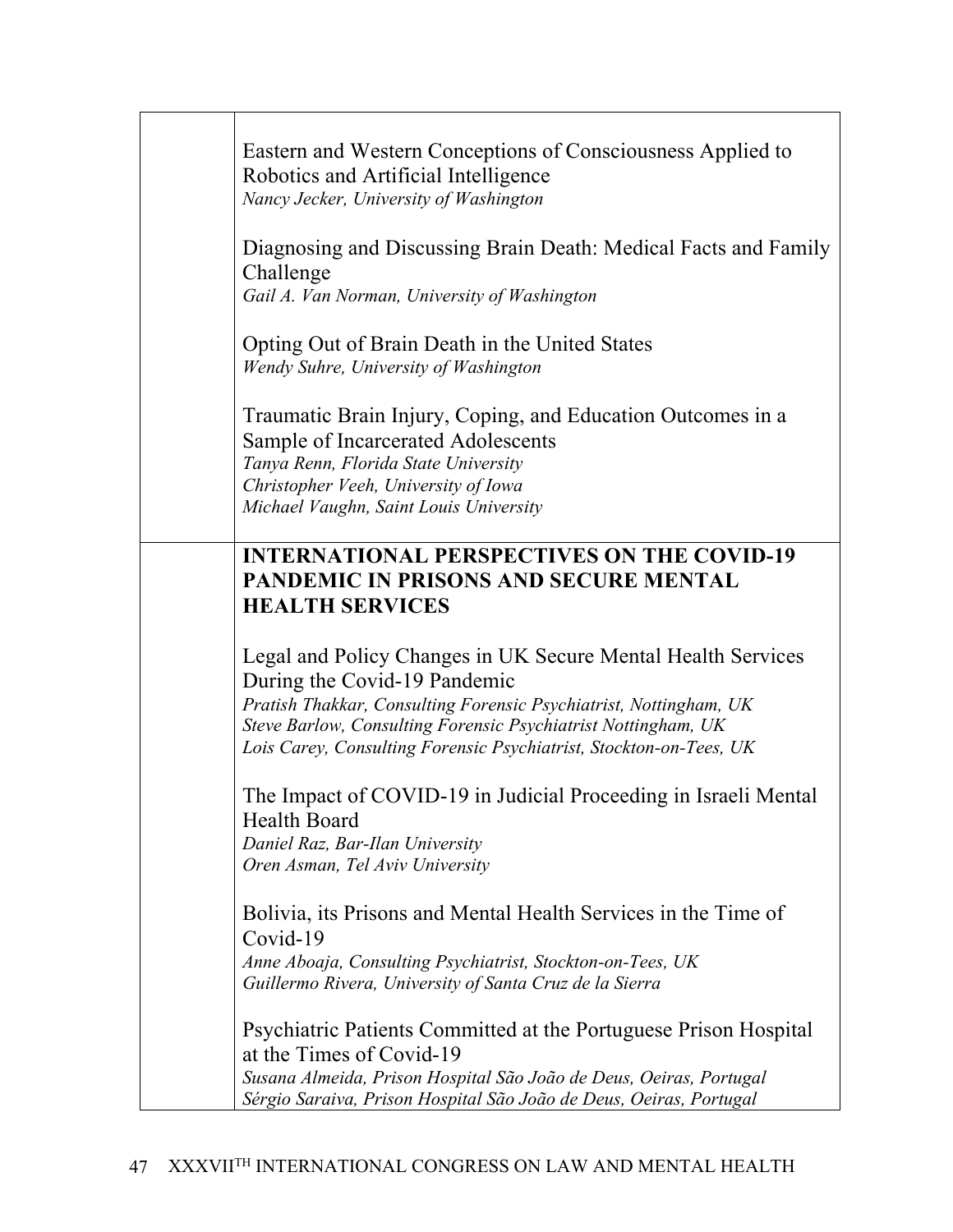| Mafalda Pato, Prison Hospital São João de Deus, Oeiras, Portugal<br>David Paniágua, Prison Hospital São João de Deus, Oeiras, Portugal<br>Gonçalo Marinho, Lisboa Psychiatric Hospital Center, Lisboa, Portugal                                                                                                                                                                                                                                                                                                                                      |
|------------------------------------------------------------------------------------------------------------------------------------------------------------------------------------------------------------------------------------------------------------------------------------------------------------------------------------------------------------------------------------------------------------------------------------------------------------------------------------------------------------------------------------------------------|
| <b>COPING INSIDE AND OUTSIDE OF PRISON (1)</b>                                                                                                                                                                                                                                                                                                                                                                                                                                                                                                       |
| Coping Self-Efficacy and Women Returning to the Community<br>from Incarceration<br><b>Brittany Ripper, Marymount University</b><br>Robert Johnson, American University                                                                                                                                                                                                                                                                                                                                                                               |
| Increase in Forensic Patients of Other Nationalities in Baden-<br>Württemberg<br>Hans-Joachim Traub, Ulm University                                                                                                                                                                                                                                                                                                                                                                                                                                  |
| Shared Decision Making to Promote Recovery Among Justice-<br><b>Involved Persons Living Under Community Supervision</b><br>Jason Matejkowski, University of Kansas<br>Margaret Severson, University of Kansas                                                                                                                                                                                                                                                                                                                                        |
| Patients' Well-Being Relates to Micro-Processes in a Group<br>Psychotherapy With Forensic Patients<br>Madeleine Bieg, Centre for Psychiatry, Reichenau, Baden-Württemberg,<br>Germany<br>Thomas Ross, Centre for Psychiatry, Reichenau, Baden-Württemberg,<br>Germany<br>Jan Bulla, Centre for Psychiatry, Reichenau, Baden-Württemberg, Germany<br>Tilman Kluttig, Centre for Psychiatry, Reichenau, Baden-Württemberg,<br>Germany<br>María Isabel Fontao, University of Konstanz<br>Discharge Management for Released Prisoners with Severe Mental |
| Disorders and Substance Use Disorders in Germany<br>Annette Opitz-Welke, Charité/Medical University of Berlin                                                                                                                                                                                                                                                                                                                                                                                                                                        |
| <b>SCOTTISH MENTAL HEALTH LAW REVIEW</b>                                                                                                                                                                                                                                                                                                                                                                                                                                                                                                             |
| Making Economic, Social and Cultural Rights a Reality in Mental<br><b>Health Law</b><br>Colin McKay, Edinburgh Napier University                                                                                                                                                                                                                                                                                                                                                                                                                     |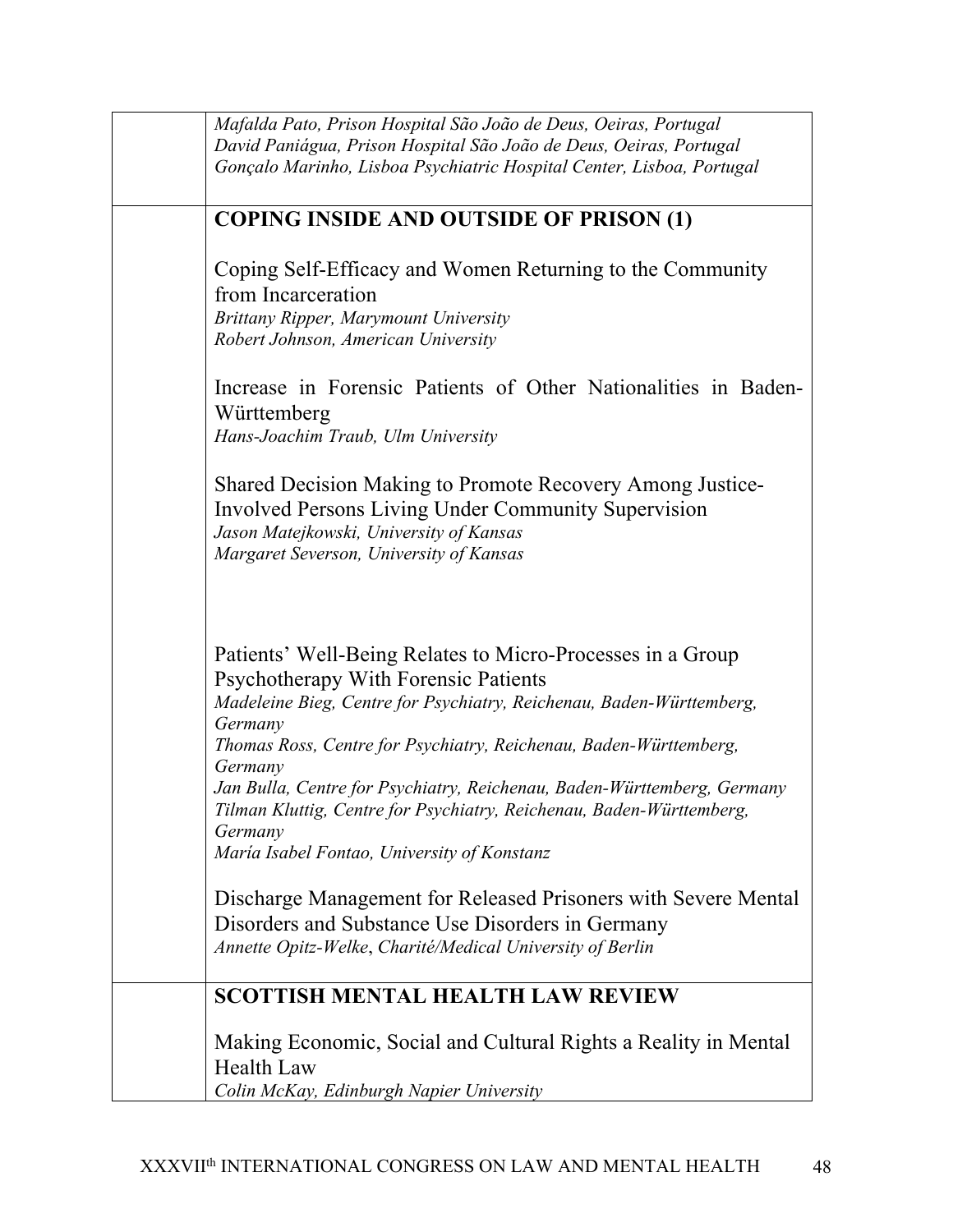| Giving effect to Article 12 Convention on the Rights of Persons<br>with Disabilities in Scottish law, Policy and Practice:<br>What Might or Does it Look Like?<br>Jill Stavert, Edinburgh Napier University                                                    |
|----------------------------------------------------------------------------------------------------------------------------------------------------------------------------------------------------------------------------------------------------------------|
| Preliminary Findings and Interim Recommendations of the Review<br>of Mental Health and Incapacity Law in Scotland<br>John Scott, Scottish Mental Health Law Review, Edinburgh, Scotland                                                                        |
| Involvement of Lived Experience of Unpaid Carers in Review of<br>Mental Health and Incapacity law in Scotland<br>Simon Webster, Scottish Mental Health Law Review, Edinburgh, Scotland<br>Karen Martin, Scottish Mental Health Law Review, Edinburgh, Scotland |
| It's All About Us, Or Is It? The Involvement of People with Lived<br>Experience in the Scott Review of Scottish Mental Health<br>Legislation                                                                                                                   |
| Simon Webster, Scottish Mental Health Law Review, Edinburgh, Scotland<br>Graham Morgan, Scottish Mental Health Law Review, Edinburgh, Scotland                                                                                                                 |
| <b>TRAUMA-INFORMED CARE</b>                                                                                                                                                                                                                                    |
| Healing Stigma<br>Patricia Blum, Crestwood Behavioral Health, Sacramento, USA                                                                                                                                                                                  |
| <b>Trauma Informed Environment</b><br>Valdivia Laura, Crestwood Behavioral Health, Sacramento, USA<br>Raul Almazar, SAMHSA National Center for Trauma Informed Care,<br>Maryland, USA                                                                          |
| Spirituality in Mental Health Recovery<br>Patricia Blum, Crestwood Behavioral Health, Sacramento, USA<br>Pamela Norris, Crestwood Behavioral Health, Sacramento, USA                                                                                           |
| Partnership to Increase Problem Solving and Decrease Mental<br><b>Health Issues</b>                                                                                                                                                                            |
| Kyle Hawkey, Penn State University                                                                                                                                                                                                                             |
| Daniel F. Perkins, Penn State University<br>Jerah Griggs, Penn State University                                                                                                                                                                                |
| Discussant                                                                                                                                                                                                                                                     |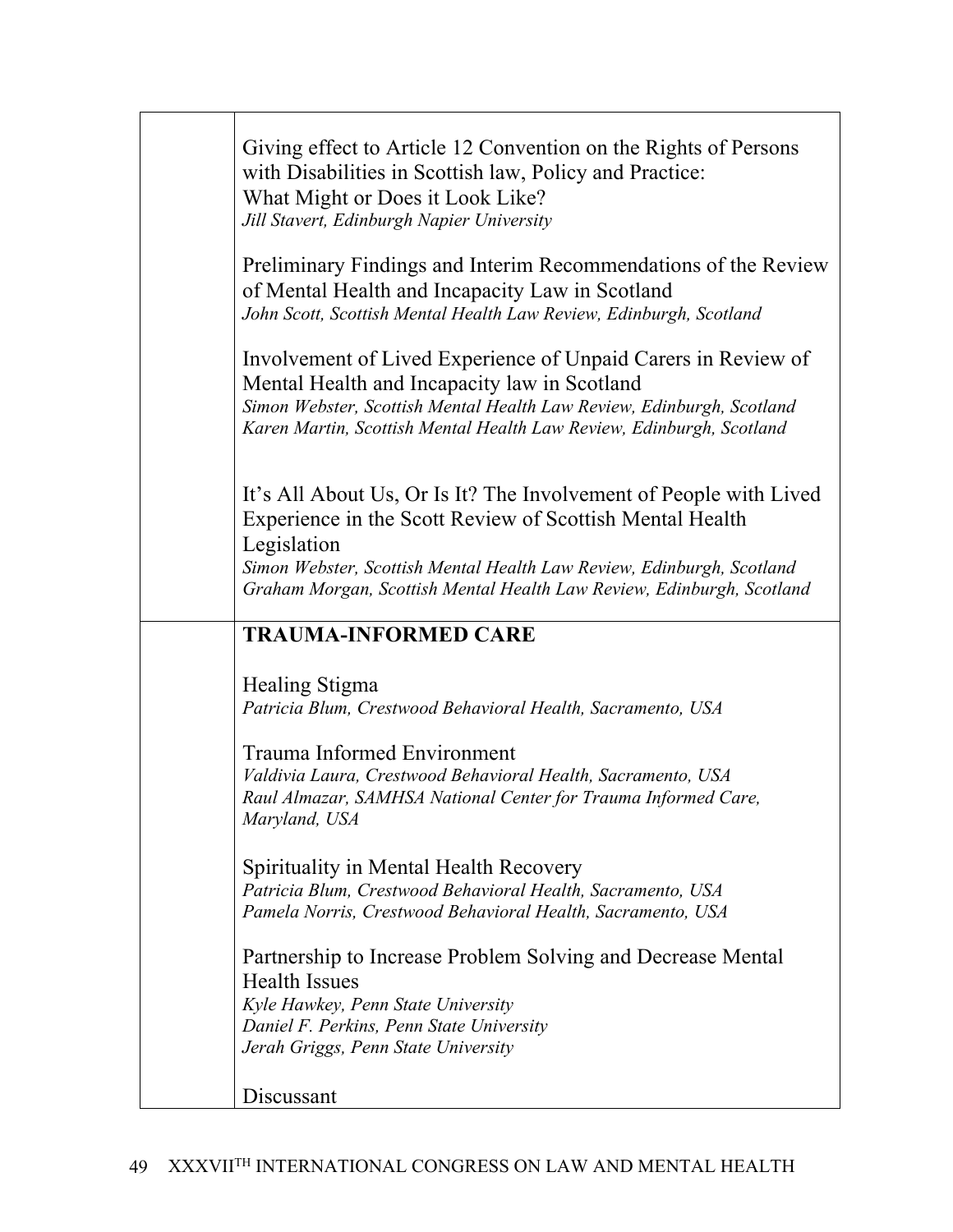| George Woods, University of California, Berkley                                                                                                                                                        |
|--------------------------------------------------------------------------------------------------------------------------------------------------------------------------------------------------------|
| <b>CONSTRAINTS, STIGMATIZATION, AND MENTAL</b><br><b>HEALTH POLICY (1)</b>                                                                                                                             |
| Deconstructing Anosognosia and the Case Against Forced Shock<br>Dennis Feld, Attorney-at-Law, Garden City, USA                                                                                         |
| A Manifesto for Mental Health<br>Peter Kinderman, University of Liverpool                                                                                                                              |
| Using Physical Force to Compel Compliance with a Judicial Order<br>Authorizing the Administration of Psychotropic Drugs Over a<br>Patient's Objection?<br>Taichi Fukaya, Attorney-at-Law, Tokyo, Japan |
|                                                                                                                                                                                                        |

# **WEDNESDAY, JULY 6, 2022**

### **11:10 AM — 12:40 PM**

#### **SUICIDE, MEDICALLY ASSISTED DYING AND THE ELDERLY**

MAiD, Relational Autonomy, and the Deficit Perspective in Rural Healthcare Ethics *Duff Waring, York University*

Research Ethics Committees: Mental Health and Aging Research *Karolyn White, Macquarie University*

To Include or not to Include? Ethical and Methodological Issues Associated with Older Adults' Participation in Research *Kate O'Loughlin, The University of Sydney*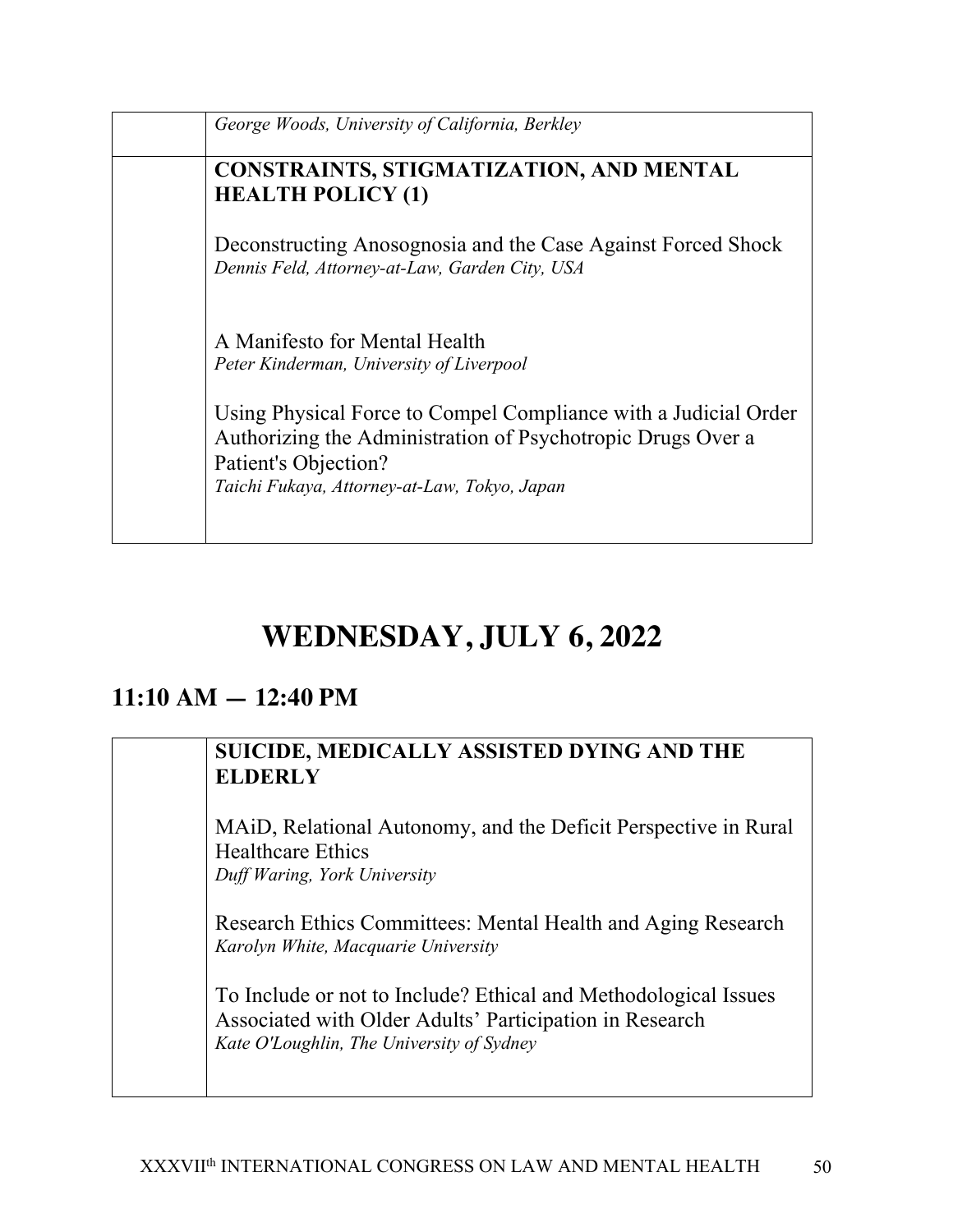| (TJ) INTERNATIONAL TJ CENTERS: GLOBAL<br>PERSPECTIVES ON INITIATIVES, CHALLENGES AND<br><b>VISIONS</b>                                                                                                                                                          |
|-----------------------------------------------------------------------------------------------------------------------------------------------------------------------------------------------------------------------------------------------------------------|
| The Non-Adversarial and Therapeutic Justice Center, Israel<br>Karni Perlman, College of Management Academic Studies                                                                                                                                             |
| TJ in the UK and beyond<br>Anna Kawałek, Leeds Beckett University                                                                                                                                                                                               |
| Introduction to the Research Center for Therapeutic Jurisprudence,<br>Seijo University<br>Makoto Ibusuki, Seijo University                                                                                                                                      |
| DANGEROSITÉ ET MESURES RESTRICTIVES EN<br>MILIEU PSYCHIATRIQUE                                                                                                                                                                                                  |
| La recherche sociojuridique comme outil d'analyse des zones<br>d'(in)effectivité du droit en psychiatrie<br>Pierre Pariseau-Legault, Université du Québec en Outaouais<br>Jean-Daniel Jacob, Université d'Ottawa<br>Marie-Helène Goulet, Université de Montréal |
| « Cet employé si inquiétant »<br>Paul-André Lafleur, Université de Montréal                                                                                                                                                                                     |
| Evaluation de l'étudiant à risque de violence : suggestions<br>Louis Morissette, Université de Montréal                                                                                                                                                         |
| TRAUMA, HUMAN RIGHTS, AND RESILIENCE IN THE<br><b>COVID-19 CRISIS</b>                                                                                                                                                                                           |
| COVID-19, Human Rights & Blacks in the U.S.: The Exacerbated<br>Impact, the Exacerbated Response!<br>Noelle St. Vil, State University of New York at Buffalo<br>Christopher St. Vil, State University of New York at Buffalo                                    |
| COVID-19 as Pretext for Violating the Rights of Forced Migrants:<br>The Case of the United States<br>Kathryn Libal, University of Connecticut<br>Scott Harding, University of Connecticut                                                                       |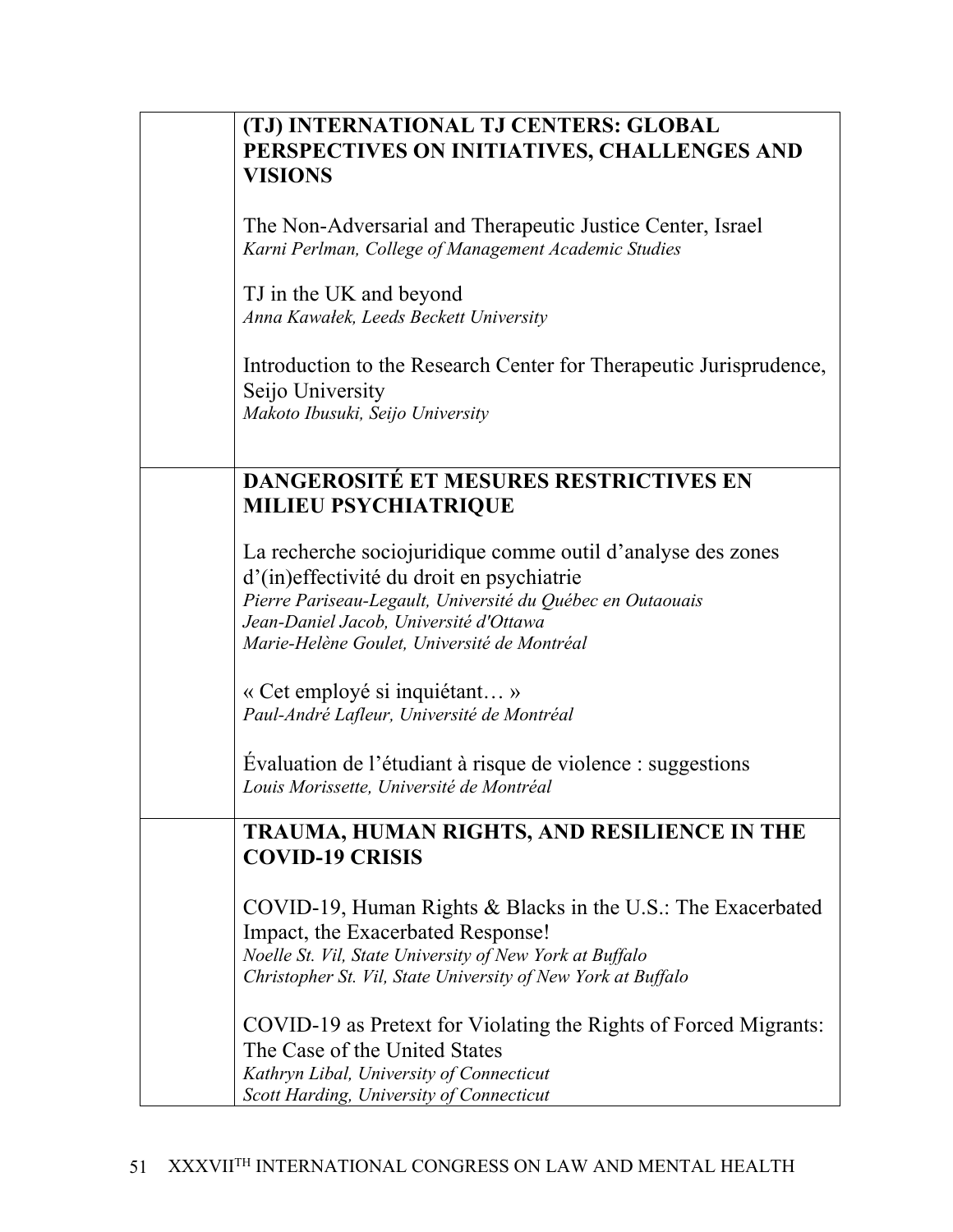| End-of-life in Isolation: Trauma and Resilience in a Global<br>Pandemic<br>Jacqueline McGinley, Binghamton University<br>Deborah Waldrop, State University of New York at Buffalo                   |
|-----------------------------------------------------------------------------------------------------------------------------------------------------------------------------------------------------|
| (TJ) WHY DON'T JUDGES LISTEN TO MENTAL HEALTH<br><b>EXPERTS</b>                                                                                                                                     |
| Reasons for Admissibility and Rejection of Expert Mental Health<br><b>Testimony by Judges</b><br>David Lewis Shapiro, Nova Southeastern University                                                  |
| Bias against Mentally Ill Defendants in the Criminal Justice<br>System: How Might Therapeutic Jurisprudence Help<br>Ginger Lerner-Wren, Broward County Mental Health Court, Fort<br>Lauderdale, USA |
| Why Don't Judges Listen to Trauma Psychologists in Family Court<br>Custody Cases?<br>Lenore Elizabeth Walker, Nova Southeastern University                                                          |
| <b>CLINICAL AND PSYCHOLOGICAL DIAGNOSIS WITH</b><br>THE RORSCHACH METHOD                                                                                                                            |
| State of The Art of Rorschach Test in Forensic Psychology<br>Paolo Capri, European University of Rome                                                                                               |
| Insect Content in the Rorschach Test<br>Cenci Rocco Emanuele, Italian Association of Legal Psychology, Rome, Italy                                                                                  |
| Dependent Personality Disorder and Rorschach<br>Alessio Vellucci, Italian Association of Legal Psychology, Rome, Italy                                                                              |
| Clinical Interview and Rorschach Test<br>Cesari Gianmarco, Italian Association of Legal Psychology, Rome, Italy<br>Anita Lanotte, Italian Association of Legal Psychology, Rome, Italy              |
| <b>INTERNATIONAL PERSPECTIVES ON PSYCHOPATHY</b>                                                                                                                                                    |
| Neurochemistry of Antisocial Personality Disorder and<br>Psychopathy                                                                                                                                |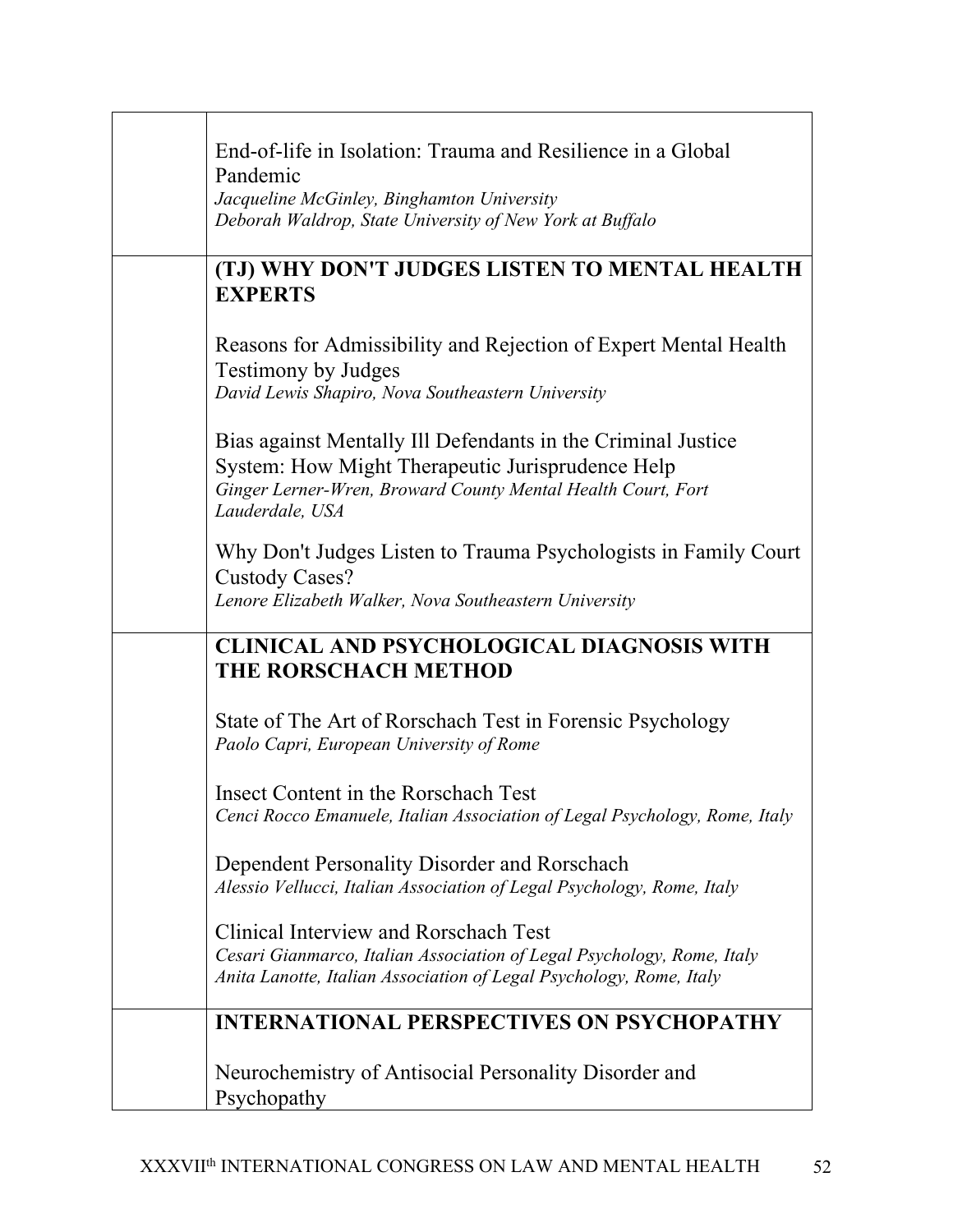| Nathan Kolla, Consulting Forensic Psychiatrist, Toronto, Canada                                                                                                                                                                                                                                                           |
|---------------------------------------------------------------------------------------------------------------------------------------------------------------------------------------------------------------------------------------------------------------------------------------------------------------------------|
| Psychopathy and the Criminal Law in the USA<br>Alan R. Felthous, Saint Louis University<br>A Moral Images Task in Psychopaths: Can They Distinguish<br>Moral from Emotional?<br>Maaike Oosterling, VIGO, Nijmegen, Netherlands<br>Franca Eurlings-Tonnaer, VIGO, Nijmegen, Netherlands<br>Maaike Cima, Radboud University |
|                                                                                                                                                                                                                                                                                                                           |
| <b>DISABILITY, LAW AND SOCIETY (2)</b>                                                                                                                                                                                                                                                                                    |
| The Vulnerable Subject at the End of Life: Autonomy,<br>Vulnerability, and Medical Assistance in Dying (MAiD)<br>Margaret Hall, Simon Fraser University                                                                                                                                                                   |
| COVID-19, Family Law, Education and Medical Ethics: The New<br>Norm<br>Mark Burdick, Consulting Forensic Psychologist, Amsterdam, Netherlands                                                                                                                                                                             |
| ACTon: Accommodating Students with Disabilities in Higher<br><b>Education Clinical Placement and Experiential Education</b><br>Roxanne Mykitiuk, York University                                                                                                                                                          |
| <b>RESTRICTIVENESS IN FORENSIC CARE: ETHICAL</b>                                                                                                                                                                                                                                                                          |
| <b>ISSUES AND TREATMENT OUTCOMES</b>                                                                                                                                                                                                                                                                                      |
| Does Forensic Psychiatry Need Specific Clinical Ethics Support?<br>Irina Franke, Ulm University<br>Oskar Speiser, Ulm University<br>Manuela Dudeck, Ulm University<br>Judith Streb, District Hospital at Günzburg, Günzburg, Germany                                                                                      |
| Forensic Outpatients' Living Conditions May Add to the<br>Prevention of Further Imprisonment<br>Jan Bulla, Reichenau Centre for Psychiatry, Reichenau, Baden-Württemberg,<br>Germany<br>Karoline Klinger, Consulting Psychologist, Baden-Württemberg, Germany                                                             |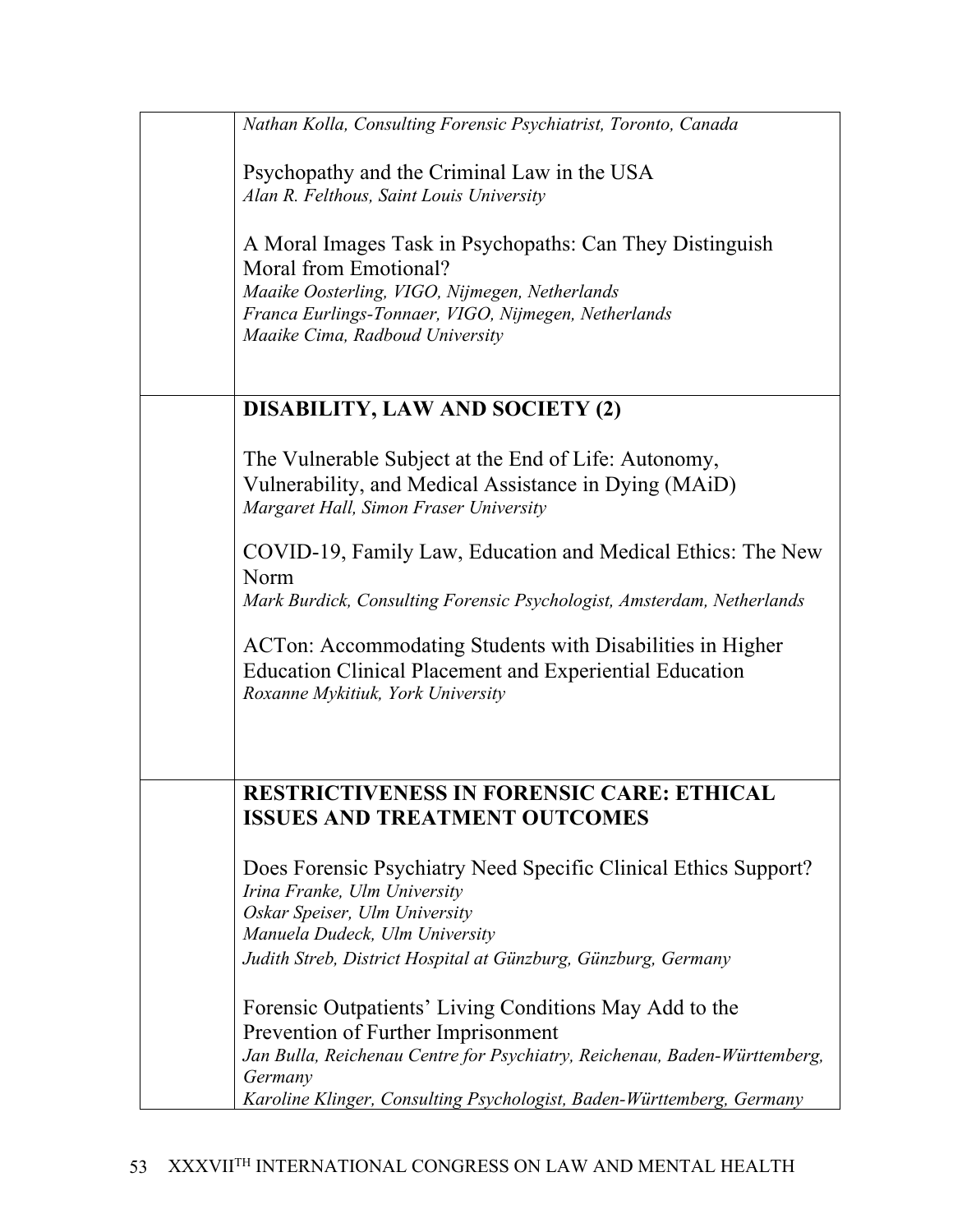| Thomas Ross, Reichenau Centre for Psychiatry, Baden-Württemberg,<br>Germany                                                                                                                                                                                                                                             |
|-------------------------------------------------------------------------------------------------------------------------------------------------------------------------------------------------------------------------------------------------------------------------------------------------------------------------|
| A Register-Based Comparison Study of Swedish Patients in<br>Forensic Psychiatric Care 2010 and 2018<br>Alessio Andrea Degl' Innocenti, University of Gothenburg<br>Thomas Nilsson, University of Gothenburg<br>Eirini Alexiou, University of Gothenburg<br>Peter Andiné, University of Gothenburg                       |
| Managing the Clinical Care and Supervision of Forensic Patients<br><b>Across International Borders</b><br>Leisha Senko, Centre for Addiction and Mental Health, Toronto, Ontario,                                                                                                                                       |
| Canada<br>Amina Ali, Centre for Addiction and Mental Health, Toronto, Ontario,<br>Canada,                                                                                                                                                                                                                               |
| <b>CONSTRAINTS, STIGMATIZATION, AND MENTAL</b><br><b>HEALTH POLICY (2)</b>                                                                                                                                                                                                                                              |
| The Prevalence of Mechanical Restraint in Pacific Rim Countries<br>Giles Newton-Howes, University of Otago<br>Richard Arnold, Victoria University<br>Vincent Staggs, University of Missouri-Kansa<br>Steve Kisely, University of Queensland<br>Toshio Hasegawa, Kyorin University<br>Martha Savage, Victoria University |
| Being Recovery-Oriented and Reducing the Use of Restrictive<br>Interventions in Mental Health Care: The Challenges in Achieving<br>Transformation<br>Lisa Brophy, La Trobe University<br>Justine Fletcher, University of Melbourne<br><b>Bridget Hamilton, University of Melbourne</b>                                  |
| The Use of Pasung for People with Mental Health Conditions:<br>Experiences, Reasons for its Use, and Potential Solutions<br>Muhamad Taufik Hidayat, Flinders University                                                                                                                                                 |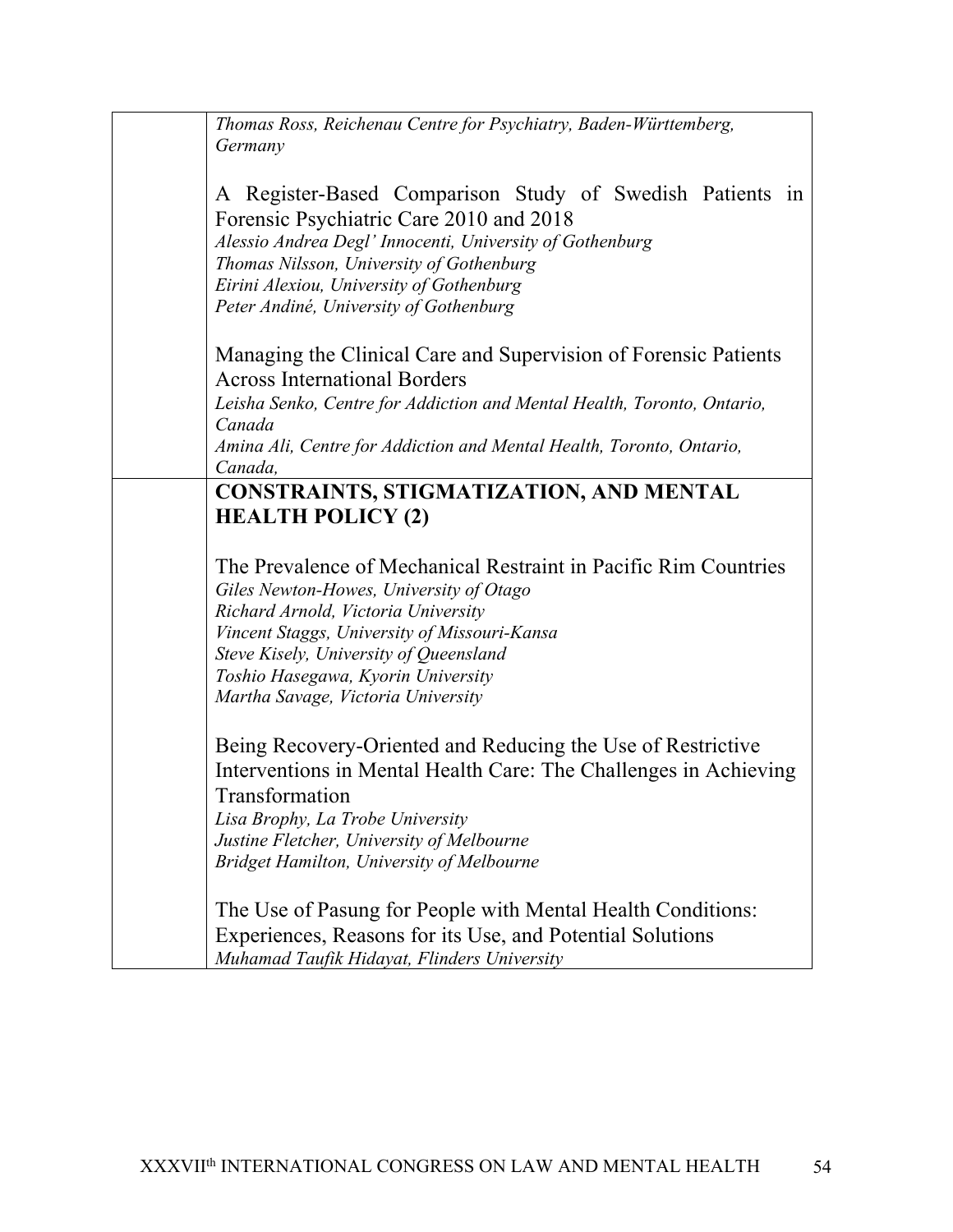## **WEDNESDAY, JULY 6, 2022**

### **2:30 PM — 4:00 PM**

#### **(TJ) MENTAL AND PSYCHOLOGICAL HEALTH PERSPECTIVES**

| Crushed by the Belgian system: Lived Experiences of Forensic<br>Care Trajectories by Persons Labeled as not Criminally<br>Responsible<br>Marjolein De Pau, Ghent University                                     |
|-----------------------------------------------------------------------------------------------------------------------------------------------------------------------------------------------------------------|
| Novel Applications of Psychology: Improving Longer Term<br>Therapeutic Outcomes and Recidivism for Defendants in<br>Courtrooms<br>Rhondda Waterworth, University of Tasmania                                    |
| The Triple-Header Powerhouse of Procedural Fairness,<br>Therapeutic Jurisprudence and Judicial Engagement: Court<br>Compassion in Action<br>Jamey H Hueston, District Court of Maryland, Baltimore, USA         |
| MENTAL HEALTH, WELL-BEING AND INCLUSIVITY:<br>THE POWER OF PUBLIC CRIMINOLOGY                                                                                                                                   |
| 'People do not Watch Data': Student Sex Workers and Mental<br>Health – The Impact of Film on Public Debate and Professional<br>Practice<br>Tracey Sagar, Swansea University<br>Debbie Jones, Swansea University |
| A Picture Says a Thousand Words: Using Pictorial Narratives to<br>Support Desistance and Mental Well-being<br>Debbie Jones, Swansea University<br>Mark Jones, Higher Plain Research Education, Swansea, UK      |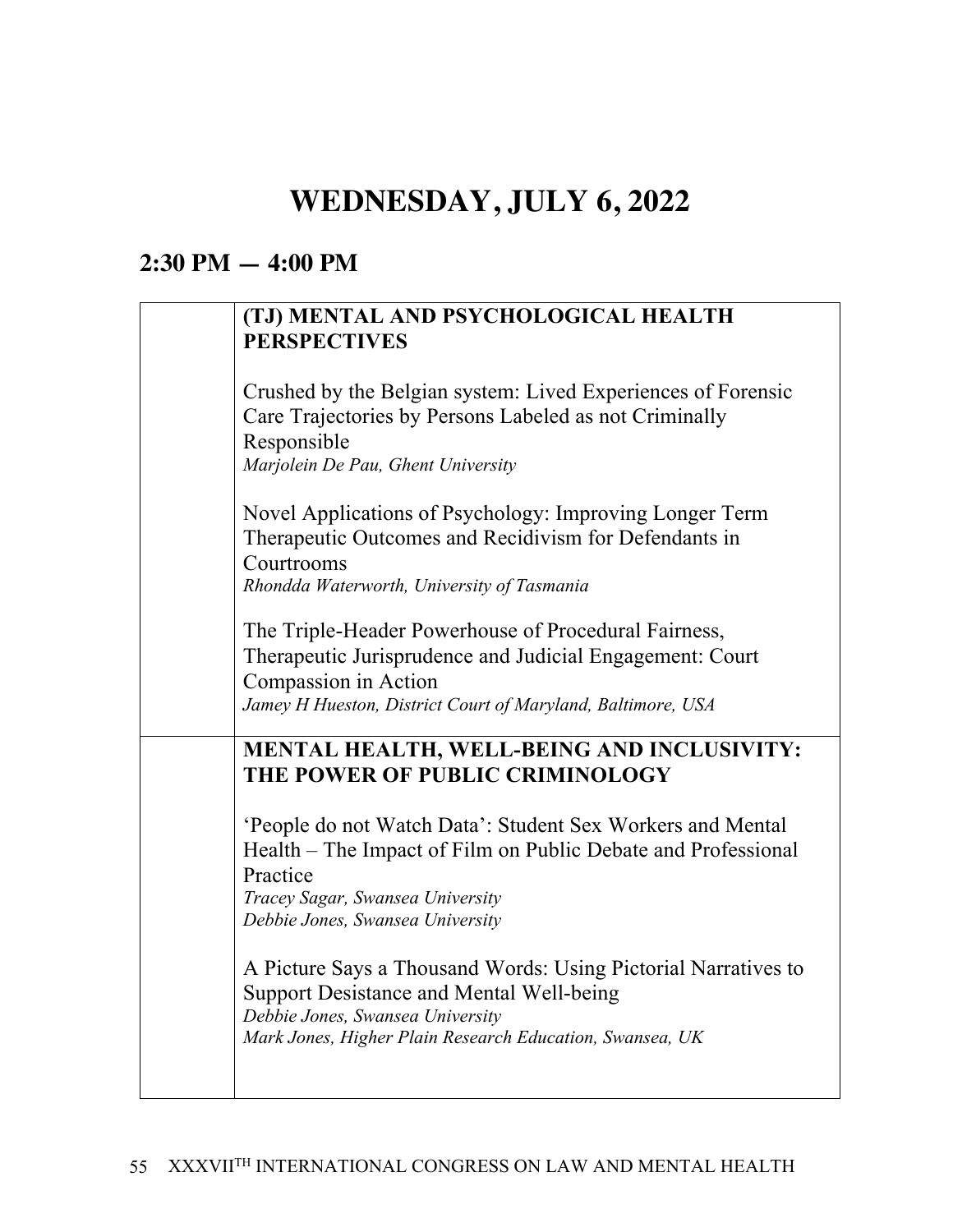| Children's Mental Health: Exploring the Ways that Rights,<br>Participation and Pro-Child Approaches Can Promote Positive                                                                                                                                                                                                                                                                                                                                                       |
|--------------------------------------------------------------------------------------------------------------------------------------------------------------------------------------------------------------------------------------------------------------------------------------------------------------------------------------------------------------------------------------------------------------------------------------------------------------------------------|
| Outcomes<br>Anthony Charles, Swansea University                                                                                                                                                                                                                                                                                                                                                                                                                                |
| <b>MEDICALIZATION AND MINORITIES</b>                                                                                                                                                                                                                                                                                                                                                                                                                                           |
| <b>Medical Stereotypes</b><br>Craig Konnoth, University of Virginia                                                                                                                                                                                                                                                                                                                                                                                                            |
| Sex Assigned at Birth<br>Jessica Clarke, Vanderbilt Law School                                                                                                                                                                                                                                                                                                                                                                                                                 |
| Whither Equality? How Colonial Era Dehumanization of Black<br>Americans Must Inform Medical Practice Today<br>Dayna Matthew, George Washington University                                                                                                                                                                                                                                                                                                                      |
| THERAPY OF MIGRANTS IN FORENSIC PSYCHIATRY:<br><b>CHALLENGES AND OPTIONS FOR ACTION</b>                                                                                                                                                                                                                                                                                                                                                                                        |
| How Much Lead Culture Will it be for Forensic Patients with<br><b>Migration Background?</b><br>Jan Bulla, Reichenau Centre for Psychiatry, Baden-Württemberg, Germany<br>Thomas Ross, Reichenau Centre for Psychiatry, Baden-Württemberg,<br>Germany                                                                                                                                                                                                                           |
| Second Language Acquisition and Acculturation in the German<br>Forenic Psychiatry<br>Maximilian Lutz, Ulm University                                                                                                                                                                                                                                                                                                                                                           |
| Non-European Migrants among Forensic Inpatients<br>with Schizophrenia – A Machine Learning Study<br>David Alen Huber, Psychiatric University Hospital, Zurich, Switzerland<br>Steffen Lau, Psychiatric University Hospital Zurich, Switzerland<br>Martina Sonnweber, Psychiatric University Hospital Zurich, Switzerland<br>Moritz P. Günther, Psychiatric University Hospital Zurich, Switzerland<br>Johannes Kirchebner, Psychiatric University Hospital Zurich, Switzerland |
| <b>PERSPECTIVES ON COVID-19 (2)</b>                                                                                                                                                                                                                                                                                                                                                                                                                                            |
| Today's COVID-19 Crisis in the USA Informs Strategic Planning<br>for Tomorrow's Mental Health and Forensic Services<br>Alan Felthous, Saint-Louis University                                                                                                                                                                                                                                                                                                                   |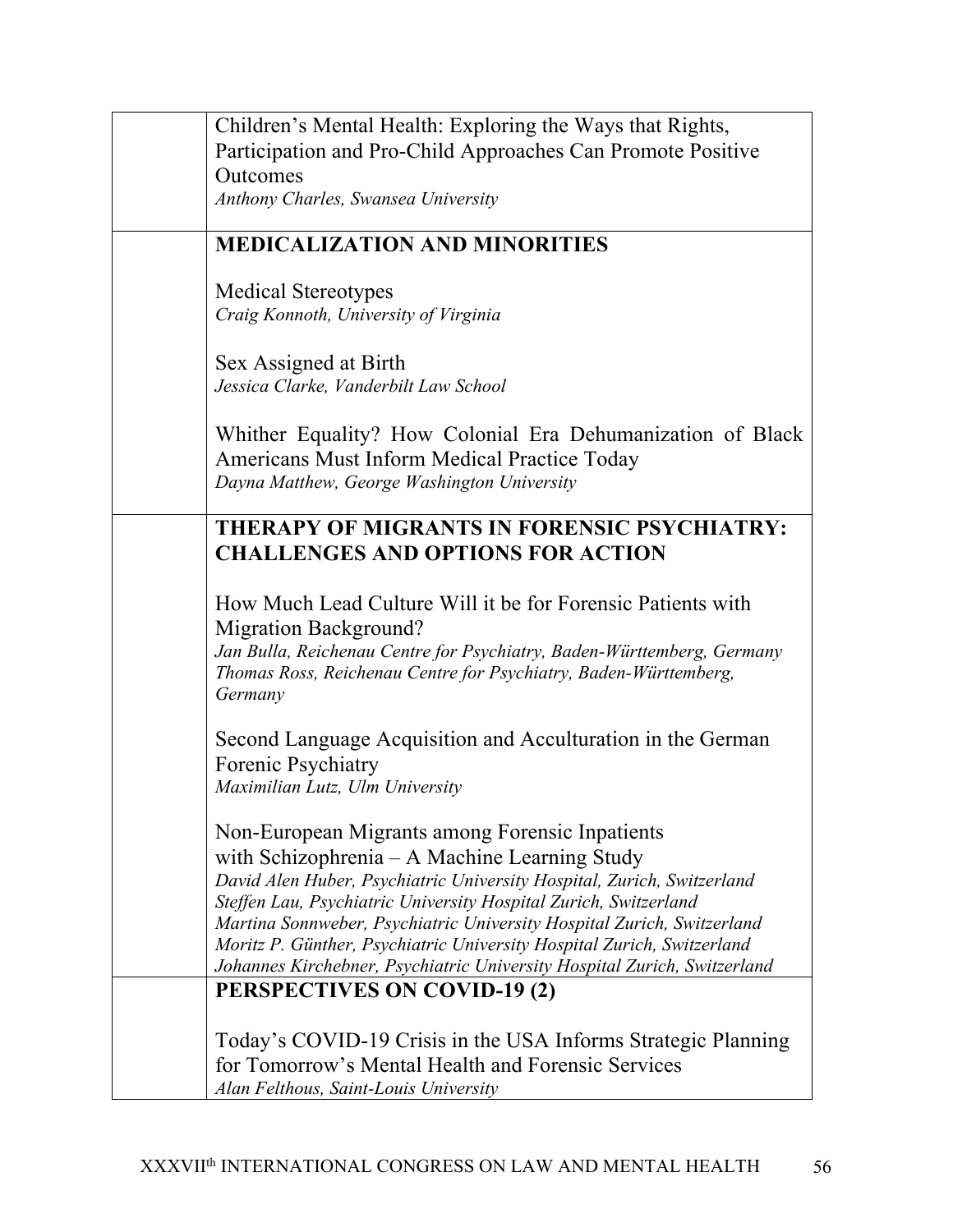| Substance Use Disorders in Times of the COVID-19 Pandemic and<br>New "Dark" Trafficking Avenues: A "Perfect Storm" Looming?<br>Simona Zaami, University of Rome La Sapienza                                     |
|-----------------------------------------------------------------------------------------------------------------------------------------------------------------------------------------------------------------|
| The Impact of COVID-19 in Italy: A Lesson for Evidence-Based<br>Recovery and Prevention in Forensic Psychiatry Settings<br>Felice Francesco Carabellese, University of Bari<br>Andrea Pozza, University of Bari |
| (TJ) JAPANESE THERAPEUTIC JURISPRUDENCE<br><b>TRENDS: LOOKING BACK AND LOOKING INTO THE</b><br><b>FUTURE</b>                                                                                                    |
| The Japanese Trend of Penal Reform for Drug Offender<br>Yasuhiro Maruyama, Rissho University                                                                                                                    |
| Child Abuse Murder Cases by Parents and Therapeutic<br>Jurisprudence<br>Hiroko Goto, Chiba University                                                                                                           |
| Forensic Interview: Looking Ahead to the Connection From<br>Support for Victim Children to Support For Perpetrator Parents<br>Yuko Yasuda, Ritsumeikan University                                               |
| <b>SEXUALITY AND MENTAL HEALTH (1)</b>                                                                                                                                                                          |
| Sexual Risk Behaviour Among Mental Health Outpatients<br>Alicia Spidel, Kwantlen University<br>David Kealy, University of British Columbia                                                                      |
| Sex Offender Grooming Assessment (SOGA): Validation and<br>Implications of a New Tool<br>Doyle Pruitt, Winona State University<br>Molly Wolf, Edinboro University<br>Tracy Leet, Edinboro University            |
| Psychopathy in Sex Offenders: A Study on a Sample of Apulian<br>Prisoners<br>Felice Francesco Carabellese, University of Bari                                                                                   |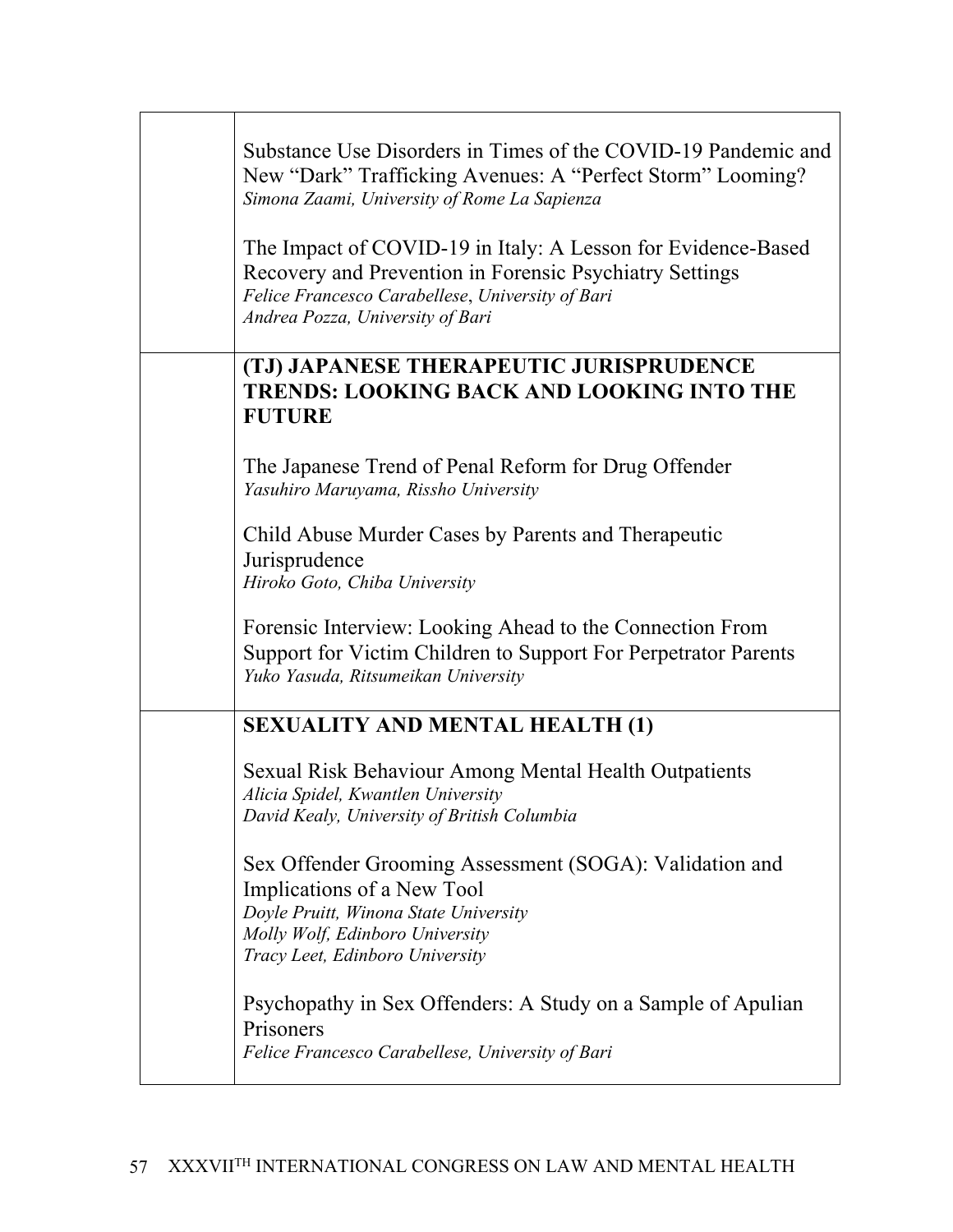# **THURSDAY, JULY 7, 2022**

### **9:00 AM — 11:00 AM**

| A RESILIENCE VIEW OF THE COVID-19 PANDEMIC:<br><b>IMPLICATIONS FOR MENTAL HEALTH SERVICES</b>                                                                                                                                                                                                                                                                                           |
|-----------------------------------------------------------------------------------------------------------------------------------------------------------------------------------------------------------------------------------------------------------------------------------------------------------------------------------------------------------------------------------------|
| A Resilience Perspective on Care and Guardianship of People<br>Affected by COVID-19<br>Casey Ferri, Hofstra University                                                                                                                                                                                                                                                                  |
| Resilience and the Prevention of Teacher Burn-out During the<br>COVID-19 Pandemic<br>Jaclyn Gordon, Hofstra University                                                                                                                                                                                                                                                                  |
| COVID-19 Pandemic, The Challenges of Remote Education and<br><b>Impact on Mental Health: From Students' Perspectives</b><br>Don Federico Galac Ramos, Pontifical University of Santo Tomas<br>Don Franco Ramos, Adamson University<br>Ivy Ramos, Pontifical University of Santo Tomas<br>Isabel Ramos, Pontifical University of Santo Tomas<br>Norma Dunn, New York Medical College     |
| Legal and Ethical Issues in Emergency Department Boarding of<br>Mentally Ill Patients: A US Perspective<br>Kathryn Redinger, Western Michigan University                                                                                                                                                                                                                                |
| Stigma and Suffering: Family/friend Caregivers' Experiences<br>Caring for People with Dementia<br>Donna Bulman, University of New Brunswick<br>Tracey Rickards, University of New Brunswick<br>Justine Henry, Centre for Innovation and Research in Aging, Fredericton,<br>New Brunswick<br>Rose McCloskey, University of New Brunswick<br>Patricia Deitch, University of New Brunswick |
| DEUIL EN CONTEXTE ÉPROUVÉ: PERDRE UN PROCHE<br><b>DURANT LA PANDÉMIE DU COVID-19</b>                                                                                                                                                                                                                                                                                                    |
| Rituels de séparation entravés, deuils bouleversés?<br>Gaëlle Clavandier, Université Jean Monnet                                                                                                                                                                                                                                                                                        |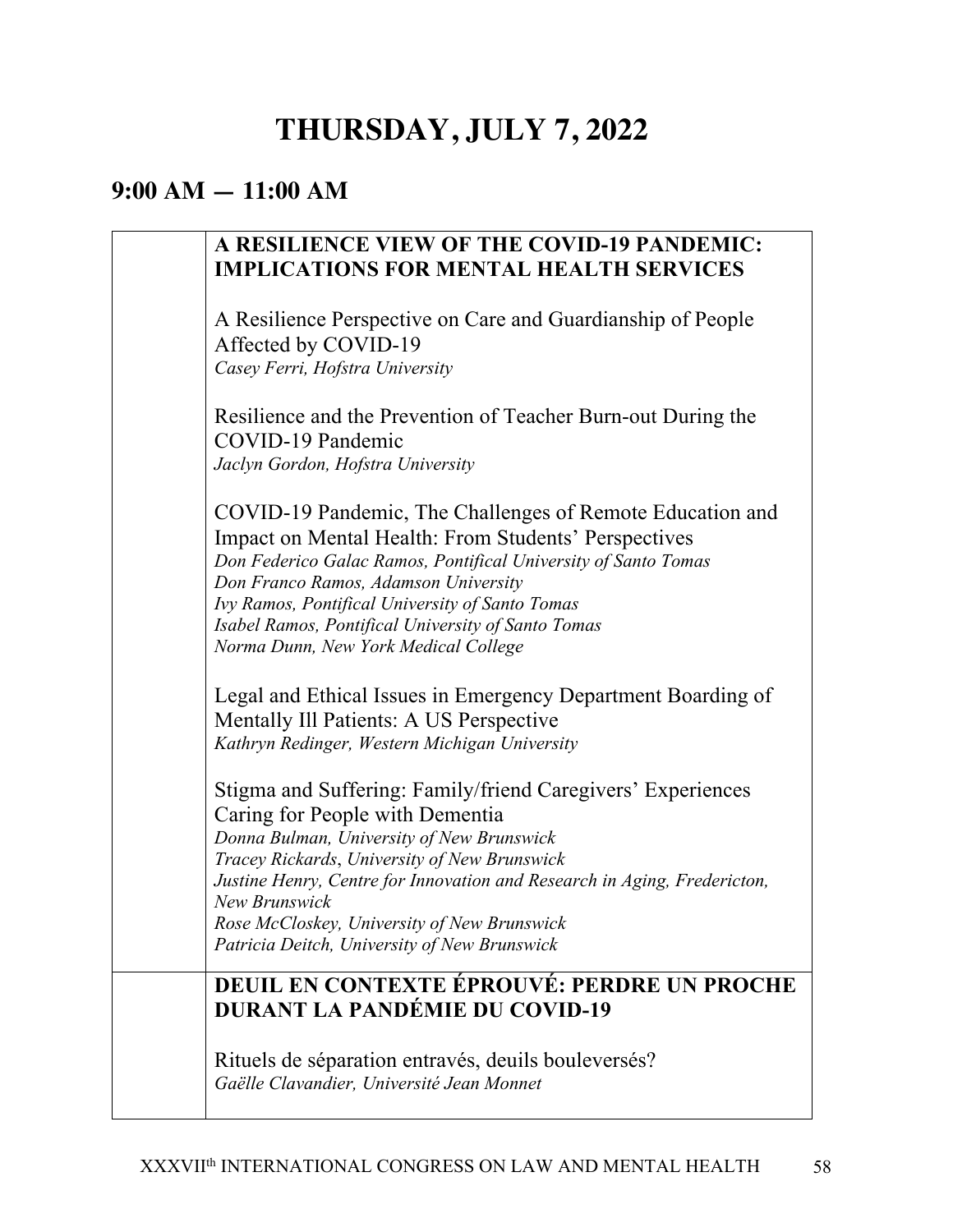| Maintenir une approche funéraire. Le souci des morts et des                  |
|------------------------------------------------------------------------------|
| familles par les acteurs professionnels                                      |
| Philippe Charrier, Université de Lyon 2                                      |
|                                                                              |
| Les non-sens de la mort au temps du Covid 19, une difficulté du              |
| deuil?                                                                       |
| Magali Molinié, Université Paris 8                                           |
|                                                                              |
| Éthique de la mort en période de pandémie : analyse critique des             |
| dérogations au droit funéraire mises en place pendant le Covid-19            |
| Guillaume Rousset, Jean Moulin Lyon 3 University                             |
|                                                                              |
|                                                                              |
| <b>COGNITION AND MENTAL HEALTH AFTER CRITICAL</b>                            |
| <b>ILLNESS</b>                                                               |
|                                                                              |
| The Cognitive Toll of Critical Illness: Impact on Consent and                |
| Capacity                                                                     |
| Christopher Hughes, Vanderbilt University                                    |
|                                                                              |
| Mental Health Difficulties After Critical Illness                            |
|                                                                              |
| James Jackson, Vanderbilt University                                         |
|                                                                              |
| Out of the Frying Pan and into the Fire: Impact of Pain after                |
| <b>Critical Illness</b>                                                      |
| Christina Hayhurst, Vanderbilt University                                    |
|                                                                              |
| The Duty of Care Following ICU Survival: Utilizing Clinics and               |
| Support Groups to Facilitate Patient and Family Recovery                     |
| Christina Boncyk, Vanderbilt University                                      |
|                                                                              |
|                                                                              |
| Safeguarding People Living with Dementia: How Social Workers                 |
| Can Support Individuals During Adult Safeguarding Enquiries                  |
| Jeremy Dixon, University of Bath                                             |
| Sarah Donnelly, University College Dublin                                    |
| Jim Campbell, University College Dublin<br>Judy Laing, University of Bristol |
|                                                                              |
| <b>EXTERNALIZING BEHAVIOR, DEVELOPMENTAL</b>                                 |
| PSYCHOPATHOLOGY AND PSYCHIATRIC DISORDERS                                    |
| - TRAJECTORIES AND SUBGROUPS                                                 |
|                                                                              |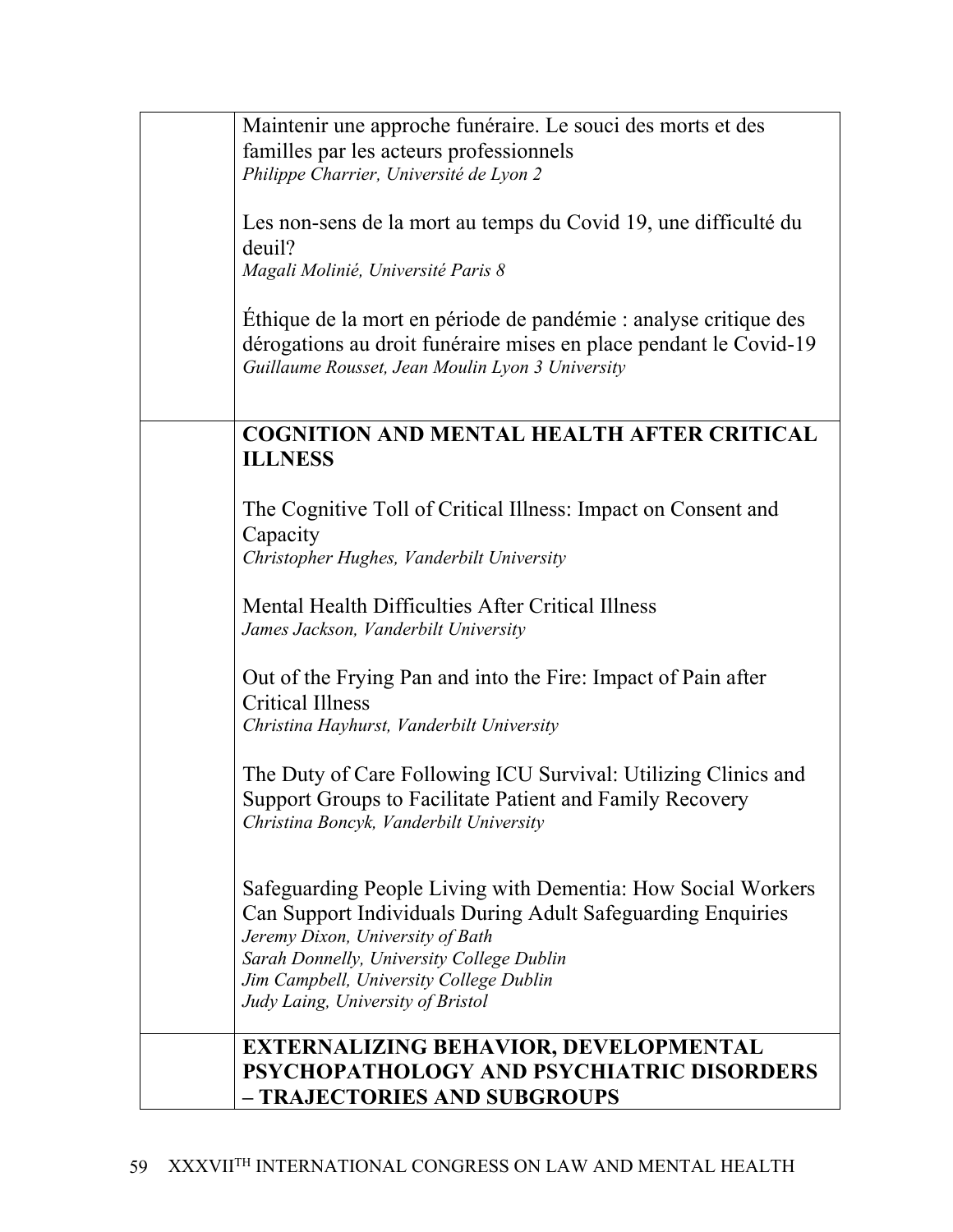| Break the Vicious Circles: Developmental Pathways to Serious<br>Mental Illness Among Individuals in Residential Youth Care<br>Isak Einarsson, Lund University                                                                                                                                                                                                                                           |
|---------------------------------------------------------------------------------------------------------------------------------------------------------------------------------------------------------------------------------------------------------------------------------------------------------------------------------------------------------------------------------------------------------|
| Patterns of Healthcare Utilization and Psychiatric Morbidity<br>Among Violent Offenders: From Early Childhood into Adulthood<br>André Tärnhäll, Lund University                                                                                                                                                                                                                                         |
| Autism in Forensic Psychiatric Care: Subgroups and Patterns of<br>Psychopathology<br>Björn Hofvander, Lund University                                                                                                                                                                                                                                                                                   |
| Self-Harm and Aggression in Forensic Psychiatric Patients: A Sub-<br>Study of Onset of Psychiatric Illness, Drug Abuse and Criminality<br>Isak Einarsson, Lund University                                                                                                                                                                                                                               |
| <b>RISK ASSESSMENT (1)</b>                                                                                                                                                                                                                                                                                                                                                                              |
| Mass Murder in Switzerland<br>Andreas Frei, Erwachsenen psychiatrie, Baselland, Switzerland<br>Andrea Illic, Durchgangsstation Winterthur, Switzerland                                                                                                                                                                                                                                                  |
| Multiple Homicide in England and Wales: A National Consecutive<br><b>Case Series</b><br>Sandra Flynn, University of Manchester                                                                                                                                                                                                                                                                          |
| Involuntary Celibates (Incels), Violence and Mental Disorder: A<br>Narrative Review for Risk Assessment and Clinical Intervention<br>Josephine Grace Broyd, Broadmoor Hospital, Crowthorne, UK<br>Lauren Boniface, Cardiff University<br>Damon Parsons, Broadmoor Hospital, Crowthorne, UK<br>David Murphy, Broadmoor Hospital, Crowthorne, UK<br>Jonathan Hafferty, Broadmoor Hospital, Crowthorne, UK |
| Applicability of Two Violence Risk Assessment Tools in a<br><b>Psychiatric Prison Population</b><br>Annette Opitz-Welke, Charité - Medical University of Berlin                                                                                                                                                                                                                                         |
| Attempted Mass Murder During First-Episode Psychosis: A Case<br>Study<br>Andrea Illic, Durchgangsstation Winterthur, Switzerland                                                                                                                                                                                                                                                                        |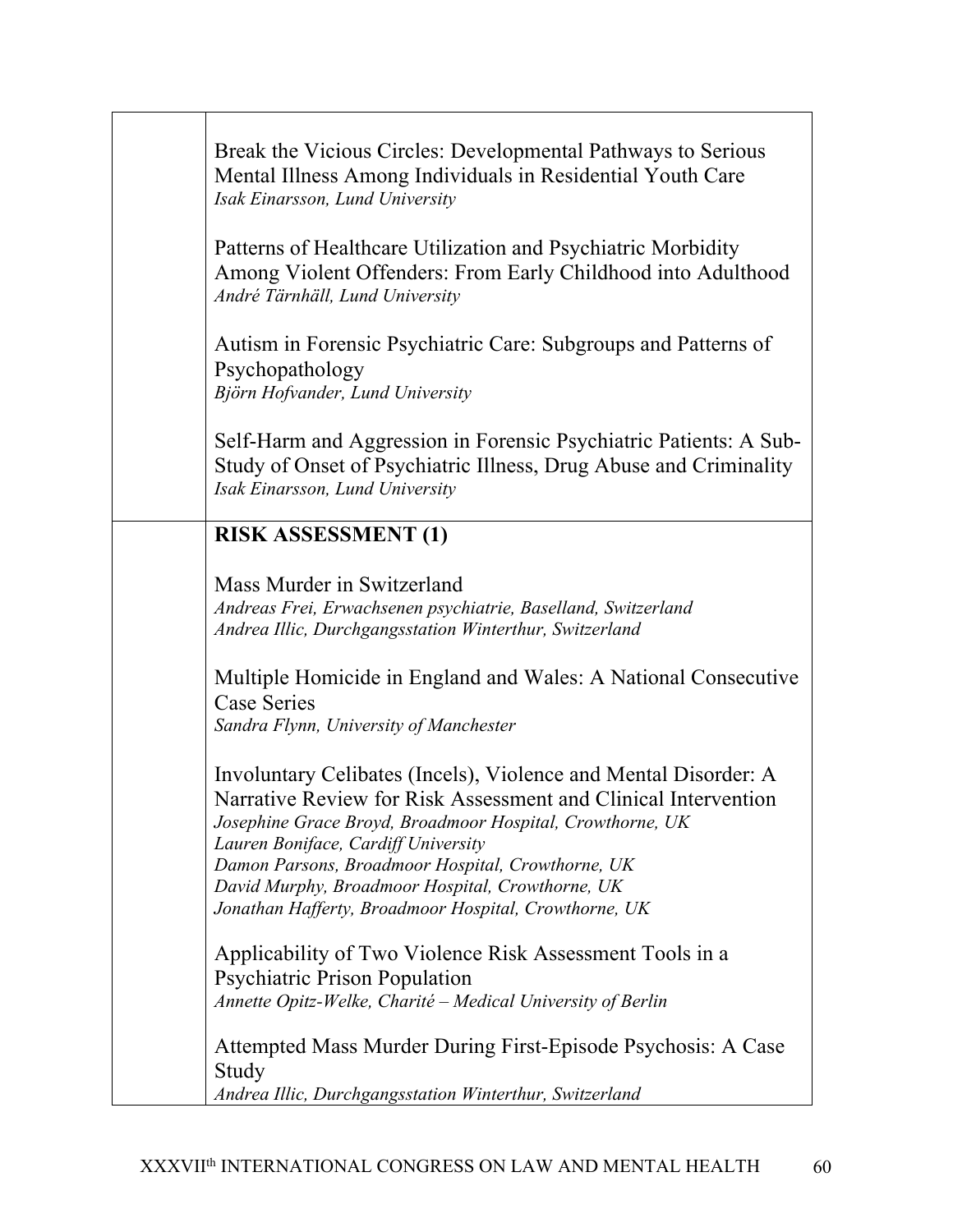| <b>CRESTWOOD TREATMENT INTERVENTIONS</b>                                                                                                                                                                                                                                                                                                                                  |
|---------------------------------------------------------------------------------------------------------------------------------------------------------------------------------------------------------------------------------------------------------------------------------------------------------------------------------------------------------------------------|
| Dialectical Behavioral Therapy (DBT) as a Treatment Tool in Residential<br><b>Treatment with Forensic Clients</b><br>Cindy Mataraso, Crestwood Behavioral Health, Sacramento, USA                                                                                                                                                                                         |
| <b>Employment Reaching Your Dreams</b><br>Regina Kaiser, Crestwood Behavioral Health, Sacramento, USA                                                                                                                                                                                                                                                                     |
| Evaluation of Atrial Fibrillation Detection in Short-Term<br>Photoplethysmography (PPG) Signals Using Artificial Intelligence<br>Nikhil Sehgal, Vastmindz, London, UK<br>Glen Xiong, University of California at Davis                                                                                                                                                    |
| Discussant                                                                                                                                                                                                                                                                                                                                                                |
| George Woods, University of California, Berkley                                                                                                                                                                                                                                                                                                                           |
| SUBSTANCE ABUSE: CONCEPT, ASSESSMENT AND<br><b>TREATMENT WITHIN FORENSIC PSYCHIATRY</b>                                                                                                                                                                                                                                                                                   |
| Historical Images of the Substance Abuse Concept in Forensic<br>Psychiatric Assessments from the 1930s: Lessons to Inform<br>Today's Praxis<br>Malin Hildebrand Karlén, University of Gothenburg                                                                                                                                                                          |
| Implementing Structured Screening and Treatment for Substance<br>Use Disorder Among Patients Within Forensic Psychiatric In-<br>Patient Care: Experiences Among Health Care Staff<br>Johan Green, University of Gothenburg<br>Ann-Sophie Lindqvist Bagge, University of Gothenburg<br>Peter Andiné, University of Gothenburg<br>Märta Wallinius, University of Gothenburg |
| Malin Hildebrand Karlén, University of Gothenburg<br>Voluntary and Involuntary Intoxication and Psychiatric Defences<br>Paula Marie Murphy, East London NHS Foundation Trust, UK<br>Bradley Hillier, East London NHS Foundation Trust, UK<br>Vivek Bisht, Essex Partnership NHS Foundation Trust, UK<br>Liam Dodge, Oxleas NHS Foundation Trust, UK                       |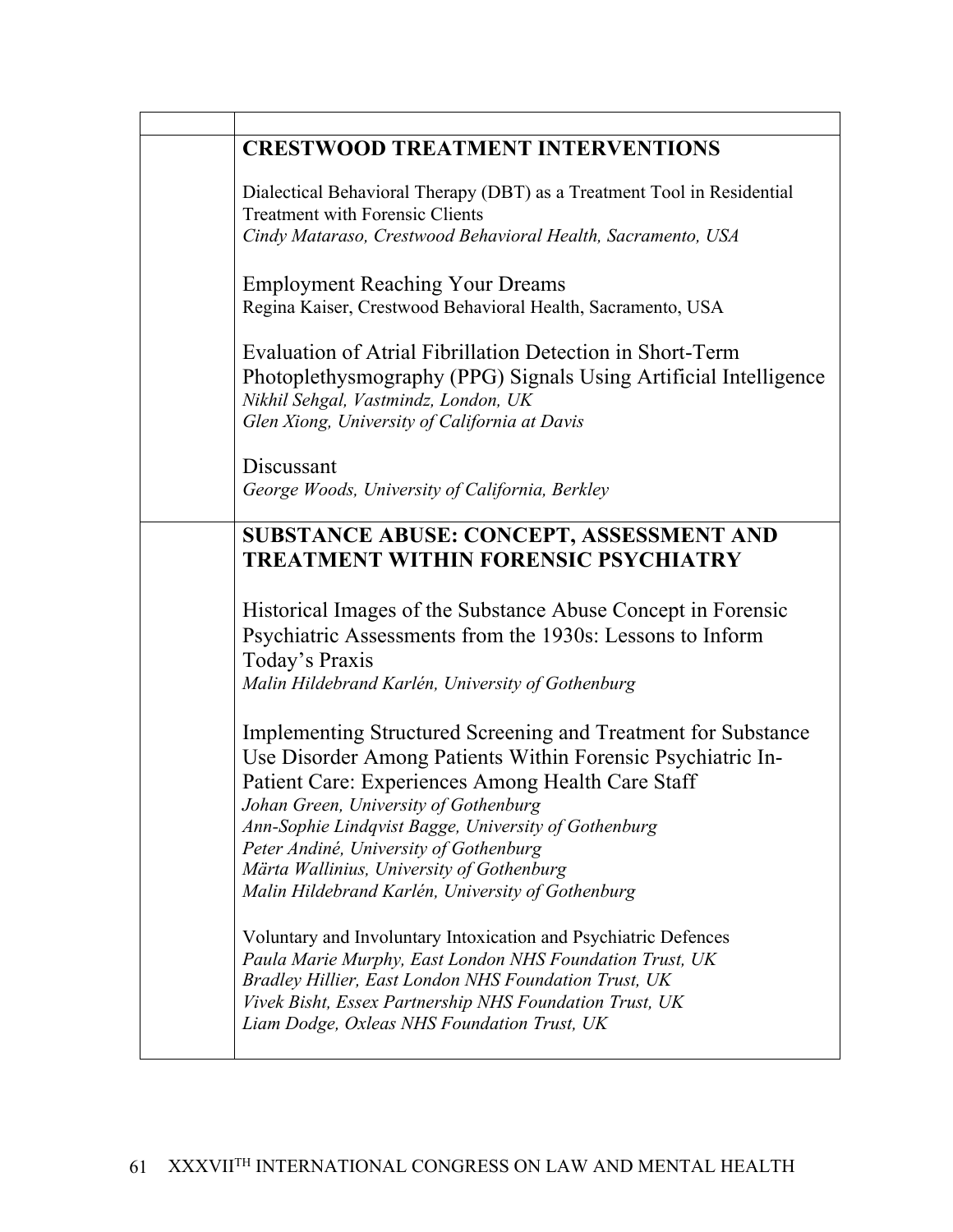| Compulsory Treatment of Pregnant Women Suffering from an              |
|-----------------------------------------------------------------------|
| Alcohol or Drugs Dependency: Is Substance Dependency a Mental         |
| Disorder?                                                             |
| Céline Verstraete, University of Antwerp                              |
|                                                                       |
| The Role of Self-Compassion in Recovery from Substance Use            |
| Disorders                                                             |
| Gila Chen, Ashkelon Academic College                                  |
|                                                                       |
| <b>MENTAL HEALTH POLICY: CONTEMPORARY</b>                             |
| <b>CHALLENGES (2)</b>                                                 |
|                                                                       |
| Perspectives in Use – An Interdisciplinary Epistemology for           |
| Approved Mental Health Professional Practice (England, UK)            |
| Caroline Leah, Manchester Metropolitan University                     |
|                                                                       |
|                                                                       |
| The Least Restrictive Principle Within the England & Wales            |
| <b>Mental Health System</b>                                           |
| Sarah Vicary, Open University                                         |
|                                                                       |
| Financial Stability and Mental Health                                 |
| Martha Van Niekerk, University of Limpopo                             |
|                                                                       |
|                                                                       |
| Whose Rights Are These Anyway? Experiences of Nearest                 |
| Relative Under the Mental Health Act 1983 (England and Wales,         |
| UK)                                                                   |
| Kevin Stone, University of West England                               |
|                                                                       |
| <b>COERCION AND VULNERABILITY (1)</b>                                 |
|                                                                       |
| Coercive Control in Domestic Violence by Proxy                        |
| Joan Teresa Kloth-Zanard, PAS Intervention, Southbury, USA            |
|                                                                       |
| End Coercion in Mental Health Services—Toward a System Based          |
| on Support Only                                                       |
| Martin Zinkler, Landkreis Heidenheim Clinic, Heidenheim an der Brenz, |
| Germany                                                               |
| Sebastian von Peter, Brandenburg Medical Clinic, Neuruppin, Germany   |
|                                                                       |
| Understanding the Impact of Trauma and Intimate Partner               |
| Violence                                                              |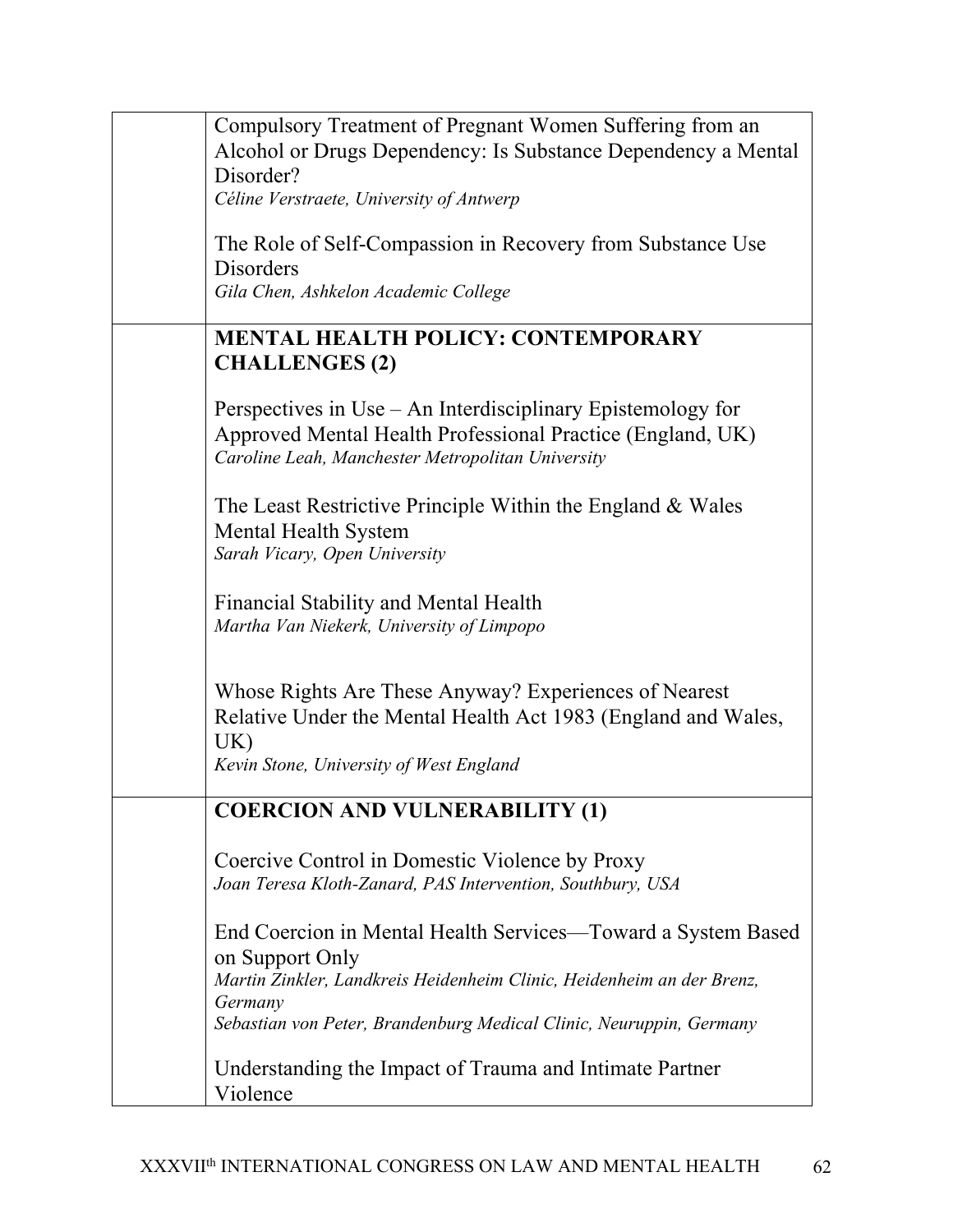| Kevin Connors, Hecht Trauma Institute, California, USA                                                                                                                                                                                |
|---------------------------------------------------------------------------------------------------------------------------------------------------------------------------------------------------------------------------------------|
| A Critical Appraisal of the Proposed 25th Amendment                                                                                                                                                                                   |
| Commission to Assess the Capacity of the President of the United                                                                                                                                                                      |
| <b>States</b>                                                                                                                                                                                                                         |
| Michael J. Redinger, Western Michigan University                                                                                                                                                                                      |
| Looking Behind the Numbers: Assessing Abuse Profile, Context, and<br>Outcomes for Various Victim "Groups" Upon Presentation to, and Exit from,<br>Specialist Domestic Abuse Services in the UK<br>Ben Hine, University of West London |
| POLICE USE OF DEADLY FORCE IN THE UNITED<br><b>STATES</b>                                                                                                                                                                             |
| "He's Acting Strange": Mental Health & Police Uses of Deadly<br>Force                                                                                                                                                                 |
| Seth Stoughton, University of South Carolina                                                                                                                                                                                          |
| Advancing Technology in Public Safety Without Sacrificing                                                                                                                                                                             |
| Privacy for Marginalized Groups<br>Kami Chavis, Wake Forest University School of Law                                                                                                                                                  |
| Beyond Black and Blue: How Neoliberalism Structures the Black                                                                                                                                                                         |
| Lives-Blue Lives Debate                                                                                                                                                                                                               |
| Aya Gruber, University of Colorado                                                                                                                                                                                                    |
| Policing the Mentally Impaired                                                                                                                                                                                                        |
| John Burris, Attorney-at-Law, Oakland, USA                                                                                                                                                                                            |
| <b>CANADA'S MEDICAL ASSISTANCE IN DEATH REGIME:</b>                                                                                                                                                                                   |
| <b>HOLDING A MICROSCOPE TO RECENT</b><br><b>DEVELOPMENTS (MAID)</b>                                                                                                                                                                   |
| Medical Assistance in Dying in Canada: An Overview<br>Jaro Kotalik, Lakehead University                                                                                                                                               |
| The Irreconcilability of Disability Rights and Psychosocial                                                                                                                                                                           |
| Aspirations with Medical Assistance in Death (MAiD)                                                                                                                                                                                   |
| David Shannon, Barrister-and-Solicitor, Thunderbay, Canada                                                                                                                                                                            |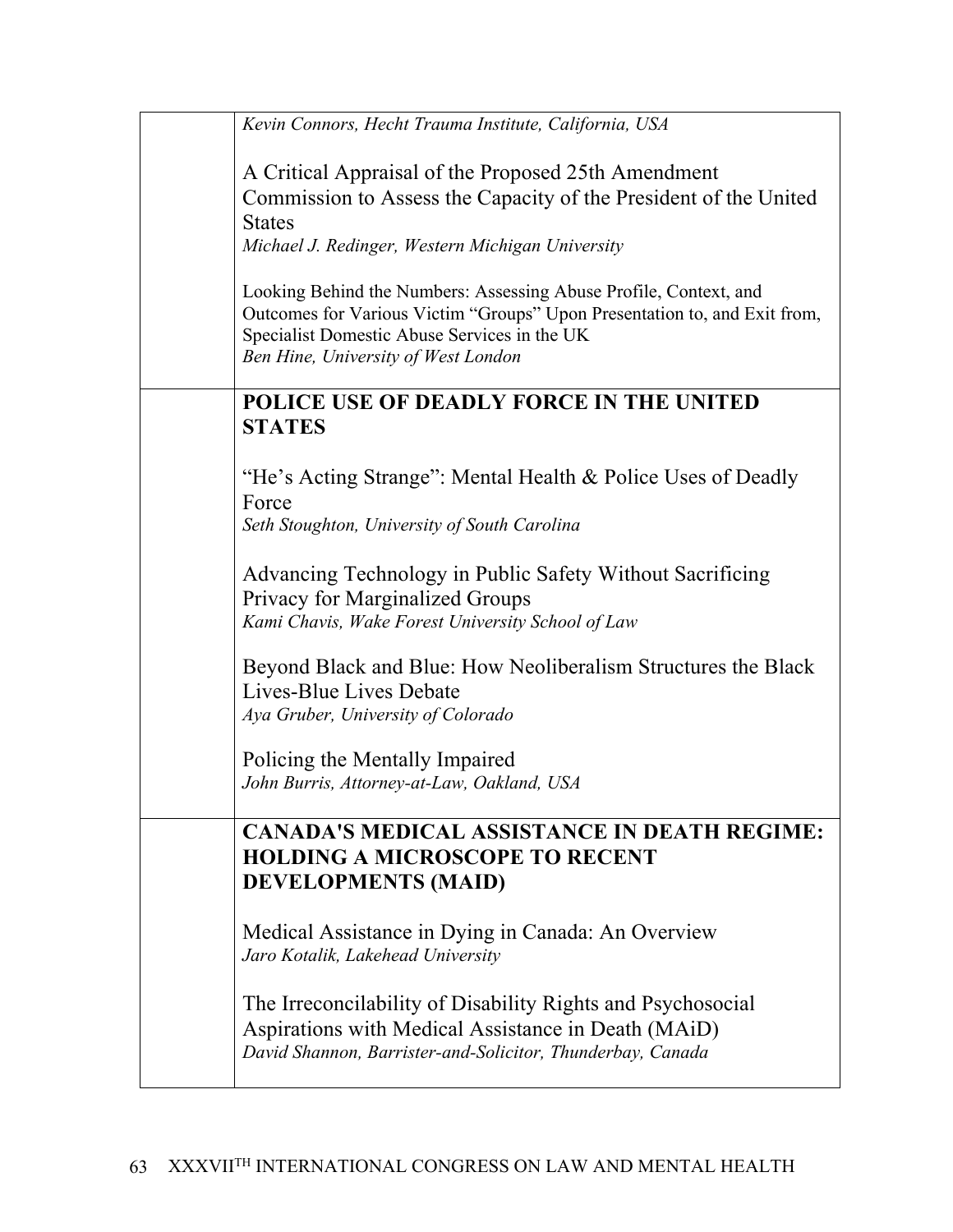| Radical Autonomy in Supreme Court of                                       |
|----------------------------------------------------------------------------|
| Canada Charter Jurisprudence                                               |
| Dylan McGuinty, Barrister-and-Solicitor, Ottawa, Canada                    |
|                                                                            |
| Medically Administered Death in Canada and its Impact on                   |
| Palliative Care - The End of Natural Death?                                |
| Leonie Herx, Queen's University                                            |
|                                                                            |
|                                                                            |
| A Right to Palliative Care in Canada                                       |
| Mary Shariff, University of Manitoba                                       |
|                                                                            |
| (TJ) ADOLESCENT MENTAL HEALTH, SERVICES,                                   |
| <b>TRANSITIONS &amp; HELP SEEKING</b>                                      |
|                                                                            |
| Adolescent Mental Health Problems, Suicidality and Seeking Help            |
| from General Practice:                                                     |
| Gerard Leavey, Ulster University                                           |
|                                                                            |
| Mental Health Pathways and Care for Adolescents in Transition to           |
|                                                                            |
| <b>Adult Services (IMPACT)</b>                                             |
| Michael Rosato, Ulster University                                          |
|                                                                            |
|                                                                            |
| Autism Trait Prevalence in Treatment Seeking Adolescents and               |
| <b>Adults Attending Specialist Gender Services</b>                         |
| Gerard Leavey, Ulster University                                           |
|                                                                            |
| Discussant                                                                 |
| Michael Jochananov, Clinical Psychologist, Deerfield Beach, USA            |
|                                                                            |
| DEVELOPMENT OF PSYCHOLOGICAL DAMAGE IN                                     |
|                                                                            |
| <b>ITALY</b>                                                               |
|                                                                            |
| The Quantification of Psychological Damages                                |
| Paolo Capri, European University of Rome                                   |
|                                                                            |
| Evolutionary Prospectives for an Evaluation of the Damage                  |
| Cesari Gianmarco, Italian Association of Legal Psychology, Rome, Italy     |
|                                                                            |
| Evaluation of Psychological Damage Through Psychological Tests             |
| Cenci Rocco Emanuele, Italian Association of Legal Psychology, Rome, Italy |
|                                                                            |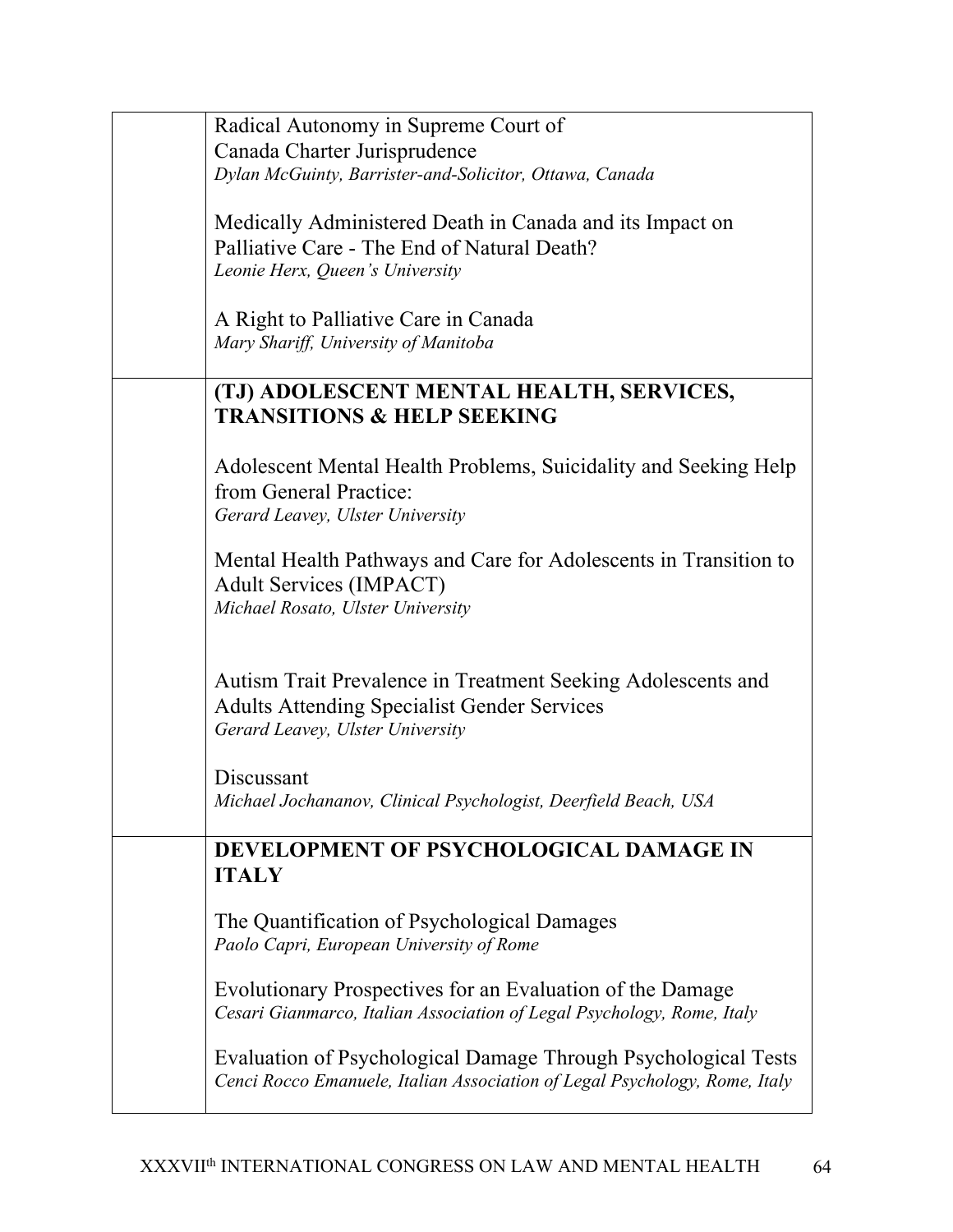| Depression and Damage                                                                                                                                                      |
|----------------------------------------------------------------------------------------------------------------------------------------------------------------------------|
| Alessio Vellucci, Italian Association of Legal Psychology, Rome, Italy                                                                                                     |
| Anita Lanotte, Italian Association of Legal Psychology, Rome, Italy                                                                                                        |
| <b>FORENSIC PSYCOLOGY: EVIDENTIARY ISSUES</b>                                                                                                                              |
| Terrorists' Behavior: A Forensic Psychological Perspective<br>Sergei V. Tsytsarev, Hofstra University                                                                      |
| <b>Terrorist Evolution of Ideologies</b><br>Sergei V. Tsytsarev, Hofstra University<br>Kristina Aganova, Hofstra University                                                |
| The Flaws in Eyewitness Identifications<br>Casey Lee Ferri, Hofstra University                                                                                             |
| Evidentiary Admissibility of Neuroimaging - Washington v. Bost<br>(2021)<br>Richard Seth Adler, University of Washington<br>Anne Bremner, Frey Buck Law Firm, Seattle, USA |
| <b>FRACTURED FAMILIES - WHEN A CHILD REFUSES</b><br><b>CONTACT WITH A PARENT</b>                                                                                           |
| Fractured Families: When a Child Refuses Contact<br>Alexandra M. Coglianese, Attorney-at-Law, Hackensack, USA                                                              |
| Creating a Team: Introducing Professional Roles<br>Shireen Meistrich, Mental Health Professional, International Academy of<br>Collaborative Professionals, Fair Lawn, USA  |
| Therapeutic Options for Treating RRD<br>Marcy Pasternak, University of Medicine and Dentistry of New Jersey                                                                |
| When Treatment Fails, What Are the Options?<br>Sharon Ryan Mont-Gomery, University of Medicine and Dentistry of New<br><i>Jersey</i>                                       |
| The Five-Factor Model for the Diagnosis of Parental Alienation<br>William Bernet, Vanderbilt University                                                                    |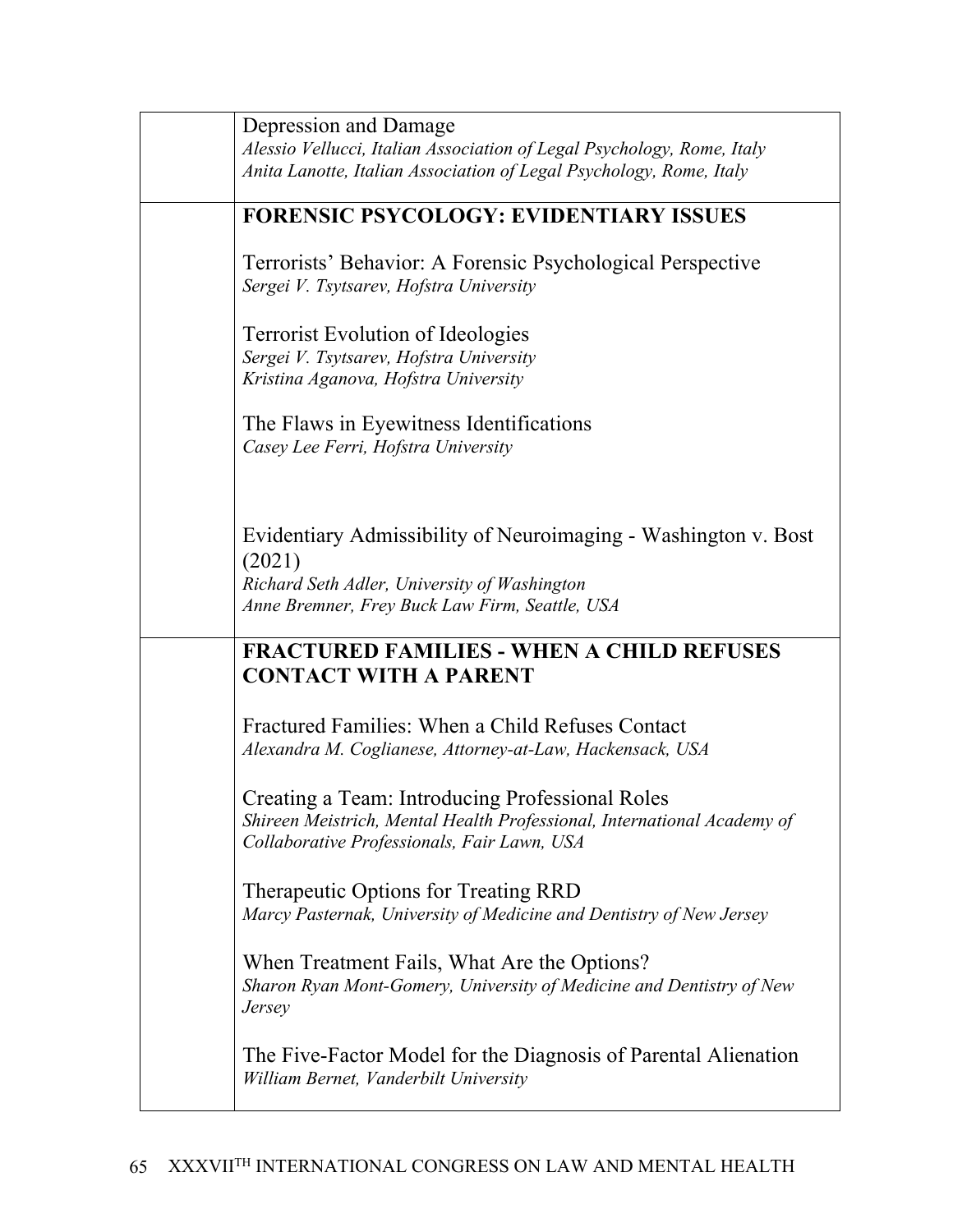# **THURSDAY, JULY 7, 2022**

### **11:10 AM — 12:40 PM**

| <b>COERCION AND VULNERABILITY (2)</b>                                                                                                                                                                                                                                                                                                                                                                                                                        |
|--------------------------------------------------------------------------------------------------------------------------------------------------------------------------------------------------------------------------------------------------------------------------------------------------------------------------------------------------------------------------------------------------------------------------------------------------------------|
| The Need to Update the Law Regarding Undue Influence<br>Thomas Gutheil, Harvard University<br>Steven Alan Hassan, Freedom of Mind, Boston, USA                                                                                                                                                                                                                                                                                                               |
| Enhancing Cognitive Capacity to Ameliorate Vulnerability<br>Jason Eberl, Saint Louis University                                                                                                                                                                                                                                                                                                                                                              |
| Freedom of (the) Mind as a Human Rights Principle<br>Matthew Bywater, London School of Economics and Political Sciences                                                                                                                                                                                                                                                                                                                                      |
| <b>DECISION-MAKING PROCESSES WITHIN FORENSIC</b><br><b>PSYCHIATRIC ASSESSMENTS: INFORMATION</b><br><b>SOURCES AND POTENTIAL PITFALLS</b>                                                                                                                                                                                                                                                                                                                     |
| The Decision-Making Process in Swedish Forensic Psychiatric<br>Investigations<br>Olaf Svensson, University of Gothenburg<br>Ann-Sophie Lindqvist Bagge, University of Gothenburg<br>Peter Andiné, University of Gothenburg<br>Sara Bromander, University of Gothenburg<br>Karl Ask, University of Gothenburg<br>Malin Hildebrand Karlén, University of Gothenburg                                                                                            |
| How Do Forensic Psychiatric Experts Use Information When<br>Assessing Typologically Different Cases: A Qualitative Approach<br>Lizel Göransson, University of Gothenburg<br>Olaf Svensson, University of Gothenburg<br>Ann-Sophie Lindqvist Bagge, University of Gothenburg<br>Peter Andiné, University of Gothenburg<br>Sara Bromander, University of Gothenburg<br>Karl Ask, University of Gothenburg<br>Malin Hildebrand Karlén, University of Gothenburg |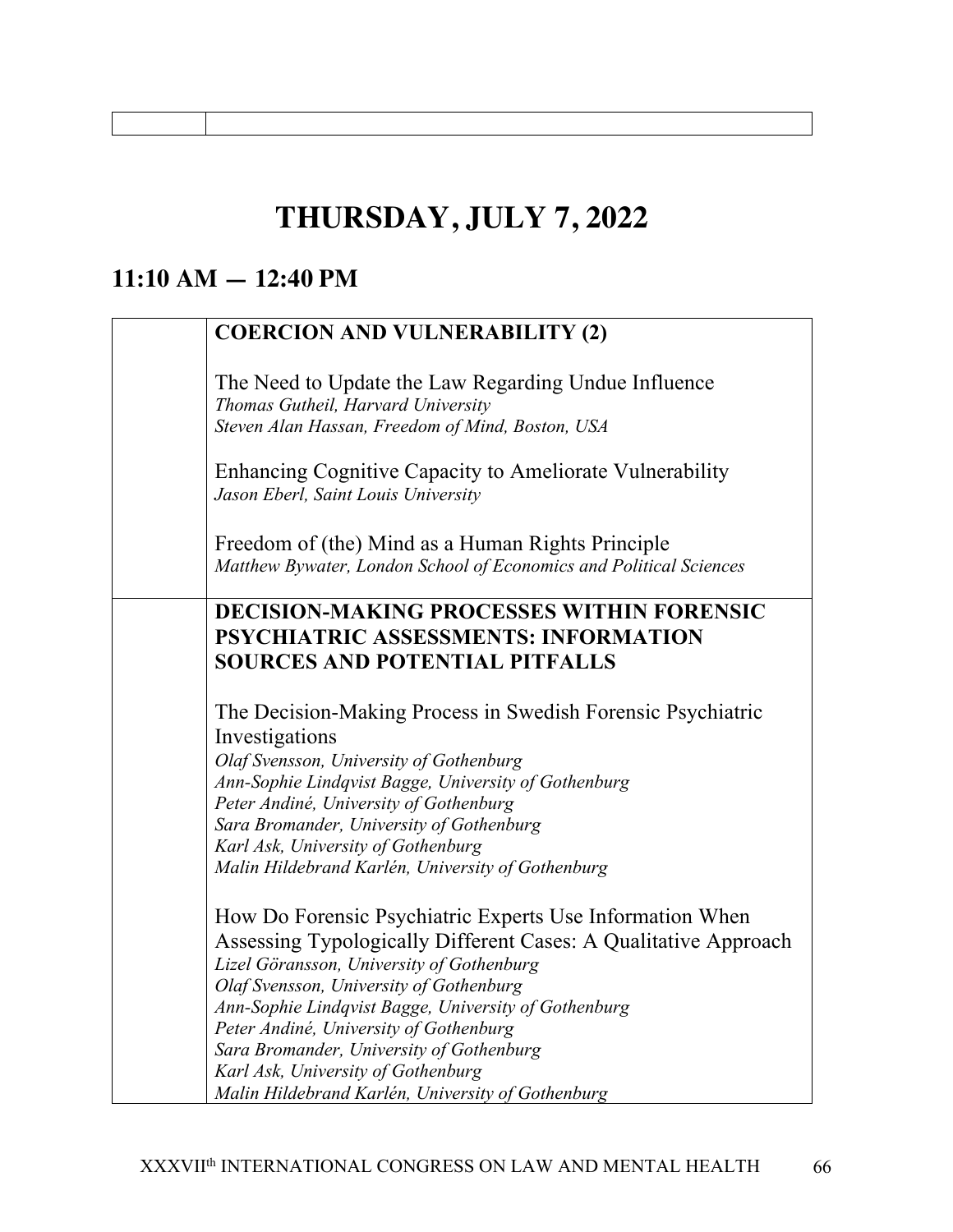| How Do Forensic Psychiatric Experts Use Information When<br>Assessing Typologically Different Cases: A Quantitative Approach<br>Malin Hildebrand Karlén, University of Gothenburg<br>Olaf Svensson, University of Gothenburg<br>Ann-Sophie Lindqvist Bagge, University of Gothenburg<br>Peter Andiné, University of Gothenburg<br>Sara Bromander, University of Gothenburg<br>Karl Ask, University of Gothenburg |
|------------------------------------------------------------------------------------------------------------------------------------------------------------------------------------------------------------------------------------------------------------------------------------------------------------------------------------------------------------------------------------------------------------------|
| Mental Health Service Users' Attitudes Towards Psychiatric<br>Advance Directives: A Systematic Review<br><b>Esther Braun, Ruhr University</b><br>Anne-Sophie Gaillard, Ruhr University<br>Jochen Vollmann, Ruhr University<br>Jakov Gather, Ruhr University<br>Matthé Scholten, Ruhr University                                                                                                                  |
| <b>PSYCHIATRIC EVALUATION OF DEFENDANTS:</b><br><b>MULTIDISCIPLINARY PERSPECTIVES</b>                                                                                                                                                                                                                                                                                                                            |
| Validation of a New Instrument to Guide and Support Insanity<br>Evaluations: The Defendant's Insanity Assessment Support Scale<br>(DIASS)<br>Giovanna Parmigiani, University of Rome La Sapienza<br>Gabriele Mandarelli, University of Bari Aldo Moro<br>Gerben Meynen, Utrecht University<br>Stefano Ferracuti, Sapienza University                                                                             |
| Insanity Defense Evaluations: What is the Value of Neuroscience?<br>Gerben Meynen, Utrecht University                                                                                                                                                                                                                                                                                                            |
| New Technologies for Risk Assessment and Treatment in Forensic<br><b>Psychiatry: Possibilities and Challenges</b><br>Leda Tortora, University of Rome La Sapienza<br>Giovanna Parmigiani, University of Rome La Sapienza<br>Gabriele Mandarelli, University of Bari Aldo Moro<br>Gerben Meynen, Utrecht University<br>Stefano Ferracuti, University of Rome La Sapienza                                          |
| L'ADOLESCENCE CANADIENNE AU XXIE SIÈCLE                                                                                                                                                                                                                                                                                                                                                                          |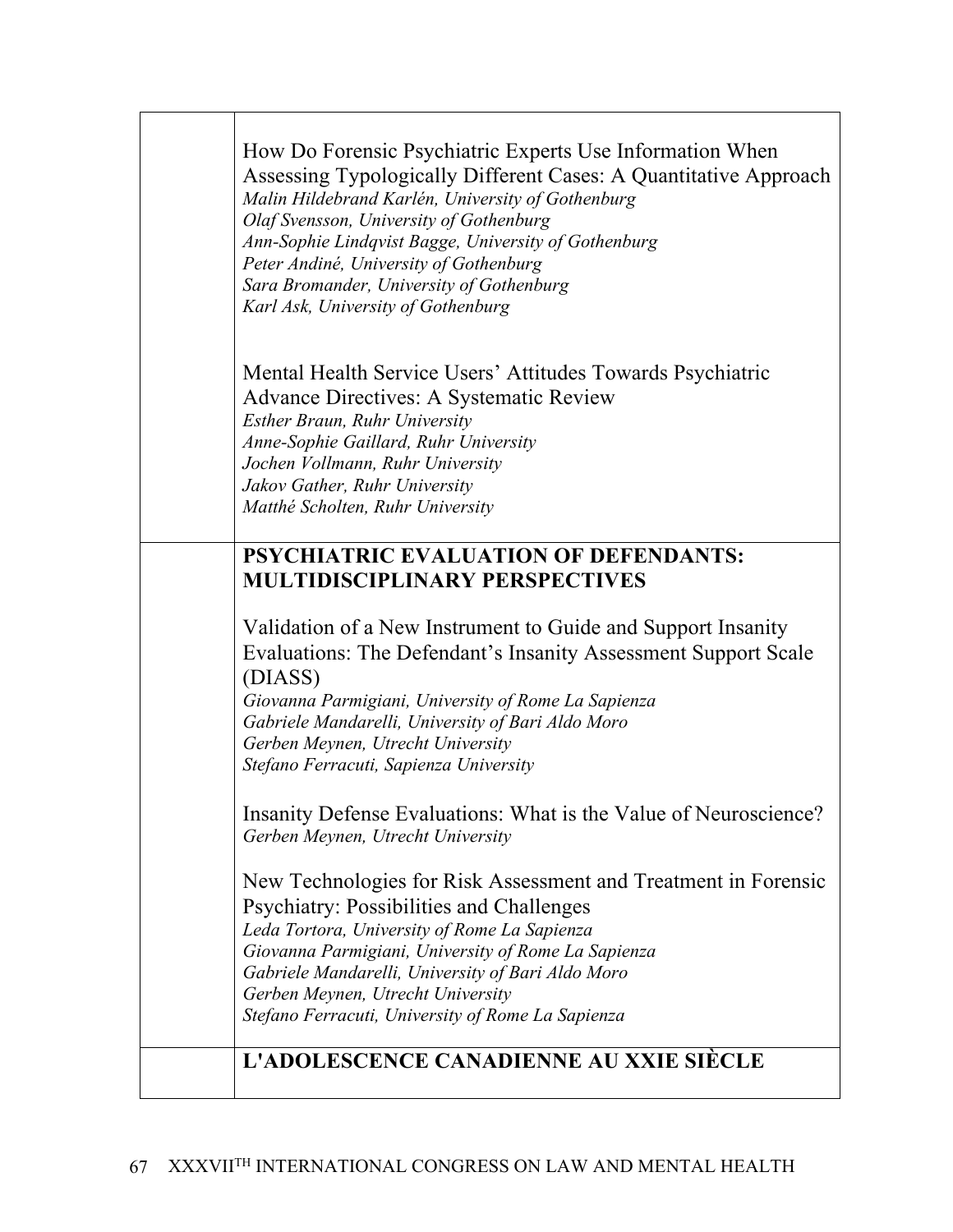| Adolescents auteurs d'infraction sexuelle en ligne : Un portrait                                                                                                                                                                                                                   |
|------------------------------------------------------------------------------------------------------------------------------------------------------------------------------------------------------------------------------------------------------------------------------------|
| descriptif québécois                                                                                                                                                                                                                                                               |
| Mélissa Thibodeau, Université du Québec à Trois-Rivières                                                                                                                                                                                                                           |
| Julie Carpentier, Université du Québec à Trois-Rivières                                                                                                                                                                                                                            |
| Jo-Annie Spearson Goulet, Université du Québec à Montréal                                                                                                                                                                                                                          |
|                                                                                                                                                                                                                                                                                    |
|                                                                                                                                                                                                                                                                                    |
| L'évaluation du risque de récidive des adolescents auteurs                                                                                                                                                                                                                         |
| d'agression sexuelle : Survol des outils disponibles                                                                                                                                                                                                                               |
| Julie Carpentier, Université du Québec à Trois-Rivières                                                                                                                                                                                                                            |
| Jo-Annie Spearson Goulet, Université du Québec à Montréal                                                                                                                                                                                                                          |
| Mélissa Thibodeau, Université du Québec à Trois-Rivières                                                                                                                                                                                                                           |
| Le désistement assisté : La perspective des jeunes sur ce qui                                                                                                                                                                                                                      |
| facilite (ou pas) leurs processus de désistement                                                                                                                                                                                                                                   |
|                                                                                                                                                                                                                                                                                    |
| Isabelle F. Dufour, Université Laval<br>Julie Marcotte, Université du Québec à Trois-Rivières                                                                                                                                                                                      |
| Natacha Brunelle, Université du Québec à Trois-Rivières                                                                                                                                                                                                                            |
| Marie-Pierre Villeneuve, Université de Sherbrooke                                                                                                                                                                                                                                  |
|                                                                                                                                                                                                                                                                                    |
| <b>EMPATHETIC DIGITALIZATION: ON ITS ETHICAL AND</b>                                                                                                                                                                                                                               |
| LEGAL IMPACT ON THE 21st CENTURY HEALTHCARE                                                                                                                                                                                                                                        |
| <b>SYSTEM</b>                                                                                                                                                                                                                                                                      |
|                                                                                                                                                                                                                                                                                    |
| What Do We Need to Know About Trust? On the Empirical and                                                                                                                                                                                                                          |
| Ethical Challenges for Healthcare System in the Age of                                                                                                                                                                                                                             |
|                                                                                                                                                                                                                                                                                    |
| Digitalization                                                                                                                                                                                                                                                                     |
| Agnieszka Romanowska, University of Warsaw                                                                                                                                                                                                                                         |
|                                                                                                                                                                                                                                                                                    |
|                                                                                                                                                                                                                                                                                    |
|                                                                                                                                                                                                                                                                                    |
|                                                                                                                                                                                                                                                                                    |
|                                                                                                                                                                                                                                                                                    |
|                                                                                                                                                                                                                                                                                    |
|                                                                                                                                                                                                                                                                                    |
|                                                                                                                                                                                                                                                                                    |
| (TJ) RESPONSIVE LAW: EXAMPLES OF DUTCH                                                                                                                                                                                                                                             |
|                                                                                                                                                                                                                                                                                    |
|                                                                                                                                                                                                                                                                                    |
| Victim-Offender Contact in The Resocialization Process of                                                                                                                                                                                                                          |
| Offenders Suffering From A Mental Disorder                                                                                                                                                                                                                                         |
| Empathy in Evidence Based Medicine When New Technologies<br>Are Involved<br>Karolina Częścik- Łysyszyn, University of Warsaw<br>Is Empathy Enough? On the Dangers of Unsupervised Empathetic<br>Digitalization<br>Wojciech Rożdżeński, University of Warsaw<br><b>PRACTICE (1)</b> |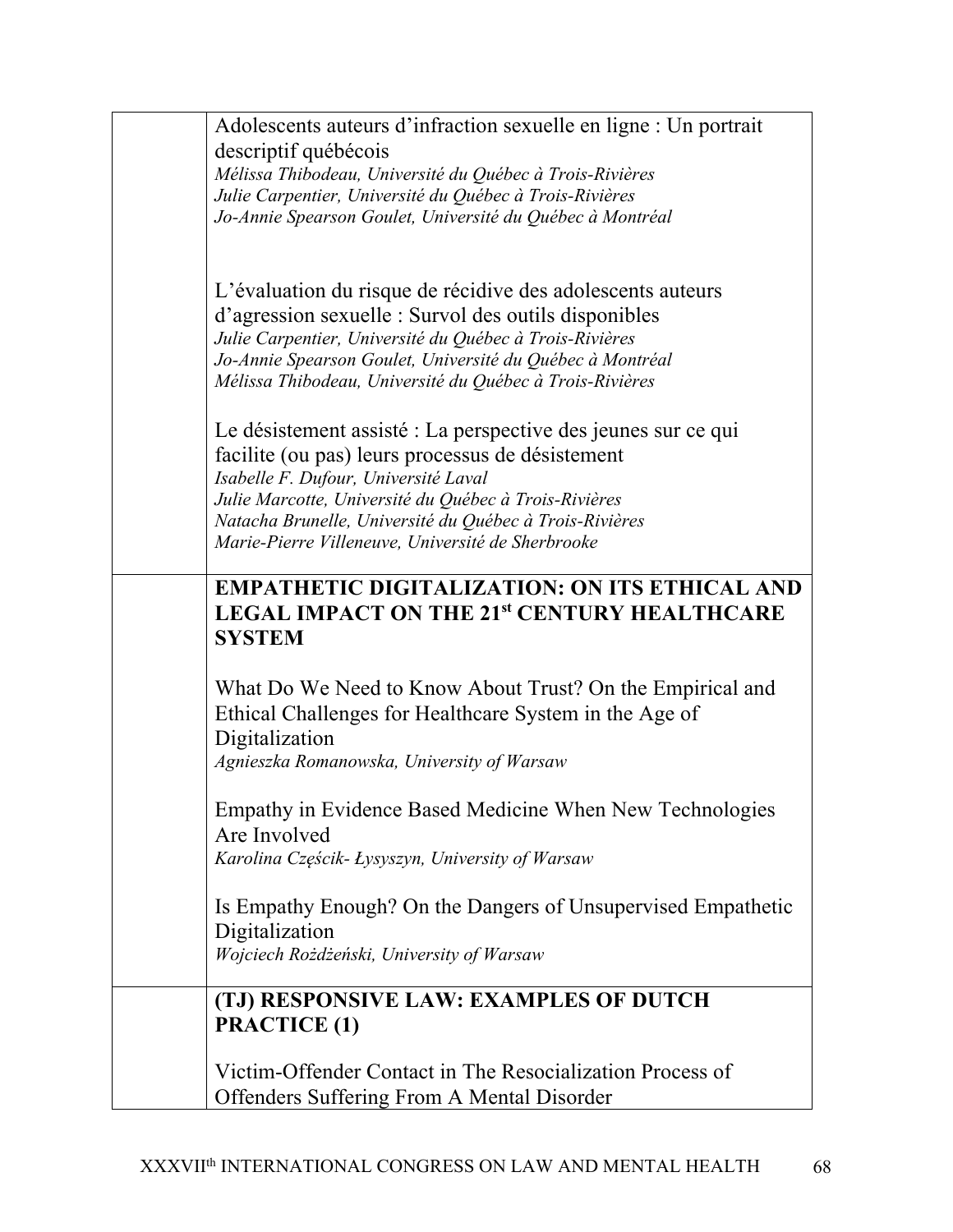| Lydia Dalhuisen, Utrecht University                                                                                                                                                                                     |
|-------------------------------------------------------------------------------------------------------------------------------------------------------------------------------------------------------------------------|
| Do It Yourself? Experiences And Case Outcomes of Victims of<br><b>Traffic Accidents</b><br>Iris Becx, Free University of Amsterdam                                                                                      |
| Honoring The Story: Reinforcing the Social Function of Judging<br>Esther Van Voorst tot Voorst, Free University of Amsterdam                                                                                            |
| <b>WOMEN IN FORENSIC PSYCHIATRY</b>                                                                                                                                                                                     |
| Psychopathy-level and Resiliency in Women's Post-Prison<br>Reentry<br>Kim Bogucki, Detective, Seattle Police Department, Seattle, USA<br>Jacqueline Helfgott, Seattle University<br>Elaine Gunnison, Seattle University |
| Exploring the Women's Risk Needs Assessment (WRNA) with<br>Adult Male Participants in a Forensic Mental Health Court<br>Emily Salisbury, University of Nevada<br>Tereza Trejbalová, University of Nevada                |
| FOR-WOMEN: Forensic Psychiatric Care for Female Inpatients<br>Jessica Revelj, Linnaeus University                                                                                                                       |
| <b>RISK ASSESSMENT (2)</b>                                                                                                                                                                                              |
| Lead Exposure in Criminal Defendants<br>Jeanine Marie Galusha, Neuropsychologist, Dallas, USA<br>Antoinette R. McGarrahan, Clinical Psychologist, Dallas, USA                                                           |
| Assessing Violence Risk in Violent Offenders with Psychiatric<br><b>Disorders</b><br>Milena Abbiati, Lausanne University<br>Valérie Moulin, Lausanne University<br>Julie Palix, Lausanne University                     |
| <b>Dysfunctional Brain Networks in Aggression</b><br>Franca Tonnaer, VIGO, Nijmegen, Netherlands<br>Maaike Cima, Radboud University                                                                                     |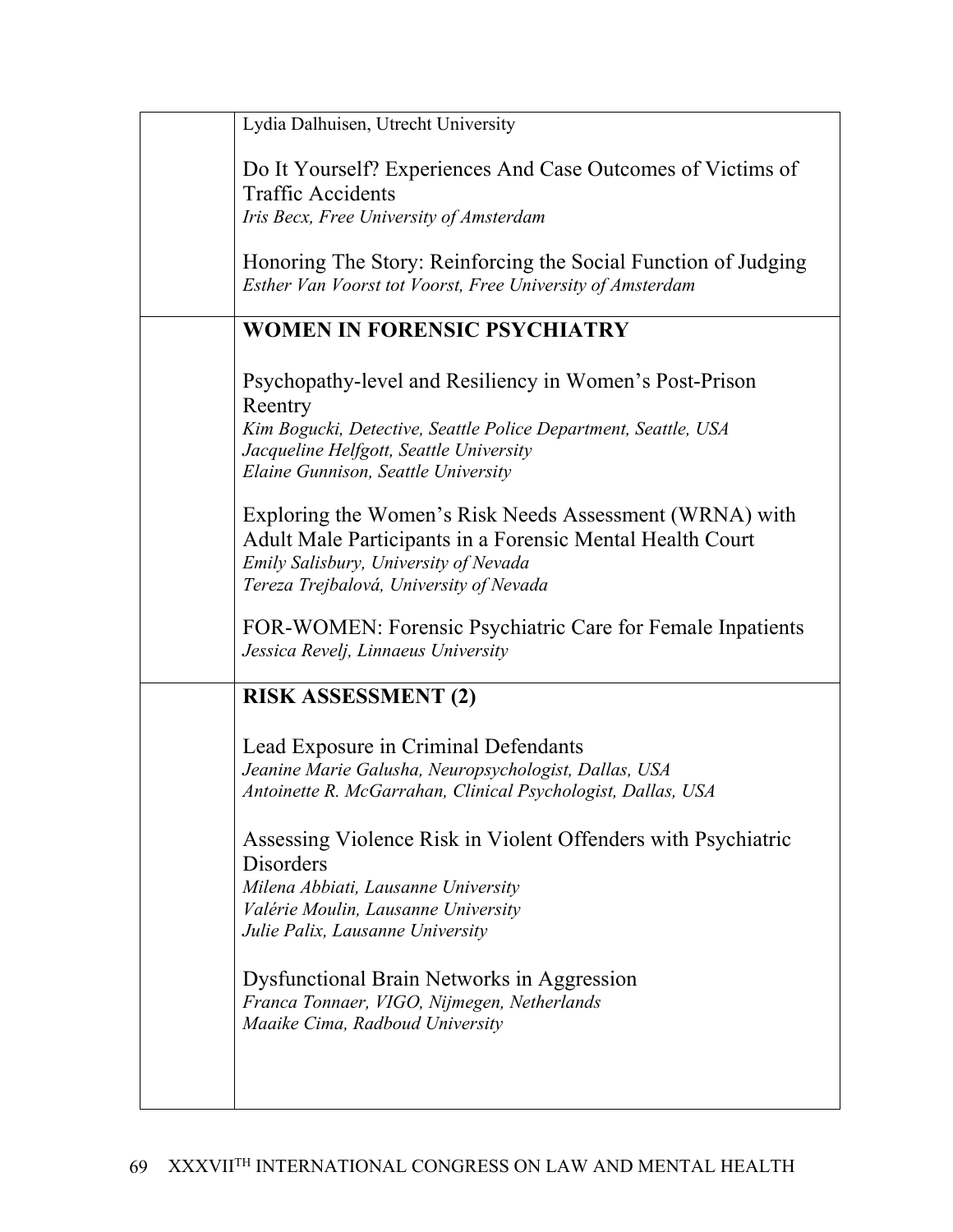| <b>MANAGEMENT OF MENTAL HEALTH ISSUES</b>                                                                                                                      |
|----------------------------------------------------------------------------------------------------------------------------------------------------------------|
| Accuracy and Completeness of Mental Health Act Forms Applied<br>to Involuntary Patients<br>Tariq Munshi, University of Toronto                                 |
| Contribution of Epigenesis Towards the Etiology, Prevention and<br><b>Treatment of Post-Traumatic Stress Disorder</b><br>Amarendra N. Singh, Queens University |
| Physical Health Issues in Substance Use Disorder<br>Gaurav Mehta, University of Toronto                                                                        |

### **THURSDAY, JULY 7, 2022**

#### **2:30 PM — 4:00 PM**

#### **EARLY DETECTION AND INTERVENTION IN PSYCHOSIS: ETHICAL ISSUES**

Enjeux éthiques à la mise en place d'une consultation d'évaluation de personnes à Ultra Haut Risque de pathologie mentale chronique *Laure Bleton, Brest Medical University Hospital*

Réflexions éthiques sur l'extension des directives anticipées de psychiatrie après un premier épisode psychotique *Aziliz Le Glaz, Brest University Hospital, France Christophe Lemey, Brest Medical University Hospita, France* 

Enjeux éthiques de l'utilisation des big data en psychiatrie : De l'impératif technoscientifique à l'impératif kantien *Christophe Lemey, Brest Medical University Hospital, France Laure Bleton, Brest Medical University Hospital, France Michel Walter, Brest Medical University Hospital, France*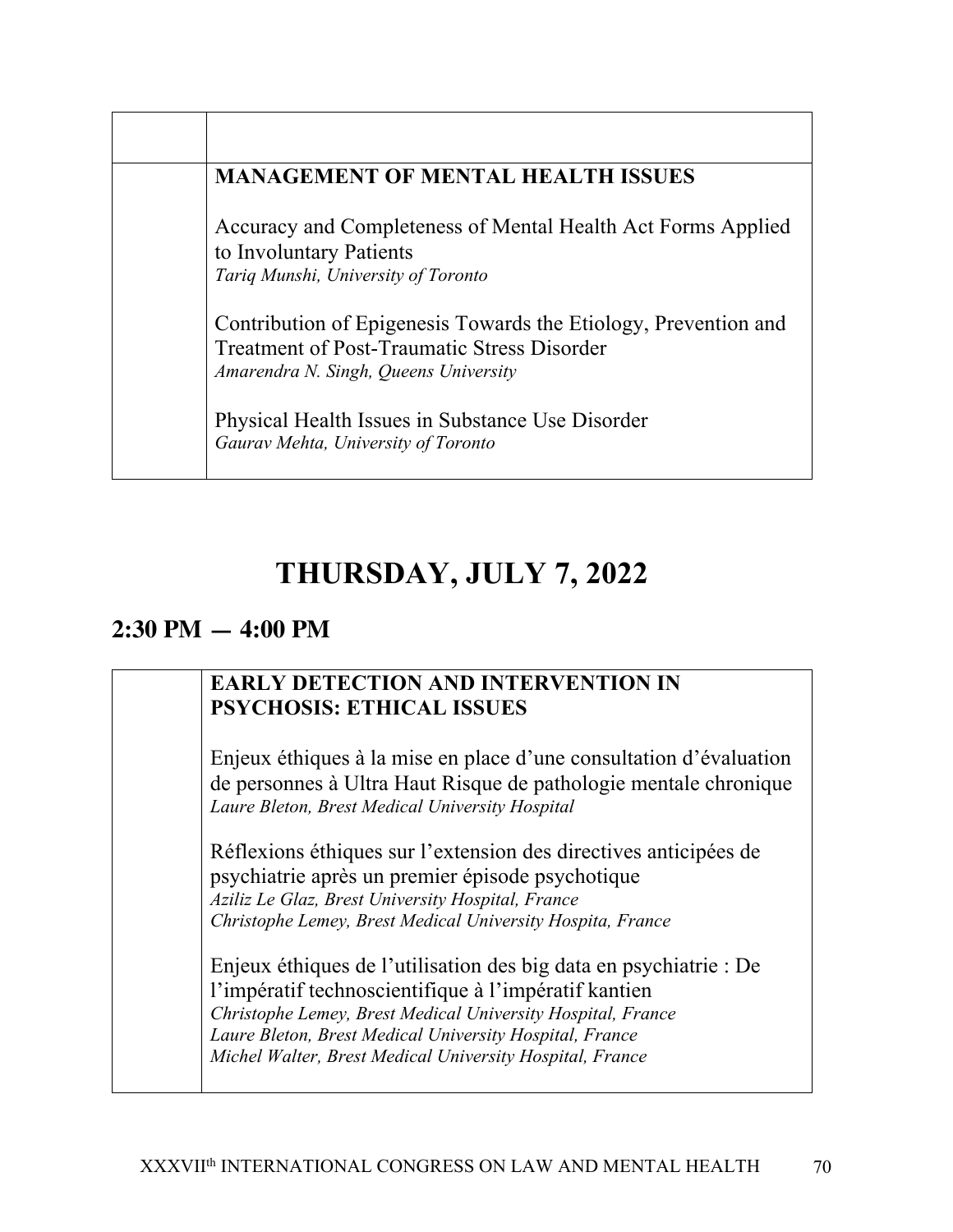| <b>JUSTICE ET PSYCHIATRIE: HYBRIDATION DES</b>                                                                      |
|---------------------------------------------------------------------------------------------------------------------|
| PRATIQUES ET DES SAVOIRS À LA COMMISSION                                                                            |
| <b>QUÉBÉCOISE D'EXAMEN</b>                                                                                          |
|                                                                                                                     |
| La médication psychiatrique dans la société morale: les tribunaux<br>ont-ils remplacé les asiles?                   |
| Emmanuelle Bernheim, Université d'Ottawa                                                                            |
|                                                                                                                     |
| Un dispositif clinico-légal pour responsabiliser les irresponsables?<br>Guillaume Ouellet, CREMIS, Montréal, Canada |
|                                                                                                                     |
| Lorsque la maladie mentale s'invite au banc des accusés:                                                            |
| Transformations et visée thérapeutique des espaces de justice?                                                      |
| Pierre Pariseau-Legault, Université du Québec en Outaouais                                                          |
|                                                                                                                     |
| THE MENTAL HEALTH DETENTION PROCESS:                                                                                |
| <b>MULTIDISCIPLINARY REFLECTIONS</b>                                                                                |
|                                                                                                                     |
| The Mental Health Detention Process: A Call for the Development                                                     |
| of Interdisciplinary Training                                                                                       |
| Gavin Davidson, Queen's University Belfast                                                                          |
| Paula Houton, Queen's University Belfast                                                                            |
| Helen Reid, Queen's University Belfast                                                                              |
|                                                                                                                     |
| Gerry Gormley, Queen's University Belfast                                                                           |
| Treatment Pending Court Appeal and Delays in Psychiatric Care<br>Karen Shin, University of Toronto                  |
| Lyndal Petit, University of Ottawa                                                                                  |
| Nivatha Moothathamby, University of Toronto                                                                         |
|                                                                                                                     |
| Gathering Speech as Recognition of Autonomy: The Case of Non-<br><b>Consent Care Hearings</b>                       |
| Anouk Lainé, École Normale Supérieure de Lyon                                                                       |
| Benoît Eyraud, University of Lyon                                                                                   |
| Anne Parriaud-Martin, Centre Hospitalier Vinatier, Lyon, France                                                     |
| Sosthène Touitou, Université of Lyon                                                                                |
| Rindala El-Ayoubi, École Normale Supérieure de Lyon                                                                 |
|                                                                                                                     |
| APPLICATION OF THE 4TS FRAMEWORK TO ADDRESS                                                                         |
| <b>BURNOUT IN HEALTHCARE AND TECHNOLOGY</b>                                                                         |
| <b>SOLUTIONS TO PREVENT THE NEXT BLAZE</b>                                                                          |
|                                                                                                                     |
|                                                                                                                     |
| The Impact of COVID-19 and Burnout in Healthcare Professionals                                                      |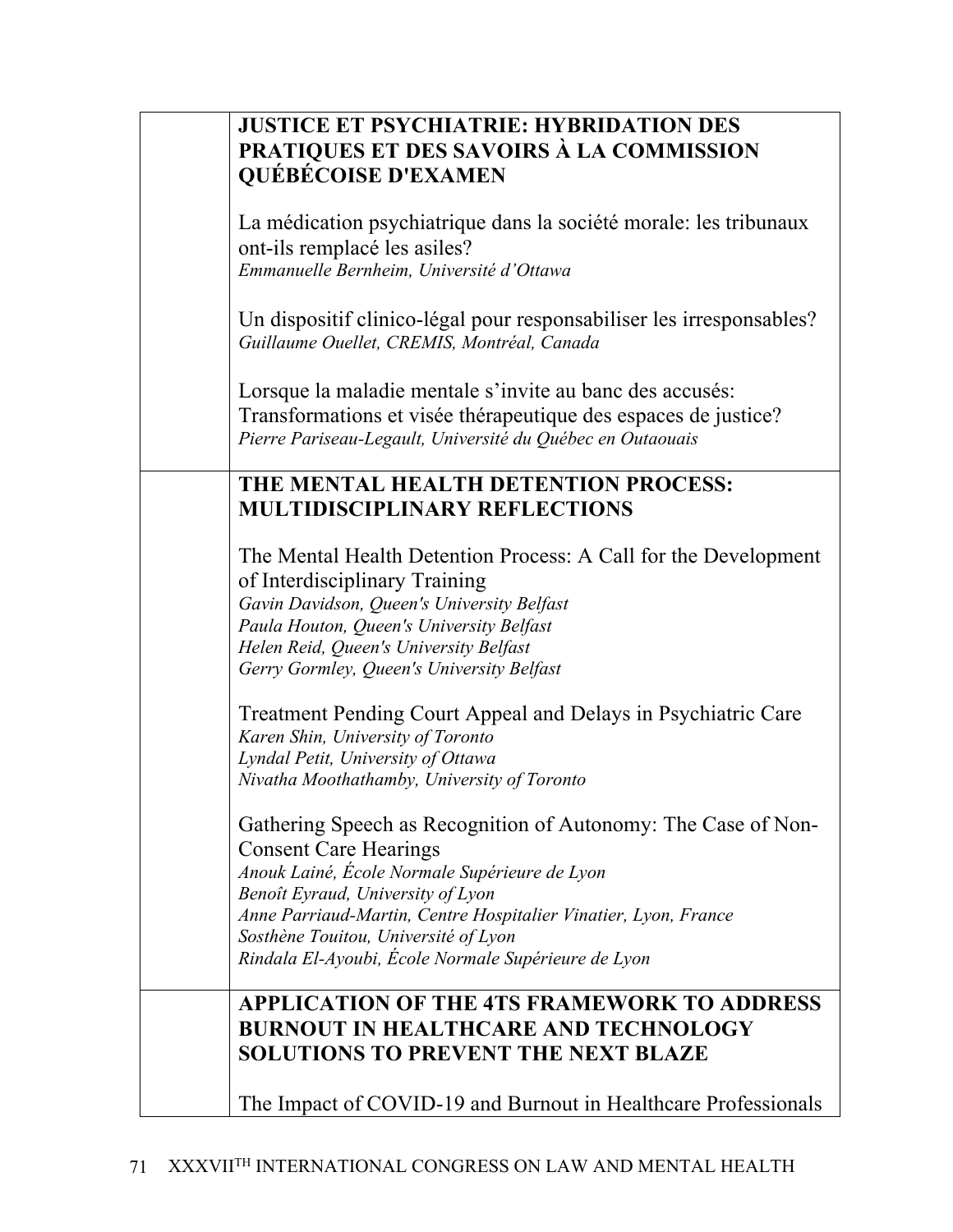| Irene Dankwa-Mullan, IBM Corporation, Bethesda MD, USA                                                                                                                                |
|---------------------------------------------------------------------------------------------------------------------------------------------------------------------------------------|
| Applying the 4Ts Framework to Address Burnout<br>Kelly Jean Craig, IBM Corporation, North Castle, USA                                                                                 |
| How Technology and Services Can Address and Offset Burnout<br>Jane Snowdon, IBM Corporation, North Castle, USA                                                                        |
| (TJ) RESPONSIVE LAW: EXAMPLES FROM DUTCH<br><b>PRACTICE (2)</b>                                                                                                                       |
| Legal Professions in Transition<br>Arnt Mein, Amsterdam University of Applied Sciences                                                                                                |
| Thoughts on the Concept of Responsibe Law as an Overarching<br><b>Conceptual Framework</b><br>Arno Akkermans, Free University of Amsterdam<br>Iris Becx, Free University of Amsterdam |
| Promoting 'Open Disclosure' After Medical Error in Dutch<br>Hospitals<br>Berber Laarman, Free University of Amsterdam                                                                 |
| <b>INTEGRAL ECOLOGY AND THE FOUNDATION OF</b><br><b>BIOETHICS</b>                                                                                                                     |
| Returning to the Roots of Bioethics<br>Jason Eberl, Saint Louis University                                                                                                            |
| Integral Ecology and the Failures of Humanist Philosophies<br>Jeffrey Bishop, Saint Louis University                                                                                  |
| On the Problem of Ableism and Bioethical Theory<br>Joel Reynolds, Georgetown University                                                                                               |
| <b>ADVANCING WELLNESS IN PROFESSIONAL CONTEXTS</b>                                                                                                                                    |
| Traumatizing or Trauma-Informed? Strategies and Best Practices in<br>Creating Trauma-Informed Field Placement and Internship<br>Opportunities                                         |
| Katie L. McClain-Meeder, University at Buffalo<br>Michael Lynch, University at Buffalo                                                                                                |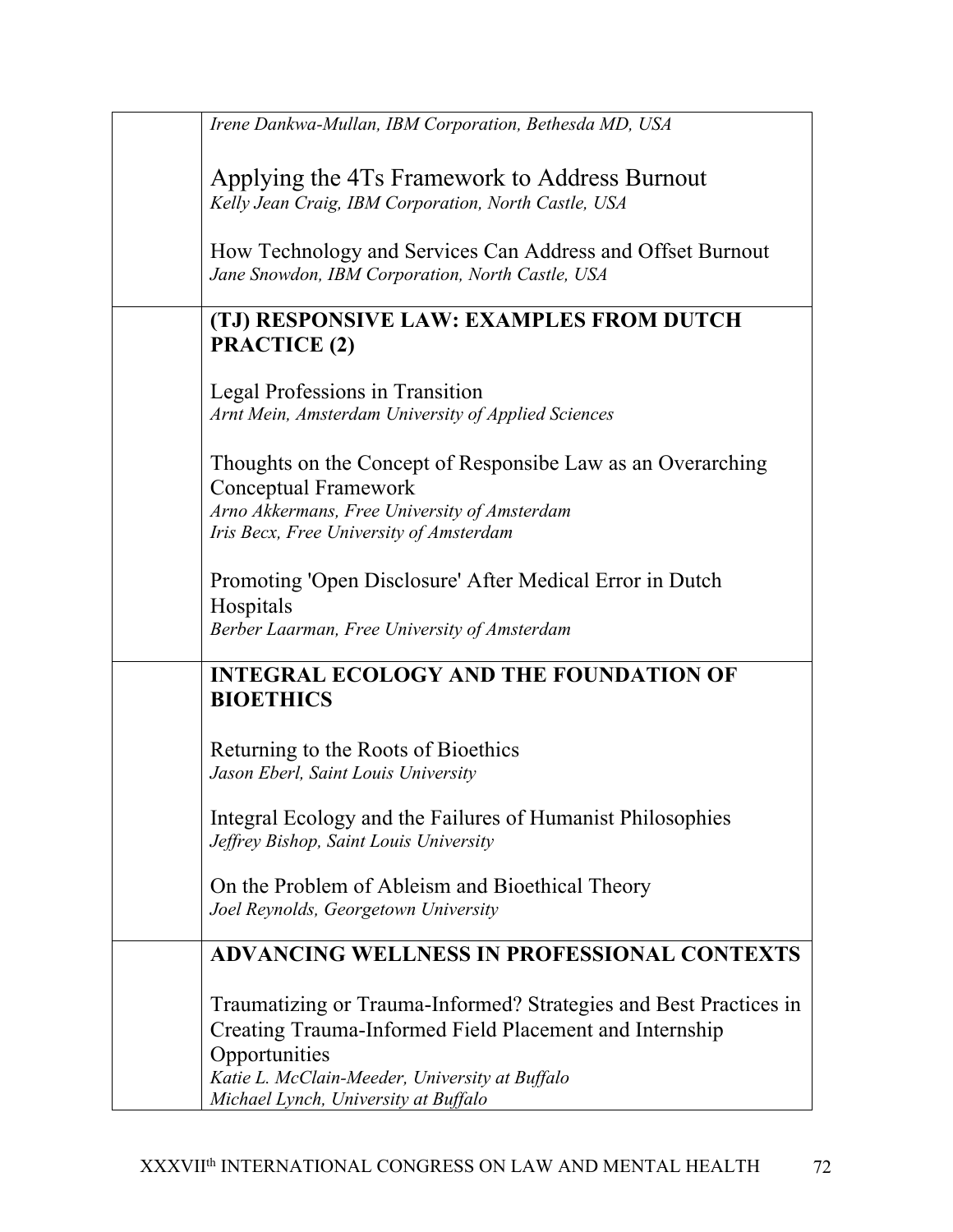*Laura Lewis, University at Buffalo Margie Quartley, University at Buffalo*

Achieving Regulatory Excellence Through Understanding Vulnerability and Leading with Compassion in Oral Health Regulation

*Shelley Ball, College of Dental Surgeons of British Columbia*

It's Time to Update Pre-Employment Testing for Police *Jeanine Marie Galusha, Consulting Neuropsychologist, Dallas, USA Antoinette R. McGarrahan, Clinical Psychologist, Dallas, USA* 

The Social Work and Disaster Network *Julie Lynne Drolet, University of Calgary*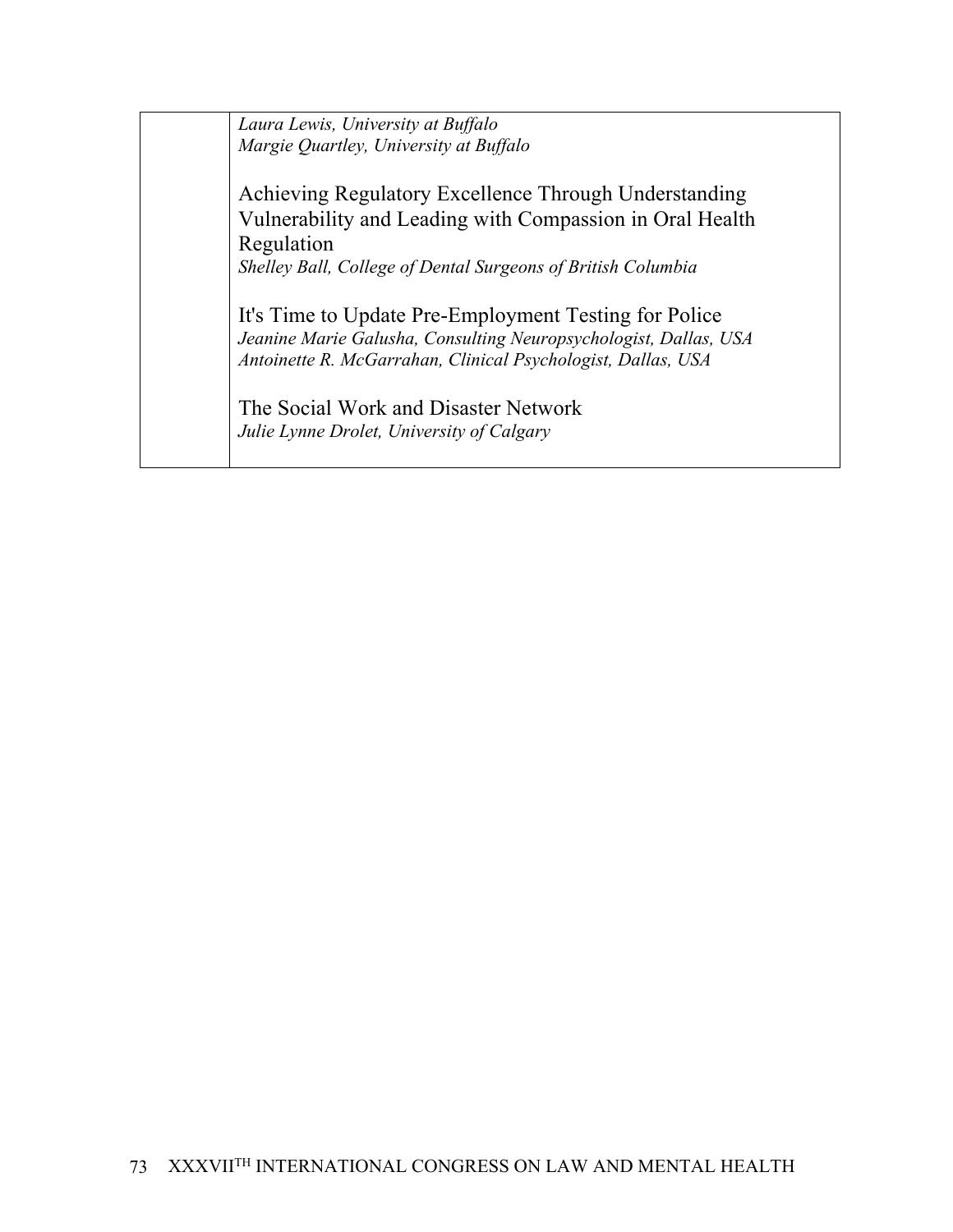# **FRIDAY, JULY 8, 2022**

## **9:30 AM — 11:30 AM**

| <b>CHILD CUSTODY AND WELLBEING</b>                                                                                                                                                                                |
|-------------------------------------------------------------------------------------------------------------------------------------------------------------------------------------------------------------------|
| Sibling Relationships Between Foster Children and Biological<br>Children of Foster Parents: Findings from a Multiperspectival<br>Interpretative Phenomenological Analysis<br>Brendon Pratt, University of Alberta |
| Psychological Expertise and International Cooperation in Helping<br>to Recognize Child Victims of Sexual Assault in The Democratic<br>Republic Of Congo<br>Adélaïde Blavier, University of Liège                  |
| Céline Wertz, University of Liège<br>Mireille Monville, University Hospitale Liège<br>Justin Cikuru, Panci Hospital, Bukavu, Democratic Repulic of Congo                                                          |
| False Polarization in Family Law: The Case of Resist and Refusal<br><b>Contact Problems</b><br>Michael Saini, University of Toronto                                                                               |
| New Interventions for Resist/Refuse Treatment: Working with<br>Resistance and Forgiveness Therapy<br>John A. Moran, Psychologist, Scottsdale, USA                                                                 |
| Health Promotion and Suicide Prevention for Transsexual Children<br>Felipe Daiko Fraga, University of São Paulo                                                                                                   |
| <b>CORRECTIONAL PSYCHIATRY, PRISONS, AND</b><br><b>VICTIMIZATION</b>                                                                                                                                              |
| Vicarious Trauma of Correctional Psychiatrists Treating<br>Victimized Inmates<br>Elizabeth Hogan-Ferguson, Hogan and Associates, Palm Coast, USA                                                                  |
| FOR-WOMEN: Forensic Psychiatric Care for Female Inpatients<br>Jessica Revelj, Linnaeus University                                                                                                                 |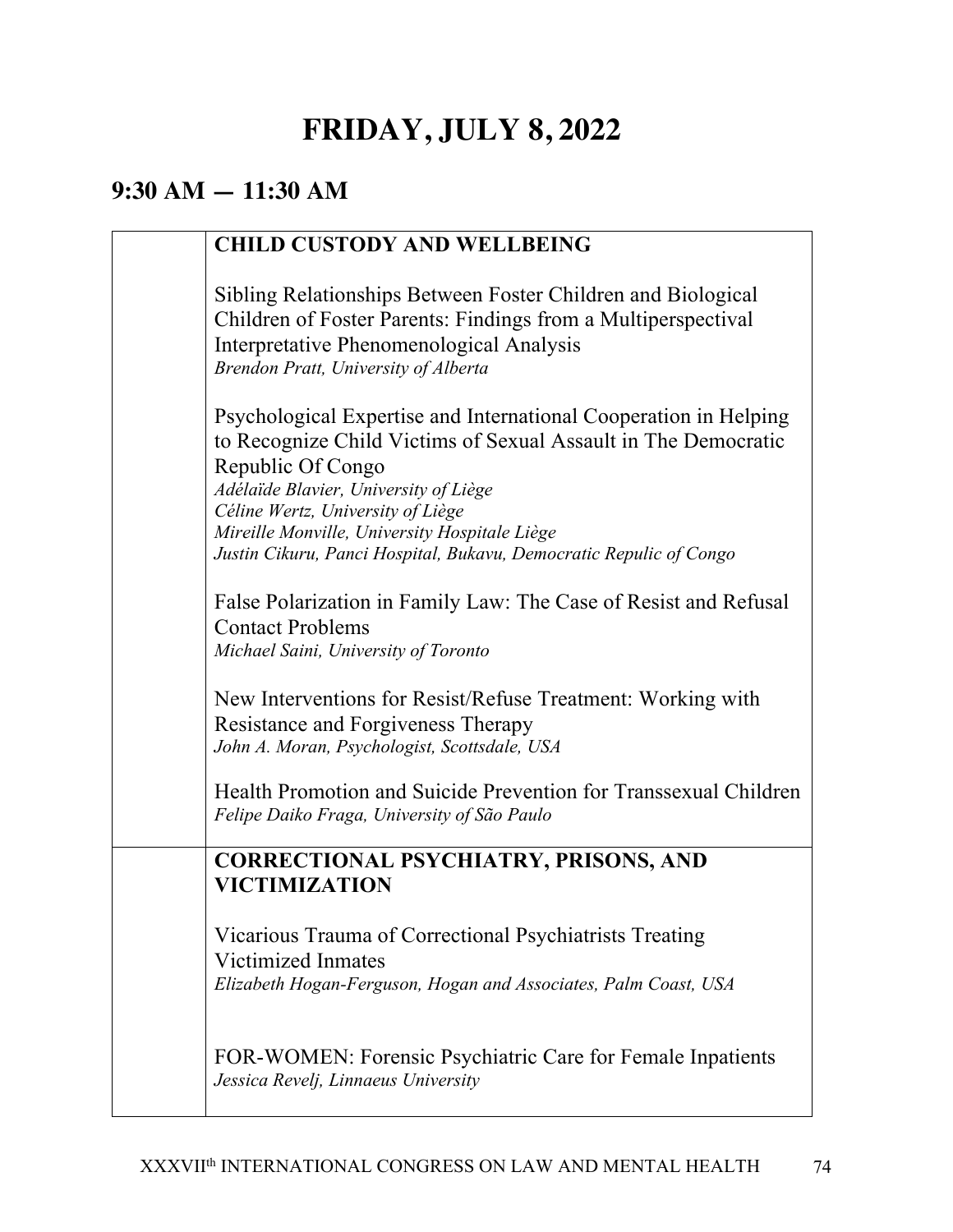| Involuntary Hospitalization of Drug Users: A Comparative                          |
|-----------------------------------------------------------------------------------|
| Study on Laws and Approaches Between Brazil and Other                             |
| Countries                                                                         |
| Eduardo Teixeira, Pontifical Catholic University of Campinas                      |
|                                                                                   |
| Pre-Screening Tools Upon Booking to Proactively Identify &                        |
| Assist Inmate High Risk Victimization Levels                                      |
| Rita Ann Torres, Correctional Health Professional, National Commission on         |
| Correctional Health Care, Angel Fire, USA                                         |
|                                                                                   |
| LEVERAGING STRENGTHS TO IMPROVE OUTCOMES                                          |
| <b>FOR COMPLEX AND VULNERABLE POPULATIONS</b>                                     |
|                                                                                   |
| Understanding Aggressive Behaviour, Anger, and Violence in                        |
| Children and Adolescents with Neurodevelopmental Differences                      |
| Jacqueline Pei, University of Alberta                                             |
| Jessica J. Joseph, University of Alberta                                          |
| Mansfield Mela, University of Saskatchewan                                        |
|                                                                                   |
| Meeting Them Where They're At: Social Skills Training for                         |
|                                                                                   |
| Adolescents at Risk Using a Gaming Format                                         |
| Devyn Rorem, University of Alberta                                                |
| Jacqueline Pei, University of Alberta<br>Jessica J. Joseph, University of Alberta |
|                                                                                   |
| Psychotropic Medication Algorithm for Treatment of                                |
|                                                                                   |
| <b>FASD/NDPAE</b>                                                                 |
| Mella Mansfield, University of Saskatchewan                                       |
| Ana Hanlon-Dearman, University of Manitoba<br>Hasu Rajani, University of Alberta  |
| Christine A. Lock, University of British Columbia                                 |
|                                                                                   |
| The Impact of Social Support on Positive and Negative Mental                      |
| Health in Youth with FASD                                                         |
|                                                                                   |
| Danielle Mattson, University of Alberta                                           |
| Mentoring Youth in Care: Policy and Practice Implications                         |
| Chantelle Blair, University of Alberta                                            |
| PRISON MENTAL HEALTH CARE                                                         |
|                                                                                   |
|                                                                                   |
| Dealing with Sexual Offenders in Germany                                          |
| Norbert Konrad, Free University of Berlin                                         |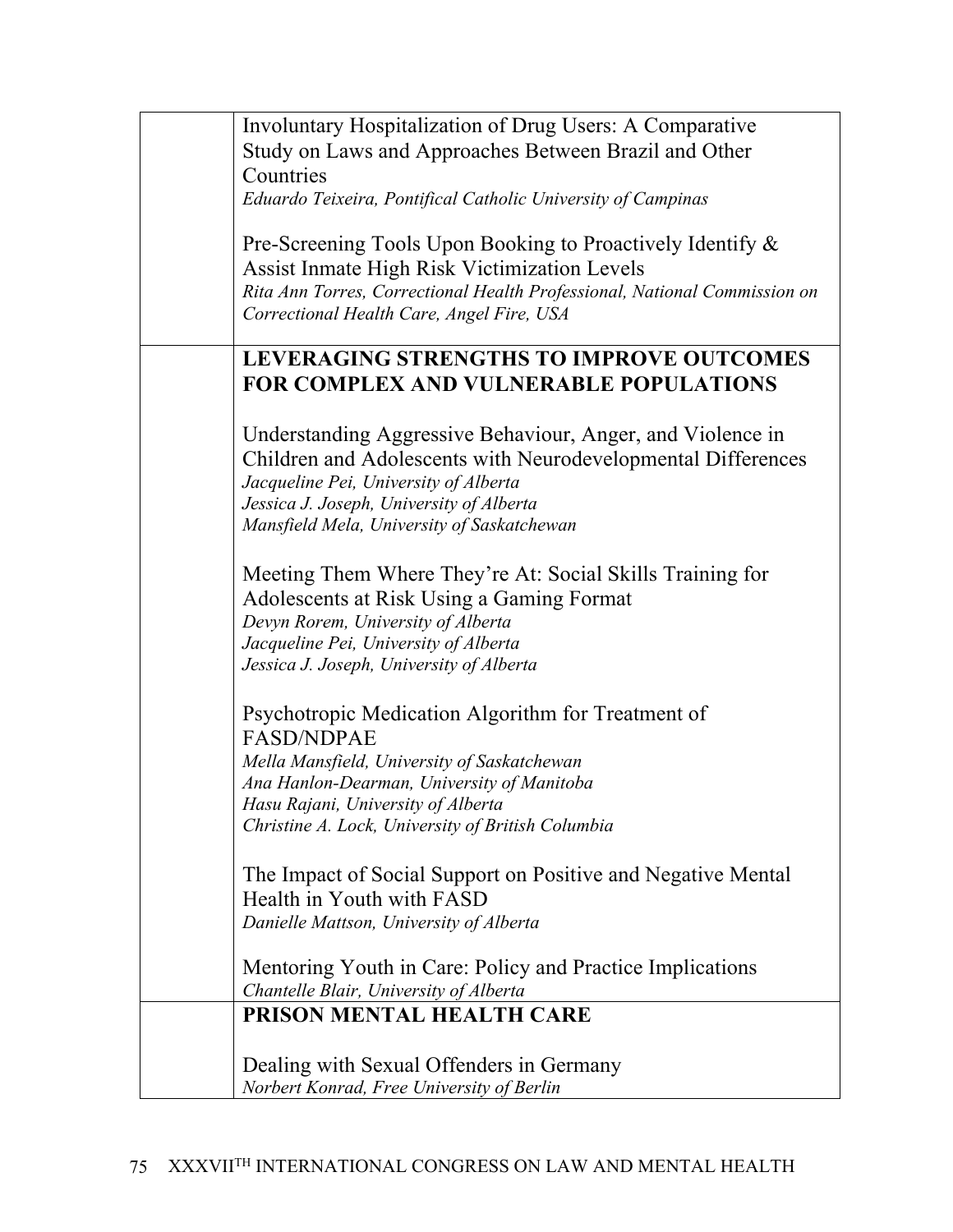| Prevalence of Opioid Dependence and Opioid Substitution<br>Treatment in the Berlin Custodial Setting: A cross-sectional study<br>Annette Opitz-Welke, Charité/Medical University of Berlin<br>The Role of Childhood Harm and Mental Illness on The Risk of<br>Victimization of Incarcerated Men<br>Nancy Wolff, Rutgers University<br>Eva Aizpurua, Trinity College Dublin<br>Dan Peng, Rutgers University<br>Management of Cognitive Impairments in the Aging Prison<br>Population.<br>Ernest A. Graypel, Community and Long-Term Care Psychiatry, Sappington,<br><b>USA</b> |
|-------------------------------------------------------------------------------------------------------------------------------------------------------------------------------------------------------------------------------------------------------------------------------------------------------------------------------------------------------------------------------------------------------------------------------------------------------------------------------------------------------------------------------------------------------------------------------|
| <b>SEXTING AND SEXTORTION: LAW, THEORY AND</b>                                                                                                                                                                                                                                                                                                                                                                                                                                                                                                                                |
| <b>PRACTICE</b>                                                                                                                                                                                                                                                                                                                                                                                                                                                                                                                                                               |
| Social Media & Sexting Intervention: A Juvenile Diversion<br>Program<br>Victoria Beck, University of Wisconsin-Oshkosh                                                                                                                                                                                                                                                                                                                                                                                                                                                        |
| Matt Richie, University of Wisconsin-Oshkosh<br>Bryan Wright, Dynamic Family Solutions, Sheboygan, USA<br>David Jones, University of Wisconsin-Oshkosh                                                                                                                                                                                                                                                                                                                                                                                                                        |
| When Sexting Becomes Sextortion: Understanding Perpetrator<br><b>Motives and Tactics</b><br>Kathryn Seigfried-Spellar, Purdue University                                                                                                                                                                                                                                                                                                                                                                                                                                      |
| Sexting Among Teens: Reasons to Decriminalize<br>Stephanie Boys, Indiana University                                                                                                                                                                                                                                                                                                                                                                                                                                                                                           |
| Sexting from a Social Learning Theory Perspective<br>Danielle Crimmins, Purdue University                                                                                                                                                                                                                                                                                                                                                                                                                                                                                     |
| THE NEW FRONTIER: HUMAN RIGHTS BASED<br><b>MENTAL HEALTH LAW</b>                                                                                                                                                                                                                                                                                                                                                                                                                                                                                                              |
| Using the CRPD Framework: The Scottish Mental Health Law<br>Review<br>Jill Stavert, Edinburgh Napier University                                                                                                                                                                                                                                                                                                                                                                                                                                                               |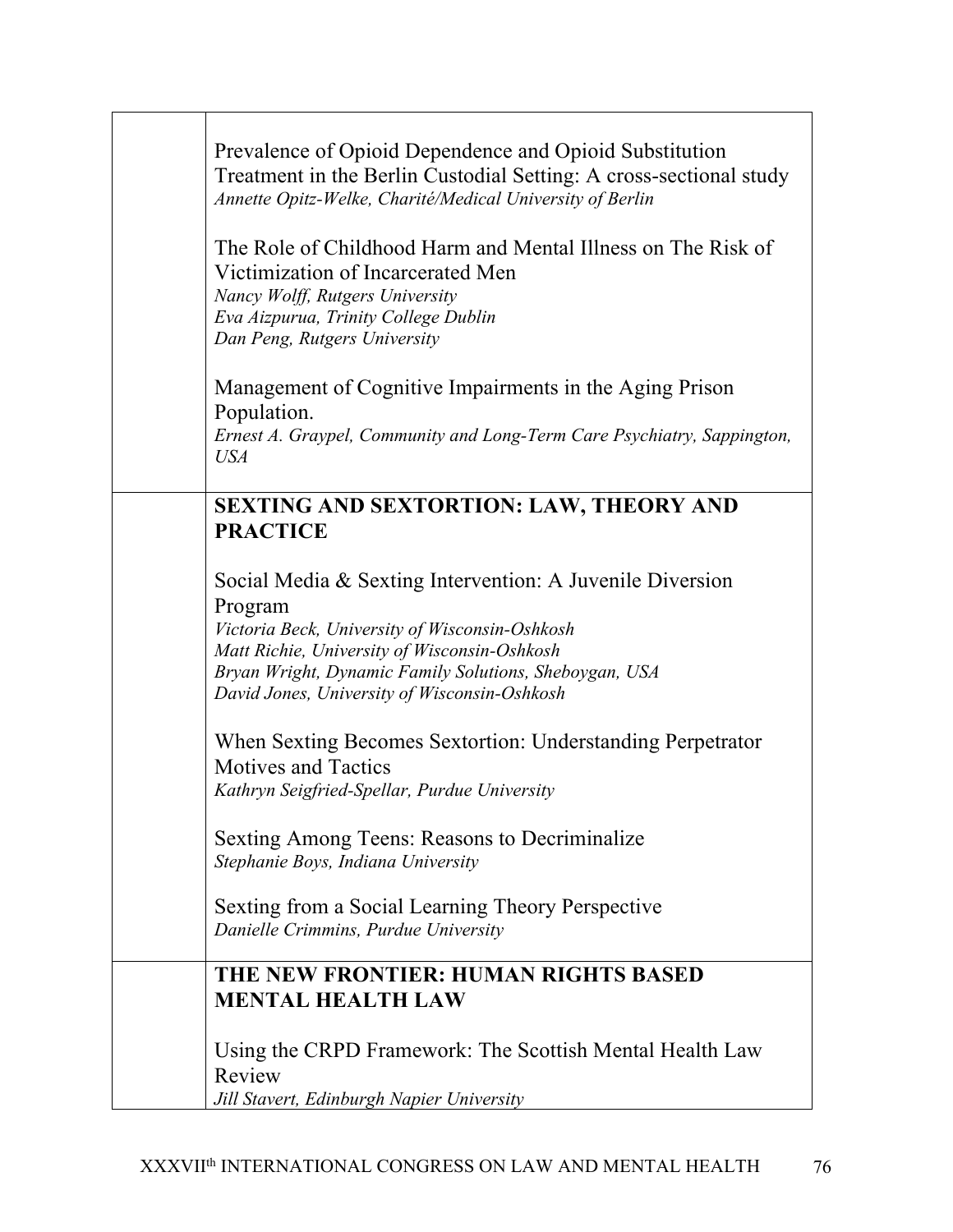| Ireland: A Tale of Two Jurisdictions and the Unnatural Experiment<br>Gavin Davidson, Queen's University Belfast<br>Lisa Brophy, LaTrobe University<br>Jim Campbell, University College Dublin<br>Anne-Maree Farrell, Queen's University Belfast<br>Brendan Kelly, Trinity College Dublin<br>Incorporating Law and Human Rights Into A Clinical Ethics |
|-------------------------------------------------------------------------------------------------------------------------------------------------------------------------------------------------------------------------------------------------------------------------------------------------------------------------------------------------------|
| Service<br>Carmelle Peisah, University New South Wales<br>Peter M Hockey, University of Sydney                                                                                                                                                                                                                                                        |
| Deprivation of Liberty of a Person With Mental Disorders in the<br>Light of the European Convention on Human Rights (ECHR)<br>Marcin Burdzik, University of Silesia                                                                                                                                                                                   |
| (TJ) BEYOND THE POLICING AND CARCERAL<br><b>PARADIGM: EXAMINATIONS OF THE HOME, CRISIS</b><br><b>CARE AND THE HOSPITAL</b>                                                                                                                                                                                                                            |
| Patient or Prisoner: Hospitals as Carceral Settings<br>Ji Seon Song, University of California Irvine                                                                                                                                                                                                                                                  |
| Home as Prison<br>Kate Weisburd, George Washington University                                                                                                                                                                                                                                                                                         |
| Policing Discretion and Crisis Care<br>Jamelia Morgan, University of California Irvine                                                                                                                                                                                                                                                                |
| Counter-Therapeutic Police Interrogation: The Problem of Moral<br><b>Minimization Tactics</b><br>Richard Holt McAdams, University of Chicago<br>Margareth Etienne, University of Illinois                                                                                                                                                             |
| <b>RESEARCH ON TRAUMA, SUBSTANCE USE, AND</b><br><b>ALCOHOL USE: USING A DIVERSE RANGE OF</b><br><b>APPROACHES AND POPULATIONS</b>                                                                                                                                                                                                                    |
| Societal Factors Associated with Negative Outcomes in Indigenous<br>Youth with Fetal Alcohol Spectrum Disorder<br>Brenda Stade, Registered Nurses Association of Ontario                                                                                                                                                                              |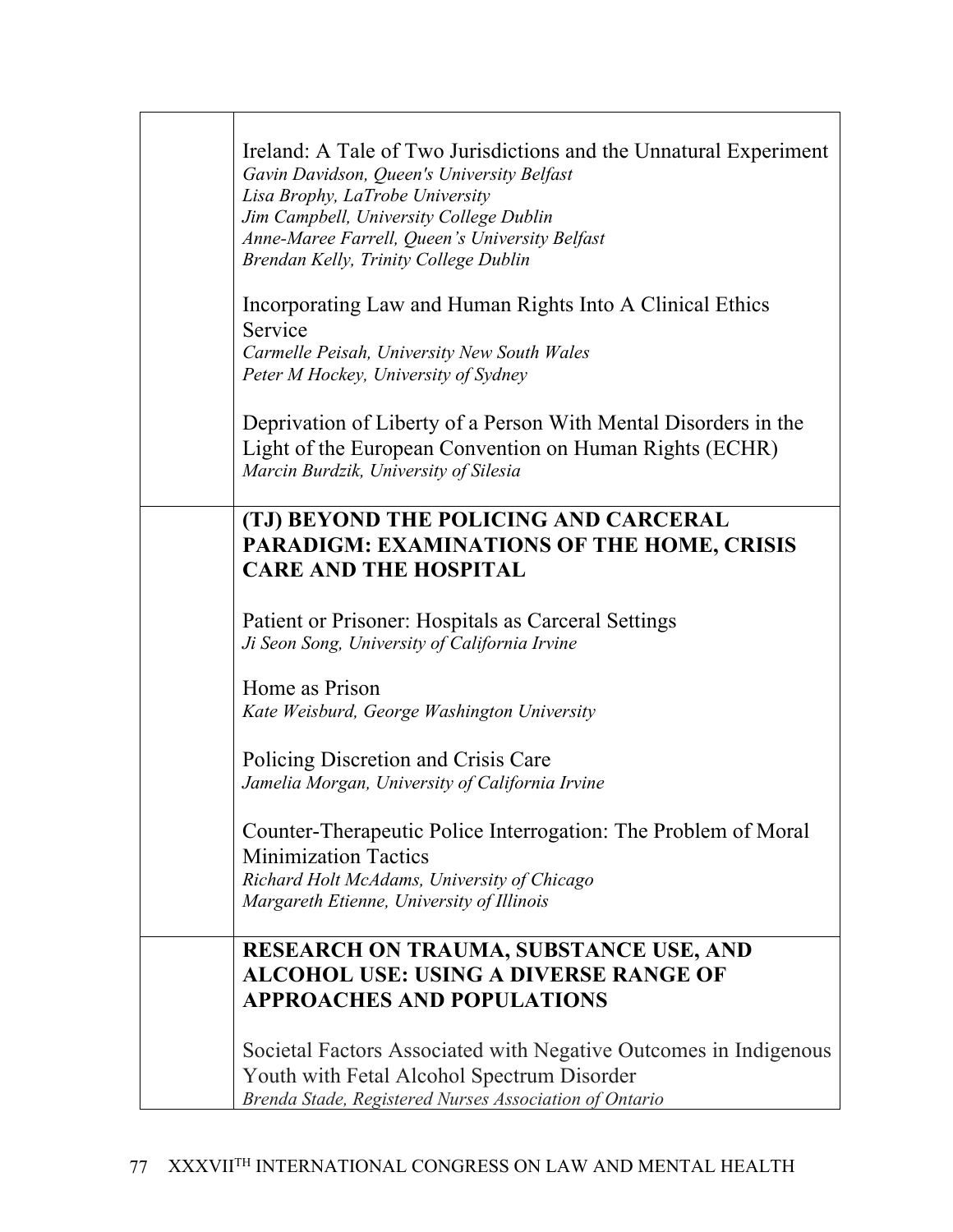*James Gideon, Kenabutch Health Centre, Ontario, Canada Matthew Kellway, Registered Nurses Association of Ontario Lauren Bailey, Registered Nurses Association of Ontario Irmajean Bajnok, Registered Nurses Association of Ontario Kim Jarvi, Registered Nurses Association of Ontario Ann-Marie Morris, Registered Nurses Association of Ontario Christina Pullano, Registered Nurses Association of Ontario Eric Staples, Registered Nurses Association of Ontario Beth Sweeney, Registered Nurses Association of Ontario Doris Grinspun, Registered Nurses Association of Ontario*  Intricacies Between Complex Trauma, Substance Abuse and

Delinquency: Meanings from Youth Narratives *Julie Marcotte, Université du Québec à Trois-Rivières*

Strengths and Limitations of Two Cannabis-Impaired Driving Detection Methods *Brett Ginsburg, University of Texas*

# **FRIDAY, JULY 8, 2022**

## **1:30 PM —3:00 PM**

## **TRANSFORMING SOCIAL WORK FIELD EDUCATION: NEW INSIGHTS FROM PRACTICE RESEARCH AND SCHOLARSHIP**

Transforming the Field Education Landscape (TFEL): A Partnership Project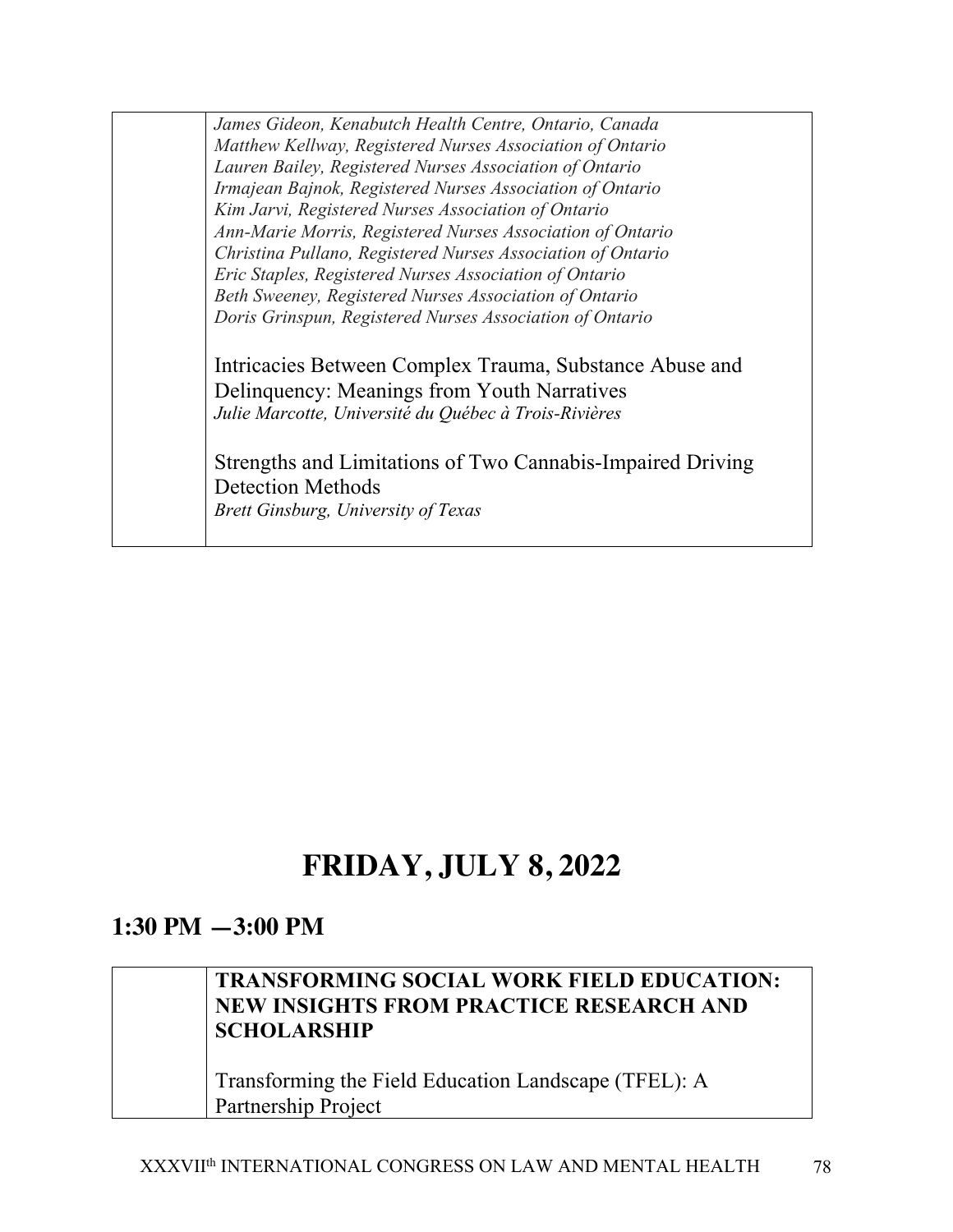| Julie Lynne Drolet, University of Calgary                                                  |
|--------------------------------------------------------------------------------------------|
| Field Education: Practice, Research and Theory                                             |
| Grant Charles, University of British Columbia                                              |
| Digital Stories As a Tool for Learning, Teaching, and Knowledge                            |
| Mobilization in Social Work Field Education                                                |
| Evelyna Bogdan, University of Calgary                                                      |
| <b>CRISES WITHIN CRISES: LEGAL AND ETHICAL ISSUES</b>                                      |
| <b>FOR INDIVIDUALS WITH SUBSTANCE USE AND</b>                                              |
| <b>RELATED DISORDERS IN THE AGE OF COVID-19</b>                                            |
| Telehealth, Substance-Related and Addictive Disorders, and                                 |
| COVID-19                                                                                   |
| Elizabeth Pendo, Saint Louis University                                                    |
| SUD, Chronic Pain, and American Health Surveillance                                        |
| Exceptionalism                                                                             |
| Jennifer Oliva, Seton Hall University                                                      |
| Treating Substance Use Disorder in American Prisons and Jails                              |
| Valina Betty, Arizona State University                                                     |
| DELINQUENCY AND COMORBIDITIES:                                                             |
| UNDERSTANDING CLINICAL COMPLEXITY                                                          |
| Autism in Juvenile Delinquents                                                             |
| Gustavo Doria, Federal University of Paraná                                                |
|                                                                                            |
| Neurodisability Among Children Crossing over from Child                                    |
| Welfare into Youth Justice Systems<br>Maria Cecilia Carneiro, Federal University of Paraná |
|                                                                                            |
| Understanding Delinquency Associated with Bipolar Disorder                                 |
| (BD) and Comorbid Conduct Disorder (CD)<br>Cleverson Kaio, Federal University of Paraná    |
|                                                                                            |
| <b>CONNECTION AND FULFILLMENT IN OLDER AGE: A</b>                                          |
| <b>MATTER OF RIGHTS</b>                                                                    |
|                                                                                            |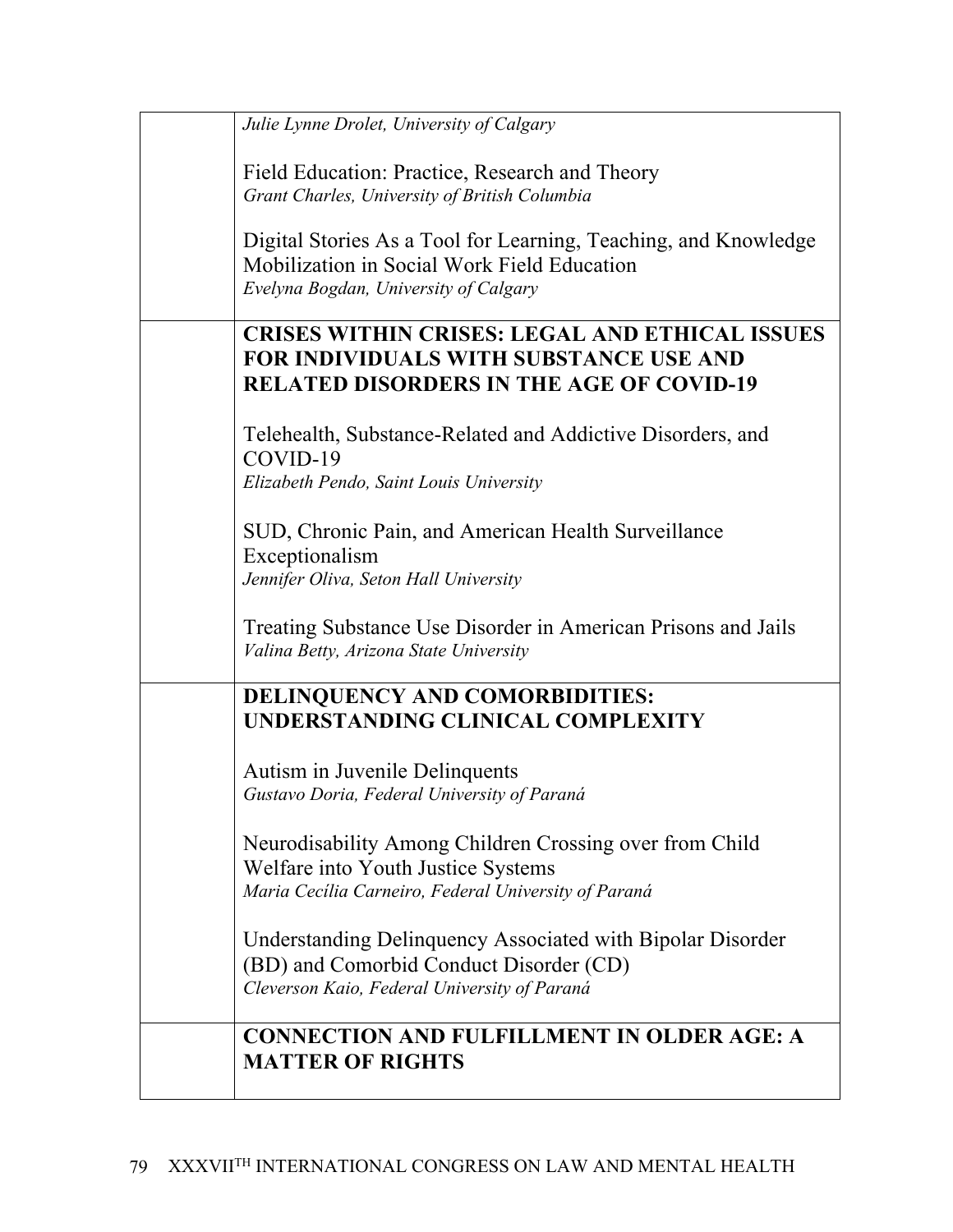| Connectedness, Empowerment and Older Persons: Challenging      |
|----------------------------------------------------------------|
| <b>Traditional Assumptions</b>                                 |
| Linda Garcia, University of Ottawa                             |
|                                                                |
|                                                                |
| Making "Nonessential" Family/Volunteer Caregiving Essential in |
| Long-Term Care Homes                                           |
| Annie Robitaille, University of Ottawa                         |
|                                                                |
| Connection, Health and Rights: A Role for a Convention on the  |
|                                                                |
| <b>Rights of Older Persons</b>                                 |
| Louise Bélanger-Hardy, University of Ottawa                    |
|                                                                |
| <b>LACAN AND LAW: CONTEMPORARY</b>                             |
| <b>APPROPRIATIONS</b>                                          |
|                                                                |
| Expertise and Psychoanalysis, Freud, and Lacan                 |
| David Caudill, Villanova University                            |
|                                                                |
|                                                                |
| The Womanish Man and the Mannish Woman                         |
| Carla Spivack, Oklahoma City University                        |
|                                                                |
| <b>Imaginary Father and Families</b>                           |
| Allison Tait, University of Richmond                           |
|                                                                |
| LEGAL, PSYCHOLOGICAL AND POLITICAL                             |
| <b>RESISTANCE</b>                                              |
|                                                                |
|                                                                |
| <b>Religious Liberty Derangement Syndrome</b>                  |
| Nomi Stolzenberg, University of Southern California            |
|                                                                |
| Gendered Resistance in a Time of Resistance to G               |
| ender                                                          |
|                                                                |
| Naomi Mezey, Georgetown Law School                             |
|                                                                |
| Resisting the Liquid Lie: Truth in the Age of Cheap Speech     |
| Martha Umphrey, Amherst College                                |
|                                                                |
| <b>SCHIZOPHRENIA AND RELATED CHALLENGES</b>                    |
|                                                                |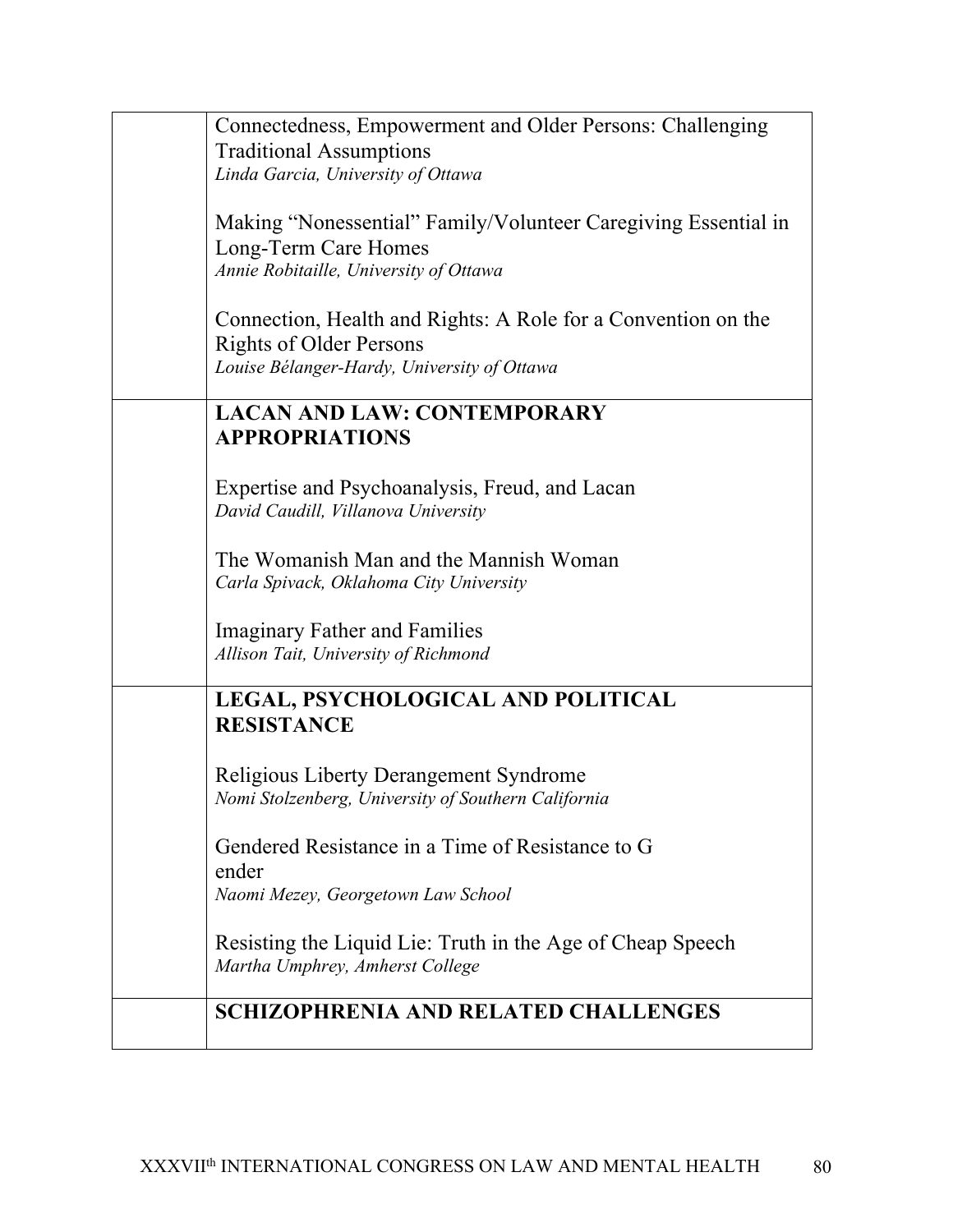| Characterizing Inpatient Care for Adults with Schizophrenia Using<br>the Health Quality Ontario Indices: A Single-Centre Retrospective<br><b>Cohort Study</b>                                                         |
|-----------------------------------------------------------------------------------------------------------------------------------------------------------------------------------------------------------------------|
| Tariq Munshi, University of Toronto                                                                                                                                                                                   |
| Ethical Controversies and Challenges in Human Genome Editing<br>Amarendra Singh, Queen's University                                                                                                                   |
| Smoking Cessation in Schizophrenia<br>Gaurav Mehta, University of Toronto                                                                                                                                             |
| (TJ) TJ, HEALTHCARE, POLICIES, SPECIAL<br><b>POPULATIONS</b>                                                                                                                                                          |
| Measuring the Patient Experience: Does the Best Medical Care<br>Always Make the Happiest Patients?<br>Miriam Weismann, Florida International University<br>Irvin Jorge, MAYO Clinic, Phoenix, USA                     |
| COVID 19 and Disability-Based Discrimination in Health Care<br>Elizabeth Pendo, Saint Louis University                                                                                                                |
| Sex and the Super Bowl LIV, Review of Trafficking Lessons<br>Learned in Miami 2020<br>Monica Broome, University of Miami                                                                                              |
| <b>SEXUALITY AND MENTAL HEALTH (2)</b>                                                                                                                                                                                |
| Social Exclusion, Brazilian Federal Constitution, Sexual and<br>Gender Minorities and Mental Health in Brazil<br>Tomaz Eugenio Abreu Silva, University Centre ABC                                                     |
| Negotiating Masculinities: Implications for Support Seeking Behaviours and<br>Well-Being<br>Jordan Dawson, Swansea University                                                                                         |
| Does the Gender of a Sexual Assault Nurse Examiner Impact Trial<br>Outcomes?<br>Twila Wingrove, Appalachian State University<br>Evelyn Maeder, Carleton University<br>Patricia Ferreira, Appalachian State University |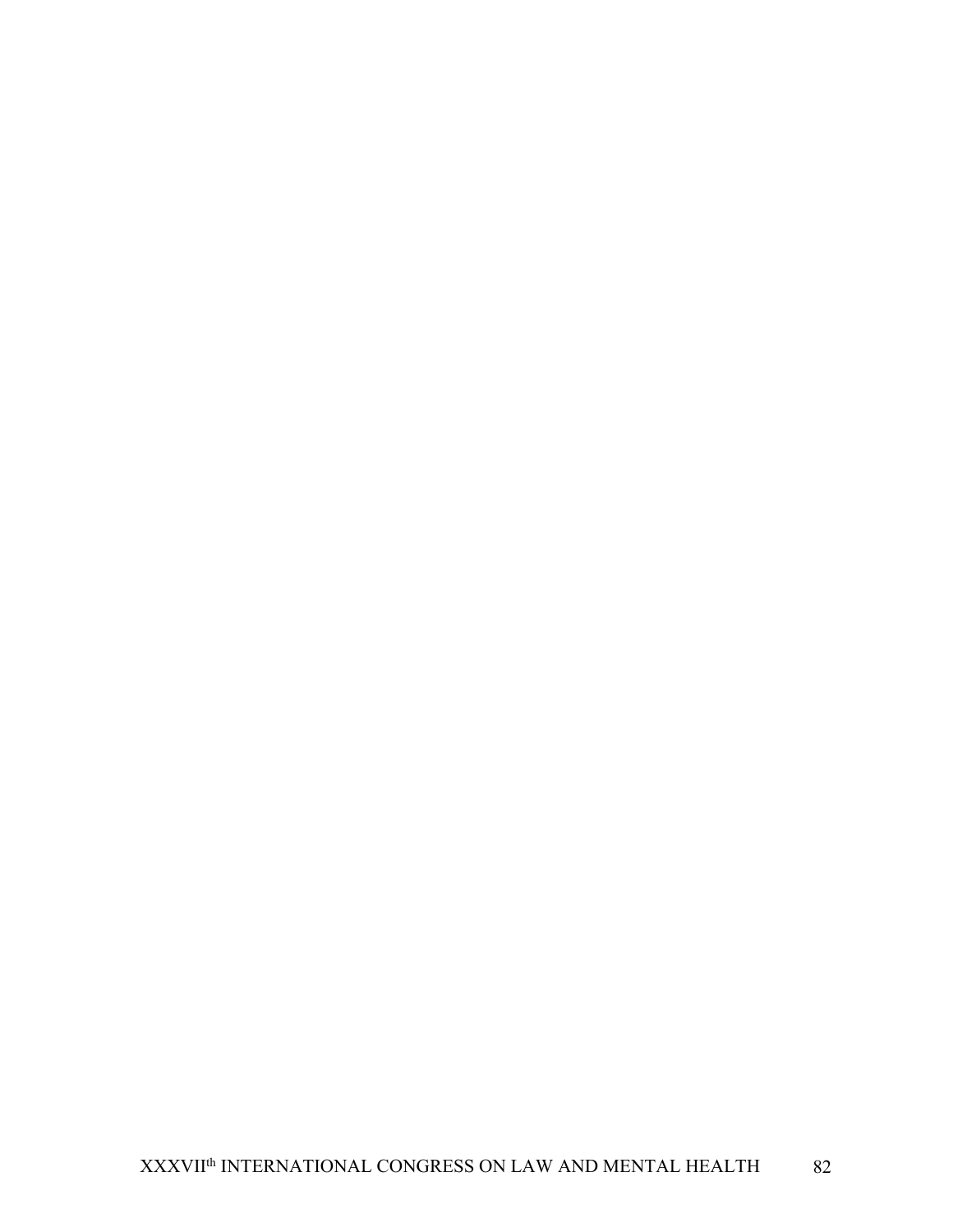## **IALMH Board of Directors**

Executive

**George Woods** President University of California, Berkley

**Laurence Tancredi** Secretary General New York University

**Morris Eagle** Vice President California Lutheran University

**Ilana Kochen** Treasurer Consulting Psychiatrist, New York City

Board Members

**Aurea Alcade** Universidad Nacional Mayor de San Marcos

**Thomas Gutheil** Harvard University

**Eric Hall** New York Chaplaincy

**Otto Lesch** Medical University of Vienna

Honorary Fellows

**Juan Blengio** University of Montevideo

**Terry Carney** University of Sydney

**Norbert Konrad** Free University of Berlin

**Christian Mormont** Université de Liège

**Danuta Mendelson** Deakin University

**Sergio Paul Rigonatti** Universidad de Sao Paulo

> **Enrique Sepúlveda** University of Chile

> > **Hope Snyder** Somondoco Press

**Hjalmar van Marle** Erasmus University

**Jagannathan Srinivasaraghavan** Southern Illinois University

> **David N. Weisstub** IALMH

**Sara Derbel** Associate Executive Director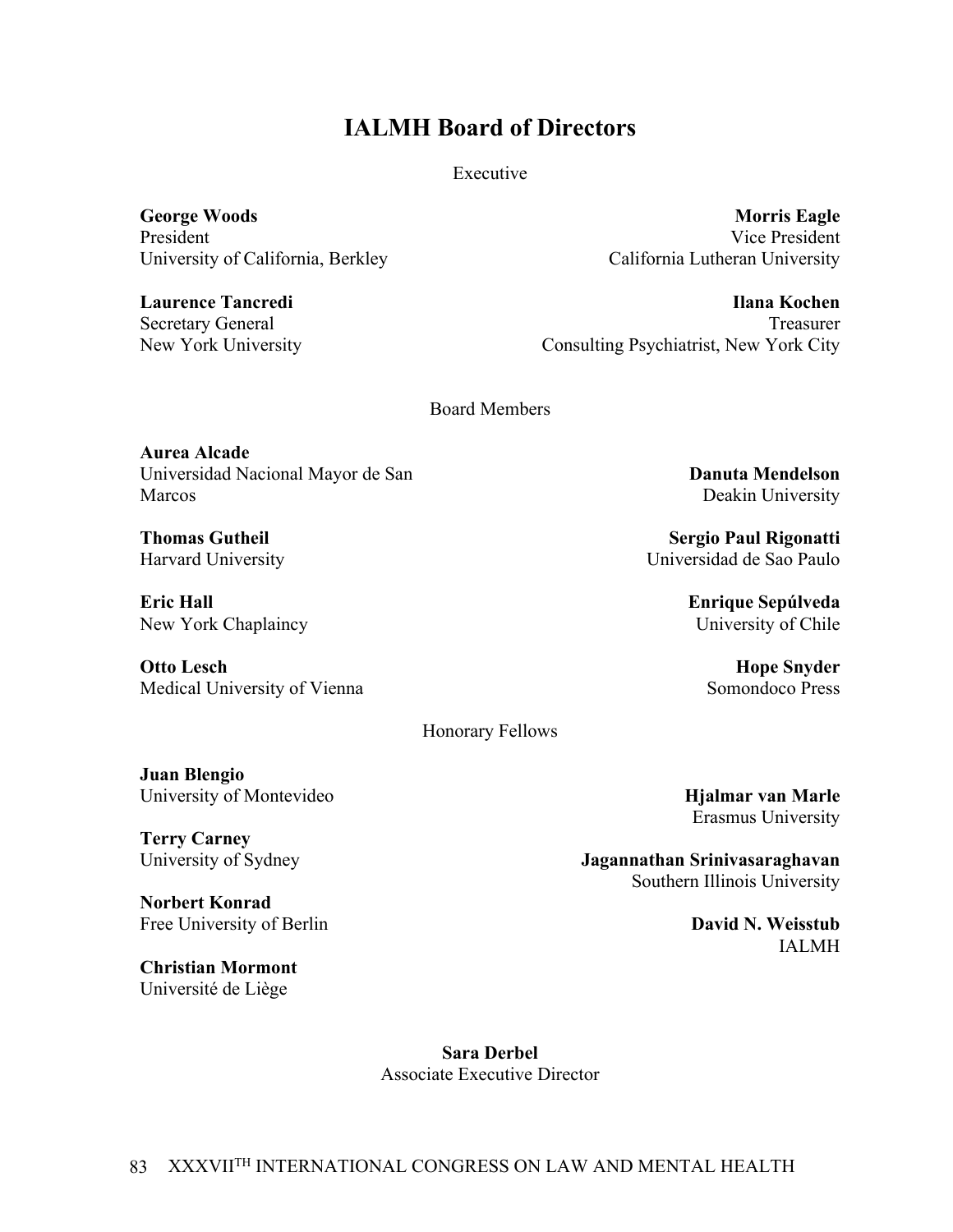*Index*

#### *A*

*Abbiati, 69 Abi Zeid Daou, 15 Aboaja, 47 Aboukar, 27 Abramovich, 40 Abreu Silva, 81 Adamo, 8, 9 Adams, 31 Adler, 29, 65 Agar-Newman, 17 Agarwal, 7 Aizpurua, 76 Akkermans, 21, 72 Alaggia, 33 Albright, 14 Alden, 25, 31 Alexiou, 54 Ali, 42, 54 Allen, 20 Almazar, 49 Almeida, 47 Alvarez-Toro, 15 Amble, 34 Andiné, 54, 61, 66 Anne Wood, 42 Appleton, 24 Arnold, 50 Arnwine, 14 Aronson, 25 Ashley, 40, 42 Ask, 66 Asman, 47 Atiwannapat, 27 Atkin, 32 Aultman, 40, 44*

### *B*

*Bagge, 61 Bailey, 78 Bajnok, 78 Ball, 42, 72 Banks, 7 Barlow, 47 Bartels, 37 Bartkowski, 46 Beaudry, 36 Becan, 46 Beck, 76 Becx, 68, 72 Beeler-Stinn, 39 Beiner, 16 Bélanger-Hardy, 80 Belenko, 46 Belkowitz, 7 Bell, 24 Bennett, 27 Berard, 14, 45*

*Bernardon, 16 Bernet, 36, 65 Bernheim, 35, 70 Berrouiguet, 35 Betty, 79 Bhabha, 30 Bieg, 48 Bijlsma, 43 Birze, 31 Bishop, 72 Bisht, 61 Blair, 75 Bland, 7 Blavier, 74 Bleton, 70 Blum, 39, 49 Bogdan, 79 Bogucki, 69 Bokde, 33 Bonato, 8 Boncyk, 59 Boniface, 60 Bornstein, 7 Bosyy, 5 Bouchard, 19 Boys, 76 Braam, 15 Braun, 35, 67 Bremner, 24, 65 Bromander, 66 Brooks, 6 Broome, 7, 81 Brophy, 23, 50, 77 Brostöm, 45, 46 Brown, 6, 32, 38 Brunelle, 68 Bulla, 48, 54, 56 Bulman, 58 Burdick, 53 Burdzik, 77 Burris, 63 Buys, 25, 31 Bywater, 66*

### *C*

*Cahoon, 28 Cameron, 42 Campbell, 21, 28, 59, 77 Capgras, 10 Capri, 52, 64 Carabellese, 57 Carey, 25, 31, 47 Carneiro, 79 Carpentier, 67 Carter-Snell, 5 Casiano, 40 Caudill, 80 Cauduro, 27 Cazalet, 38 Cerminara, 28*

*Chandler, 32 Chapman, 26, 36 Charles, 55, 79 Charrier, 58 Chavis, 63 Chen, 62 Choate, 5 Christie, 43 Cikuru, 74 Cima, 53, 69 Clarke, 56 Clavandier, 58 Coglianese, 65 Cohen, 40 Coleman, 22 Collins, 17 Collin-Vezina, 33 Connor, 25 Connors, 8, 9, 62 Corcoran, 24 Cordeiro, 16 Corneil, 25, 31 Cortez, 32 Corts, 38 Couturier, 35 Craig, 71 Crimmins, 76 Częścik- Łysyszyn, 68*

#### *D*

*D'Hondt, 44 Dalhuisen, 68 Daligand, 19 Danet, 45 Dankwa-Mullan, 12, 33, 71 Darani, 8 Dautel, 38 Davidson, 28, 71, 77 Davies, 27 Davis, 18, 24, 26 Dawson, 81 De Benedictis, 19 de Finney, 20 de Oliveira Villa Real, 16 De Pau, 55 de Vries, 33 Degl' Innocenti, 54 Deitch, 58 Dembo, 46 Dixon, 59 Dobbins, 27 Dodd, 37 Dodge, 61 Donnelly, 59 Doria, 79 Dougherty, 34 Drazdowski, 26 Dreisbach, 34 Drolet, 73, 79 Dubé, 6*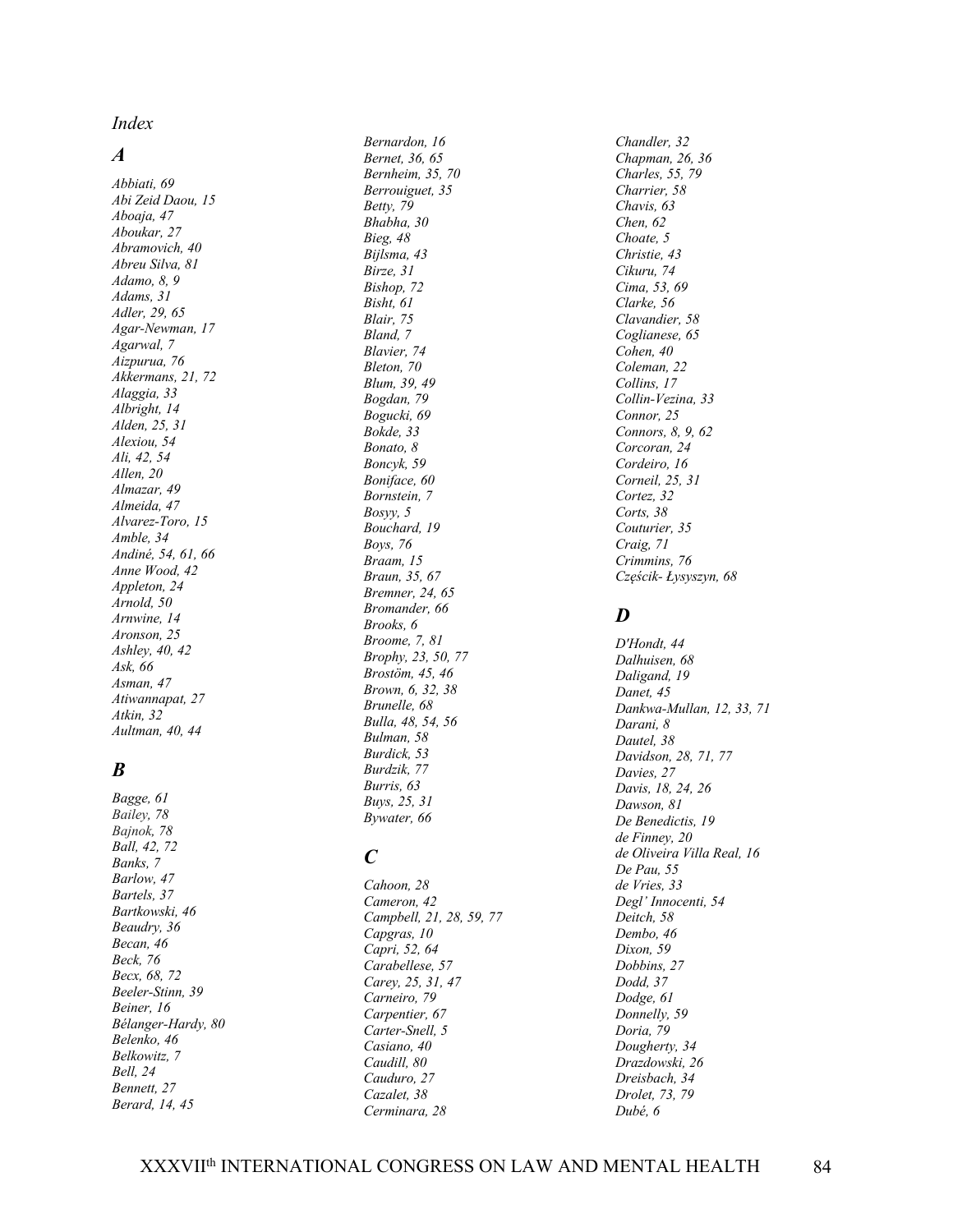*Ducharme, 26 Dudeck, 54 Dufour, 68 Dunn, 58*

#### *E*

*Eberl, 66, 72 Edan, 23 Edwards, 36 Efkemann, 43 Eid, 27 Einarsson, 59, 60 El Yattouti, 28 El-Ayoubi, 34, 71 Emanuele, 53, 64 England-Albright, 15 Enxuga, 40 Epperson, 43 Etienne, 77 Eurlings-Tonnaer, 53 Eyraud, 34, 71*

### *F*

*Fabian, 29 Farrell, 77 Feld, 26, 50 Felix, 12 Felthous, 7, 53, 56 Ferguson, 5 Ferracuti, 67 Ferré, 7 Ferreira, 81 Ferri, 58, 65 Fiala-Butora, 45 Fisher, 46 Fleming, 28 Fletcher, 50 Flynn, 60 Foellmi, 27 Fontao, 48 Fourie, 9 Fraess-Phillips, 25, 31 Fraga, 74 Franke, 54 Frei, 60 Fukaya, 50 Fyfe, 25, 31*

## *G*

*Gaillard, 67 Galac Ramos, 58 Galusha, 69, 72 Garcia, 80 Gather, 43, 67 Gaviria, 26 Gerritsen, 8, 9 Gesser, 21 Ghahramani, 10 Ghossoub, 7*

*Gianmarco, 53, 64 Gideon, 78 Giloux, 14 Ginsburg, 78 Girer, 45 Glancy, 8, 9 Goel, 44 Göransson, 66 Gordon, 37, 58 Gormley, 71 Goto, 57 Goulet, 51 Gout, 45 Grace Broyd, 60 Grant Bowman, 23 Graypel, 76 Green, 20, 61 Grenier, 38 Griggs, 49 Grinspun, 78 Gruber, 63 Gulrajani, 15, 20 Gunnison, 69 Günther, 56 Gutheil, 66 Gutierrez, 7*

## *H*

*Hafferty, 60 Hall, 15, 53 Hamilton, 50 Hanlon-Dearman, 75 Hárdi, 44 Hardie, 23 Harding, 52 Harrell, 40 Hartwell, 39 Harvey, 5 Hasegawa, 50 Hassan, 18, 66 Hawkey, 49 Hayhurst, 59 Hayos, 8 Helfgott, 69 Henning, 22 Henry, 58 Hervey, 22, 30, 40 Herweck, 7 Herx, 63 Higgins, 22, 40 Hillier, 61 Hilton, 42 Hockey, 77 Hoffman, 45 Hofvander, 60 Hogan-Ferguson, 74 Holland, 31 Hopkins, 37 Houton, 71 Huber, 56 Hueston, 37, 55*

*Hughes, 43, 59*

## *I*

*Ibrahim, 23 Ibusuki, 51 Illic, 60 Iltis, 13 Isabel Fontao, 17 Islam, 8*

## *J*

*Jackson, 59 Jacob, 51 Jaffré, 34 James, 29 Jarvi, 78 Jecker, 47 Jochananov, 64 Joe, 46 Johnson, 6, 39, 48 Jones, 8, 9, 14, 27, 55, 76 Jorge, 81 Joseph, 75 Jungersen, 26 Junod Fanget, 18*

## *K*

*Kaio, 79 Kaiser, 61 Kapoor, 15 Karlén, 61, 66 Karpela, 17 Karpin, 29 Kawałek, 18, 51 Kealy, 57 Kellway, 78 Kelly, 77 Kia, 40 Kieber, 32 Kierstead, 14, 28 Kinderman, 50 King, 13 Kirchebner, 56 Kisely, 23, 50 Kiss, 45 Klinger, 54 Kloth-Zanard, 62 Kluttig, 48 Knight, 22, 23, 46 Knudsen, 22 Koch, 36 Koen, 9 Kolla, 42, 53 Konnoth, 56 Konrad, 16, 39, 75 Kotalik, 63 Kruger, 17, 44 Krutop, 25, 31 Kubiak, 39*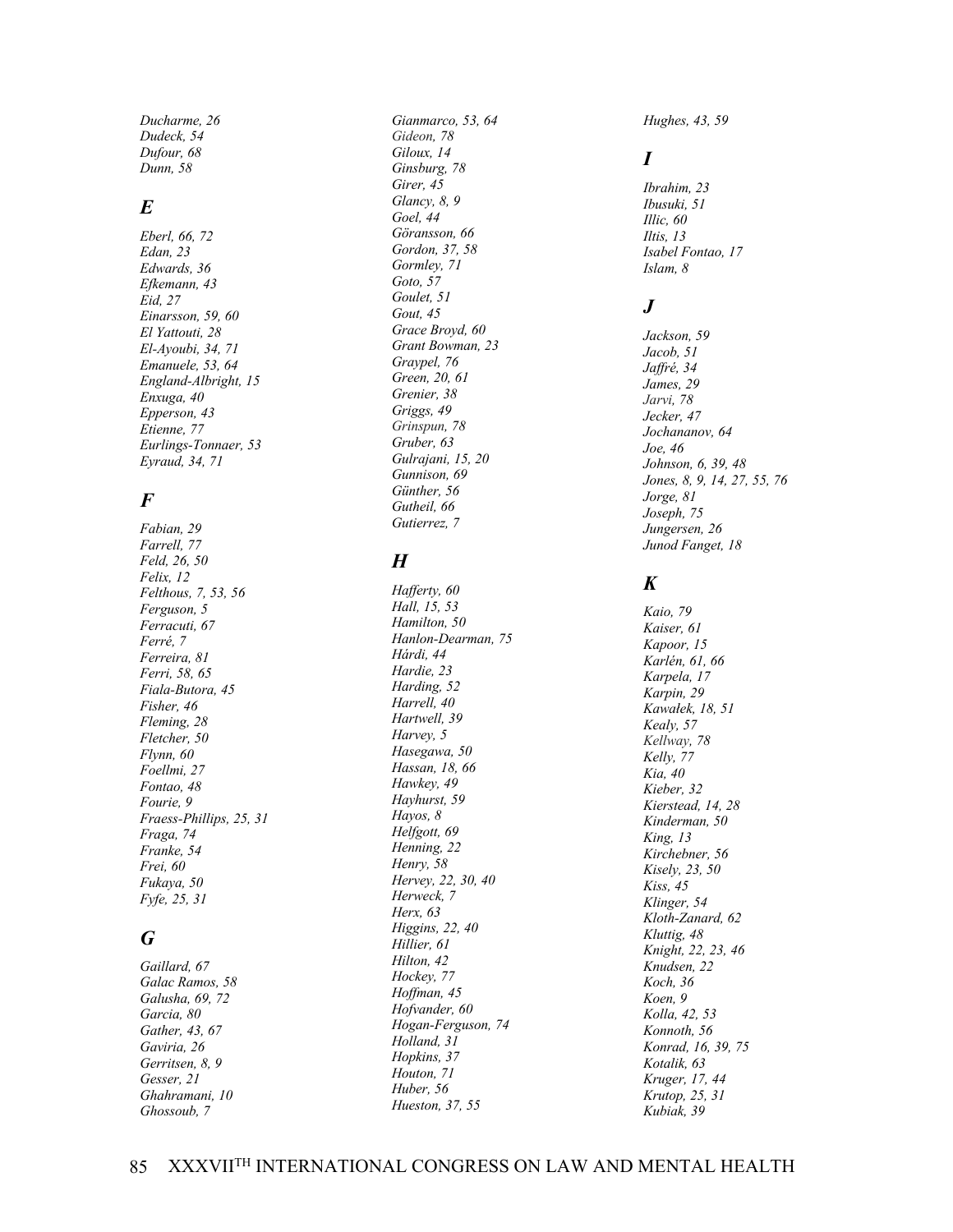*Kumnick, 7*

#### *L*

*Laarman, 72 Lacombe-Duncan, 40 Lafleur, 51 Lai, 6 Lainé, 34, 71 Laing, 59 Lambert, 34, 45 Landau, 34 Lanotte, 53, 64 Larsen, 37 Lau, 56 Laura, 49 Le Glaz, 35, 38, 70 Leah, 62 Leavey, 64 LeBaron, 38 Leet, 57 Leininger, 13 Lemey, 35, 38, 70 Leo, 33 Lerner-Wren, 26, 52 Letsiri, 9 Lewis, 72 Lézé, 14 Libal, 52 Lievaux, 18 Lindqvist Bagge, 66 Lindsey, 22, 30, 40 Lindstrom, 12 Lock, 75 Lucas, 20 Lukow, 5, 12, 17 Lynch, 72*

#### *M*

*MacKinnon, 40 Maeder, 7, 81 Maheandiran, 8, 9 Mahoney, 12 Maibom, 37 Maléth, 45 Mandarelli, 67 Mansfield, 75 Marcotte, 68, 78 Marinho, 48 Marinos, 27 Marsch, 13 Martin, 39, 49 Martinent, 18 Maruyama, 57 Massimo, 29 Mataraso, 61 Matejkowski, 48 Matthew, 56 Matthews, 11, 13, 25, 31 Mattson, 75 Maylea, 23*

*Mazeau, 35 McAdams, 77 McCart, 18, 25, 26 McClain-Meeder, 72 McCloskey, 58 McGarrahan, 72 McGinley, 52 McGuinty, 63 McGuire, 19, 44 McIlroy, 28 McKay, 48 McKillop, 12, 33 McReynolds, 46 Meadows, 24 Meehan, 20 Mehta, 70, 81 Mein, 72 Meistrich, 65 Mela, 75 Mendez, 7 Merida, 7 Meynen, 43, 67 Mezey, 80 Middleton, 36 Millat, 24 Miller, 12 Mishara, 11 Mitchell, 14, 37 Mitra, 13 Mohamed, 17 Mokoena, 9 Molinié, 59 Montgomery, 28 Mont-Gomery, 65 Montoya, 46 Monville, 74 Moothathamby, 71 Moran, 31, 74 Morcom, 36 Moreno, 17 Morgan, 25, 49, 77 Morissette, 38, 51 Mormont, 34 Morris, 78 Morrison, 30 Morrow, 23 Moulin, 69 Muller, 7 Munshi, 69, 81 Murphy, 30, 60, 61 Mwangi-Powell, 15 Mykitiuk, 53*

#### *N*

*Nauta, 43 Ndiaye, 35 Nelson, 30, 46 Newton-Howes, 23, 50 Nilsson, 45, 46, 54 Nishitani, 11 Njenga, 23*

*Nolan, 37 Noonan, 44 Norris, 32, 49 Novak, 16*

#### *O*

*O'Connell, 29 O'Loughlin, 51 O'Mahoney, 36 Okuda, 11 Oliva, 79 Oosterling, 53 Opitz-Welke, 48, 60, 76 Ordonez, 6 Ormiston, 20 Oser, 23 Oswald, 6 Ouedraogo, 45 Ouellet, 70 Owens, 24*

#### *P*

*Palix, 69 Palluck, 39 Panchaud, 10 Paniágua, 48 Pariseau-Legault, 51, 71 Parke, 34 Parmigiani, 67 Parriaud-Martin, 34, 71 Parsons, 60 Pasternak, 65 Patel, 8, 9 Paterson, 32 Pato, 48 Pei, 75 Pendo, 79, 81 Peng, 76 Perez, 28 Perkins, 25, 49 Perlman, 18, 51 Perlmutter, 18 Perone, 7 Petit, 71 Pierron, 10 Pooran, 30 Pozza, 57 Prabhu, 15 Pratt, 74 Pruitt, 57 Pullano, 78 Pynoo, 46*

## *Q*

*Quance, 5 Quartley, 72 Querengässer, 43 Quinn, 8*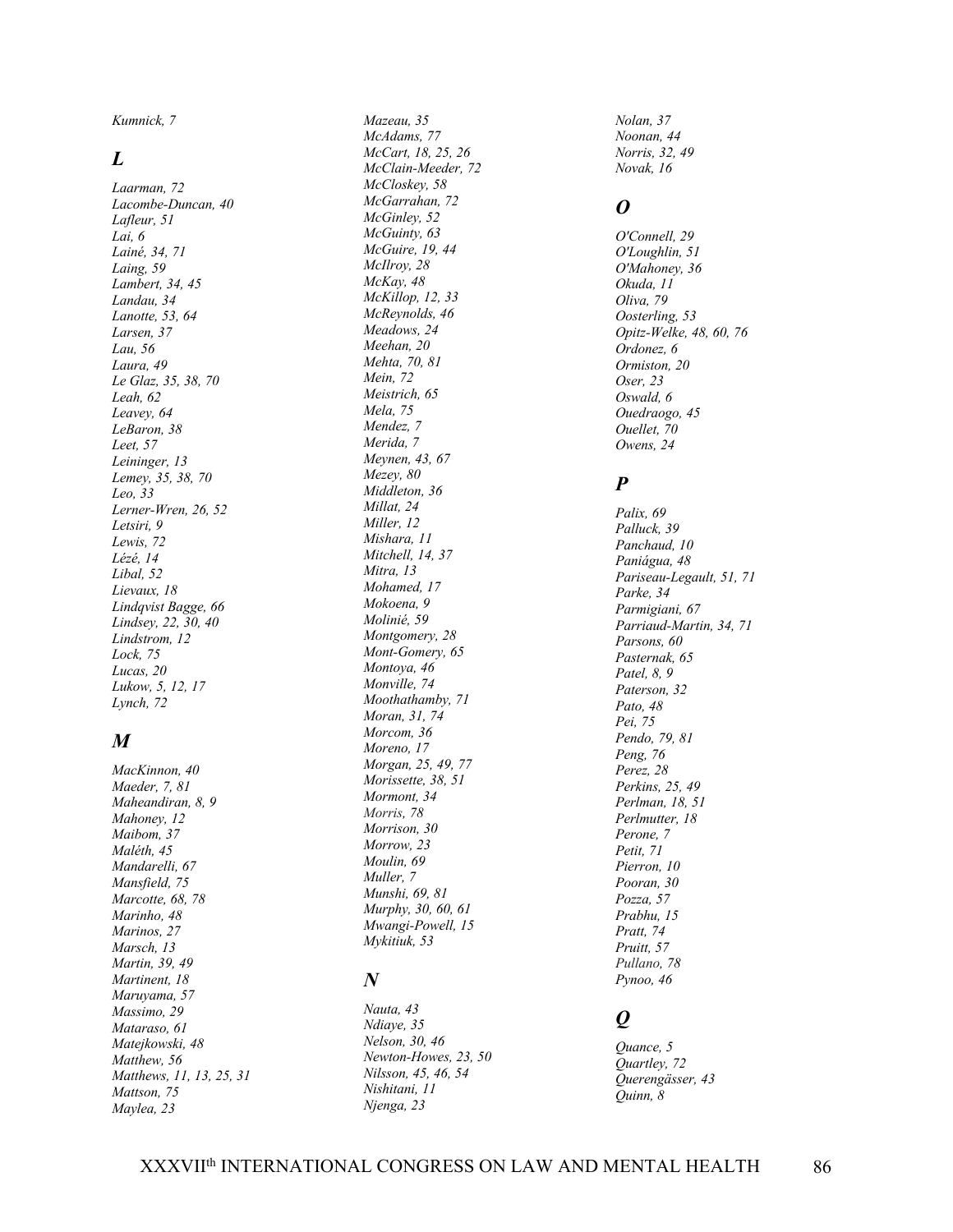#### *R*

*Rajani, 75 Ramos, 58 Ramos-Sanchez, 44 Randall, 25, 31 Ravven, 17 Raz, 47 Recupero, 33 Redinger, 58, 63 Regehr, 25, 31 Reid, 71 Renn, 39, 47 Revelj, 69, 74 Reynolds, 72 Richardson, 20, 36 Richie, 76 Rickards, 58 Ripper, 38, 48 Rivera, 47 Rizvi, 33 Robitaille, 80 Romano, 25 Romanowska, 12, 68 Rome, 18 Rorem, 75 Rosato, 64 Rosenbury, 24 Ross, 17, 40, 48, 54, 56 Rousset, 13, 59 Rożdżeński, 68 Ruot, 34 Rushton, 30*

## *S*

*Saaraswat, 28 Sabartinelli Stein, 7 Sagar, 55 Saini, 74 Saiva, 8 Salisbury, 69 Sandhu, 8 Saraiva, 47 Savage, 50 Schiffer, 43 Scholten, 43, 67 Schrager, 37 Scott, 49 Sehgal, 61 Seigfried-Spellar, 76 Selman, 15 Senko, 42, 54 Severson, 48 Shah, 7 Shannon, 63 Shapiro, 11, 17, 52 Shariff, 63 Sheidow, 18, 25, 26 Shibasaki, 11 Shihadeh, 17 Shin, 29*

*Silver, 14 Simpson, 8, 9 Singh, 70, 81 Sismeiro Pereira, 17 Snowdon, 33, 71 Sobey, 43 Song, 77 Sonnweber, 56 Sourdin, 14 Southalan, 36 Spamers, 42 Spearson Goulet, 67 Speiser, 54 Spidel, 57 Spiegeleir, 35 Spindelman, 24 Spivack, 80 Spohn, 44 Srinivasaraghavan, 20, 27 St. Vil, 52 Stade, 77 Staggs, 50 Staples, 78 Staton, 22 Stavert, 49, 76 Stevens, 20, 29 Stolzenberg, 80 Stone, 30, 62 Stoughton, 63 Streb, 54 Struijk, 10 Sugawara, 11 Suhre, 47 Svensson, 66 Sweeney, 78 Syms, 7 Szarla, 13*

## *T*

*Tait, 80 Tärnhäll, 60 Teixeira, 75 Thakkar, 47 Thériault, 19 Thibodeau, 67, 68 Thurlin, 42 Tőkey, 45 Tonnaer, 69 Torres, 75 Tortora, 33, 67 Touitou, 34, 71 Trapman, 15 Traub, 48 Trejbalová, 69 Troy, 5, 25 Tsytsarev, 16, 64, 65*

#### *U*

*Uchida, 16 Umphrey, 80* *Uwihoreye, 24*

#### *V*

*van der Merwe, 37 van der Wolf, 10 van Marle, 10 Van Niekerk, 62 Van Norman, 47 Van Staden, 9 Van Voorst tot Voorst, 68 Vaughn, 47 Veeh, 39, 47 Vellucci, 53, 64 Verlaan, 17 Verstraete, 61 Vicary, 62 Villeneuve, 68 Vinot, 10 Vollmann, 67 von Peter, 62*

#### *W*

*Wagner, 25, 31 Wagoner, 32 Waldman, 6 Waldrop, 52 Walker, 5, 20, 26, 52 Wallinius, 61 Walsh, 23 Walter, 35, 70 Waring, 5, 51 Warrener, 36 Warthe, 5 Waterworth, 55 Webanck, 34 Webster, 49 Weisburd, 77 Weismann, 81 Weiss, 38 Weisstub, 17 Weller, 29, 30 Wells, 41 Wertz, 74 White, 25, 31, 51 Wills, 43 Wingrove, 81 Wolf, 57 Wolff, 8, 76 Wood, 46 Woods, 6, 50, 61 Wright, 76 Wszalek, 35*

## *X*

*Xiong, 61 Xu, 46*